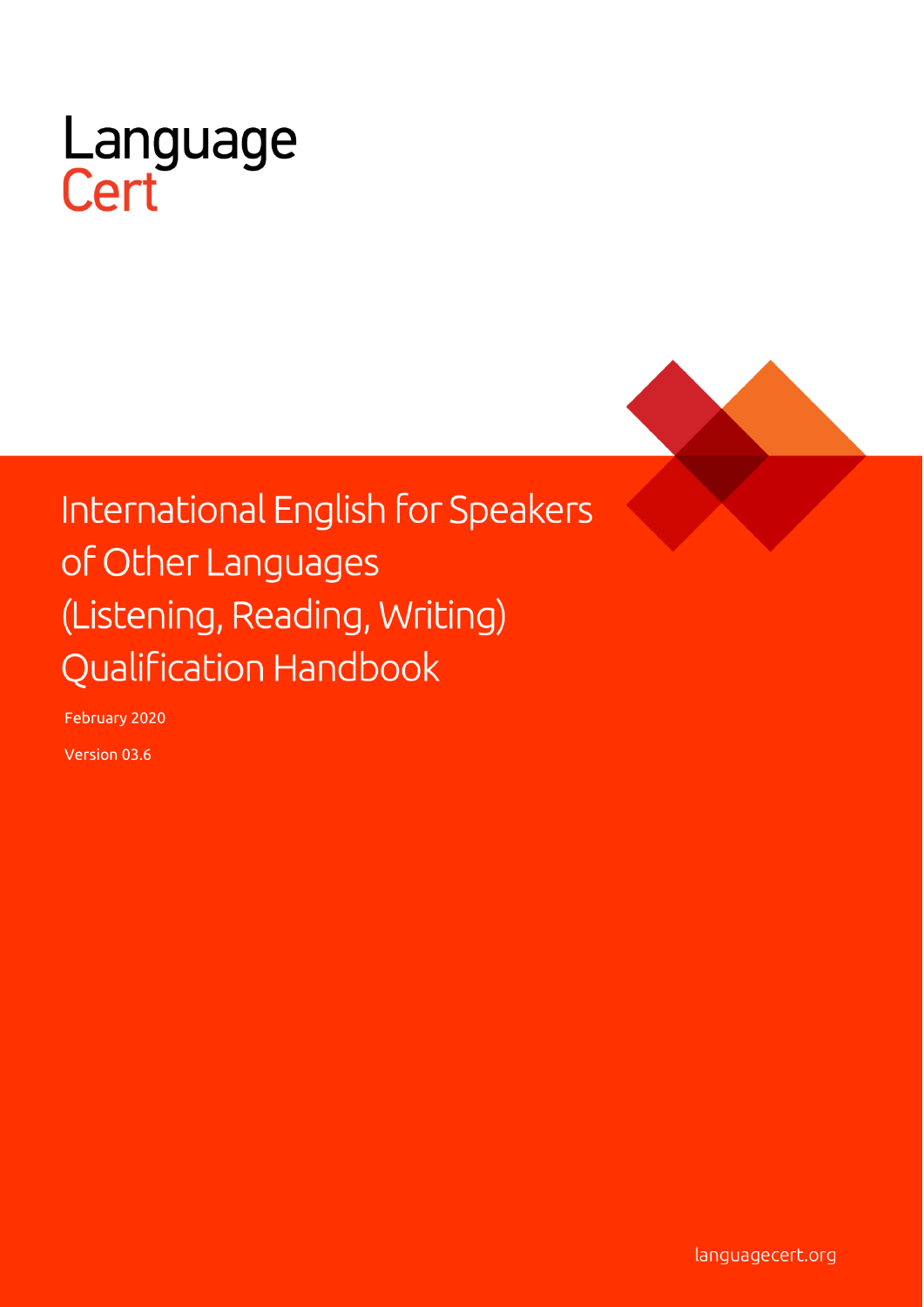# **Table of Contents**

| $\mathbf{1}$            |  |
|-------------------------|--|
| 1.1.                    |  |
| 1.2.                    |  |
| 1.3.                    |  |
| 1.4.                    |  |
| 1.5.                    |  |
| 1.6.                    |  |
| 1.7.                    |  |
| $2^{\circ}$             |  |
| 2.1.                    |  |
| 2.2.                    |  |
| 2.3.                    |  |
| 2.4.                    |  |
| 2.5.                    |  |
| 2.6.                    |  |
| 2.7.                    |  |
| 2.8.                    |  |
| $\mathbf{R}$            |  |
| 3.1.                    |  |
| $\overline{\mathbf{4}}$ |  |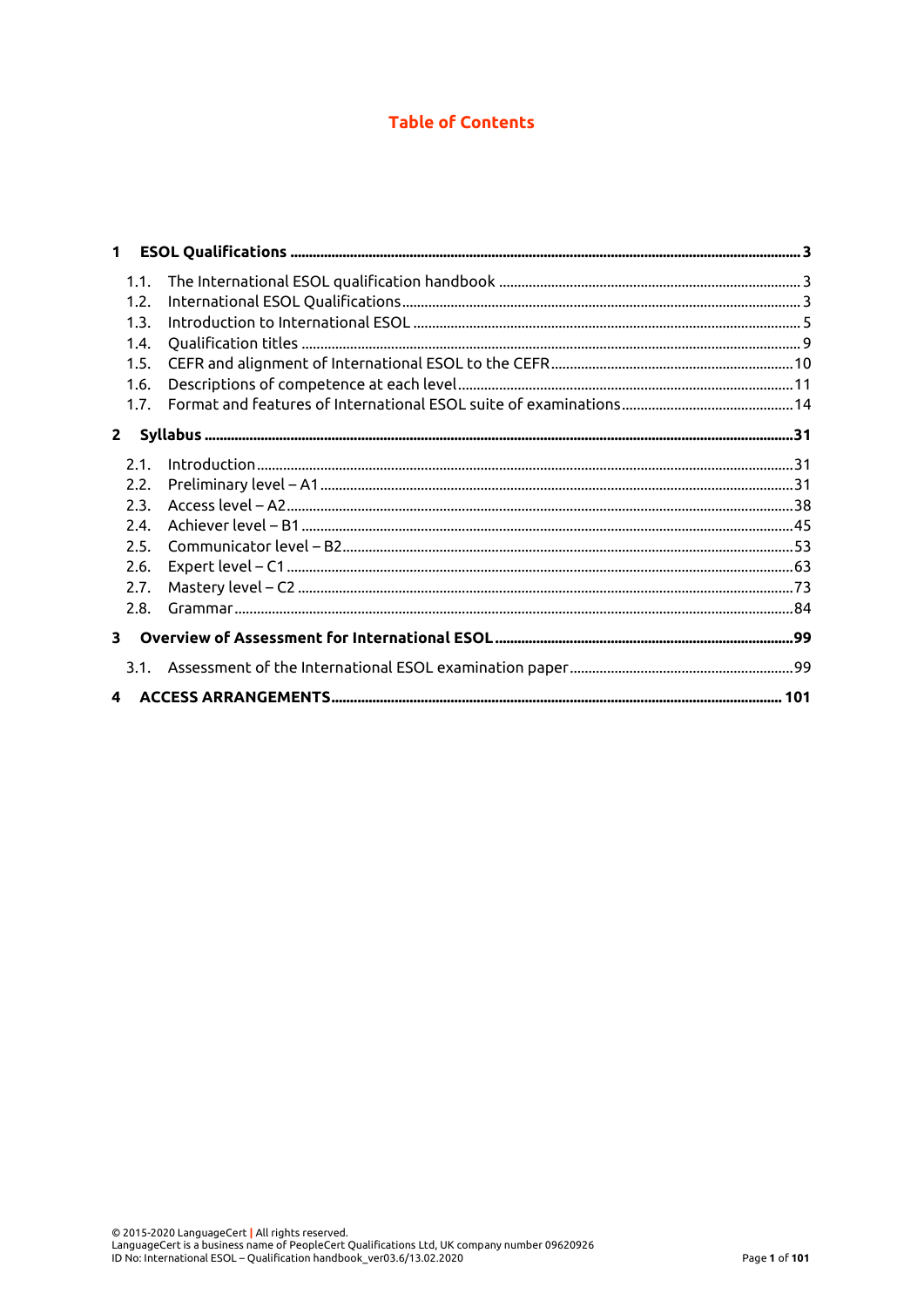## **About LanguageCert**

LanguageCert is an Ofqual recognised Awarding Organisation responsible for the development and award of language qualifications. LanguageCert's mission is to offer high quality language qualifications that are truly fit-for purpose for the markets/candidates they serve.

LanguageCert International ESOL Qualifications (Entry level, Level 1, Level 2, and Level 3, corresponding to CEFR levels A1 to C2) are regulated by Ofqual.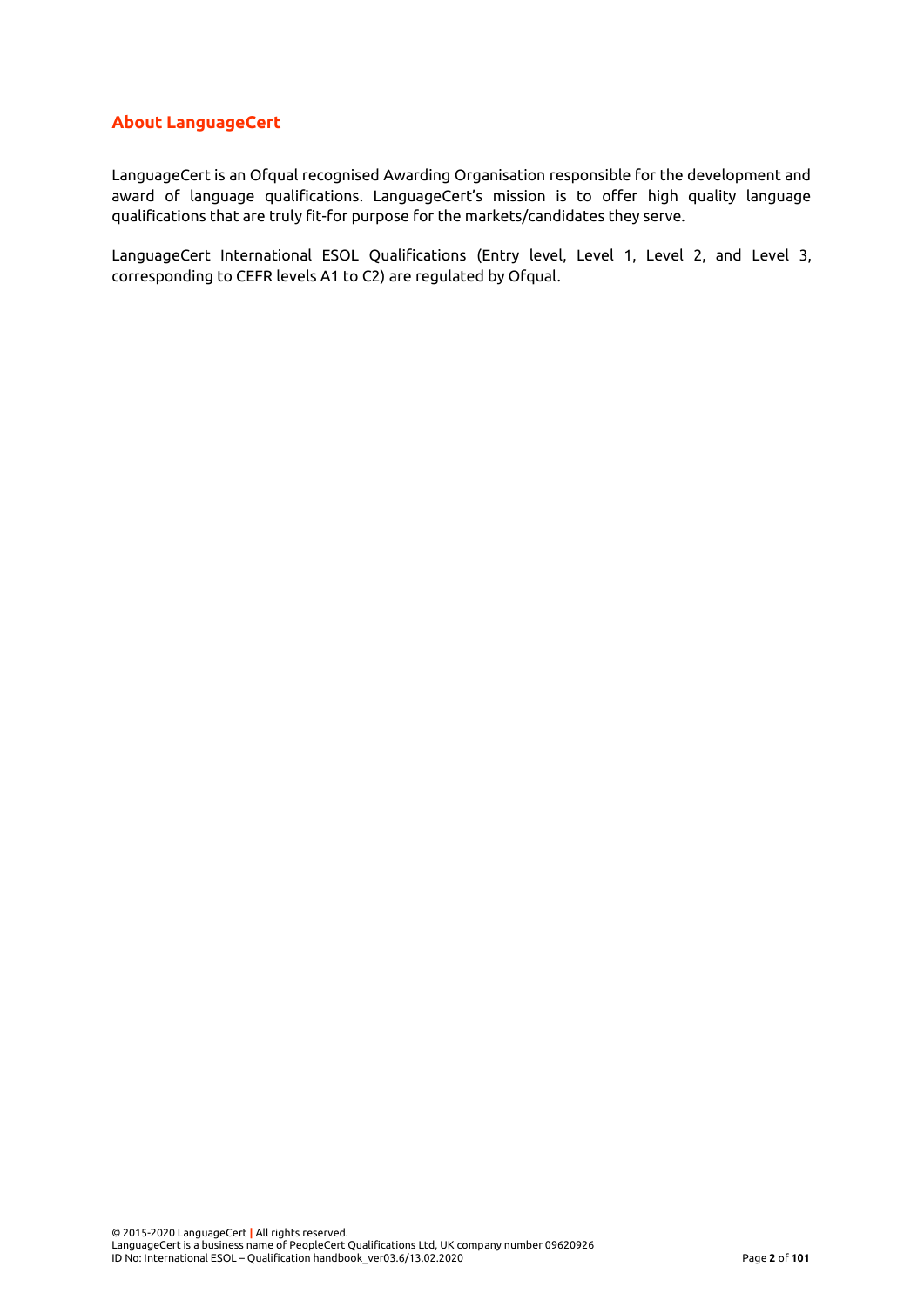# <span id="page-3-0"></span>**1. ESOL Qualifications**

ESOL International qualifications are designed for candidates who are not native speakers of English and who wish to achieve a high quality, internationally recognised qualification in English that is available and recognised worldwide and at the highest level (RQF level 3 / CEFR C2). They are suitable for candidates who are preparing for entry to higher education, or professional employment in the UK or elsewhere, or for candidates who need to demonstrate that they have met the required level of English by passing a test with a Home Office approved Secure English Language Testing (SELT) provider. ESOL International qualifications are designed to reference the descriptions of language proficiency in the Common European Framework Reference for Languages (CEFR). The levels in the CEFR have been mapped to the levels in the Regulated Qualifications Framework for England, Wales and Northern Ireland (see *Pathways to Proficiency: the alignment of language proficiency scales for assessing competence in English Language* DFES / QCA, 2003).

# <span id="page-3-1"></span>**1.1. The International ESOL (Listening, Reading, Writing) qualification handbook**

The LanguageCert International ESOL qualification handbook provides a comprehensive introduction to the LanguageCert suite of International ESOL (English for Speakers of Other Languages) qualifications and their associated examinations.

The aim of this handbook is to provide information and advice for users of LanguageCert's qualifications, inclusive of all existing and potential centres offering the LanguageCert International ESOL qualifications (Listening, Reading and Writing). This handbook also serves as a reference point for teachers who prepare their candidates for the LanguageCert International ESOL examinations.

Separate qualification handbooks have been produced for the International ESOL (Speaking) qualifications, and for the International ESOL (Speaking & Listening) qualifications.

If required, for further advice and/or guidance that may be required, LanguageCert can be contacted using the LanguageCert "Contact us Guide".

# <span id="page-3-2"></span>**1.2. International ESOL Qualifications**

## **International ESOL (Listening, Reading, Writing)**

This range of qualifications offers a communicative approach to the testing of Listening, Reading and Writing at six levels. The names used for each level of the LanguageCert International ESOL qualifications and each level's correspondence to the Common European Framework of Reference (CEFR) and UK national levels are shown in the table below. Please note that, in addition to the standard IESOL examination, a SELT (Secure English Language Test) variant is available at the Mastery level.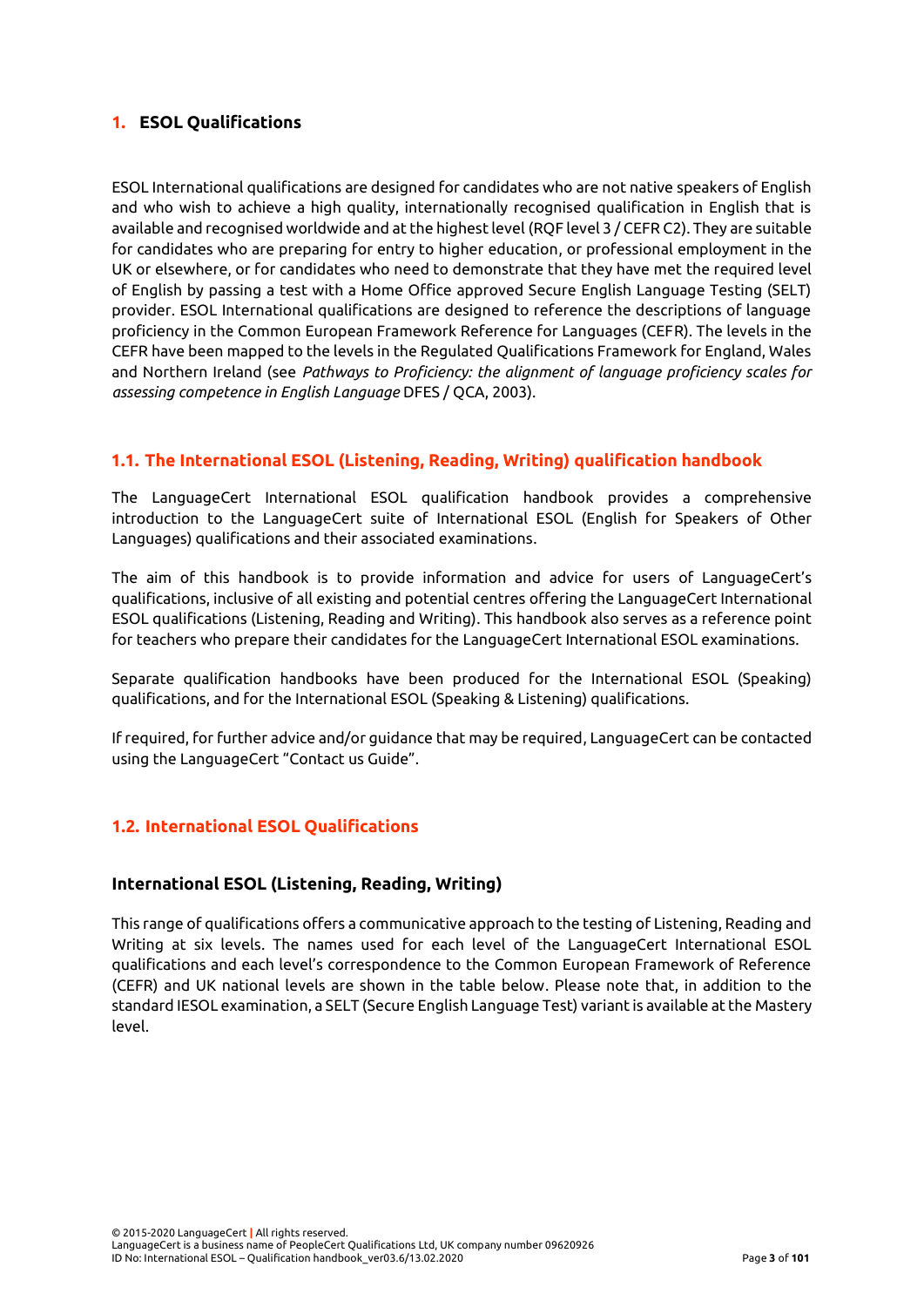| <b>LanguageCert</b><br><b>International ESOL</b><br><b>Qualification Levels</b> | <b>Corresponding CEFR Levels</b>     | <b>Equivalent UK (England</b><br>and Wales) national levels |
|---------------------------------------------------------------------------------|--------------------------------------|-------------------------------------------------------------|
| Preliminary                                                                     | A1 Breakthrough                      | Entry 1                                                     |
| <b>Access</b>                                                                   | A2 Waystage                          | Entry 2                                                     |
| Achiever                                                                        | <b>B1 Threshold</b>                  | Entry 3                                                     |
| Communicator                                                                    | <b>B2 Vantage</b>                    | Level 1                                                     |
| Expert                                                                          | C1 Effective Operational Proficiency | Level 2                                                     |
| Mastery                                                                         | C <sub>2</sub> Mastery               | Level 3                                                     |

# **Total Qualification Time (TQT) and Guided Learning Hours (GLH)**

The term 'Guided Learning Hours' is defined as the hours of guided learning under the immediate guidance or supervision of a lecturer, supervisor, tutor or other appropriate provider of education or training.

Total Qualification Time is the number of notional hours which represent an estimate of the total amount of time that could reasonably be expected to be required in order for a Learner to achieve and demonstrate the achievement of the level of attainment necessary for the award of a qualification.

With regard to Guided Learning Hours, LanguageCert is consistent with CEFR references which assign approximate values to levels of ESOL qualifications. As highlighted by ALTE, as a Learner advances up the levels, the number of hours to attain each level increases, this being evidence of the continual nature of language learning.

| <b>CEFR Level and</b><br><b>Corresponding</b><br>LanguageCert and UK<br>national Levels<br>(England and Wales) | <b>Qualification Title</b>                                                                                                | <b>Guided Learning</b><br><b>Hours (GLH)</b> | <b>Total</b><br>Qualification<br>Time (TQT) |
|----------------------------------------------------------------------------------------------------------------|---------------------------------------------------------------------------------------------------------------------------|----------------------------------------------|---------------------------------------------|
| <b>Preliminary Level -</b><br>$A1$ – Entry 1                                                                   | LanguageCert Entry Level Certificate in ESOL<br>International (Entry 1) (Listening, Reading,<br>Writing) (Preliminary A1) | 95 hours                                     | 200 hours                                   |
| <b>Access Level -</b><br>$AC - Entry2$                                                                         | LanguageCert Entry Level Certificate in ESOL<br>International (Entry 2) (Listening, Reading,<br>Writing) (Access A2)      | 95 hours                                     | 200 hours                                   |
| <b>Achiever Level -</b><br>$B1 -$ Entry 3                                                                      | LanguageCert Entry Level Certificate in ESOL<br>International (Entry 3) (Listening, Reading,<br>Writing) (Achiever B1)    | 180 hours                                    | 300 hours                                   |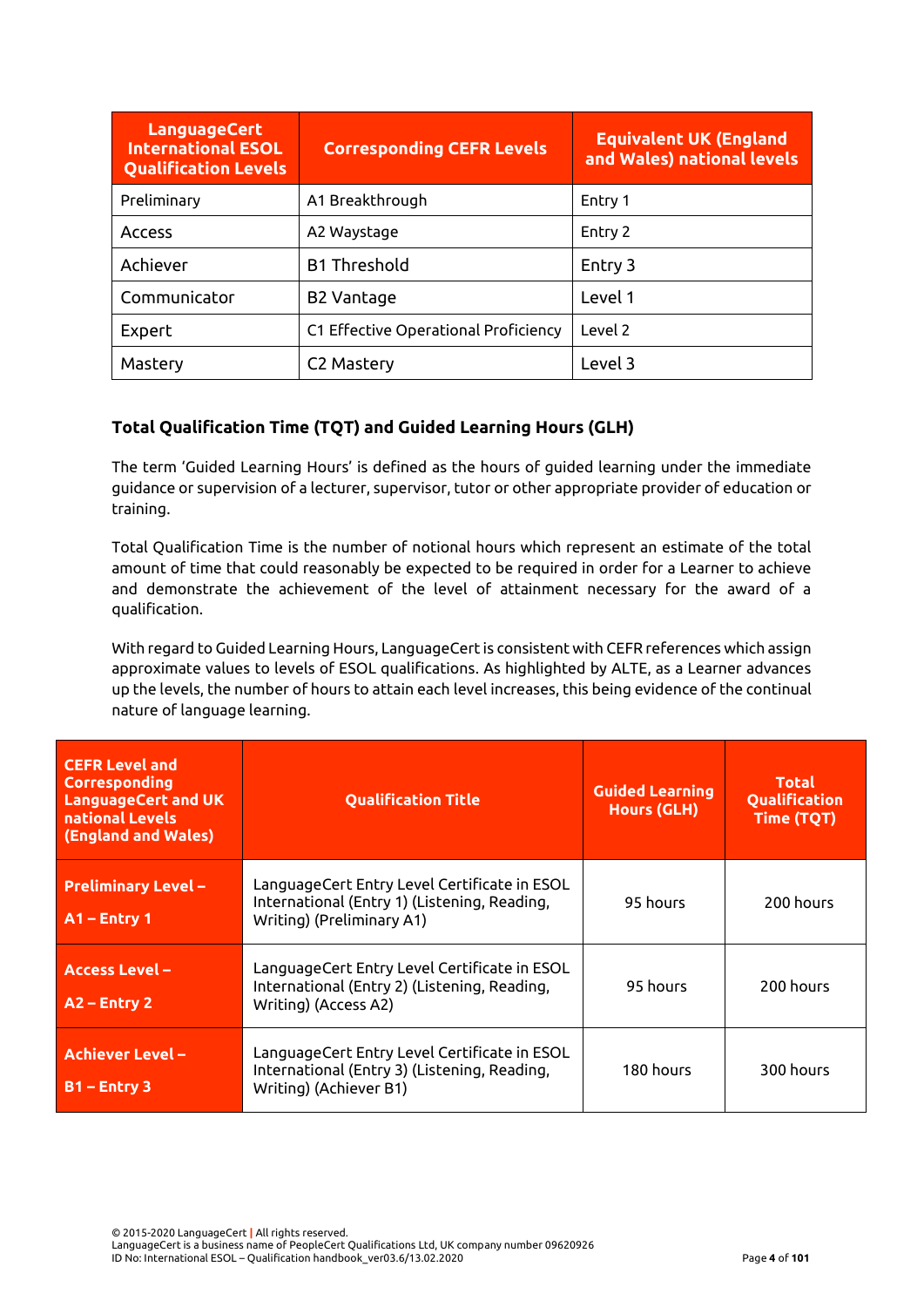| <b>Communicator Level -</b><br>$B2 - Level 1$ | LanguageCert Level 1 Certificate in ESOL<br>International (Listening, Reading, Writing)<br>(Communicator B2) | 180 hours | 300 hours |
|-----------------------------------------------|--------------------------------------------------------------------------------------------------------------|-----------|-----------|
| <b>Expert Level -</b><br>$C1 - Level 2$       | LanguageCert Level 2 Certificate in ESOL<br>International (Listening, Reading, Writing)<br>(Expert C1)       | 200 hours | 350 hours |
| <b>Mastery Level -</b><br>$C2 - Level 3$      | LanguageCert Level 3 Certificate in ESOL<br>International (Listening, Reading, Writing)<br>(Mastery C2)      | 250 hours | 350 hours |

Please note that the above figures are estimates of numbers of hours a Learner is reasonably likely to undertake with reference to each respective level of the qualification, not cumulative estimates across levels.

LanguageCert liaises with its centres and users to ensure that appropriate and consistent numbers of study hours are assigned to its qualifications.

Recognition of Prior Learning (RPL) is not applicable to the suite of International ESOL qualifications.

# <span id="page-5-0"></span>**1.3. Introduction to International ESOL**

The aim of the LanguageCert International ESOL qualifications is to demonstrate a candidate's ability to communicate using the English language across the CEFR levels from A1 (Entry 1) to C2 (Level 3).

The LanguageCert International ESOL qualifications offer a comprehensive test of Listening, Reading and Writing skills in English. The tasks in the examinations are designed to test the use of English in real-life situations. The ESOL series of graded examinations provides 'steps up the ladder' of proficiency and can motivate candidates who are attending courses over a long period to continue their studies. They are also suitable for candidates attending short courses in English. The LanguageCert International ESOL (Speaking) qualifications are also suitable for those who need to demonstrate that they have met the required level of English by passing a test with a UK Home Office approved Secure English Language Testing (SELT) provider.

These qualifications and associated examinations have been mapped to the levels of the Common European Framework of Reference for Languages (CEFR).

## **Who are the LanguageCert International ESOL qualifications intended for?**

The overall objective of the LanguageCert International ESOL qualifications is to provide candidates with a qualification that they can use where the ability to speak, write and understand verbal and written English is required. The qualifications are suitable for:

- non-native speakers of English worldwide
- young people or adults attending an English course either in the UK or overseas
- students learning English as part of their school or college curriculum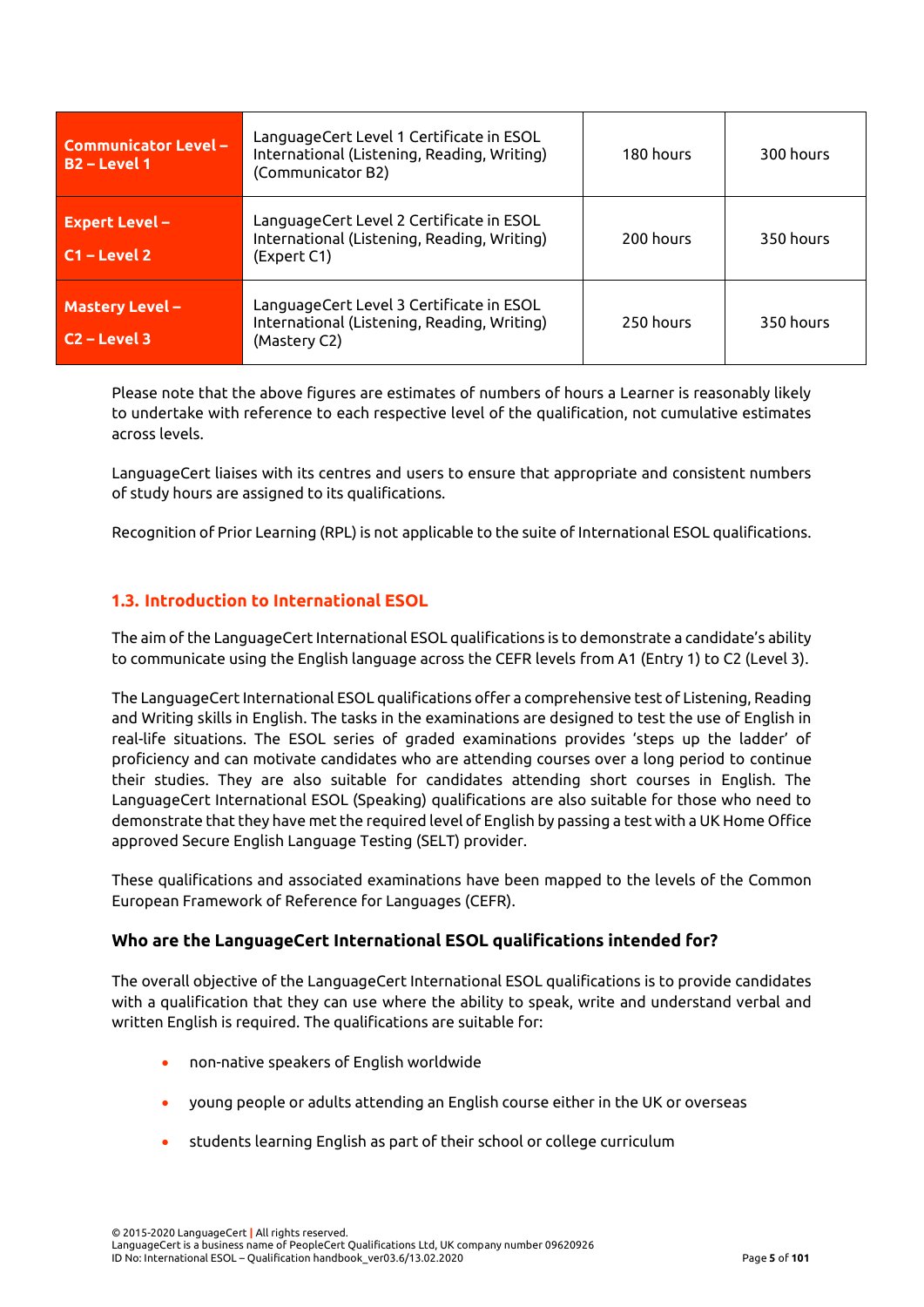- people needing English for their everyday or working life
- learners who require externally recognised certification of their command of the English language
- those who are attending courses over a period and require a series of graded examinations which provide steps in the ladder of English language proficiency
- learners attending short courses in English
- visa applicants who need to demonstrate that they have met the required level of English by passing a test with a UK Home Office approved Secure English Language Testing (SELT) provider.

#### Entry Requirements

- There are no other qualifications that a candidate must achieve, prior to taking a LanguageCert International ESOL qualification.
- There are no prior learning requirements that candidates must achieve/have prior to taking the LanguageCert International ESOL qualifications, however it is important that centres offer candidates the most appropriate LanguageCert International ESOL qualification, depending on each candidate's ability and needs.

## **Why take LanguageCert International ESOL qualifications?**

#### *Flexible Examination Dates*

Centres or LanguageCert regional offices are in control of scheduling the date and time of the examinations and can hold examinations whenever it is suitable for them.

#### *Integrity of total external assessment*

All exams are externally set and are assessed by a closed group of markers at LanguageCert, regularly standardised through training to ensure consistency and objectivity of assessment that is benchmarked against the CEFR.

#### *Ofqual Recognition*

LanguageCert is an Awarding str recognised and regulated by Ofqual. Ofqual is a non-ministerial government department that regulates qualifications, exams and tests in England. Ofqual is independent of government and reports directly to Parliament.

#### *UK Home Office Recognition*

LanguageCert is authorized by UK Visas and Immigration (UKVI), to deliver Home Office approved, Secure English Language Tests (SELTs) in the UK and globally. UKVI is the part of the Home Office which runs the UK's visa service. LanguageCert's SELTs are a secure, reliable, trusted and attractive choice for candidates applying for UK visas where English language ability must be demonstrated.

#### *International recognition*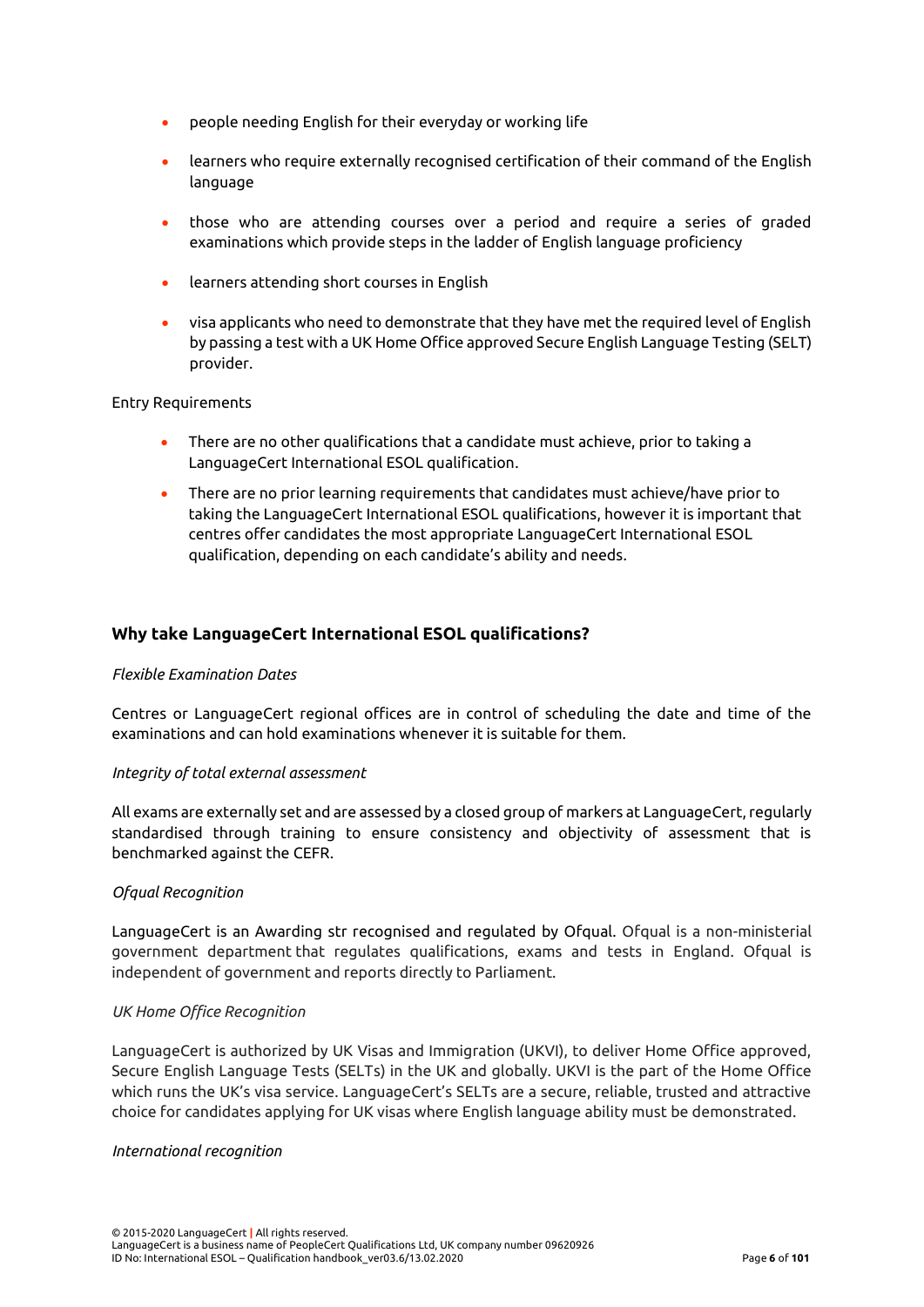LanguageCert's International English Qualifications (IEQs) are quality English language exams recognised by employers, educational institutions and professional bodies worldwide for both academic progression and employment.

## *Relevance*

The tasks are sufficiently universal to suit all language learning styles and preparation methods.

Exam content authentically replicates real-life English in use. All efforts are made to minimise bias, including statistical analysis methods.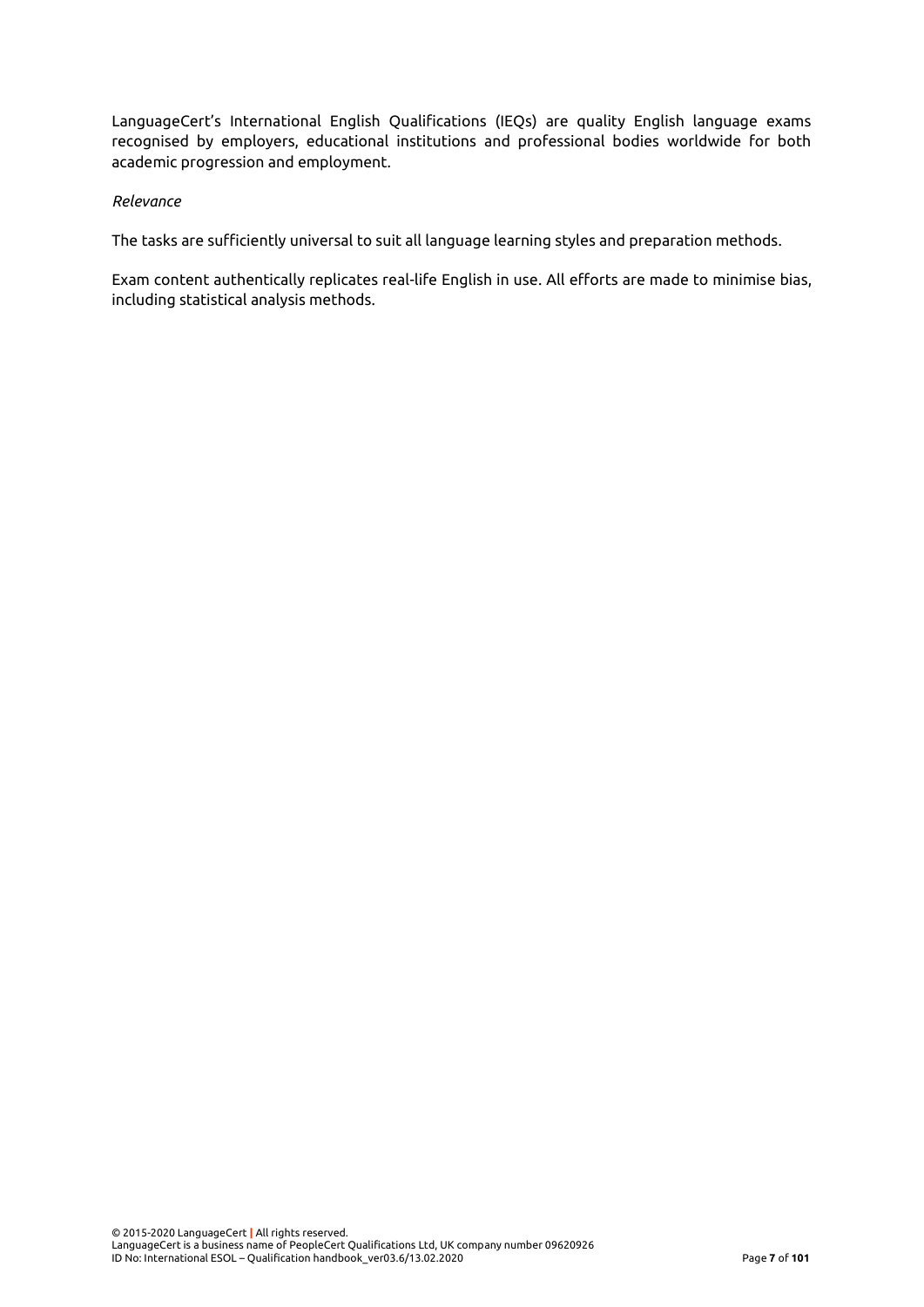# **Levels and duration of the exam**

The levels chart below shows the six levels of the International ESOL (Listening, Reading and Writing) qualifications and the duration of each associated examination. All examinations test listening, reading and writing skills.

| <b>Examination</b><br><b>Levels</b>    | <b>Qualification Titles</b>                                                                                                                                                                                                             | <b>Duration for</b><br><b>Listening</b> | <b>Duration for</b><br><b>Reading and</b><br><b>Writing</b> |
|----------------------------------------|-----------------------------------------------------------------------------------------------------------------------------------------------------------------------------------------------------------------------------------------|-----------------------------------------|-------------------------------------------------------------|
| A1 Preliminary<br>(Entry 1)            | LanguageCert Entry Level Certificate<br>in ESOL International (Entry 1)<br>(Listening, Reading, Writing)<br>(Preliminary A1)                                                                                                            | about 20<br>minutes                     | 1 hour 20<br>minutes                                        |
| A2 Access<br>(Entry 2)                 | LanguageCert Entry Level Certificate<br>in ESOL International (Entry 2)<br>(Listening, Reading, Writing) (Access<br>A2)                                                                                                                 | about 20<br>minutes                     | 1 hour $20$<br>minutes                                      |
| <b>B1 Achiever</b><br>(Entry 3)        | LanguageCert Entry Level Certificate<br>in ESOL International (Entry 3)<br>(Listening, Reading, Writing)<br>(Achiever B1)                                                                                                               | about 30<br>minutes                     | 2 hours 10<br>minutes                                       |
| <b>B2</b><br>Communicator<br>(Level 1) | LanguageCert Level 1 Certificate in<br>ESOL International (Listening,<br>Reading, Writing) (Communicator B2)                                                                                                                            | about 30<br>minutes                     | 2 hours 10<br>minutes                                       |
| C1 Expert<br>(Level 2)                 | LanguageCert Level 2 Certificate in<br><b>ESOL International (Listening,</b><br>Reading, Writing) (Expert C1)                                                                                                                           | about 30<br>minutes                     | 2 hours 40<br>minutes                                       |
| C2 Mastery<br>(Level 3)                | LanguageCert Level 3 Certificate in<br><b>ESOL International (Listening,</b><br>Reading, Writing) (Mastery C2)<br>And<br>LanguageCert Level 3 Certificate in<br>ESOL International (Listening,<br>Reading, Writing) (Mastery C2) (SELT) | about 30<br>minutes                     | 2 hours 40<br>minutes                                       |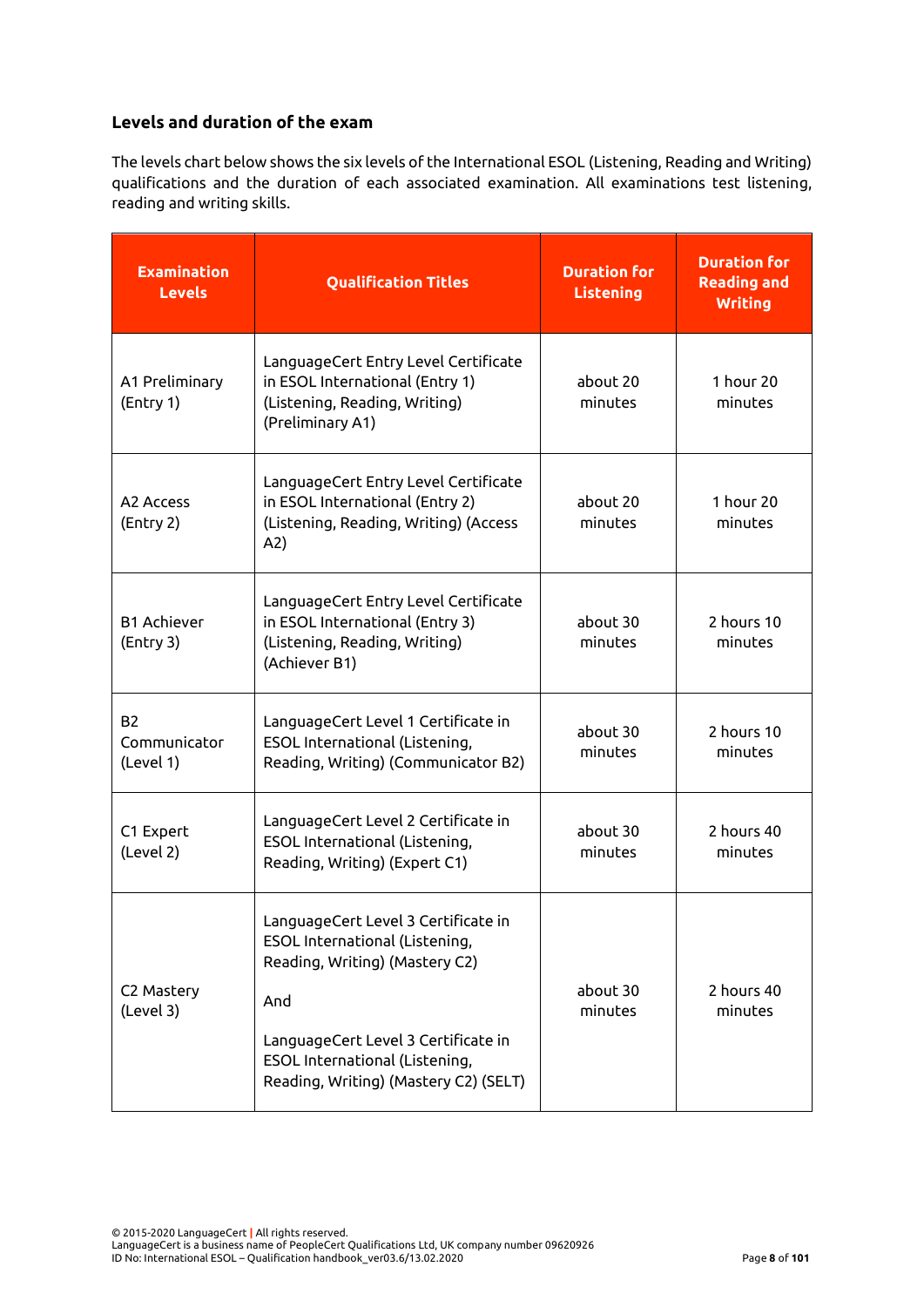# <span id="page-9-0"></span>**1.4. Qualification titles**

The table below outlines the level names, full titles and qualification numbers for all levels of the International ESOL (Listening, Reading and Writing) qualifications.

| <b>LanguageCert</b><br>and CEFR level | <b>Qualification Title</b>                                                                                                | <b>Ofqual</b><br>Qualification<br><b>Numbers</b> |
|---------------------------------------|---------------------------------------------------------------------------------------------------------------------------|--------------------------------------------------|
| Preliminary (A1)                      | LanguageCert Entry Level Certificate in ESOL<br>International (Entry 1) (Listening, Reading, Writing)<br>(Preliminary A1) | 603/1955/0                                       |
| Access (A2)                           | LanguageCert Entry Level Certificate in ESOL<br>International (Entry 2) (Listening, Reading, Writing)<br>(Access A2)      | 603/1957/4                                       |
| Achiever (B1)                         | LanguageCert Entry Level Certificate in ESOL<br>International (Entry 3) (Listening, Reading, Writing)<br>(Achiever B1)    | 603/1959/8                                       |
| Communicator<br>(B2)                  | LanguageCert Level 1 Certificate in ESOL International<br>(Listening, Reading, Writing) (Communicator B2)                 | 603/1961/6                                       |
| Expert (C1)                           | LanguageCert Level 2 Certificate in ESOL International<br>(Listening, Reading, Writing) (Expert C1)                       | 603/1963/X                                       |
| Mastery (C2)                          | LanguageCert Level 3 Certificate in ESOL International<br>(Listening, Reading, Writing) (Mastery C2)                      | 603/1965/3                                       |
| Mastery (C2)                          | LanguageCert Level 3 Certificate in ESOL International<br>(Listening, Reading, Writing) (Mastery C2) (SELT)               | 603/5515/3                                       |

The full qualification titles identify the level of each qualification inclusive of the LanguageCert, CEFR, England and Wales levels.

The name of each examination and appropriate CEFR Level appear on each certificate.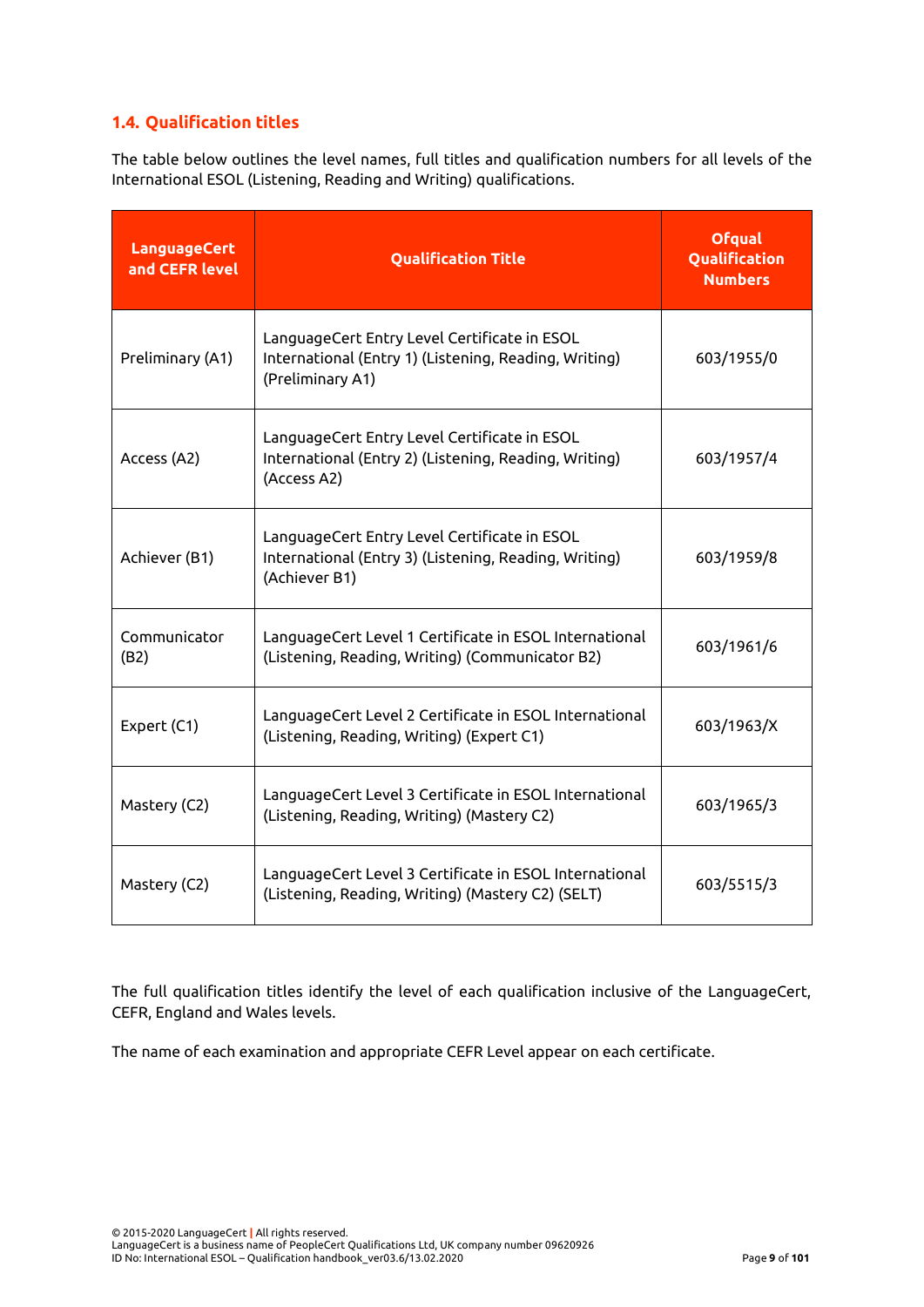# <span id="page-10-0"></span>**1.5. CEFR and alignment of International ESOL to the CEFR**

The six levels of the LanguageCert International ESOL qualifications are linked to those of the Common European Framework of Reference for Languages<sup>1</sup> developed by the Council of Europe. The comparative levels chart below shows how the levels relate to each other.

| <b>LanguageCert Levels</b> | <b>Common European Framework</b>     | <b>Equivalent UK</b><br>national levels<br>(England and Wales) |
|----------------------------|--------------------------------------|----------------------------------------------------------------|
| A1 Preliminary             | A1 Breakthrough                      | Entry 1                                                        |
| A <sub>2</sub> Access      | A2 Waystage                          | Entry 2                                                        |
| <b>B1 Achiever</b>         | <b>B1 Threshold</b>                  | Entry 3                                                        |
| <b>B2 Communicator</b>     | <b>B2 Vantage</b>                    | Level 1                                                        |
| C1 Expert                  | C1 Effective Operational Proficiency | Level 2                                                        |
| C2 Mastery                 | C2 Mastery                           | Level 3                                                        |

<sup>1</sup>See 'Common European Framework of Reference for Languages: Learning, teaching, assessment' Cambridge University Press 2001 ISBN 0521 005310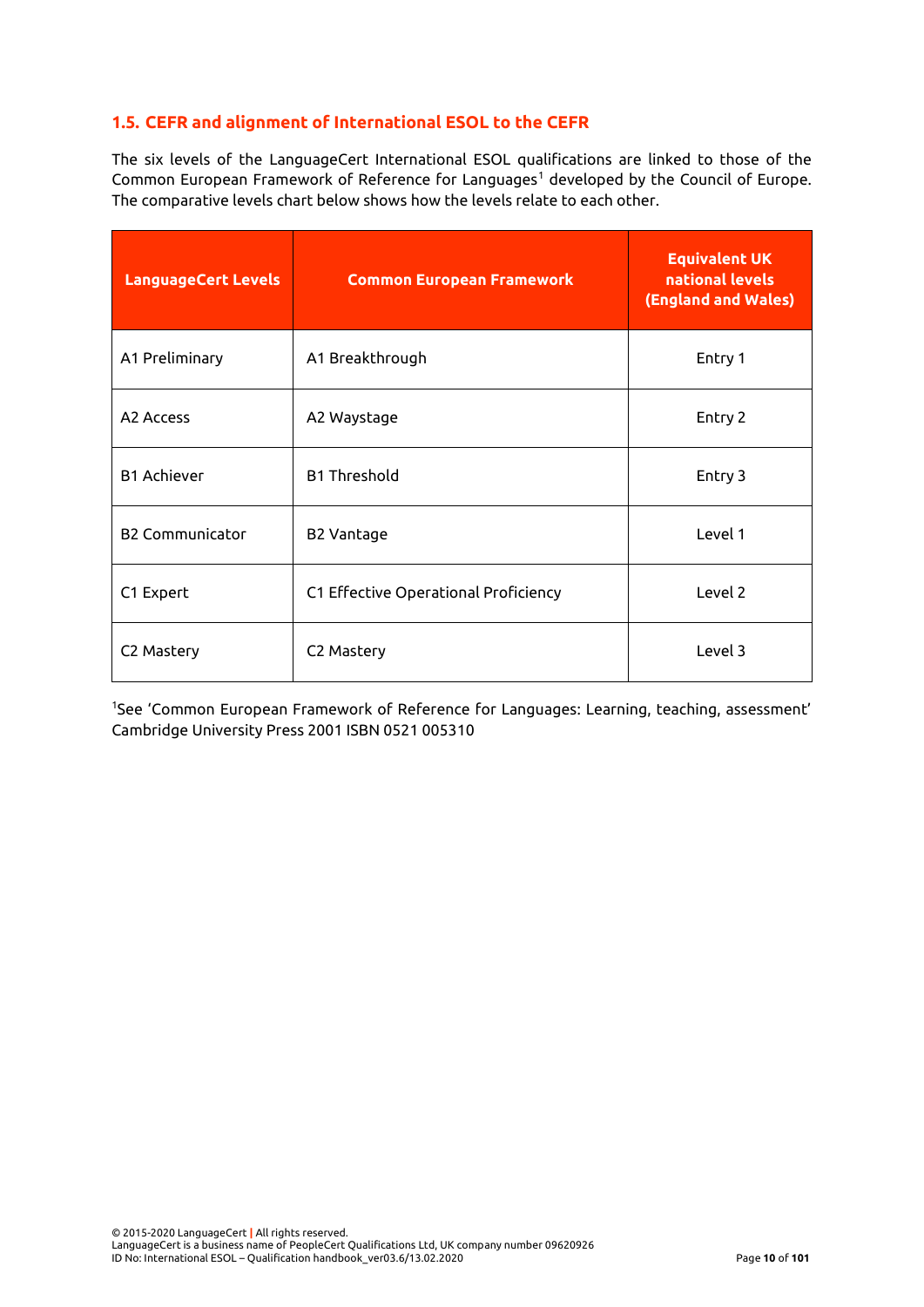# <span id="page-11-0"></span>**1.6. Descriptions of competence at each level**

| <b>LanguageCert</b><br>and CEFR<br>qualification level | <b>Descriptor</b>                                                                                                                                                                                                                                                                                                                                                                                                                                                                                                                                                                                                                                                                             |
|--------------------------------------------------------|-----------------------------------------------------------------------------------------------------------------------------------------------------------------------------------------------------------------------------------------------------------------------------------------------------------------------------------------------------------------------------------------------------------------------------------------------------------------------------------------------------------------------------------------------------------------------------------------------------------------------------------------------------------------------------------------------|
| <b>Preliminary (A1)</b>                                | • Can understand and use familiar everyday expressions and very basic<br>phrases satisfying practical needs in connection with education, training<br>and social roles.<br>• Can introduce him/herself and others.<br>. Can ask and answer questions about personal details such as<br>possessions, address and people known.<br>• Can interact in a simple way provided the other person talks slowly and<br>clearly and is prepared to help.<br>. Can read and understand short texts on familiar topics and obtain<br>information from common signs and symbols.<br>• Can write short simple phrases and sentences in documents such as<br>forms, lists and messages.                      |
| Access (A2)                                            | • Can understand sentences and frequently-used expressions related to<br>areas of most immediate relevance such as basic personal and family<br>information, shopping, local geography, employment, education,<br>training and social roles.<br>• Can communicate in simple and routine tasks requiring a direct exchange<br>of information, feelings and opinions on familiar and routine matters.<br>• Can engage in conversation to establish shared understanding about<br>familiar topics.<br>• Can read, understand and obtain information from short documents,<br>familiar sources, signs and symbols.<br>. Can write to communicate with some awareness of the intended<br>audience. |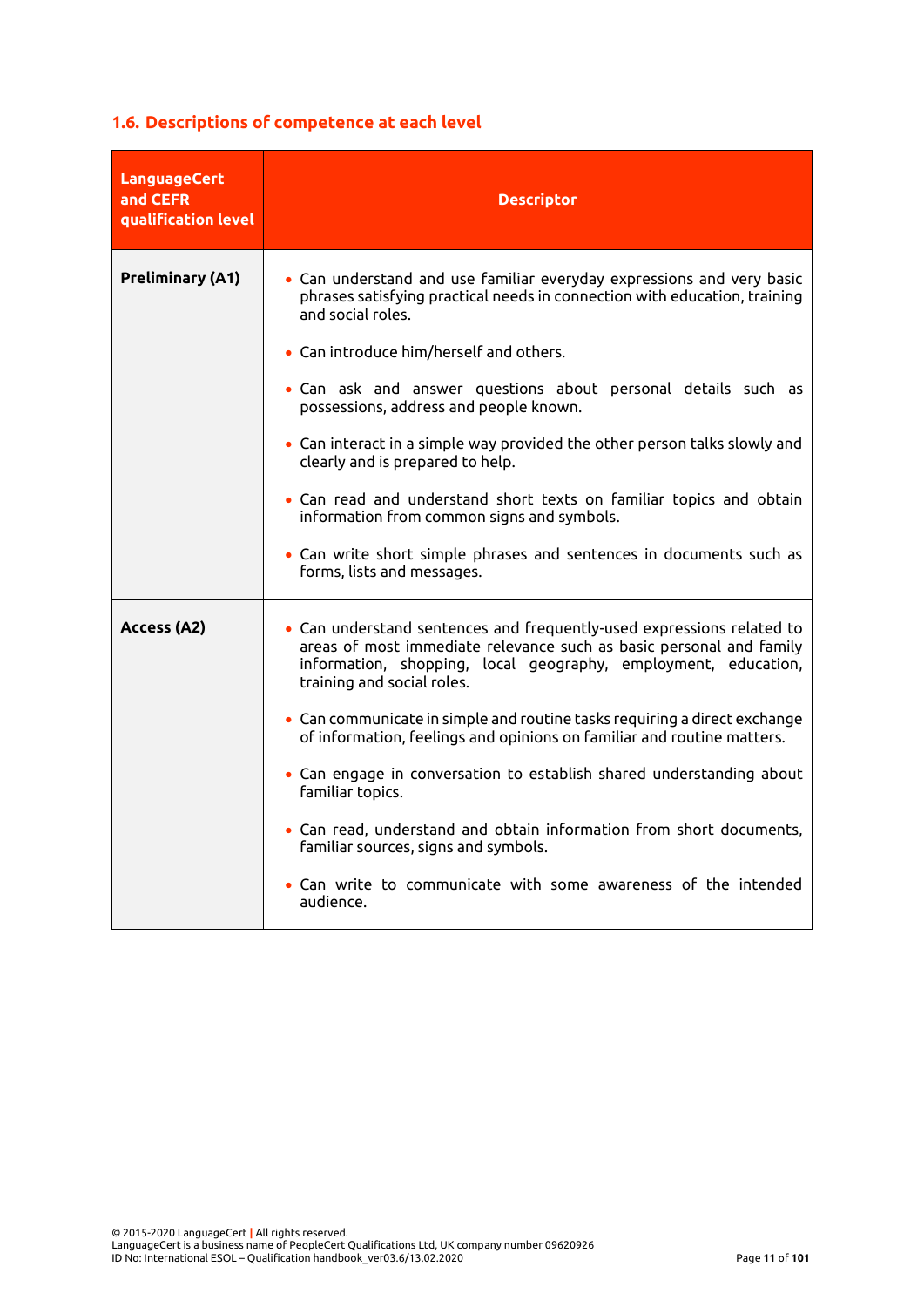| <b>Achiever (B1)</b> | • Can understand the main points of clear standard communication on<br>matters regularly encountered in social roles, work, school, leisure,<br>education and training.<br>• Can convey information, feelings and opinions on familiar topics, using<br>appropriate formality.<br>• Can engage in discussion in a familiar situation making relevant points<br>and responding to reach a shared understanding.<br>• Can deal with most situations likely to arise whilst travelling in an area<br>where the language is spoken.<br>• Can produce a simple connected text on topics which are familiar or of<br>personal interest, adapting to the intended audience. |
|----------------------|----------------------------------------------------------------------------------------------------------------------------------------------------------------------------------------------------------------------------------------------------------------------------------------------------------------------------------------------------------------------------------------------------------------------------------------------------------------------------------------------------------------------------------------------------------------------------------------------------------------------------------------------------------------------|
|                      | • Can describe experiences and events, dreams, hopes and ambitions and<br>briefly give explanations for opinions and plans.                                                                                                                                                                                                                                                                                                                                                                                                                                                                                                                                          |
| Communicator<br>(B2) | • Can understand the main ideas of complex communication on both<br>concrete and abstract topics, including technical discussions in his/her<br>field of specialisation.                                                                                                                                                                                                                                                                                                                                                                                                                                                                                             |
|                      | • Can communicate with a degree of fluency and spontaneity that makes<br>interaction quite possible without strain for either party.                                                                                                                                                                                                                                                                                                                                                                                                                                                                                                                                 |
|                      | • Can adapt to take account of the listener(s), the context and the<br>medium.                                                                                                                                                                                                                                                                                                                                                                                                                                                                                                                                                                                       |
|                      | • Can engage in discussion in familiar and unfamiliar situations making<br>clear and relevant contributions.                                                                                                                                                                                                                                                                                                                                                                                                                                                                                                                                                         |
|                      | • Can obtain information from different sources.                                                                                                                                                                                                                                                                                                                                                                                                                                                                                                                                                                                                                     |
|                      | • Can communicate clearly and in detail on a wide range of subjects and<br>explain a viewpoint giving the advantages and disadvantages of various<br>options, varying length, format and style appropriate to purpose and<br>audience.                                                                                                                                                                                                                                                                                                                                                                                                                               |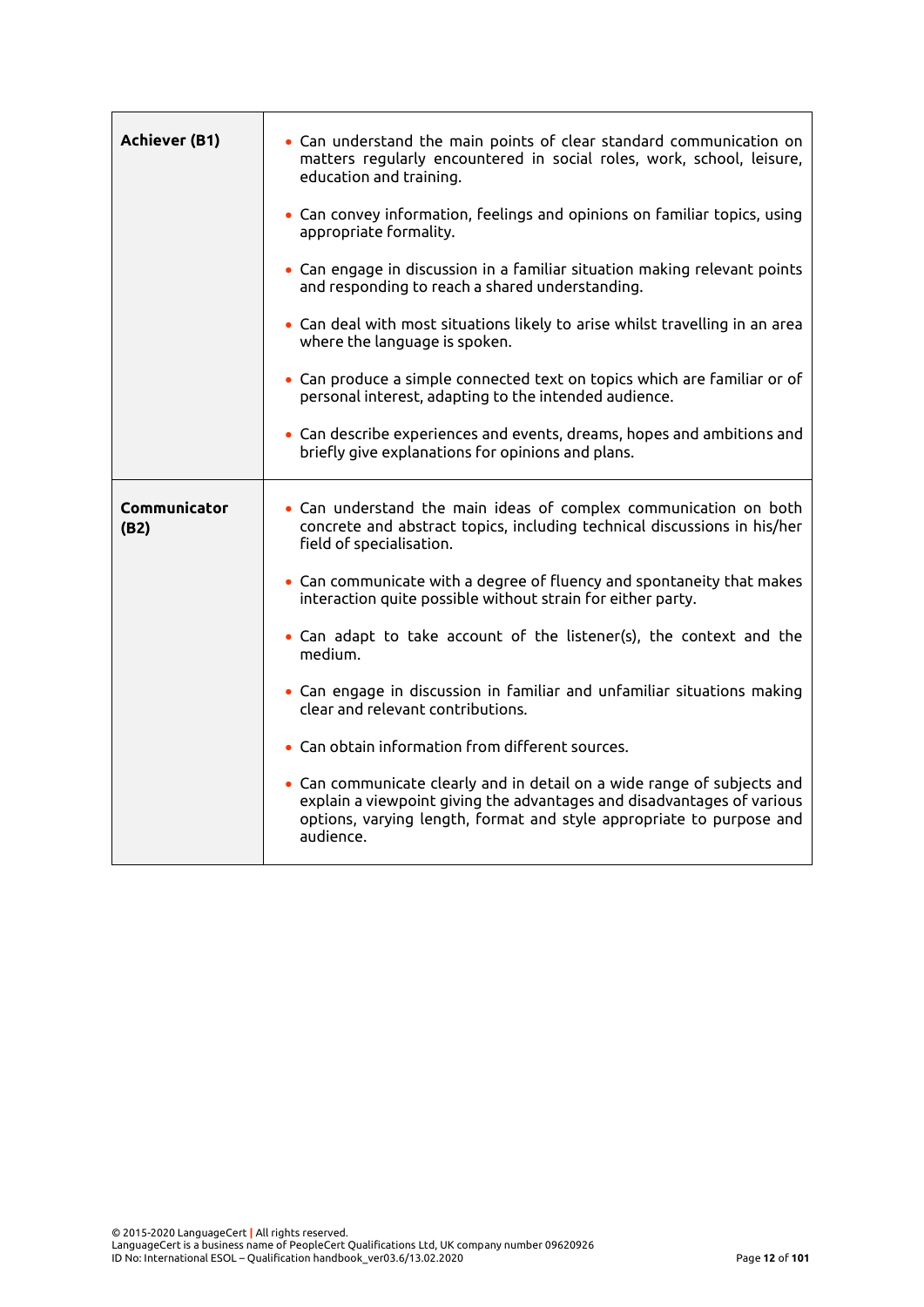| Expert (C1)  | • Can understand a wide range of demanding longer texts, both written<br>and spoken, and recognise implicit meaning.                                                                                                                                                                          |
|--------------|-----------------------------------------------------------------------------------------------------------------------------------------------------------------------------------------------------------------------------------------------------------------------------------------------|
|              | • Can use the language fluently and spontaneously without much obvious<br>searching for expressions.                                                                                                                                                                                          |
|              | • Can respond to extended information and narratives, follow detailed<br>explanations and complex instructions, adapting response to audience,<br>medium and context.                                                                                                                         |
|              | • Can engage in discussion in a variety of situations making clear and<br>effective contributions.                                                                                                                                                                                            |
|              | • Can use language flexibly and understand a range of texts of varying<br>complexity and length for social, academic and professional purposes.                                                                                                                                               |
|              | • Can produce clear well-structured, detailed text on complex subjects,<br>showing controlled use of organisational patterns, connectors and<br>cohesive devices.                                                                                                                             |
|              | • Can communicate ideas and opinions effectively, using length, format<br>and style appropriate to purpose, content and audience.                                                                                                                                                             |
| Mastery (C2) | • Can understand with ease virtually everything heard or read.                                                                                                                                                                                                                                |
|              | • Can summarise information from different spoken or written sources,<br>reconstructing arguments and accounts in a coherent presentation. Can<br>express him/herself spontaneously, very fluently and precisely,<br>differentiating finer shades of meaning even in more complex situations. |

The above six descriptions are adapted from the global description of the Common European Framework of Reference for Languages. Text from these is reproduced by kind permission of the Council of Europe.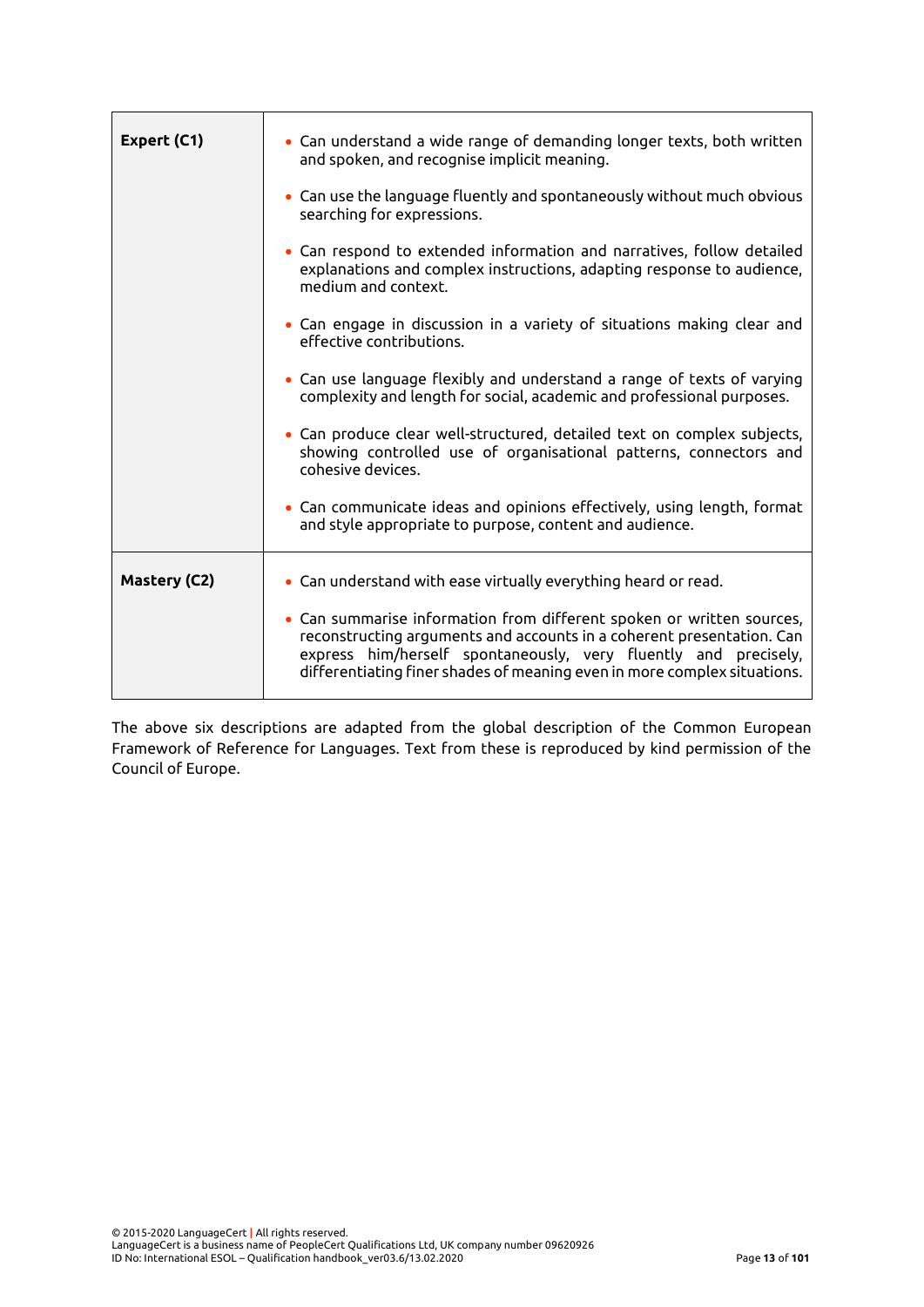# **1.7. Format and features of International ESOL suite of examinations**

**Qualification Title: LanguageCert Entry Level Certificate in ESOL International (Entry 1) (Listening, Reading, Writing) (Preliminary A1)**

<span id="page-14-0"></span>

| <b>Skill &amp; Focus</b>                                                            | <b>Task</b>                                                                                                                                                                                        | <b>Format</b>                                                                                                    | <b>Raw Marks</b> |
|-------------------------------------------------------------------------------------|----------------------------------------------------------------------------------------------------------------------------------------------------------------------------------------------------|------------------------------------------------------------------------------------------------------------------|------------------|
| <b>Listening 1: recognise simple key</b><br>information in short statements         | Listen twice to match seven short statements to<br>letters, words, graphics and symbols                                                                                                            | Three-option multiple choice question for<br>each utterance                                                      |                  |
| Listening 2: identify functions in<br>short utterances typical of spoken<br>English | Listen twice to choose the best reply to seven short<br>utterances                                                                                                                                 | Three-option multiple choice question for<br>each utterance                                                      |                  |
| <b>Listening 3: identify a specific</b><br>aspect of a conversation                 | Listen twice to six short conversations with two<br>speakers to identify: topic, purpose, context, speakers,<br>gist, relationship between speakers, functions,<br>attitudes, feeling and opinions | Three-option multiple choice question for<br>each dialogue                                                       |                  |
| <b>Listening 4: extract key</b><br>information from a dialoque                      | Listen twice to a conversation with two speakers to<br>identify specific information                                                                                                               | A form with six headings and multiple<br>choice options to tick with the correct<br>information for each heading | 6                |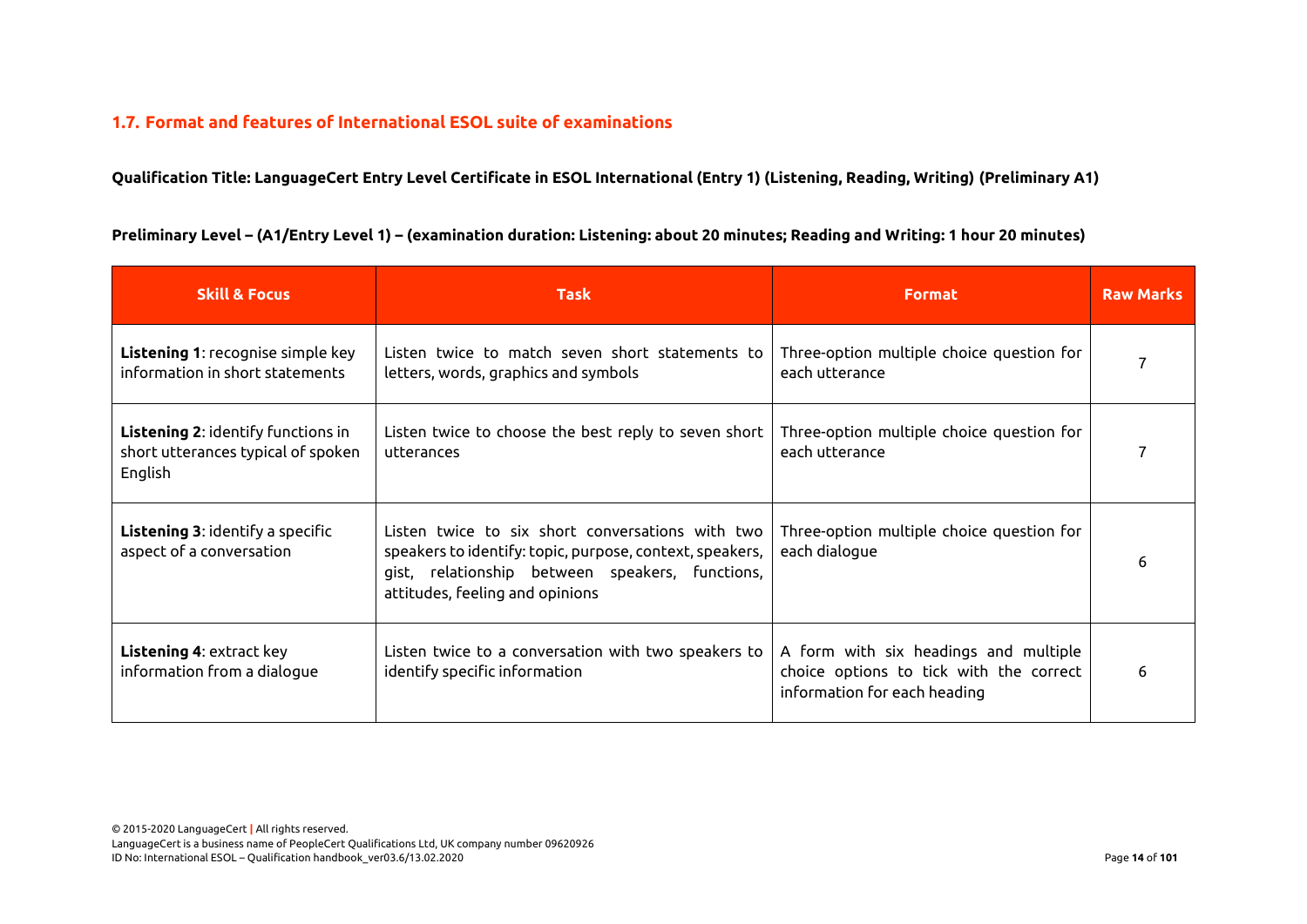| <b>Skill &amp; Focus</b>                                                                           | <b>Task</b>                                                                                                          | <b>Format</b>                                                                                | <b>Raw Marks</b> |
|----------------------------------------------------------------------------------------------------|----------------------------------------------------------------------------------------------------------------------|----------------------------------------------------------------------------------------------|------------------|
| <b>Reading 1: understanding of</b><br>organisational and lexical features<br>of the text           | Six short texts with one gap per text                                                                                | One three-option multiple choice question<br>for each text to complete each one<br>correctly | 6                |
| Reading 2: understand the<br>structure of a short simple text                                      | Gapped text with five deletions and 1 distractor                                                                     | Gapped text followed by a choice of five<br>options to complete the text correctly           | 5                |
| Reading 3: awareness of purpose<br>of different text and ability to<br>locate specific information | Four short texts, eg notice, letter, appointment card,<br>with a linked theme, but with a different purpose          | Seven multiple matching questions to<br>identify information from the texts                  |                  |
| Reading 4: identify meaning in<br>short texts (8 short texts)                                      | Table to complete with 8 items                                                                                       | Match each statement to the appropriate<br>text.                                             | 8                |
| Writing 1: simple sentences to<br>communicate ideas or basic<br>information                        | Instructions to write on a given topic, eg about<br>themselves, daily life, people, where they live, what<br>they do | Write four sentences (about 30 words)                                                        | 12               |
| Writing 2: short simple text for an<br>intended audience                                           | Instructions to write a letter, card, postcard or<br>message about two given functions                               | $20 - 30$ words                                                                              | 12               |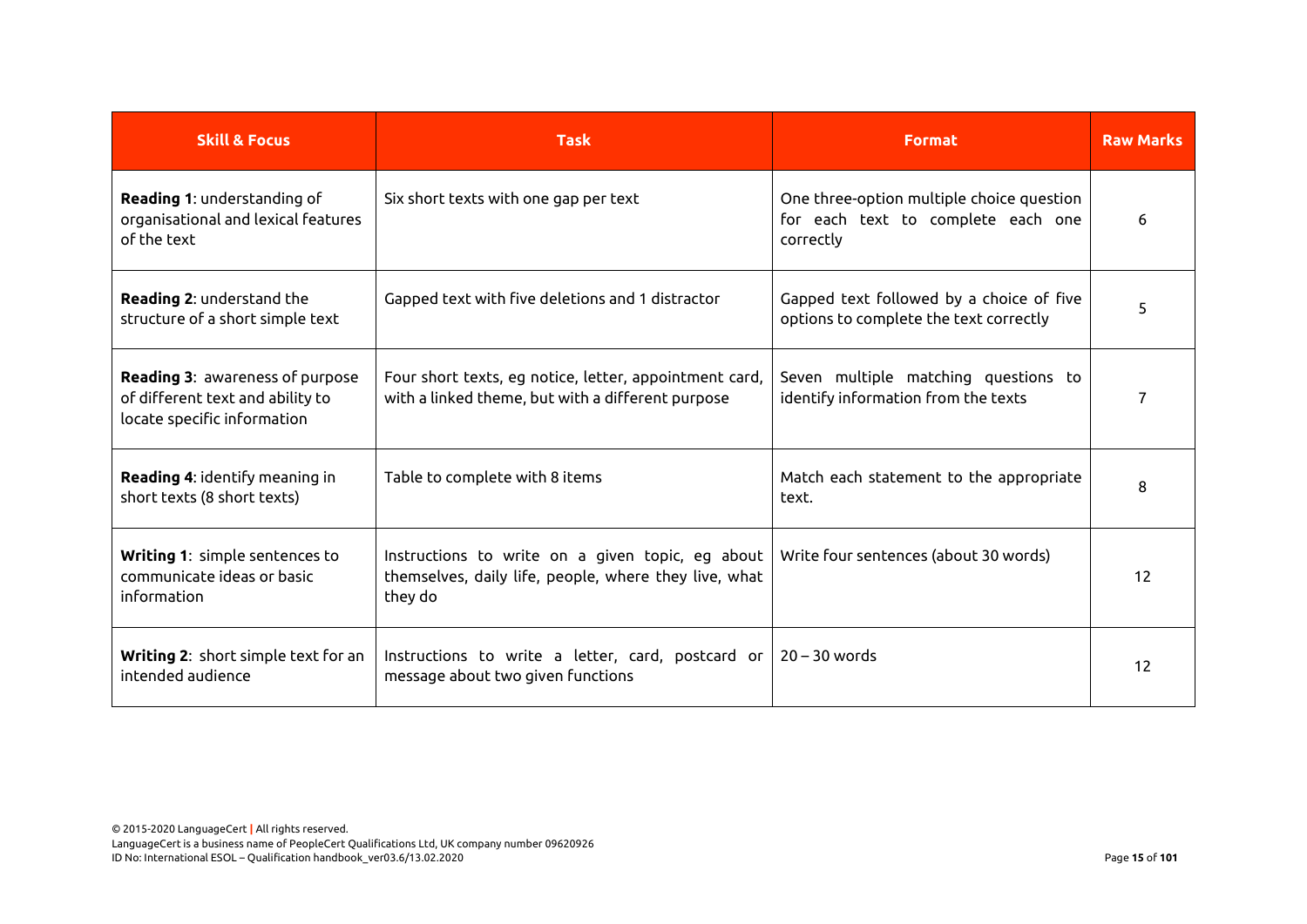# **Qualification Title: LanguageCert Entry Level Certificate in ESOL International (Entry 2) (Listening, Reading, Writing) (Access A2)**

| Access Level – (A2) – (examination duration: Listening: about 20 minutes; Reading and Writing: 1 hour 20 minutes) |
|-------------------------------------------------------------------------------------------------------------------|
|-------------------------------------------------------------------------------------------------------------------|

| <b>Skill &amp; Focus</b>                                                                   | <b>Task</b>                                                                                                                                                                                        | <b>Format</b>                                                                                             | <b>Raw Marks</b> |
|--------------------------------------------------------------------------------------------|----------------------------------------------------------------------------------------------------------------------------------------------------------------------------------------------------|-----------------------------------------------------------------------------------------------------------|------------------|
| <b>Listening 1: recognise simple key</b><br>information in short statements                | Listen twice to match seven short statements to<br>pictures, numbers, spellings, maps, plans, etc.<br>Each item contains two pieces of information                                                 | Three-option multiple choice question for<br>each utterance                                               |                  |
| <b>Listening 2: identify functions in</b><br>short utterances typical of<br>spoken English | Listen twice to choose the best reply to seven short<br>utterances.                                                                                                                                | Three-option multiple choice question for<br>each utterance                                               |                  |
| <b>Listening 3: identify a specific</b><br>aspect of a conversation                        | Listen twice to six short conversations with two<br>speakers to identify: topic, purpose, context, speakers,<br>gist, relationship between speakers, functions,<br>attitudes, feeling and opinions | Three-option multiple choice question for<br>each dialogue                                                |                  |
| <b>Listening 4: extract key</b><br>information from a monologue                            | Listen twice to a message, announcement, etc to<br>identify specific information                                                                                                                   | A note or message pad with six headings<br>and space to write the correct information<br>for each heading |                  |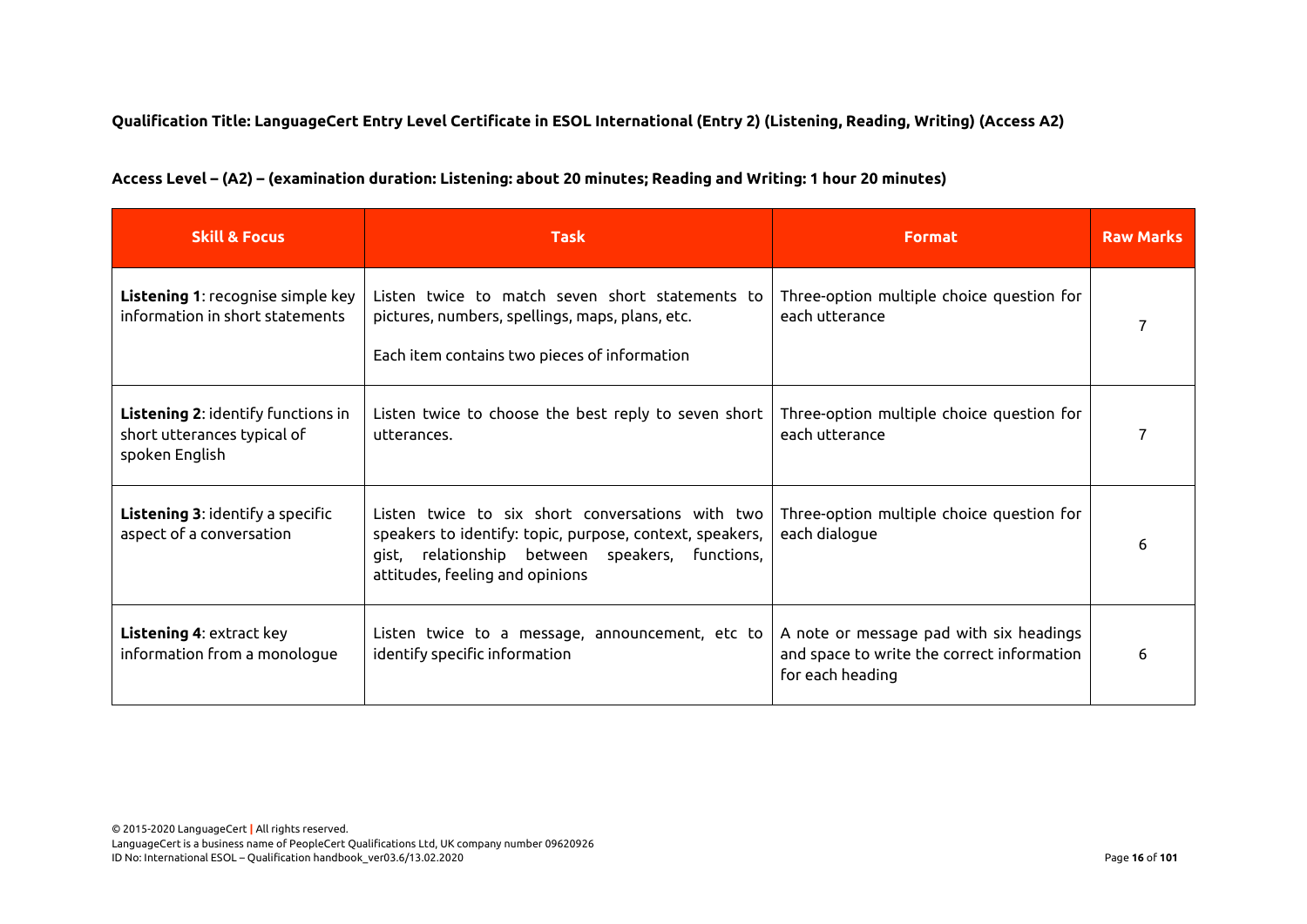| <b>Skill &amp; Focus</b>                                                                  | <b>Task</b>                                                                                                                                                              | <b>Format</b>                                                                                | <b>Raw Marks</b> |
|-------------------------------------------------------------------------------------------|--------------------------------------------------------------------------------------------------------------------------------------------------------------------------|----------------------------------------------------------------------------------------------|------------------|
| Reading 1: understand<br>coherence and cohesion of short<br>texts                         | Six short texts, eg list, label, address, notice, each with a<br>gap                                                                                                     | One three-option multiple choice question<br>for each text to complete each one<br>correctly | 6                |
| Reading 2: understand the<br>structure of a short simple text                             | Gapped text with six deletions and one distractor                                                                                                                        | Gapped text followed by a choice of seven<br>options to complete the text correctly          | 6                |
| <b>Reading 3: understand the</b><br>purpose of text and to locate<br>specific information | Four short texts, eg notice, letter, appointment card,<br>with a linked theme, but with a different purpose                                                              | Seven multiple matching questions to<br>identify information from the texts                  | 7                |
| <b>Reading 4: understand specific</b><br>information through detailed<br>reading          | A continuous text: narrative, descriptive, explanatory,<br>expository                                                                                                    | three-option<br>Seven<br>multiple<br>choice<br>questions on the text                         |                  |
| Writing 1: respond informally to<br>a given text                                          | Instruction to write a response to a given letter,<br>message, email, greetings card, postcard, etc. The text<br>includes three questions, suggestions, or requests, etc | 30 - 50 words                                                                                | 12               |
| Writing 2: write a neutral or<br>formal text for an intended<br>audience                  | Instruction to write for a particular reader in a specified<br>way, eg letter, message, note, etc. Three items of<br>content to be included                              | 30 - 50 words                                                                                | 12               |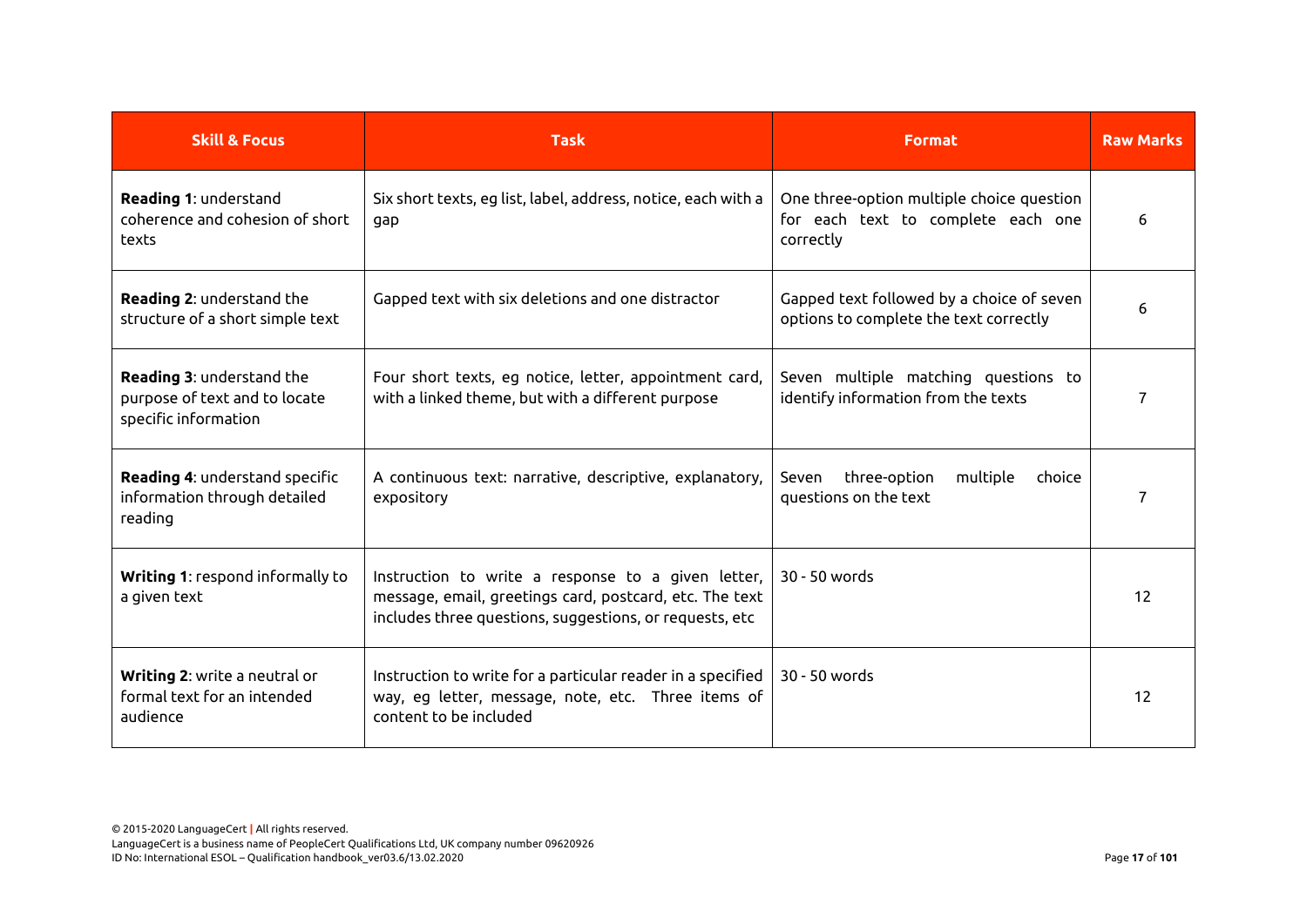# **Qualification Title: LanguageCert Entry Level Certificate in ESOL International (Entry 3) (Listening, Reading, Writing) (Achiever B1)**

| Achiever Level – (B1) – (examination duration: Listening: about 30 minutes; Reading and Writing: 2 hours 10 minutes) |  |
|----------------------------------------------------------------------------------------------------------------------|--|
|----------------------------------------------------------------------------------------------------------------------|--|

| <b>Skill &amp; Focus</b>                                                             | <b>Task</b>                                                                                                                                                                                                 | <b>Format</b>                                                                                               | <b>Raw</b><br><b>Marks</b> |
|--------------------------------------------------------------------------------------|-------------------------------------------------------------------------------------------------------------------------------------------------------------------------------------------------------------|-------------------------------------------------------------------------------------------------------------|----------------------------|
| Listening 1: understand context,<br>meaning and function of a range<br>of utterances | Listen twice to seven short sentences: statement.<br>explanation, description, instruction or question                                                                                                      | Three-option multiple choice question for<br>each utterance to choose the appropriate<br>response           |                            |
| <b>Listening 2:</b> identify a specific<br>aspect of a conversation                  | Listen twice to three short conversations with two<br>speakers to identify: topic, purpose, context, speakers,<br>gist, relationship between speakers, roles, functions,<br>attitudes, feeling and opinions | Two three-option multiple choice questions<br>for each conversation                                         | 6                          |
| Listening 3: extract key<br>information from a monologue<br>to complete a task       | Listen twice to a radio broadcast, talk, narrative,<br>presentation, etc to identify specific information                                                                                                   | A note or message pad with seven headings<br>and space to write the correct information<br>for each heading |                            |
| <b>Listening 4: follow a discussion</b><br>between two speakers                      | Listen twice to a discussion to identify gist, examples,<br>fact, opinion, contrast, purpose, key ideas, attitude,<br>cause and effect                                                                      | Six three-option multiple choice questions                                                                  | 6                          |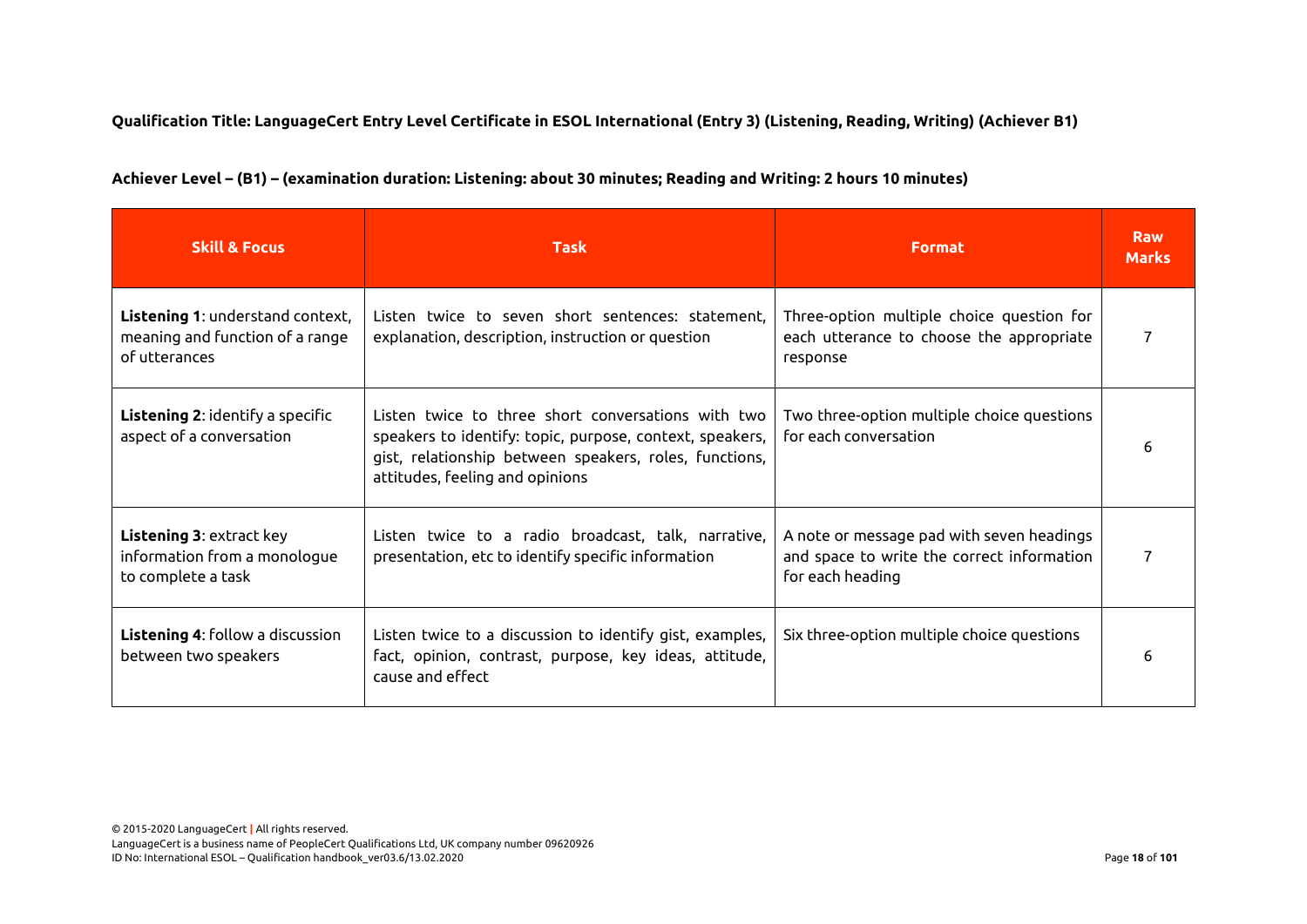| <b>Reading 1: understand the</b><br>coherence and cohesion of a<br>variety of authentic texts                          | Five short texts each with one gap testing layout, lexis,<br>cohesive devices, coherence                                                                                                                 | Five, three-option multiple choice questions<br>for each text to complete each one correctly | 5  |
|------------------------------------------------------------------------------------------------------------------------|----------------------------------------------------------------------------------------------------------------------------------------------------------------------------------------------------------|----------------------------------------------------------------------------------------------|----|
| <b>Reading 2: understand how</b><br>meaning is built up in a text                                                      | One text with six sentences removed, eg topic sentence,<br>summarising sentence, developing idea, emphasising a<br>point, opinion, contrast, sequence, forward/back<br>reference, transition to new idea | Choice of seven sentences to choose from to<br>complete the six gaps                         | 6  |
| Reading 3: understand the<br>purpose of text and to locate<br>specific information                                     | Four short texts, eg email, article, advert, etc with a<br>linked theme, but with a different purpose                                                                                                    | Seven multiple matching questions to<br>identify information from the texts                  |    |
| Reading 4: understand specific<br>information through detailed<br>reading                                              | A continuous text: narrative, descriptive, expository,<br>biographical, instructive                                                                                                                      | Eight open-ended 'wh' questions requiring<br>short answers                                   | 8  |
| Writing 1: respond<br>appropriately to a given text to<br>produce a formal response for an<br>intended public audience | Instruction to write a response to a letter, poster, diary,<br>timetable, leaflet, etc for a specified reader and a clearly<br>defined number of content points to be addressed                          | 70 - 100 words                                                                               | 12 |
| Writing 2: produce an informal<br>letter to a friend                                                                   | Instruction to write a letter on a given topic of personal<br>interest with two functions to be included, eg invite<br>friend to stay, describe what you will do                                         | 100 - 120 words                                                                              | 12 |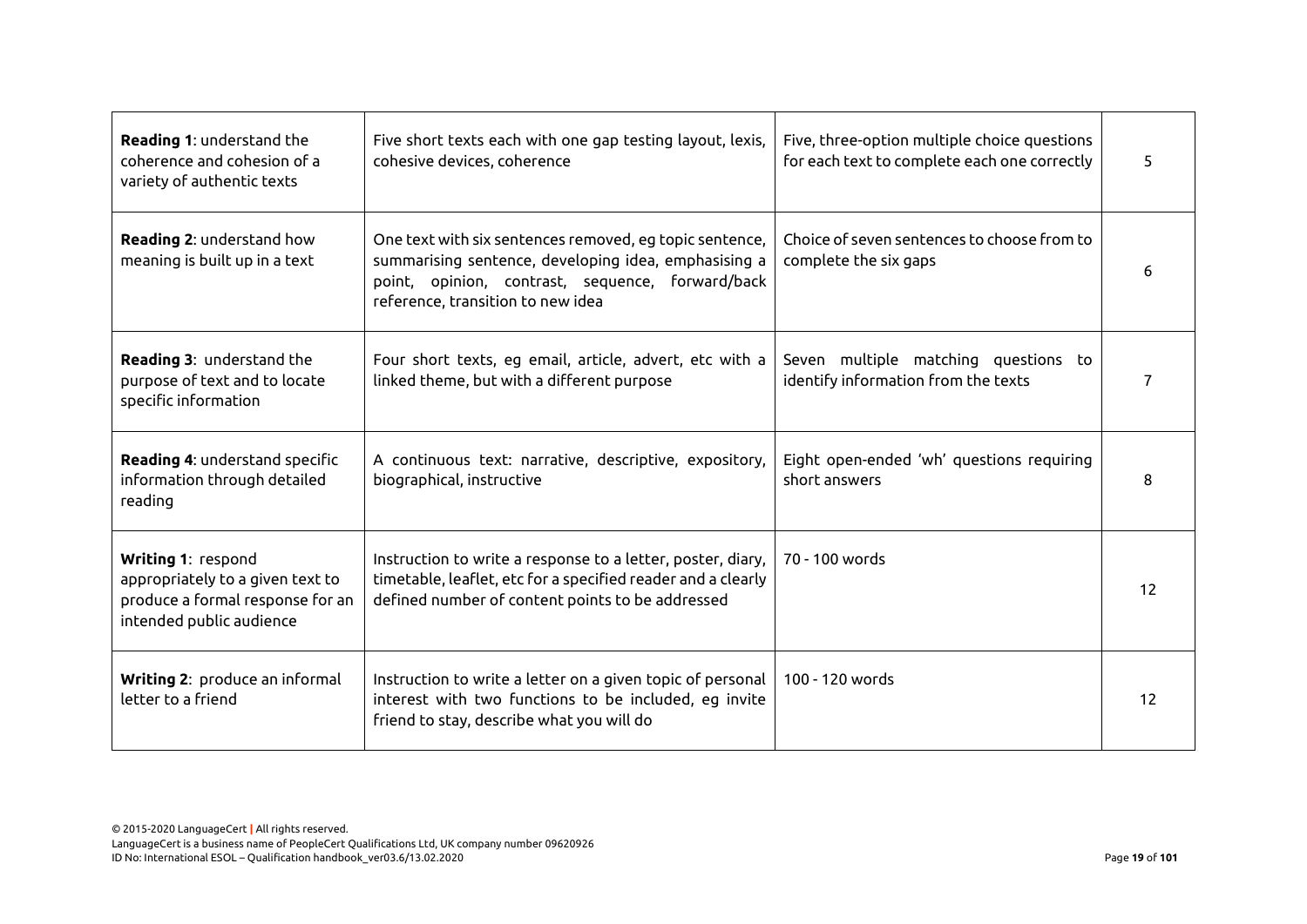# **Qualification Title: LanguageCert Level 1 Certificate in ESOL International (Listening, Reading, Writing) (Communicator B2)**

| Communicator Level – (B2) – (examination duration: Listening: about 30 minutes; Reading and Writing: 2 hours 10 minutes) |
|--------------------------------------------------------------------------------------------------------------------------|
|--------------------------------------------------------------------------------------------------------------------------|

| <b>Skill &amp; Focus</b>                                                                                                 | <b>Task</b>                                                                                                                                                                                                | Format                                                                                                                                                  | Raw<br><b>Marks</b> |
|--------------------------------------------------------------------------------------------------------------------------|------------------------------------------------------------------------------------------------------------------------------------------------------------------------------------------------------------|---------------------------------------------------------------------------------------------------------------------------------------------------------|---------------------|
| Listening 1: understand<br>context, meaning and<br>function in short<br>conversations on concrete<br>and abstract topics | Listen twice to seven unfinished conversations<br>between two speakers, one being a formal<br>conversation                                                                                                 | three-option<br>multiple choice<br>One<br>question for each conversation to<br>choose the appropriate completion or<br>continuation of the conversation | 7                   |
| <b>Listening 2:</b> identify a specific<br>aspect of a conversation                                                      | Listen twice to three conversations each with two<br>speakers to identify: topic, purpose, context,<br>speakers, gist, relationship between speakers,<br>roles, functions, attitudes, feeling and opinions | three-option multiple choice<br>Two<br>questions for each conversation                                                                                  | 6                   |
| <b>Listening 3: extract key</b><br>information from a<br>monologue to complete a<br>task                                 | Listen twice to a radio broadcast, narrative,<br>presentation, etc to identify specific information                                                                                                        | A note or message pad with seven<br>headings and space to write the correct<br>information for each heading                                             |                     |
| <b>Listening 4: follow a</b><br>discussion between two<br>speakers                                                       | Listen twice to a discussion to identify gist, $\vert$<br>examples, fact, opinion, contrast, purpose, key<br>ideas, attitude, cause and effect                                                             | three-option<br>multiple<br>Six<br>choice<br>questions                                                                                                  | 6                   |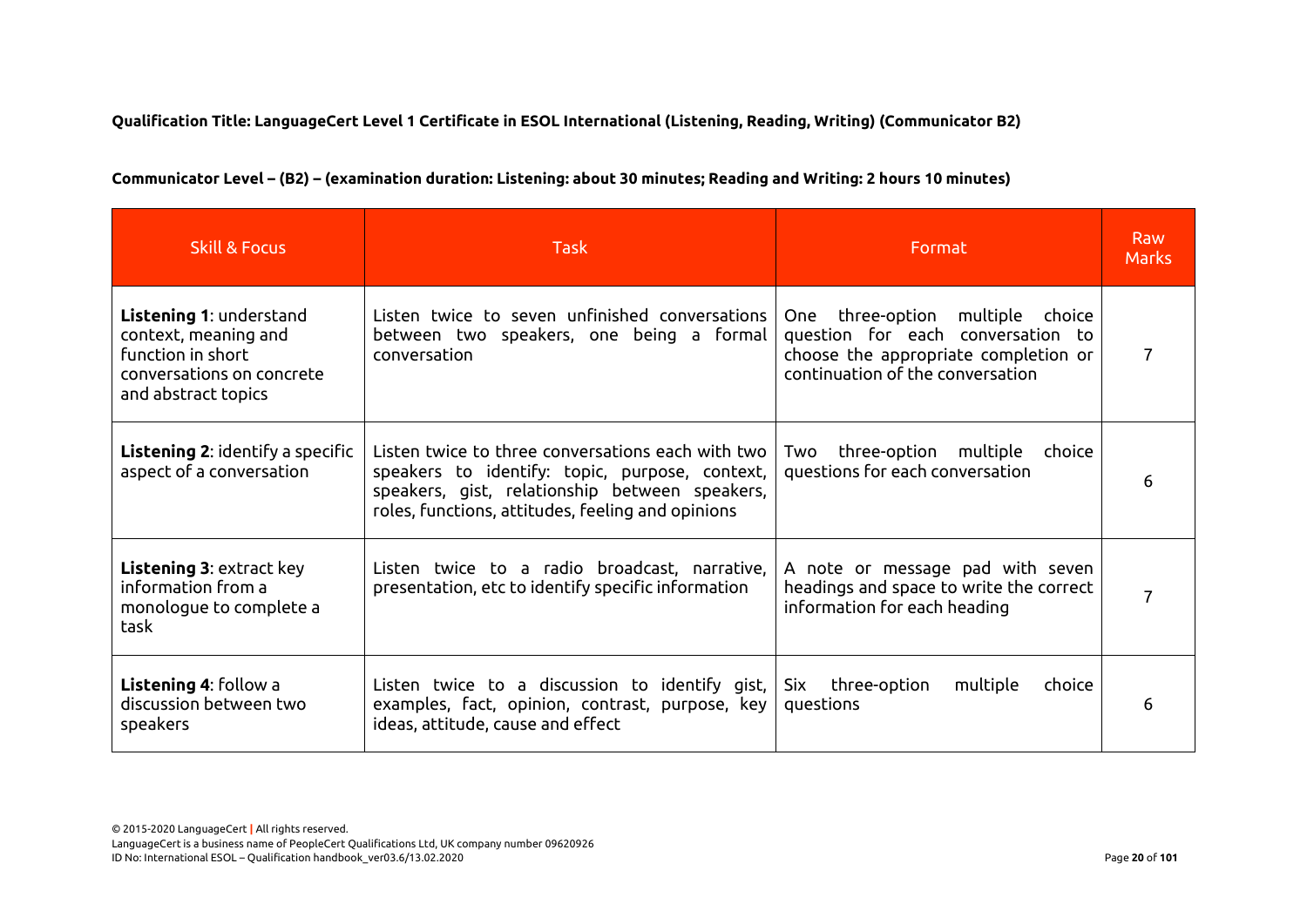| <b>Skill &amp; Focus</b>                                                                                                               | <b>Task</b>                                                                                                                                                                                                  | Format                                                                      | <b>Raw</b><br><b>Marks</b> |
|----------------------------------------------------------------------------------------------------------------------------------------|--------------------------------------------------------------------------------------------------------------------------------------------------------------------------------------------------------------|-----------------------------------------------------------------------------|----------------------------|
| Reading 1: understand in<br>detail information, ideas and<br>opinions                                                                  | One long text: news story, article, review or<br>proposal                                                                                                                                                    | three-option<br>multiple<br>Six<br>choice<br>questions                      | 6                          |
| <b>Reading 2: understand how</b><br>meaning is built up in a text                                                                      | One text with six sentences removed, eg topic<br>sentence, summarising sentence, developing idea,<br>emphasising a point, opinion, contrast, sequence,<br>forward and back reference, transition to new idea | Choice of seven sentences to choose<br>from to complete the six gaps        | 6                          |
| Reading 3: understand the<br>purpose of text and to locate<br>specific information and<br>awareness of writers' stance<br>and attitude | Four texts, eg email, article, advert, brochure, etc<br>with a linked theme, but with a different purpose                                                                                                    | Seven multiple matching questions to<br>identify information from the texts | 7                          |
| Reading 4: understand<br>specific information through<br>detailed reading                                                              | narrative, descriptive,<br>continuous<br>text:<br>A<br>explanatory, expository, biographical, instructive                                                                                                    | Seven open-ended 'wh'<br>questions<br>requiring short answers               | 7                          |
| Writing 1: respond<br>appropriately to a given text<br>to produce a formal response<br>for an intended public<br>audience              | Instruction to respond formally using a written<br>input with a clearly defined number of content<br>points to be addressed and the intended reader<br>specified                                             | 100 - 150 words                                                             | 12                         |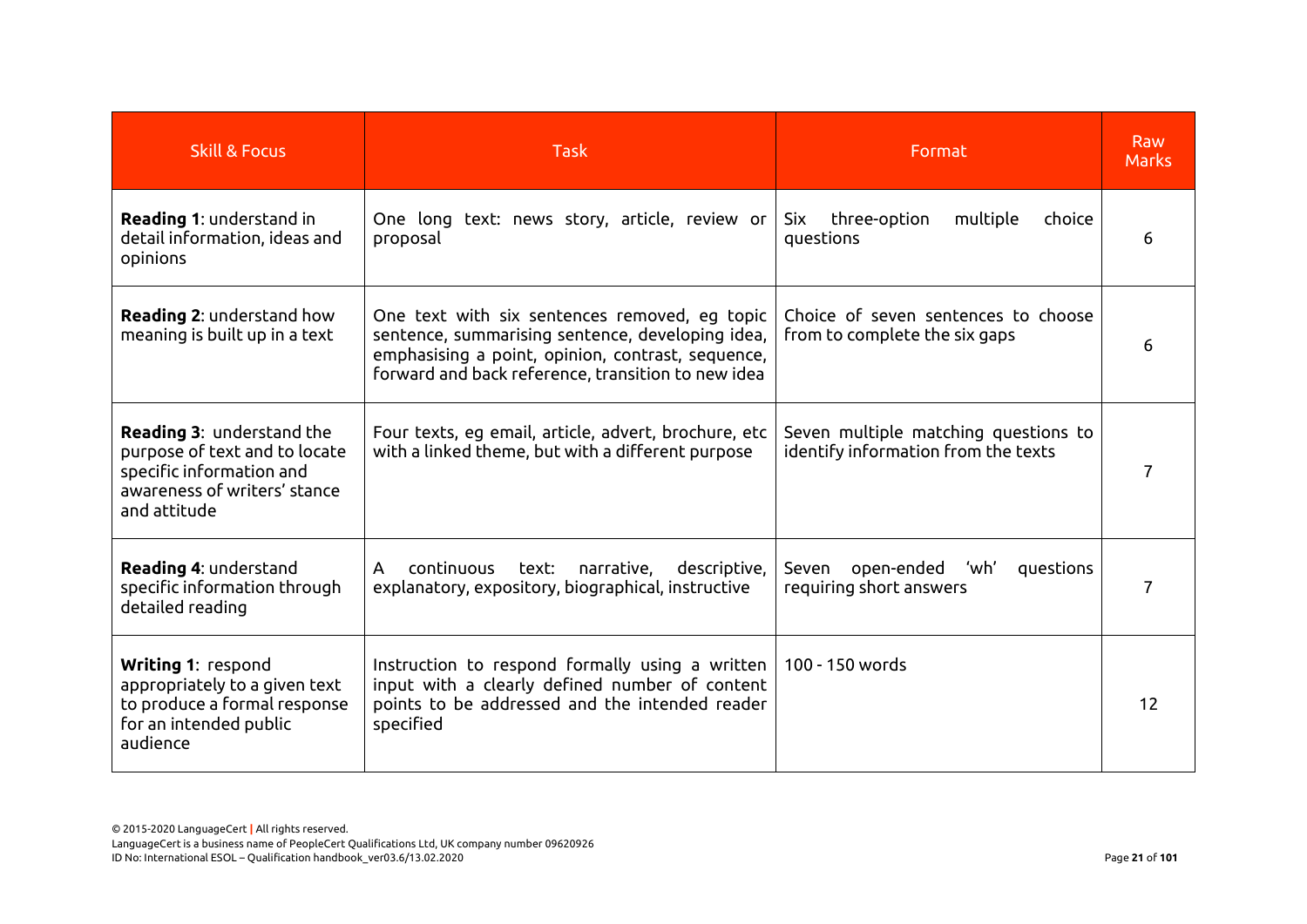| <b>Skill &amp; Focus</b>                                                                                         | <b>Task</b>                                                                                                                                                                                                           | Format | Raw<br><b>Marks</b> |
|------------------------------------------------------------------------------------------------------------------|-----------------------------------------------------------------------------------------------------------------------------------------------------------------------------------------------------------------------|--------|---------------------|
| <b>Writing 2:</b> produce a personal<br>letter, a narrative<br>composition/story or a<br>descriptive composition | Instruction to write an informal piece of writing for $\vert$ 150 - 200 words<br>a specified reader on a general subject not<br>requiring specialist knowledge with clearly defined<br>content points to be addressed |        |                     |

## **Qualification Title: LanguageCert Level 2 Certificate in ESOL International (Listening, Reading, Writing) (Expert C1)**

| <b>Skill &amp; Focus</b>                                                                                                        | Task                                                                                                                                                                                              | Format                                                                                                                                                     | Raw<br><b>Marks</b> |
|---------------------------------------------------------------------------------------------------------------------------------|---------------------------------------------------------------------------------------------------------------------------------------------------------------------------------------------------|------------------------------------------------------------------------------------------------------------------------------------------------------------|---------------------|
| <b>Listening 1: understand</b><br>context, meaning and<br>function in short<br>conversations on concrete<br>and abstract topics | Listen twice to six unfinished conversations<br>between two speakers. Idiomatic expressions,<br>colloquialisms, register shifts and use of stress and<br>intonation to indicate attitude included | three-option<br>choice<br>multiple<br>One<br>question for each conversation to<br>choose the appropriate completion or<br>continuation of the conversation | 6                   |
| <b>Listening 2:</b> identify a specific<br>aspect of a conversation                                                             | Listen twice to three conversations each with two  <br>speakers to identify: topic, purpose, context,                                                                                             | Two<br>three-option<br>multiple<br>choice<br>questions for each conversation                                                                               | 6                   |

## **Expert Level – (C1) – (examination duration: Listening: about 30 minutes; Reading and Writing: 2 hours 40 minutes)**

© 2015-2020 LanguageCert **|** All rights reserved. LanguageCert is a business name of PeopleCert Qualifications Ltd, UK company number 09620926 ID No: International ESOL – Qualification handbook\_ver03.6/13.02.2020 Page **22** of **101**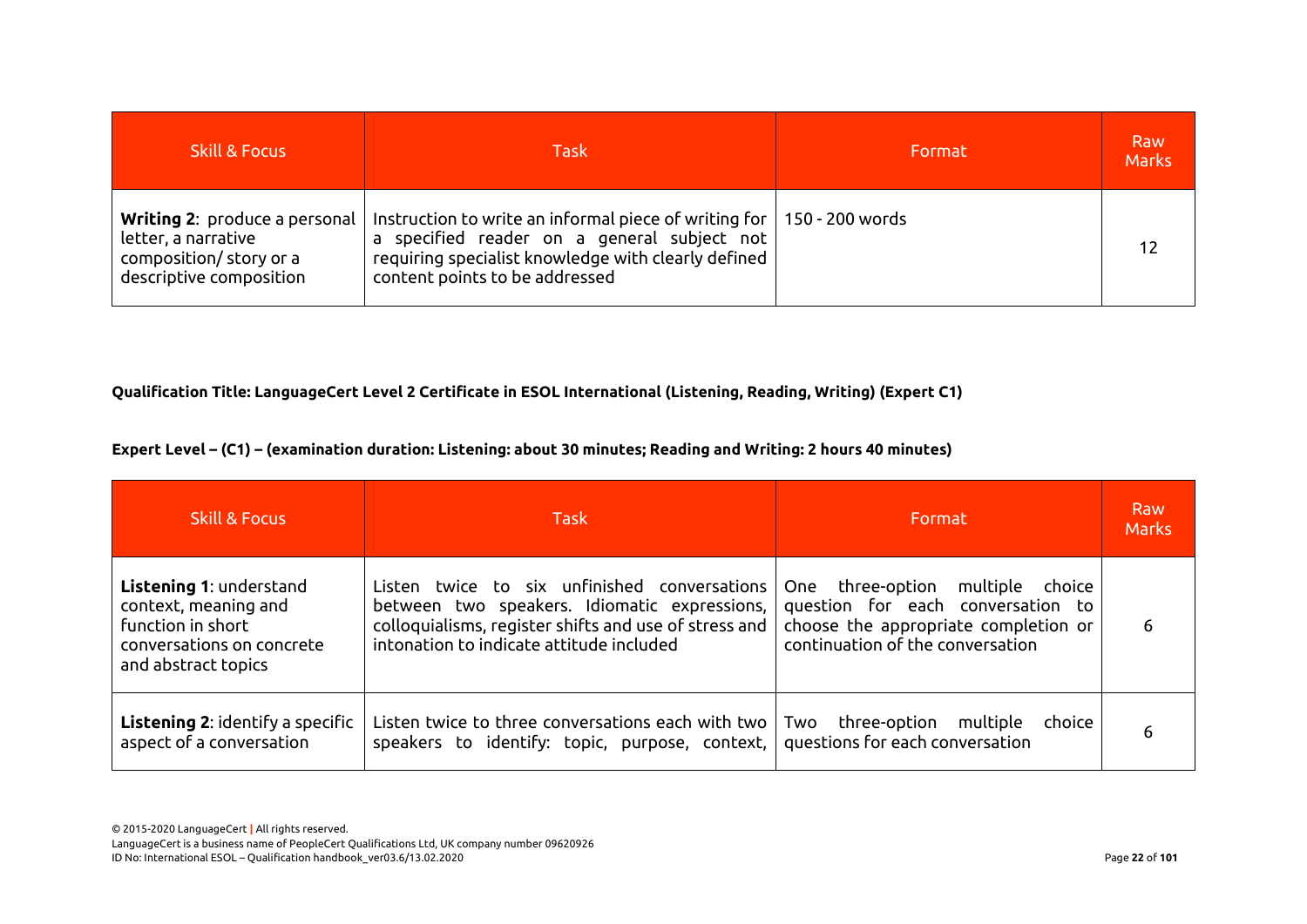| <b>Skill &amp; Focus</b>                                                                         | <b>Task</b>                                                                                                                                                                                                  | Format                                                                                                            | <b>Raw</b><br><b>Marks</b> |
|--------------------------------------------------------------------------------------------------|--------------------------------------------------------------------------------------------------------------------------------------------------------------------------------------------------------------|-------------------------------------------------------------------------------------------------------------------|----------------------------|
|                                                                                                  | speakers, gist, relationship between speakers,<br>roles, functions, attitudes, feeling and opinions                                                                                                          |                                                                                                                   |                            |
| <b>Listening 3: extract key</b><br>information from a<br>monologue to complete a<br>task         | Listen twice to a lecture, radio broadcast, narrative,<br>presentation, etc to identify specific information.<br>Listening text contains dense, factual information                                          | A note, message pad or form with seven<br>headings and space to write the correct<br>information for each heading | 7                          |
| <b>Listening 4: follow a</b><br>discussion between two<br>speakers                               | Listen twice to a discussion to identify gist,<br>examples, fact, opinion, contrast, purpose, key<br>ideas, attitude, cause and effect                                                                       | Seven three-option multiple choice<br>questions                                                                   | 7                          |
| Reading 1: understand<br>articles, use of language and<br>texts dense with complex<br>structures | One text including idiomatic language, narrative or<br>academic ideas, arguments and opinions                                                                                                                | Five sentences to identify true and false<br>statements about the text                                            | 5.                         |
| <b>Reading 2: understand how</b><br>meaning is built up in<br>discourse                          | One text with six sentences removed, eg topic<br>sentence, summarising sentence, developing idea,<br>emphasising a point, opinion, contrast, sequence,<br>forward and back reference, transition to new idea | Choice of eight sentences to choose<br>from to complete the six gaps                                              | 6                          |
| <b>Reading 3: understand the</b><br>purpose of different                                         | Four texts, eg email, article, advert, brochure, etc<br>with a linked theme, but with a different purpose                                                                                                    | Seven multiple matching questions to<br>identify information from the texts                                       | $\overline{7}$             |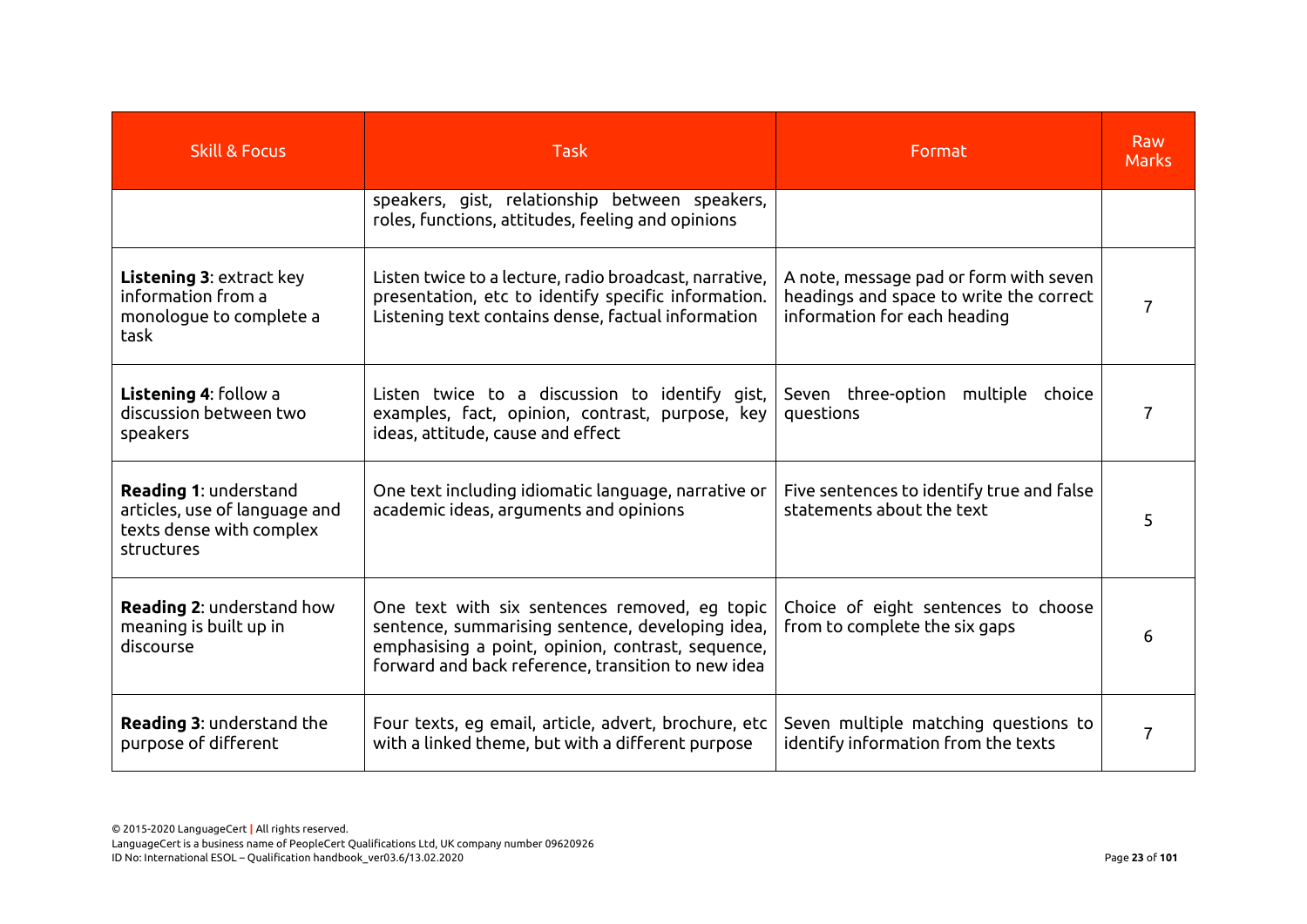| <b>Skill &amp; Focus</b>                                                                                                   | Task                                                                                                                                                                                                                             | Format                                                           | <b>Raw</b><br><b>Marks</b> |
|----------------------------------------------------------------------------------------------------------------------------|----------------------------------------------------------------------------------------------------------------------------------------------------------------------------------------------------------------------------------|------------------------------------------------------------------|----------------------------|
| authentic texts and identify<br>specific information                                                                       |                                                                                                                                                                                                                                  |                                                                  |                            |
| <b>Reading 4: understand text</b><br>discourse, purpose and gist<br>and to locate specific<br>information                  | continuous<br>narrative, descriptive,<br>text:<br>$\mathsf{A}$<br>explanatory, expository, biographical, instructive                                                                                                             | open-ended 'wh'<br>Eight<br>questions<br>requiring short answers | 8                          |
| Writing 1: respond<br>appropriately to a given input<br>to produce a formal response<br>for an intended public<br>audience | Instruction to write a letter, report, argument or $ $<br>article using a written, graphic or visual input and<br>the intended reader specified expressing stance,<br>opinion, justification, argumentation                      | 150 - 200 words                                                  | 12                         |
| <b>Writing 2:</b> produce a personal<br>letter, a narrative<br>composition/story or a<br>descriptive composition           | Instruction to write an informal piece of writing for $\vert$ 250-300 words.<br>a specified reader. Instructions elicit functions:<br>persuasion, argument, hypothesis; expressing<br>mood, opinion, justifying, evaluating etc. |                                                                  | 12                         |

**Qualification Title: LanguageCert Level 3 Certificate in ESOL International (Listening, Reading, Writing) (Mastery C2)**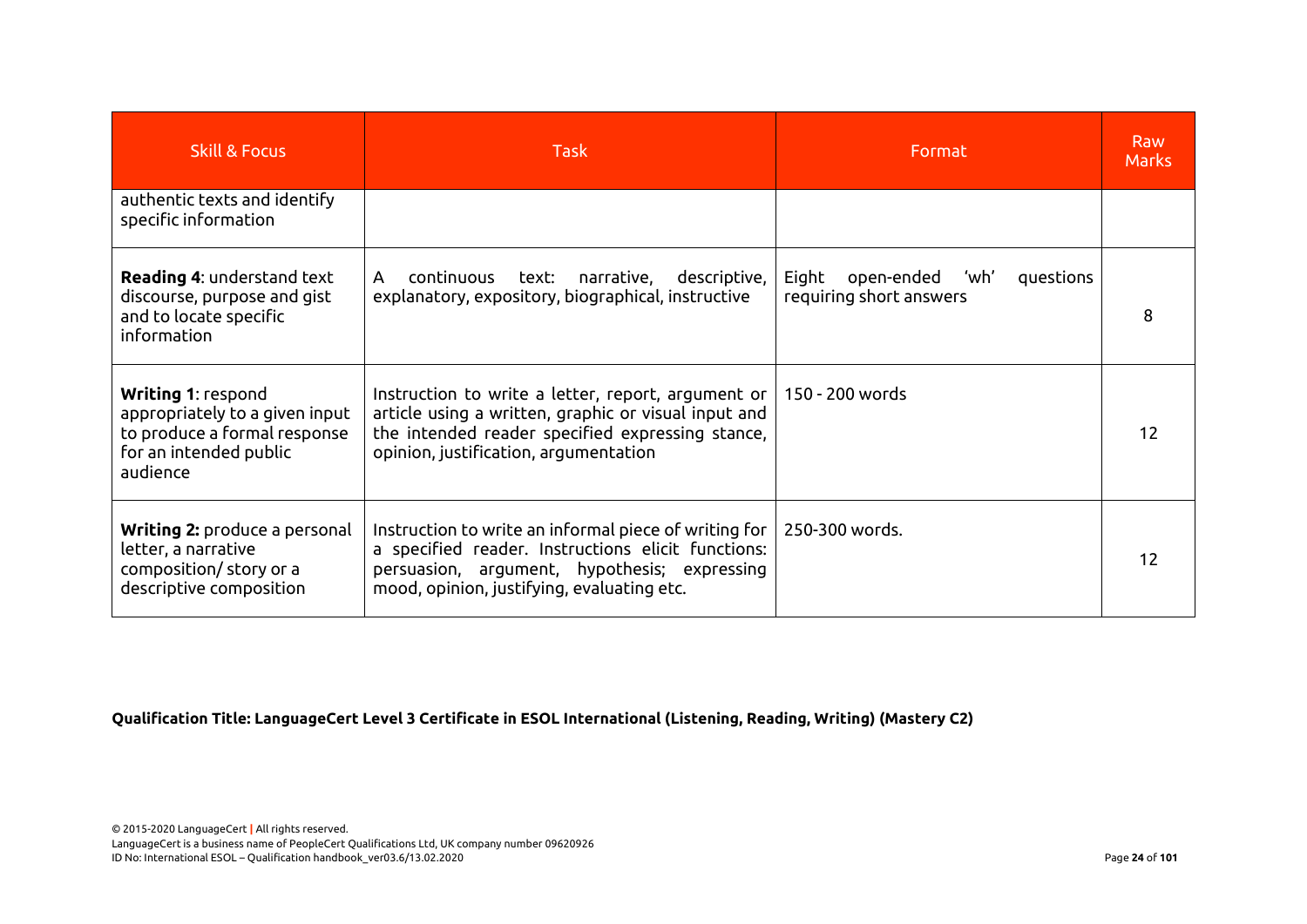| <b>Skill &amp; Focus</b>                                                         | <b>Task</b>                                                                                                                                                                                                                                                                                                                                | <b>Format</b>                                                                                                     | <b>Raw</b><br><b>Marks</b> |
|----------------------------------------------------------------------------------|--------------------------------------------------------------------------------------------------------------------------------------------------------------------------------------------------------------------------------------------------------------------------------------------------------------------------------------------|-------------------------------------------------------------------------------------------------------------------|----------------------------|
| Listening 1: understand context,<br>meaning and function in single<br>utterances | Listen twice to six short sentences including statements,<br>explanations, descriptions, instructions or questions, each<br>with a different function and context. Two items with<br>Idiomatic expressions, colloquialisms, register shifts and<br>use of stress and intonation to indicate attitude included.<br>One formal item included | three-option<br>multiple<br>One<br>choice<br>question for each item to choose the<br>appropriate response         | 6                          |
| <b>Listening 2: identify a specific</b><br>aspect of a conversation              | Listen twice to three conversations each with two speakers<br>to identify: topic, purpose, context, speakers, gist,<br>relationship between speakers, roles, functions, attitudes,<br>feeling and opinions                                                                                                                                 | three-option<br>multiple<br>choice<br>Two<br>questions for each conversation                                      | 6                          |
| Listening 3: extract key<br>information from a monologue<br>to complete a task   | Listen twice to a lecture, radio broadcast, narrative,<br>presentation, etc to identify specific information. Listening<br>text contains dense, factual information                                                                                                                                                                        | A note, message pad or form with seven<br>headings and space to write the correct<br>information for each heading | 7                          |
| Listening 4: follow a discussion<br>between two speakers                         | Listen twice to a discussion to identify gist, examples, fact,<br>opinion, contrast, purpose, key ideas, attitude, cause and<br>effect                                                                                                                                                                                                     | Seven three-option<br>multiple choice<br>questions                                                                | 7                          |

**Mastery Level – (C2) – (examination duration: Listening: about 30 minutes; Reading and Writing: 2 hours 40 minutes)**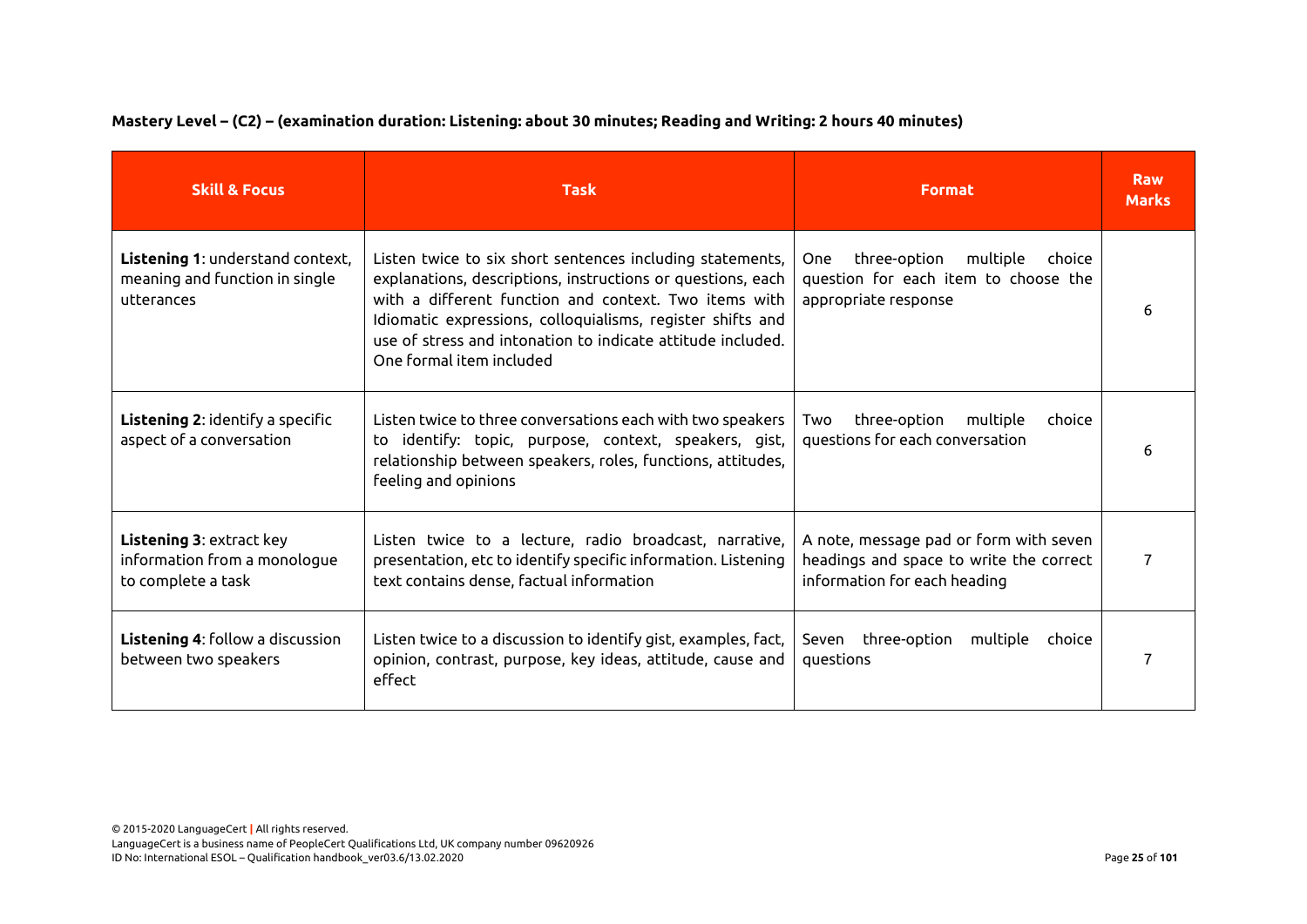| <b>Skill &amp; Focus</b>                                                                                                | <b>Task</b>                                                                                                                                                                                                  | <b>Format</b>                                                               | <b>Raw</b><br><b>Marks</b> |
|-------------------------------------------------------------------------------------------------------------------------|--------------------------------------------------------------------------------------------------------------------------------------------------------------------------------------------------------------|-----------------------------------------------------------------------------|----------------------------|
| Reading 1: understand literary<br>texts, use of emotive language<br>and texts dense with complex<br>structures          | One text including metaphors, similes and idiomatic<br>language, literary narrative or academic ideas, arguments<br>and opinions                                                                             | Five sentences to identify true and false<br>statements about the text      | 5                          |
| Reading 2: understand how<br>meaning is built up in discourse                                                           | One text with six sentences removed, eg topic sentence,<br>summarising sentence, developing idea, emphasising a<br>point, opinion, contrast, sequence, forward and back<br>reference, transition to new idea | Choice of eight sentences to choose from<br>to complete the six gaps        | 6                          |
| Reading 3: understand the<br>purpose of different authentic<br>texts and identify specific<br>information               | Four texts, eg email, article, advert, brochure, etc with a<br>linked theme, but with a different purpose                                                                                                    | Seven multiple matching questions to<br>identify information from the texts |                            |
| Reading 4: understand text to<br>locate specific information                                                            | A continuous text: narrative, descriptive, explanatory,<br>expository, biographical, instructive                                                                                                             | Eight 'wh' questions on text to be<br>answered in a few words               | 8                          |
| Writing 1: respond appropriately<br>to a given input to produce a<br>formal response for an intended<br>public audience | Instruction to write a letter, report, argument or article<br>using a written, graphic or visual input and the intended<br>reader specified expressing stance, opinion, justification,<br>argument           | 200 - 250 words                                                             | 12                         |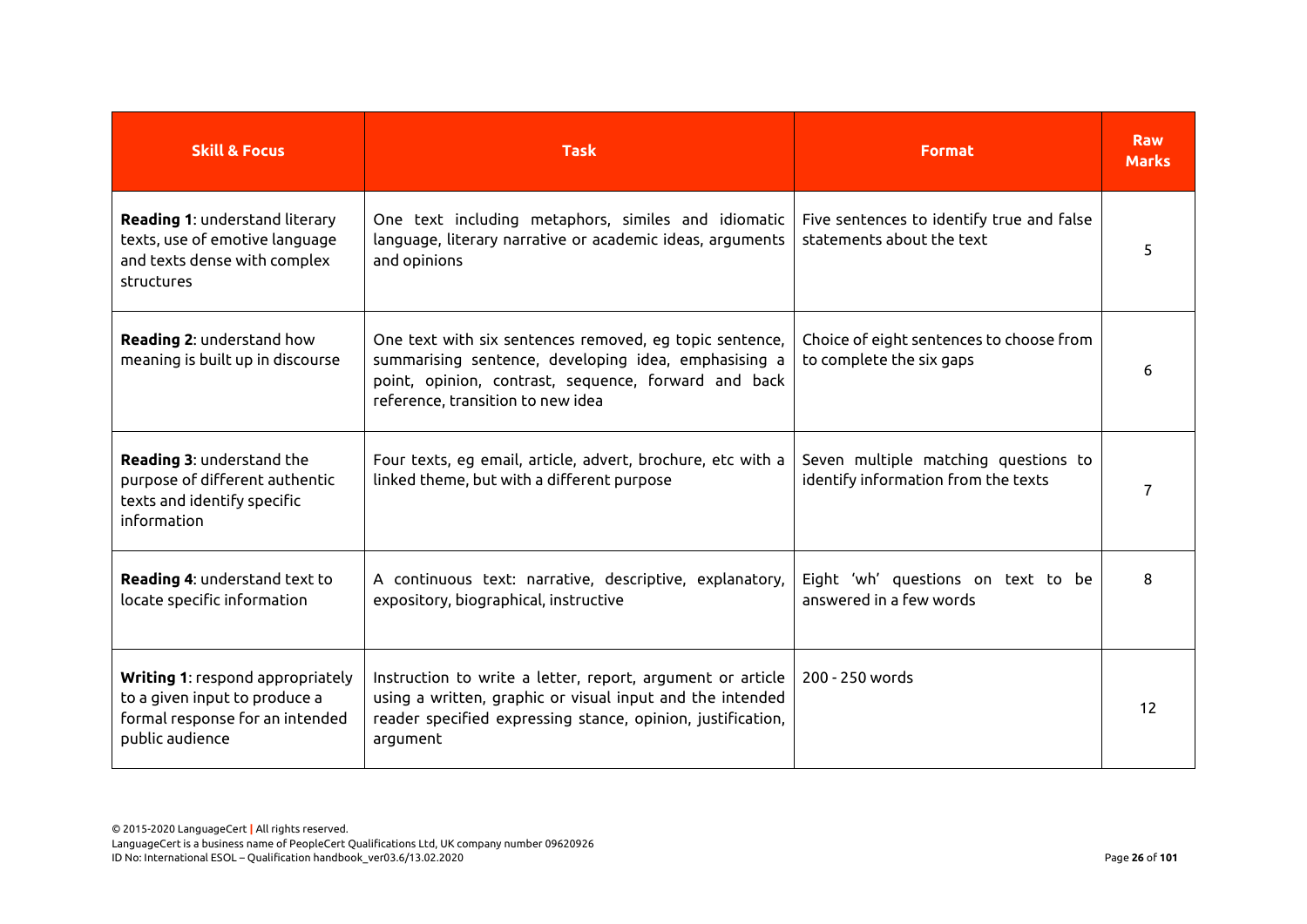| <b>Skill &amp; Focus</b>                                                                                          | <b>Task</b>                                                                                                                                                                                                                          | <b>Format</b> | <b>Raw</b><br><b>Marks</b> |
|-------------------------------------------------------------------------------------------------------------------|--------------------------------------------------------------------------------------------------------------------------------------------------------------------------------------------------------------------------------------|---------------|----------------------------|
| <b>Writing 2: produce a personal</b><br>letter, a narrative composition/<br>story or a descriptive<br>composition | Instruction to write an informal piece of writing for a $\vert$ 250 - 300 words<br>specified reader. Instructions elicit functions: persuasion,<br>argument, hypothesis; expressing mood,<br>opinion,<br>justifying, evaluating etc. |               | 12                         |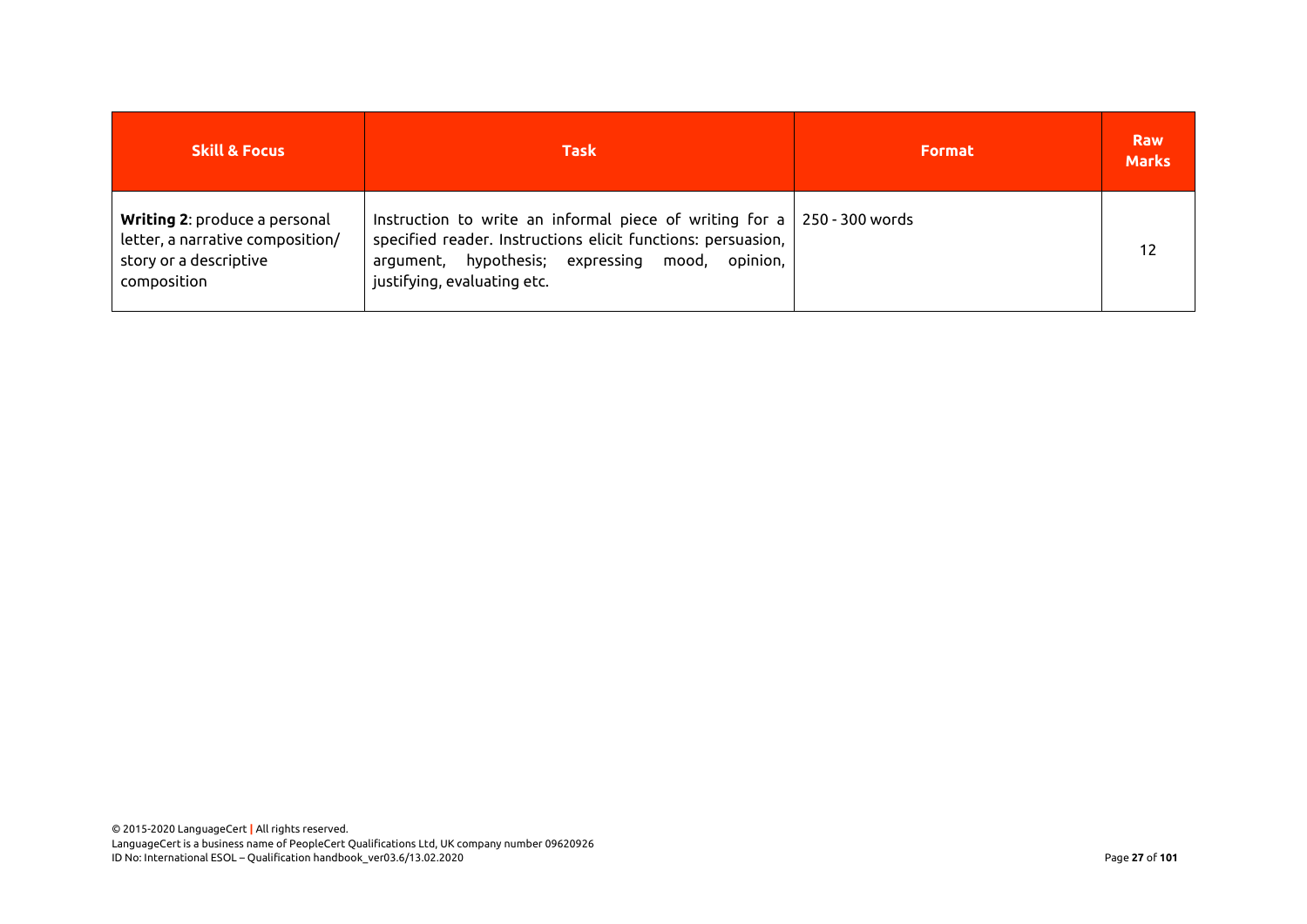# **Qualification Title: LanguageCert Level 3 Certificate in ESOL International (Listening, Reading, Writing) (Mastery C2) (SELT)**

| Mastery Level – (C2) – (examination duration: Listening: about 30 minutes; Reading and Writing: 2 hours 40 minutes) |  |
|---------------------------------------------------------------------------------------------------------------------|--|
|---------------------------------------------------------------------------------------------------------------------|--|

| <b>Skill &amp; Focus</b>                                                         | <b>Task</b>                                                                                                                                                                                                                                                                                                                                                 | <b>Format</b>                                                                                                   | <b>Raw</b><br><b>Marks</b> |
|----------------------------------------------------------------------------------|-------------------------------------------------------------------------------------------------------------------------------------------------------------------------------------------------------------------------------------------------------------------------------------------------------------------------------------------------------------|-----------------------------------------------------------------------------------------------------------------|----------------------------|
| Listening 1: understand context,<br>meaning and function in single<br>utterances | Listen once to eight short sentences including statements,<br>explanations, descriptions, instructions or questions, each<br>with a different function and context. Items with Idiomatic<br>expressions, colloquialisms, register shifts and use of stress<br>and intonation to indicate attitude included. Informal,<br>neutral and formal items included. | three-option<br>multiple<br>choice<br>One<br>question for each item to choose the<br>appropriate response       | 8                          |
| Listening 2: identify a specific<br>aspect of a conversation                     | Listen once to four conversations to identify topic,<br>purpose, context, speakers, gist, relationship between<br>speakers, roles, functions, attitudes, feeling and opinions                                                                                                                                                                               | three-option<br>multiple<br>choice<br>Two<br>questions for each conversation                                    | 8                          |
| Listening 3: extract key<br>information from a monologue<br>to complete a task   | Listen twice to a lecture, radio broadcast, narrative,<br>presentation, etc. to identify specific information. Listening<br>text contains dense, factual information                                                                                                                                                                                        | A note, message pad or form with seven<br>prompts and space to write the correct<br>information for each prompt | 7                          |
| Listening 4: follow a discussion<br>between two speakers                         | Listen twice to a discussion to identify gist, examples, fact,<br>opinion, contrast, purpose, key ideas, attitude, cause and<br>effect                                                                                                                                                                                                                      | three-option<br>multiple<br>Seven<br>choice<br>questions                                                        | 7                          |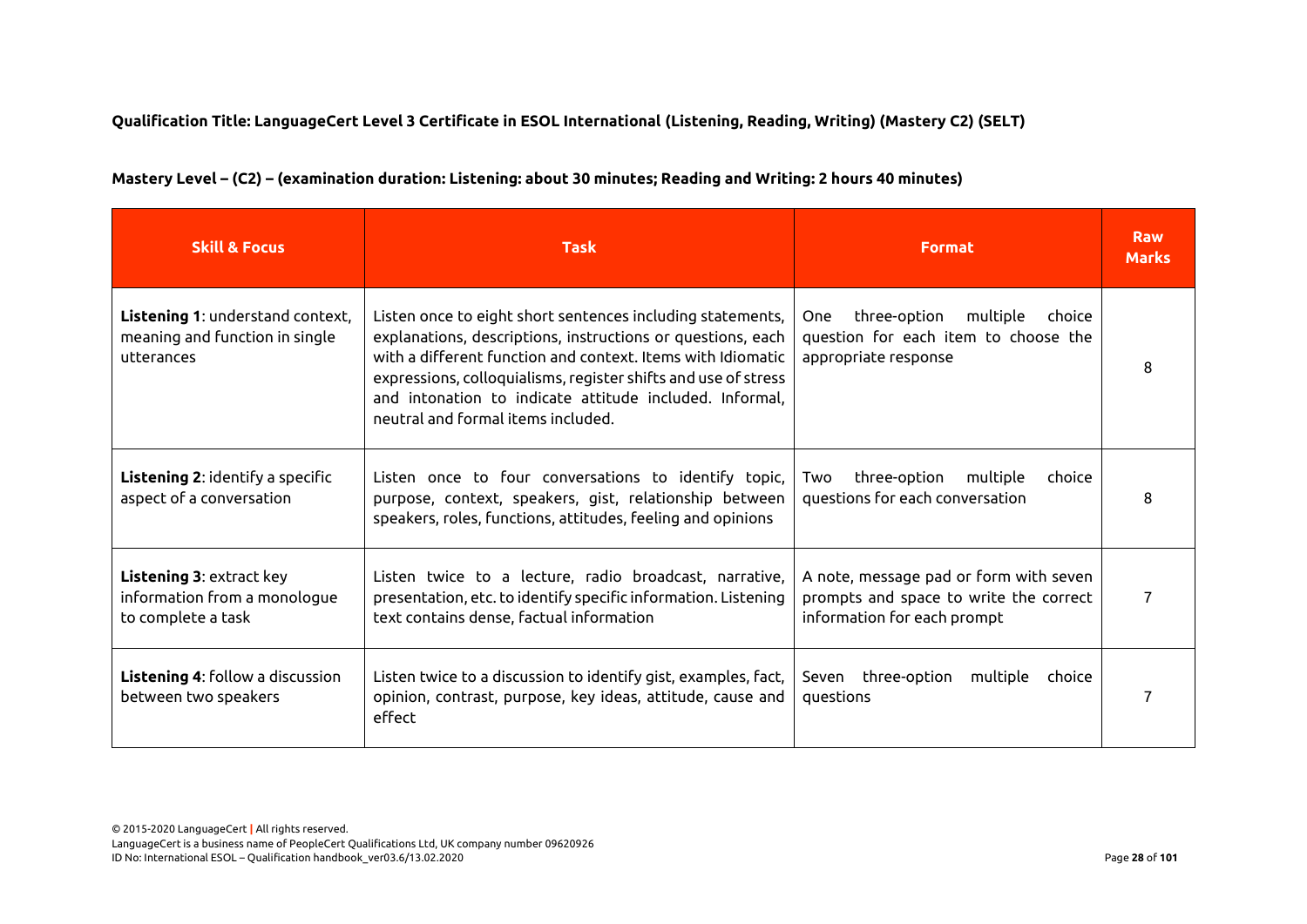| <b>Skill &amp; Focus</b>                                                                                                | <b>Task</b>                                                                                                                                                                                                  | <b>Format</b>                                                               | <b>Raw</b><br><b>Marks</b> |
|-------------------------------------------------------------------------------------------------------------------------|--------------------------------------------------------------------------------------------------------------------------------------------------------------------------------------------------------------|-----------------------------------------------------------------------------|----------------------------|
| Reading 1: understand literary<br>texts, use of emotive language<br>and texts dense with complex<br>structures          | One text including metaphors, similes and idiomatic<br>language, literary narrative or academic ideas, arguments<br>and opinions                                                                             | Five sentences to identify true and false<br>statements about the text      | 5                          |
| Reading 2: understand how<br>meaning is built up in discourse                                                           | One text with six sentences removed, eg topic sentence,<br>summarising sentence, developing idea, emphasising a<br>point, opinion, contrast, sequence, forward and back<br>reference, transition to new idea | Choice of eight sentences to choose from<br>to complete the six gaps        | 6                          |
| Reading 3: understand the<br>purpose of different authentic<br>texts and identify specific<br>information               | Four texts, eg email, article, advert, brochure, etc with a<br>linked theme, but with a different purpose                                                                                                    | Seven multiple matching questions to<br>identify information from the texts |                            |
| Reading 4: understand text to<br>locate specific information                                                            | A continuous text: narrative, descriptive, explanatory,<br>expository, biographical, instructive                                                                                                             | Eight 'wh' questions on text to be<br>answered in a few words               | 8                          |
| Writing 1: respond appropriately<br>to a given input to produce a<br>formal response for an intended<br>public audience | Instruction to write a letter, report, argument or article<br>using a written, graphic or visual input and the intended<br>reader specified expressing stance, opinion, justification,<br>argument           | 200 - 250 words                                                             | 12                         |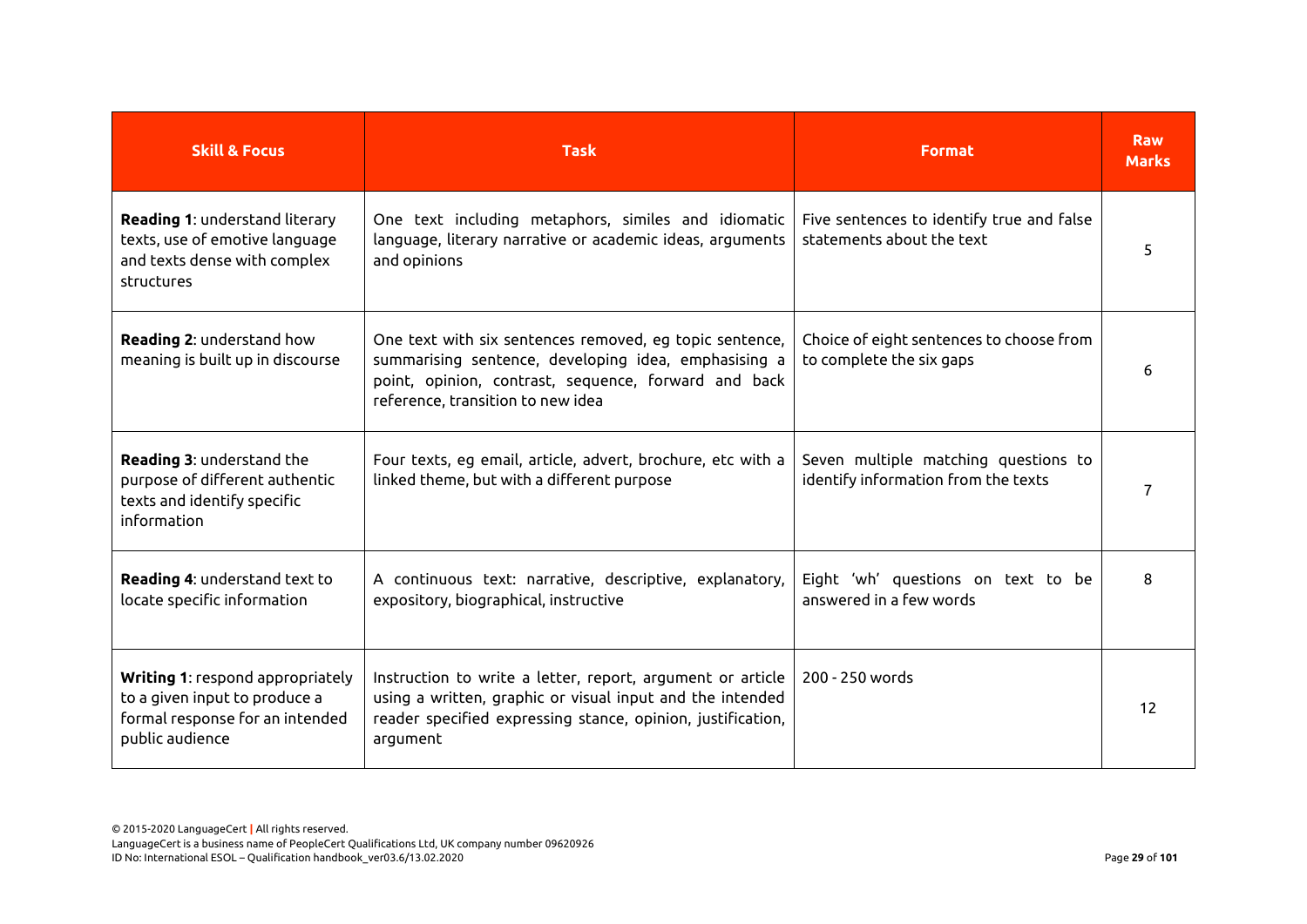| <b>Skill &amp; Focus</b>                                                                                          | <b>Task</b>                                                                                                                                                                                                                          | <b>Format</b> | <b>Raw</b><br><b>Marks</b> |
|-------------------------------------------------------------------------------------------------------------------|--------------------------------------------------------------------------------------------------------------------------------------------------------------------------------------------------------------------------------------|---------------|----------------------------|
| <b>Writing 2: produce a personal</b><br>letter, a narrative composition/<br>story or a descriptive<br>composition | Instruction to write an informal piece of writing for a $\vert$ 250 - 300 words<br>specified reader. Instructions elicit functions: persuasion,<br>argument, hypothesis; expressing mood,<br>opinion,<br>justifying, evaluating etc. |               | 12                         |

**Specimen Assessment Materials**: LanguageCert offers a comprehensive range of candidate practice papers and specimen assessment materials for its International ESOL qualifications which can be downloaded via the LanguageCert website.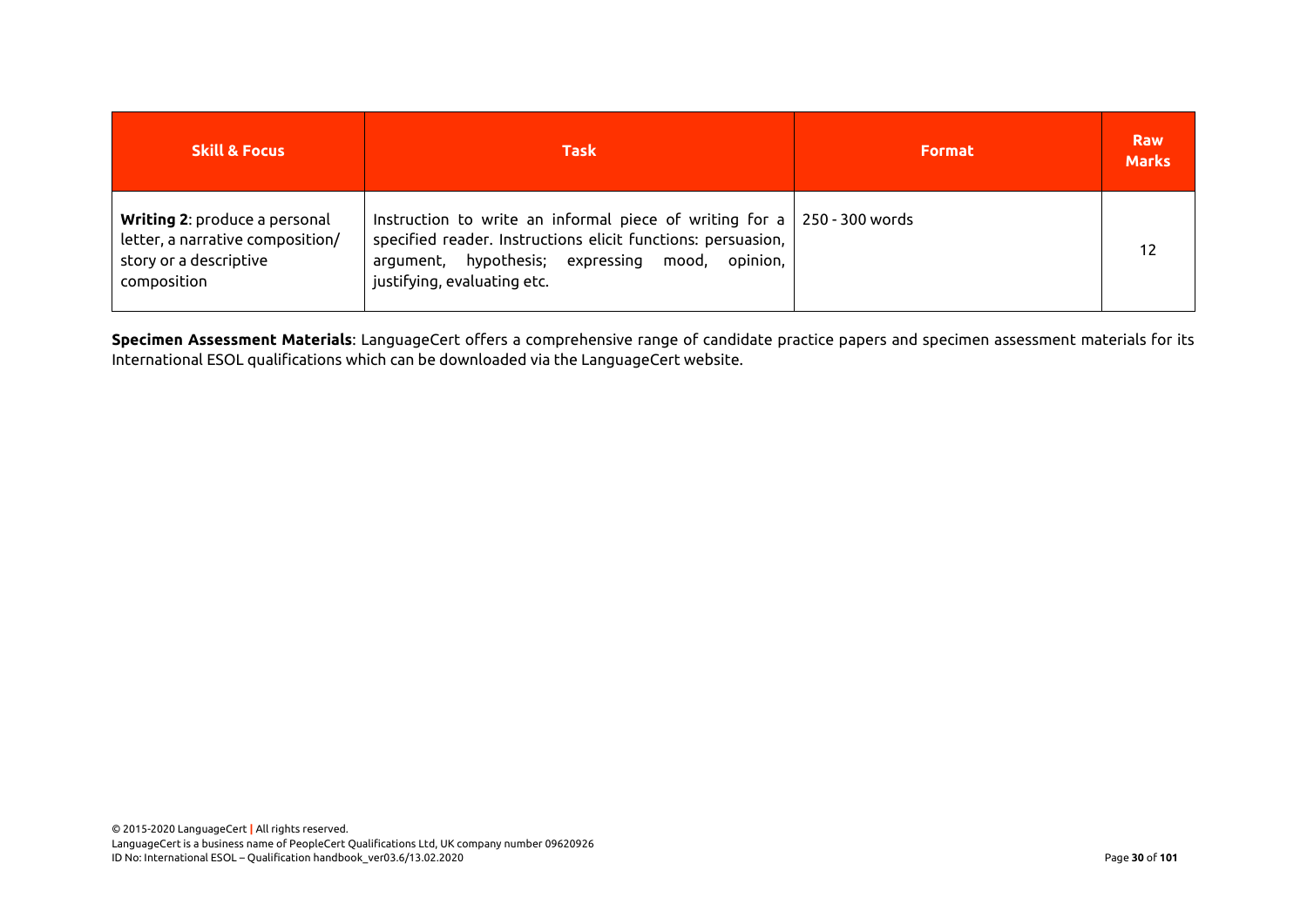<span id="page-31-1"></span><span id="page-31-0"></span>**2.** Syllabus

# **2.1. Introduction**

The Syllabi show the standards which a learner must achieve to gain a pass in each of the six levels of the examination. For each level, Preliminary to Mastery, the standards are shown for Listening, Reading and Writing. The standards must be read in conjunction with the sections showing the grammar tested at each level and the functions and topics used and tested at each level. These follow the set of standards for each level.

The standards set out in the following pages are cumulative. That is, an A2 candidate, for example, will be able to carry out the standards set out for A1 and A2. Similarly, a C2 candidate will be able to meet the standards of all lower levels (A1 – C1) in addition to the C2 standards.

# <span id="page-31-2"></span>**2.2. Preliminary level – A1**

## **Listening**

The candidate will be able to:

- follow carefully and slowly articulated speech which contains long pauses and repetition to allow the listener to process the information
- follow short conversations in everyday situations on topics concerning self, family and immediate surroundings, and understand gist, context and the relationship between speakers
- understand very simple questions, statements, accounts, narratives and single-step instructions spoken carefully and slowly
- follow short, simple directions and explanations
- identify the function of short utterances (see Grammar and Functions sections which follow)
- extract key information from conversations to complete a simple task.

## **Phonological features**

The candidate will be able to:

listen for phonological detail to distinguish between similar words.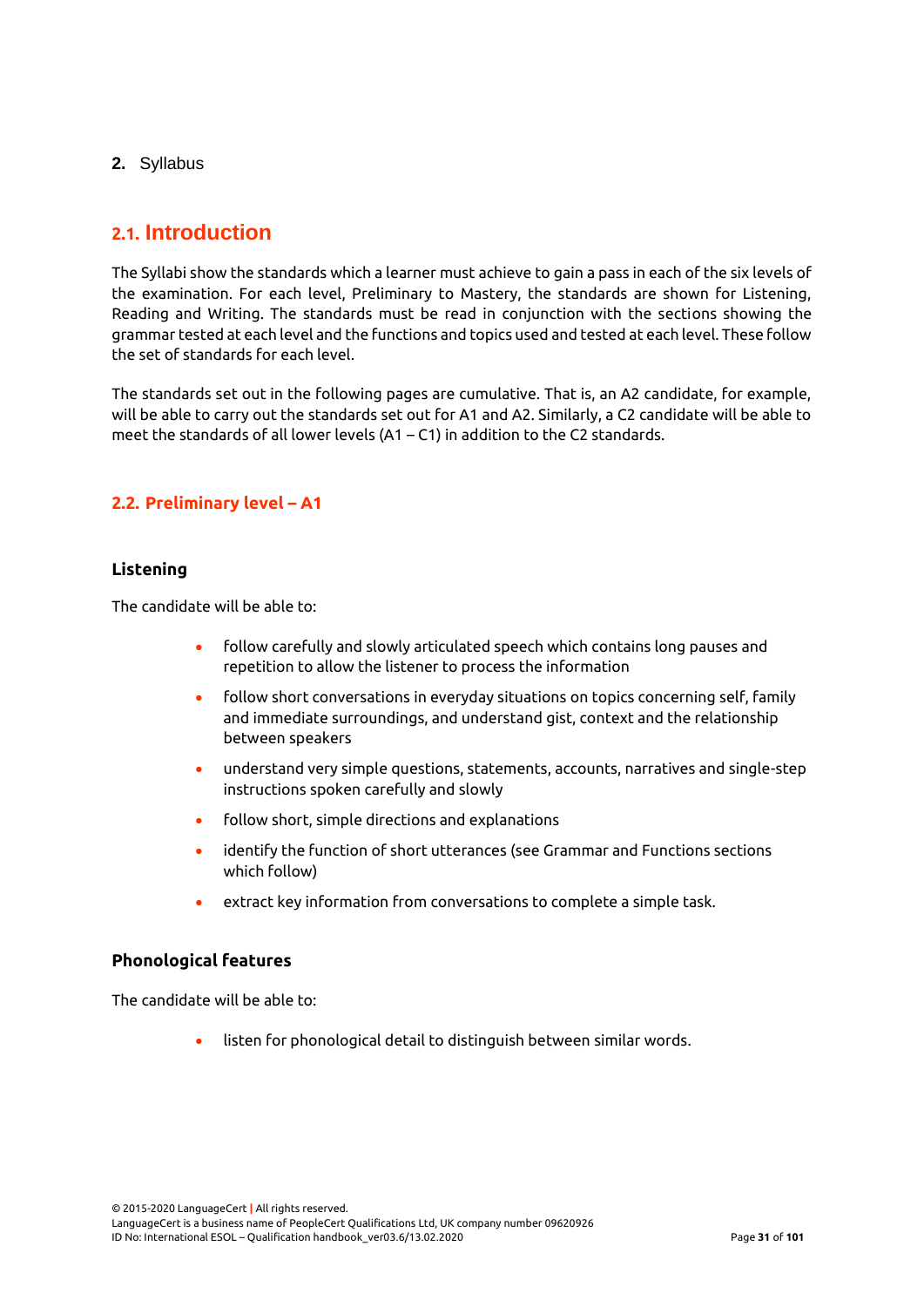## **Range**

The candidate will be able to:

- understand key grammatical forms used in very common everyday familiar contexts
- recognise familiar words and very basic phrases concerning self, family and immediate concrete surroundings.

## **Understanding gist**

The candidate will be able to:

- understand the main ideas of short explanations and conversations
- identify speakers, context and topic of short conversations.

## **Understanding detail**

The candidate will be able to:

• extract key words, numbers and spellings from short statements and explanations.

## **Reading**

The candidate will be able to:

- understand very short simple narratives and descriptions, single-step instructions, simple directions, and simple explanations a single phrase at a time with time to reread for confirmation and/or clarification
- recognise the purposes of short texts where the purpose and intended audience is clear
- locate specific information in short texts
- understand viewpoints if made clearly and simply.

## **Range**

The candidate will be able to:

- understand very familiar names, words and phrases in simple common texts found in everyday life context
- understand isolated words, short simple phrases and grammatical structures that link clauses and help identify time reference
- understand the meanings conveyed by capital letters and full stops in very simple sentences.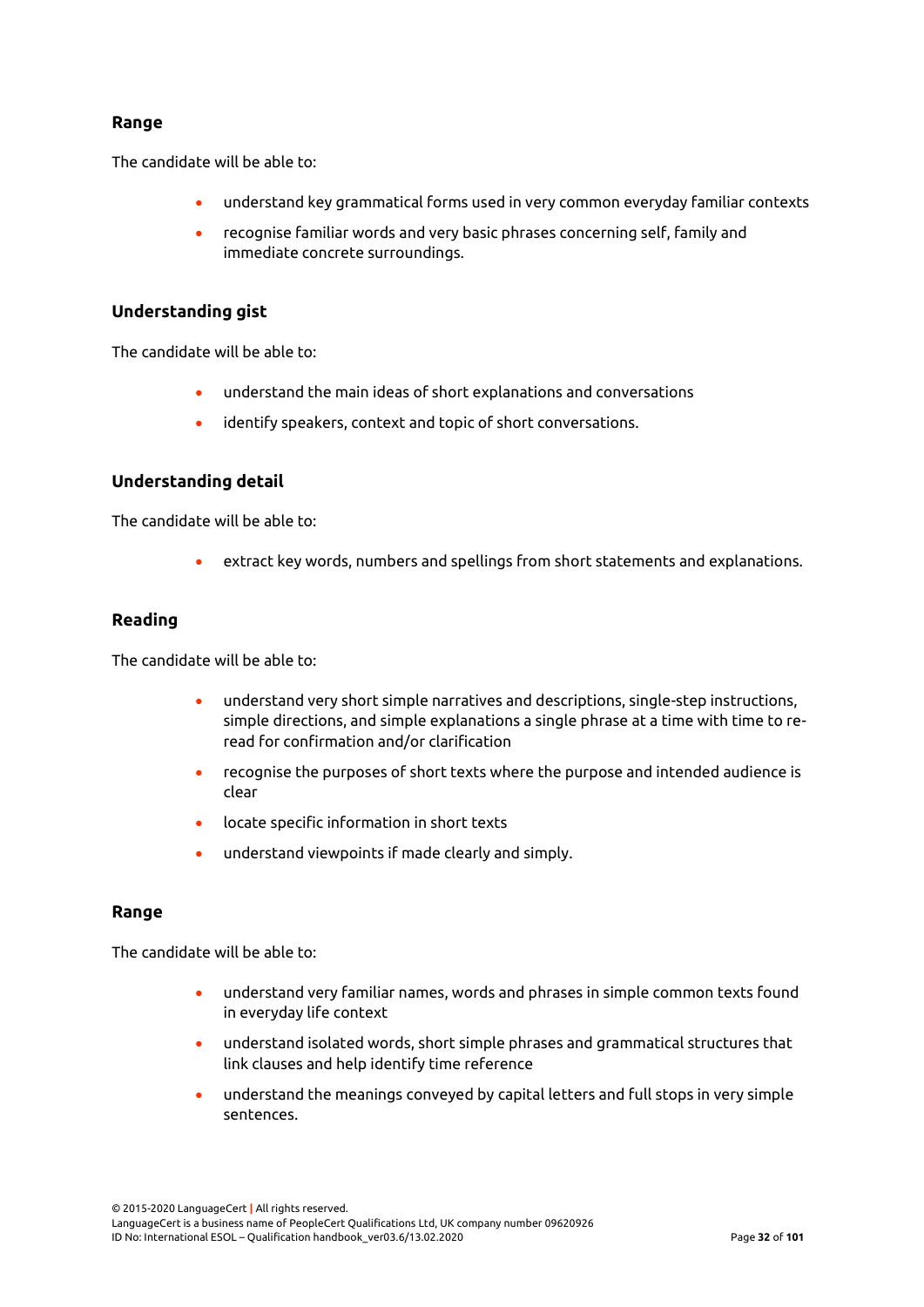## **Register**

The candidate will be able to:

• understand simple social courtesies.

## **Text structure**

The candidate will be able to:

- understand the organisational, lexical and grammatical features of short simple texts
- recognise different purposes of simple texts through layout conventions, common signs and symbols.

#### **Writing**

The candidate will be able to:

- write to communicate simple information to a sympathetic reader
- compose simple sentences to communicate ideas or basic information about a topic connected to personal information or knowledge
- write a short letter, card, postcard and message using simple phrases and sentences to communicate ideas and basic information about themselves, where they live and what they do
- write very simple descriptions, accounts and routines, single-step instructions and directions in familiar contexts
- express likes, dislikes and preferences in relation to familiar topics
- use punctuation and capital letters correctly to show beginnings and ends of sentences, proper nouns, personal pronoun 'I'
- spell correctly personal key words and familiar words
- construct simple phrases and sentences using only basic grammatical structures
- use a basic range of vocabulary to deal with simple and familiar topics and tasks
- write simple sentences on familiar topics
- write a short sequence of simple sentences to form a basic message.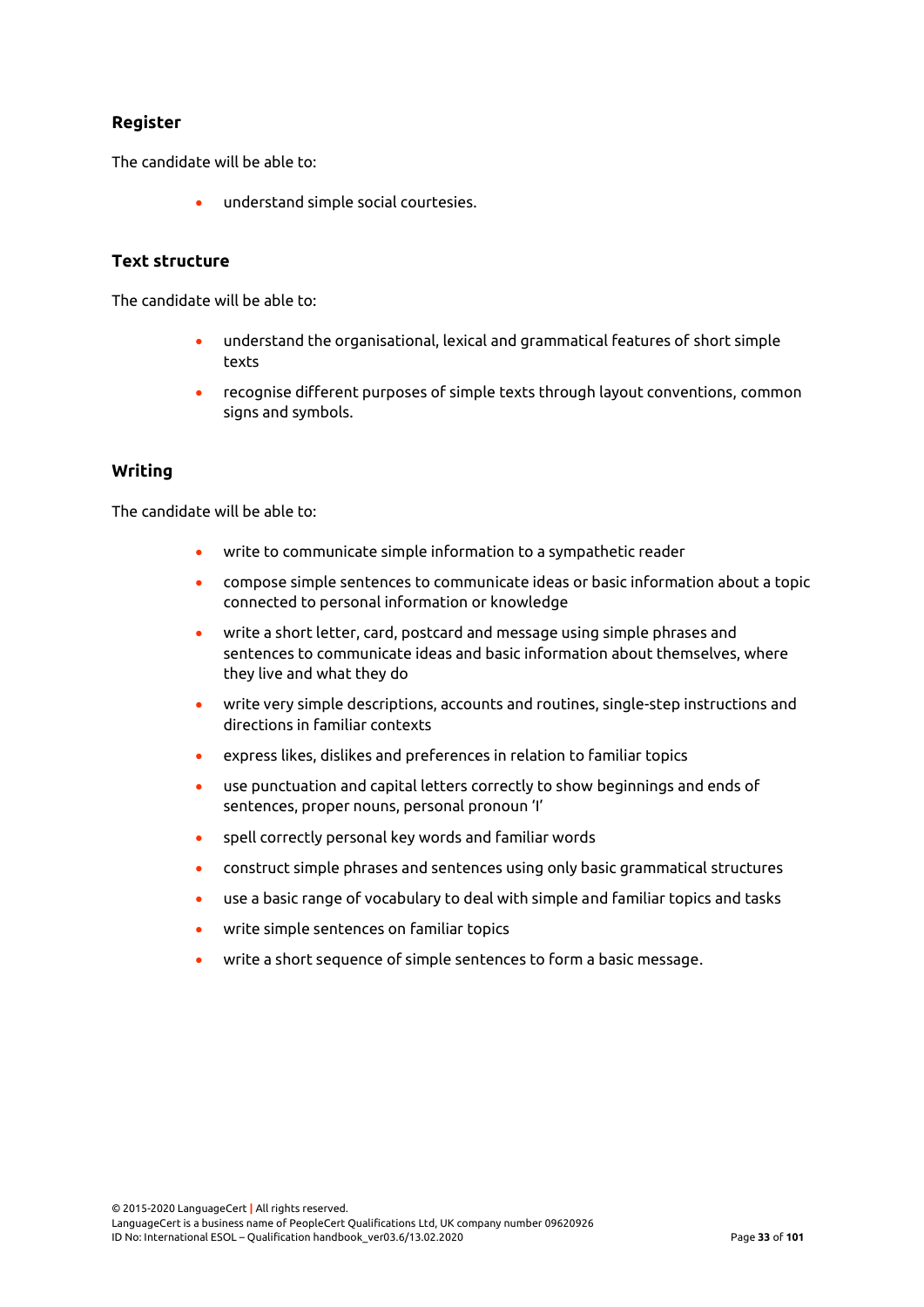## **Topics - Preliminary Level – A1**

#### **PERSONAL IDENTIFICATION**

- name
- address
- date and place of birth
- age
- sex
- marital status
- nationality
- origin
- occupation
- family
- likes and dislikes
- physical appearance
- title
- first language

#### **HOUSE AND HOME, ENVIRONMENT**

- accommodation, rooms
- furniture, furnishing
- services
- amenities
- region
- flora and fauna

#### **DAILY LIFE**

- at home
- at work

## **FREE TIME, ENTERTAINMENT**

- **leisure**
- hobbies and interests
- TV, radio, computer, etc
- cinema, theatre
- intellectual pursuits
- sports
- press
- internet
- music
- holidays

#### **TRAVEL**

- public transport
- private transport
- traffic
- holiday accommodation
- luggage
- travel documents
- signs and notices

## **LANGUAGE**

- foreign language ability
- spelling and the alphabet

#### **RELATIONS WITH OTHER PEOPLE**

- relationships
- correspondence
- behaviour
- friends

#### **HEALTH AND BODYCARE**

- parts of the body
- personal comfort
- hygiene
- ailments, accidents
- medical services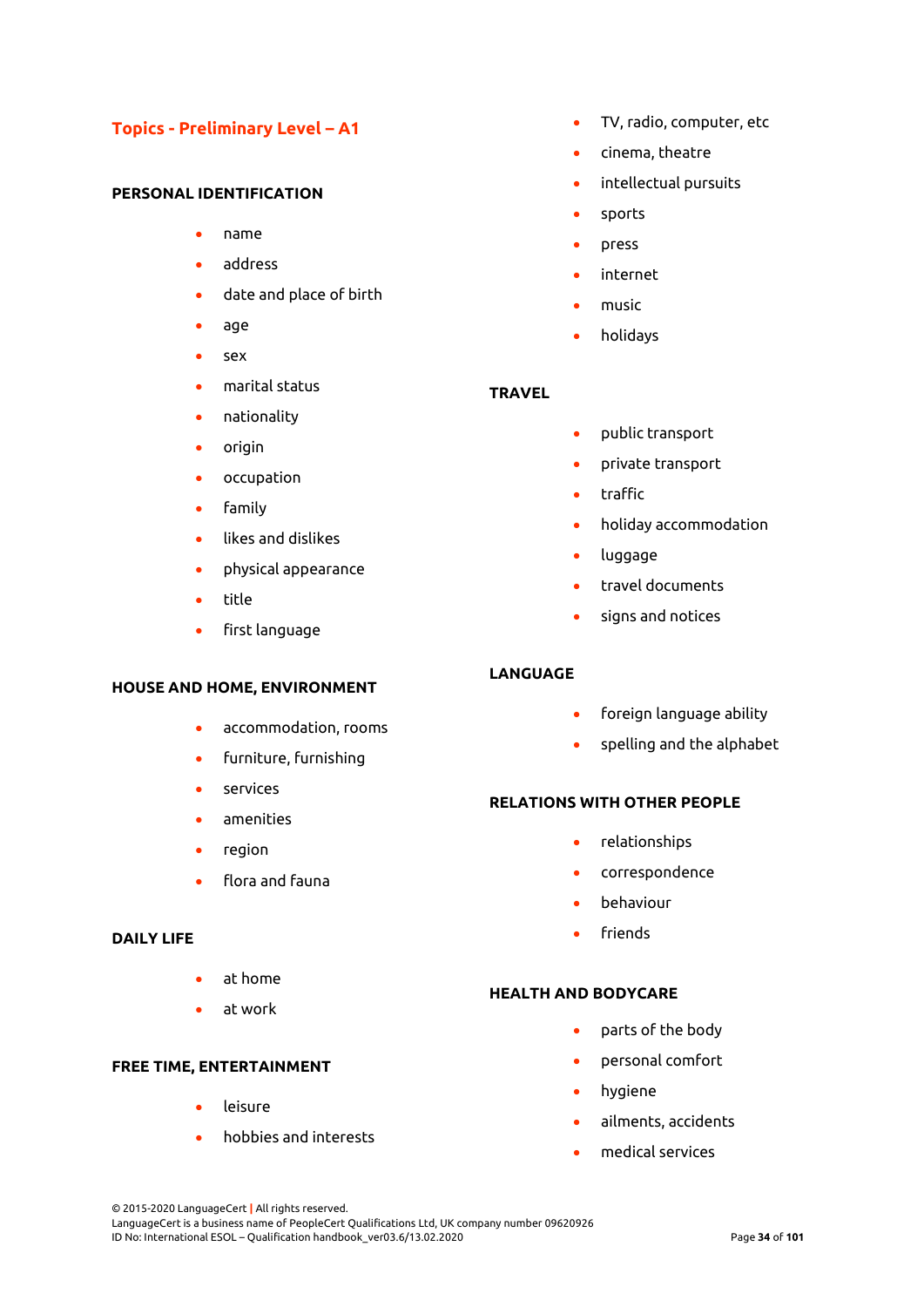#### **SHOPPING**

- shopping facilities
- foodstuffs
- clothes, fashion
- household articles
- prices

#### **FOOD AND DRINK**

- types of food and drink
- eating and drinking out

## **SERVICES**

- post
- telephone
- banking
- police
- hospital, surgery
- garage
- petrol station
- emergency

## **PLACES**

- asking the way and giving directions
- location

#### **WEATHER**

- obtain information from weather forecast
- climate and weather

## **MEASURES AND SHAPES**

• digits and cardinal numbers up to 31

- telephone numbers
- height, length, weight, capacity, temperature
- dates, times, days
- shape

#### **EDUCATION**

- schooling
- subjects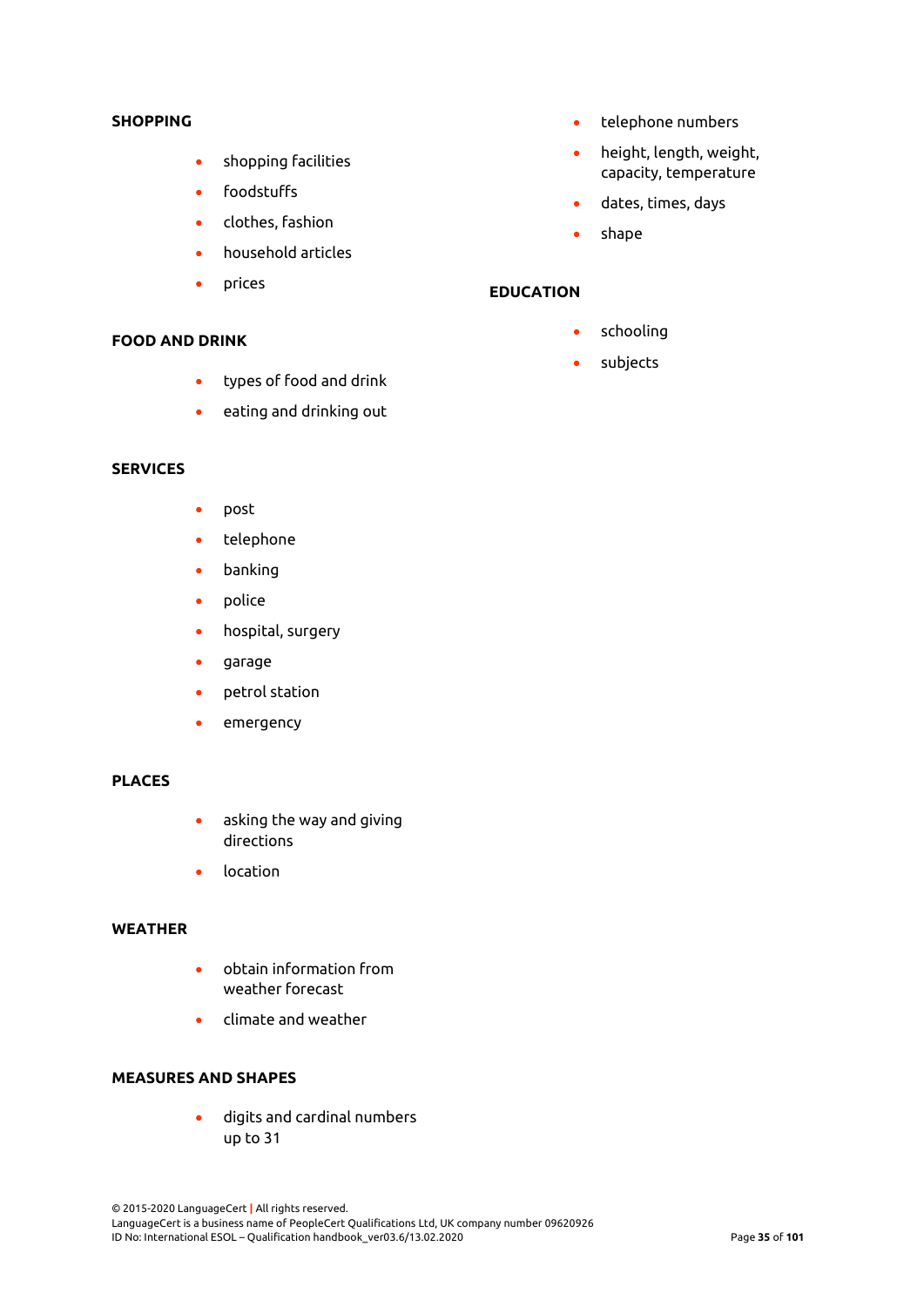# **Functions - Preliminary Level – A1**

(see Topics list for contexts)

#### **Personal environment**

- asking for and giving personal information
- describing where one lives (accommodation, area, etc)
- asking and answering questions for confirmation, information, identification
- describing familiar people, places and things
- correcting information
- explaining daily routines.

### **Expressing thoughts and feelings**

- expressing agreement or disagreement
- stating knowledge or ignorance of something or someone
- stating and asking about ability or inability to do something
- seeking, granting or denying permission
- expressing wishes
- expressing a preference
- expressing likes and dislikes
- offering and accepting an apology.

### **Getting things done**

- responding to a request
- requesting something or requesting someone to do something
- inviting someone to do something
- accepting or declining an offer or invitation
- giving single-step instructions
- counting and using numbers.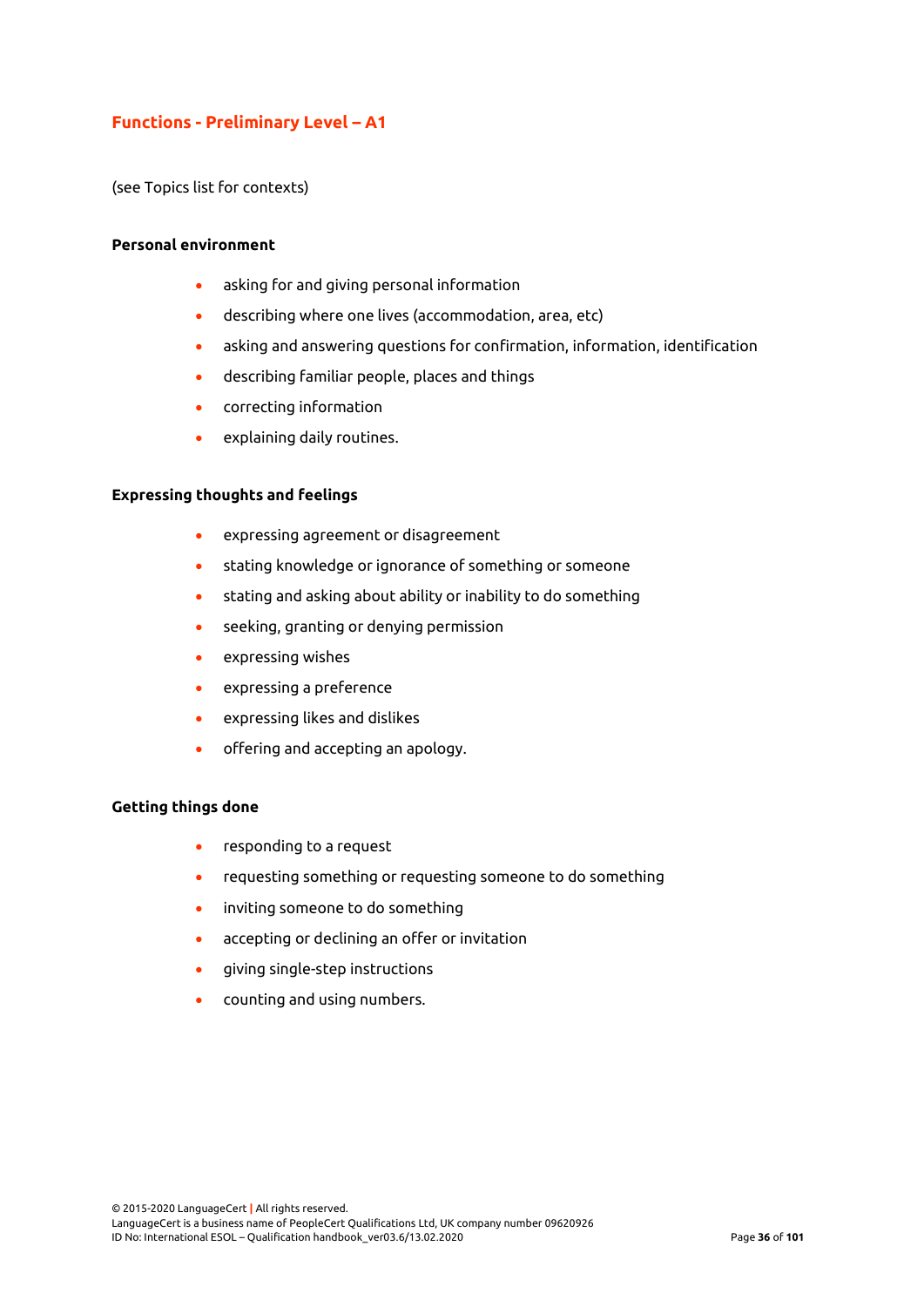### **Social contact**

- getting someone's attention
- greeting people and responding to greetings
- expressing thanks
- addressing somebody
- introducing oneself, family and close friends
- opening, closing a conversation
- indicating lack of understanding
- asking someone to clarify something
- asking for and giving the spelling and meaning of words
- asking for and telling people the time, day, date
- taking leave.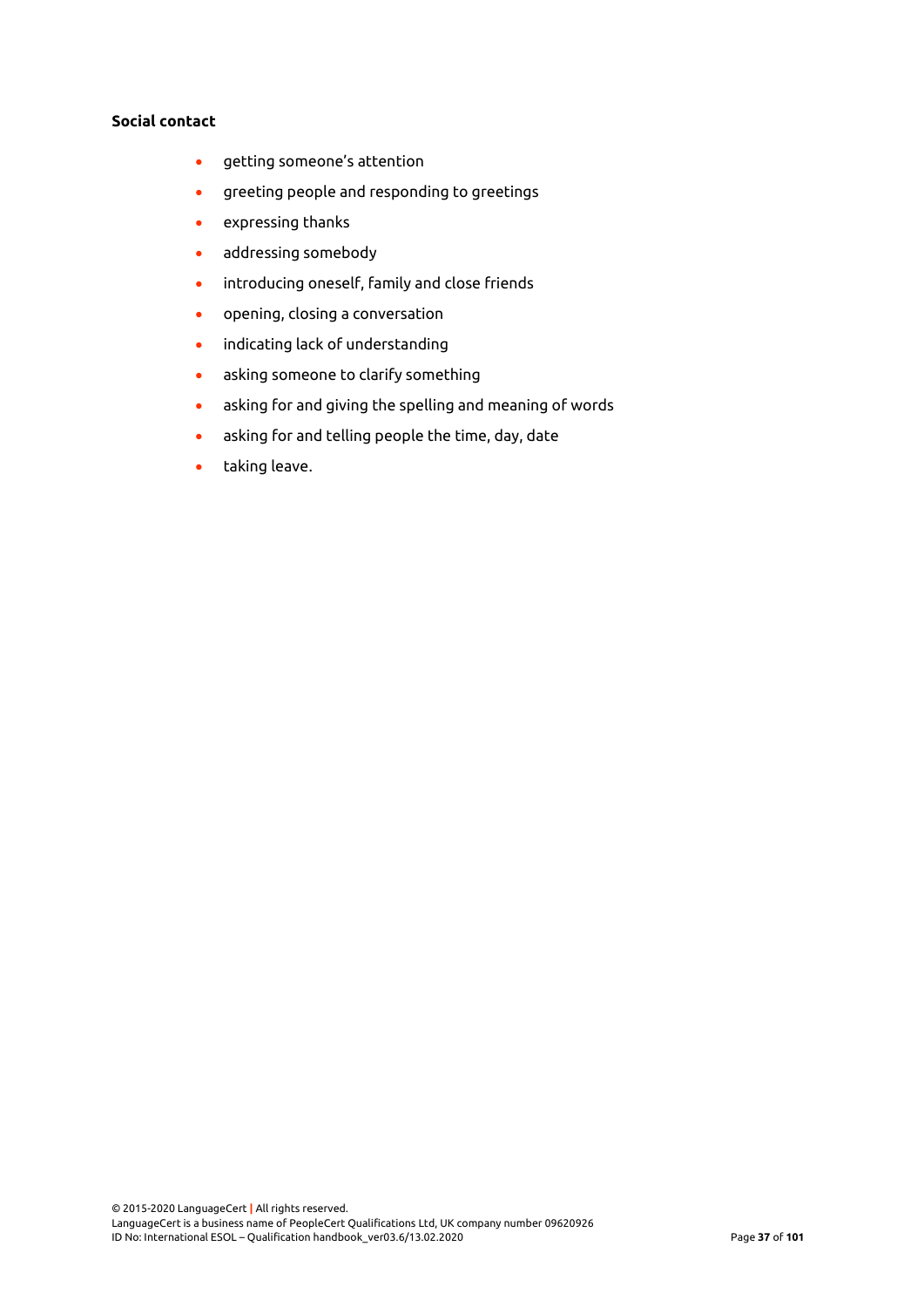# **2.3. Access level – A2**

### **Listening**

The candidate will be able to:

- understand speech which is clearly and slowly articulated
- follow short conversations both formal and informal connected with education, work and social life understanding gist, context, feelings, opinions and relationships
- understand simple questions, statements, narratives, directions, explanations and instructions
- identify the function of short utterances (see Grammar and Functions sections)
- extract and reproduce key information from simple spoken messages and announcements.

#### **Phonological features**

The candidate will be able to:

• recognise stress and intonation in simple and compound sentences

#### **Range**

The candidate will be able to:

- understand key grammatical forms used in common everyday contexts and situations
- understand high frequency vocabulary and basic phrases relating to areas of immediate personal relevance in straightforward familiar formal and informal exchanges.

#### **Understanding gist**

The candidate will be able to:

- understand the main ideas in short, clear, simple messages, presentations and announcements, explanations, narratives and instructions
- identify topic, purpose, context, speakers, relationships and opinions from conversations.

### **Understanding detail**

The candidate will be able to: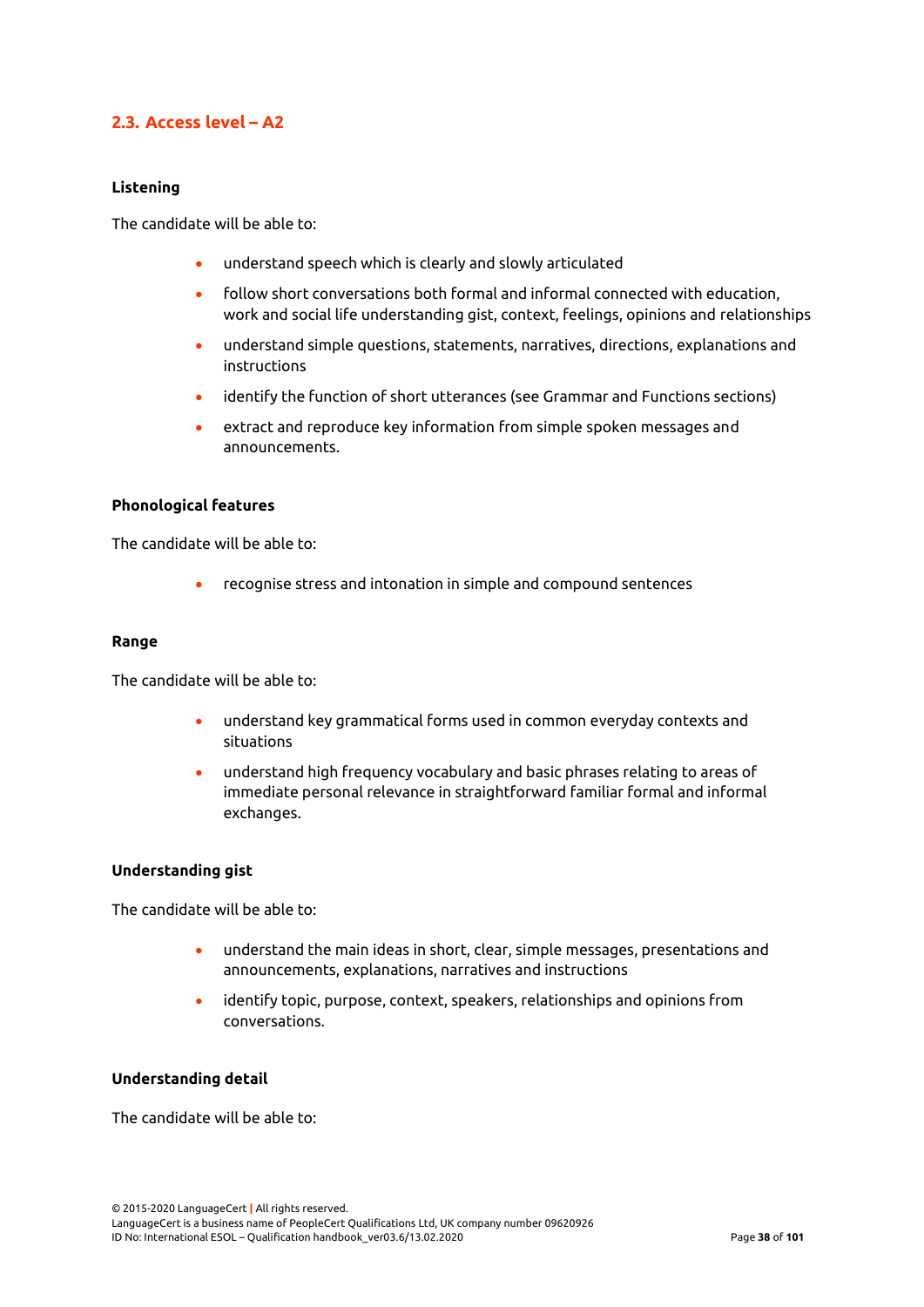• extract key words, phrases, numbers and spellings from announcements and messages.

### **Reading**

The candidate will be able to:

- understand short simple narratives and descriptions, straightforward instructions, directions and explanations on familiar and work related topics
- recognise the different purposes of text when purpose and intended audience is clear
- locate specific predictable information in everyday short texts on familiar matters
- understand a simple line of argument simply expressed
- understand the main ideas and gist of simple personal letters
- understand routine letters on familiar topics
- understand everyday signs and notices found in public places.

### **Range**

The candidate will be able to:

- recognise high frequency words and words with common spelling patterns in everyday texts
- understand punctuation and capitalisation used in simple and compound sentences.

#### **Register**

The candidate will be able to:

• understand simple social courtesies.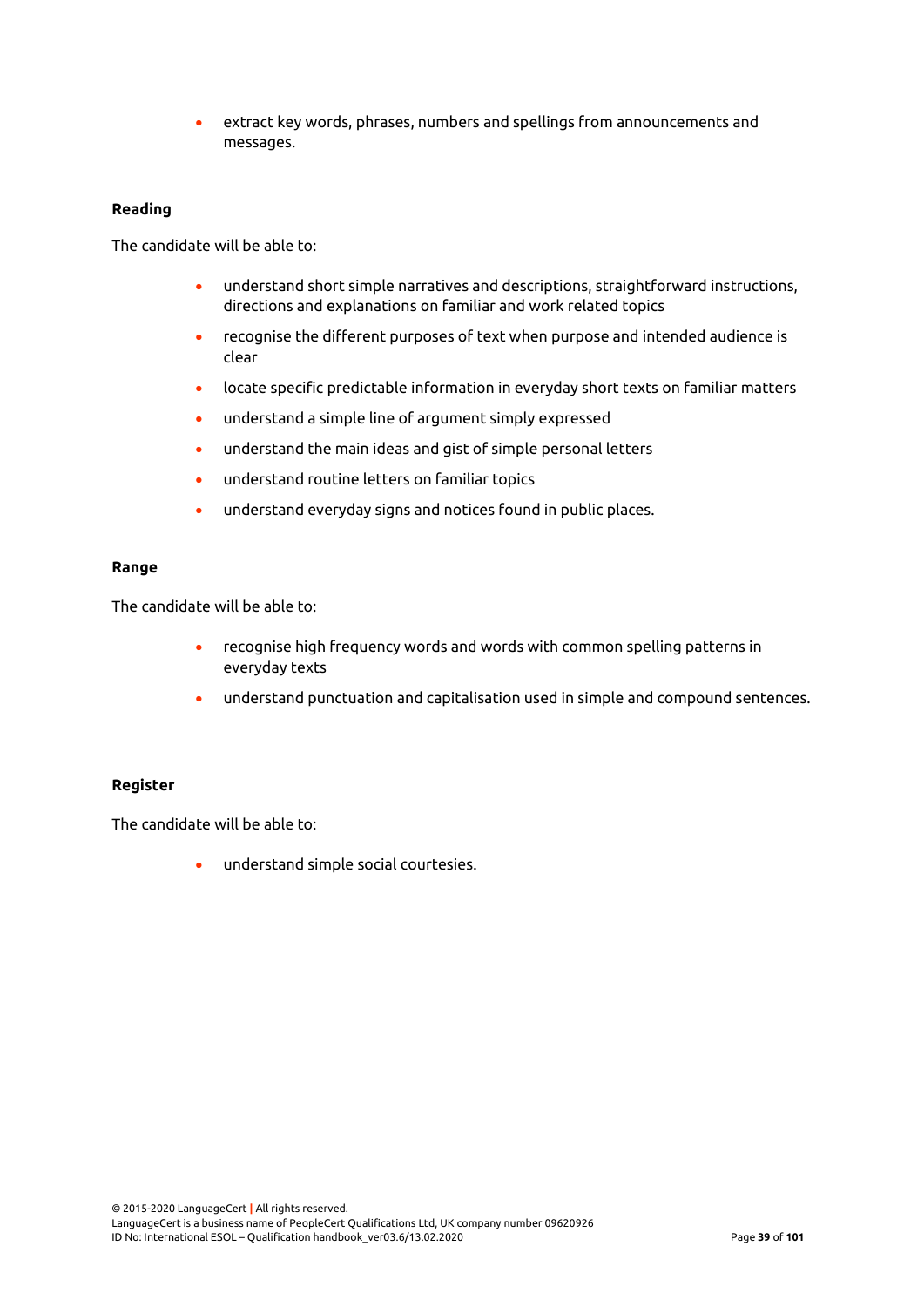### **Text structure**

The candidate will be able to:

- understand the organisational, lexical and grammatical features of short simple texts
- understand a very limited range of cohesive devices
- identify the different purposes of short straightforward texts through layout conventions, common signs, symbols.

### **Writing**

The candidate will be able to:

- compose simple texts using the appropriate format with some awareness of the intended audience
- follow instructions to write a letter, message or note
- write informally about family, living conditions, schooling and job, plans and arrangements, likes and dislikes and past activities
- write short descriptions or tell a simple story using simple and compound sentences
- write a short sequence of simple explanations, instructions or directions
- express simple opinions clearly
- spell correctly the majority of words used for personal detail and familiar common words
- write with reasonable accuracy short words appropriate to the level
- use punctuation and capital letters correctly to show questions, commas in lists and proper nouns
- construct simple and compound sentences using basic structures
- use a limited range of vocabulary to deal with simple and familiar topics and tasks
- link a short sequence of simple sentences using basic linking words.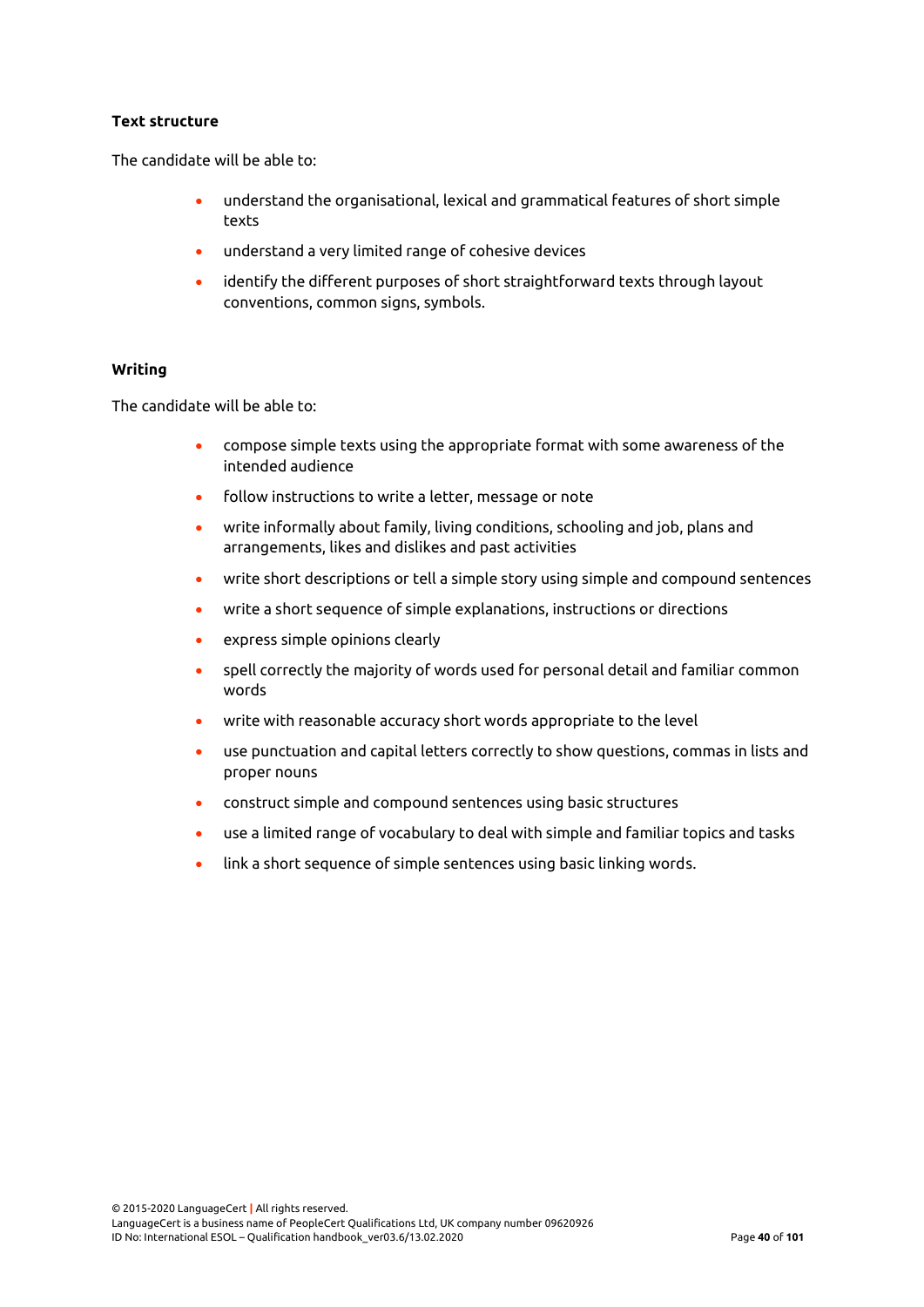# **Topics – Access Level – A2**

#### **PERSONAL IDENTIFICATION**

- name
- address
- date and place of birth
- age
- sex, marital status
- nationality, origin
- occupation
- family
- likes and dislikes
- physical appearance
- title
- first language

#### **HOUSE AND HOME, ENVIRONMENT**

- accommodation, rooms
- furniture, furnishing
- services and amenities
- region
- flora and fauna

### **DAILY LIFE**

- at home
- at work

#### **FREE TIME, ENTERTAINMENT**

- **leisure**
- sports, hobbies and interests
- TV, radio, computer etc
- cinema, theatre
- intellectual pursuits
- press, the internet
- music
- holidays

### **TRAVEL**

- public transport
- private transport
- traffic
- holiday accommodation
- luggage
- travel documents, signs and notices

### **RELATIONS WITH OTHER PEOPLE**

- relationship
- correspondence
- behaviour
- invitations
- **friends**

### **HEALTH AND BODYCARE**

- parts of the body
- personal comfort
- hygiene
- ailments, accidents
- medical services

#### **SHOPPING**

- shopping facilities
- foodstuffs
- clothes, fashion
- household articles
- prices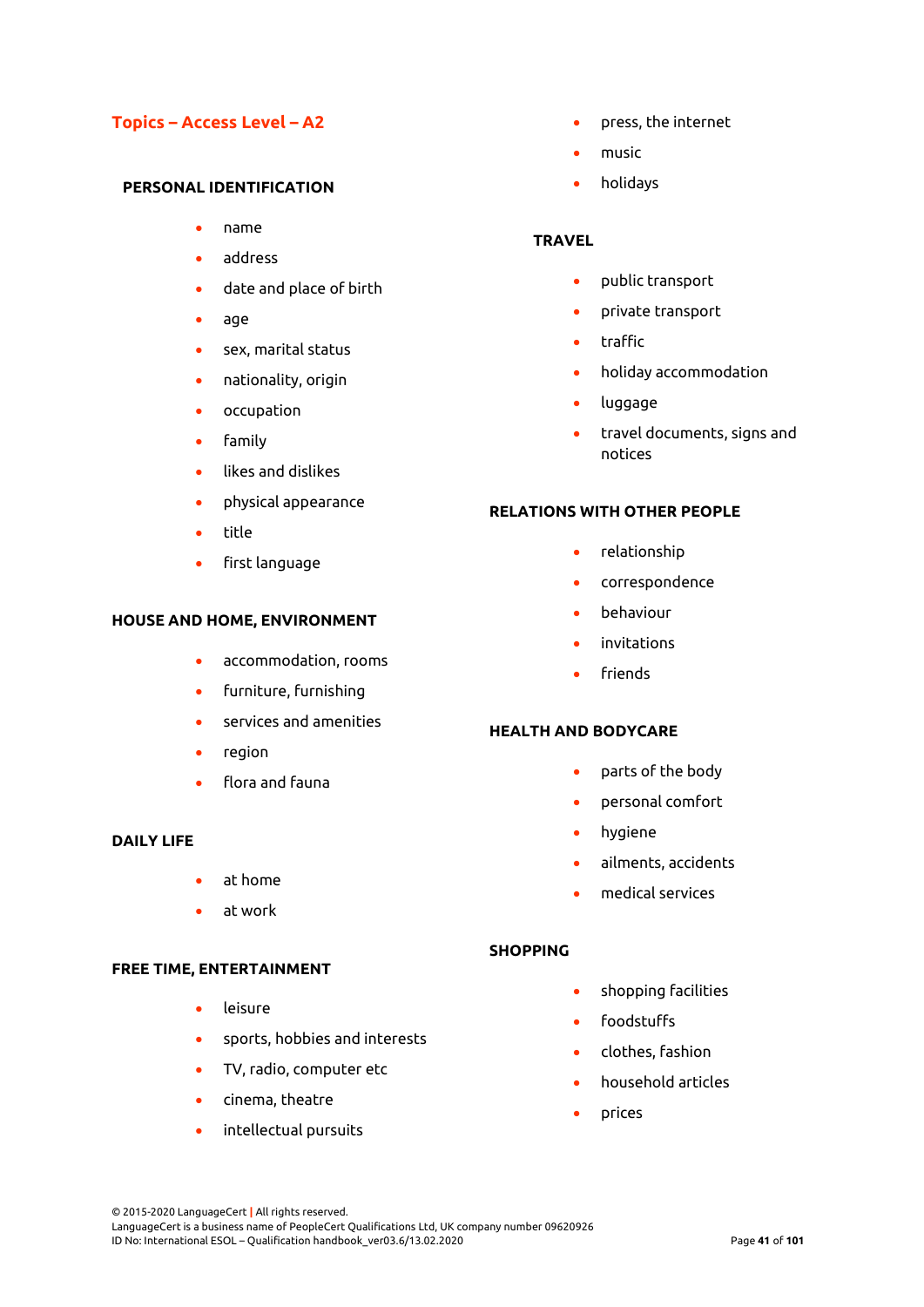#### **FOOD AND DRINK**

- 
- types of food and drink
- eating and drinking out

### **SERVICES**

- post
- telephone
- banking
- police
- hospital, surgery
- garage
- petrol station
- emergency

### **PLACES**

- asking the way and giving directions
- location

# **LANGUAGE**

- foreign language ability
- spelling and the alphabet

#### **WEATHER**

- obtain information from weather forecast
- climate and weather

### **MEASURES AND SHAPES**

- digits and cardinal numbers up to 100 and multiples of 100
- telephone numbers, process
- height, length, weight, capacity, temperature
- dates, times, days
- shape

# **EDUCATION**

- schooling
- subjects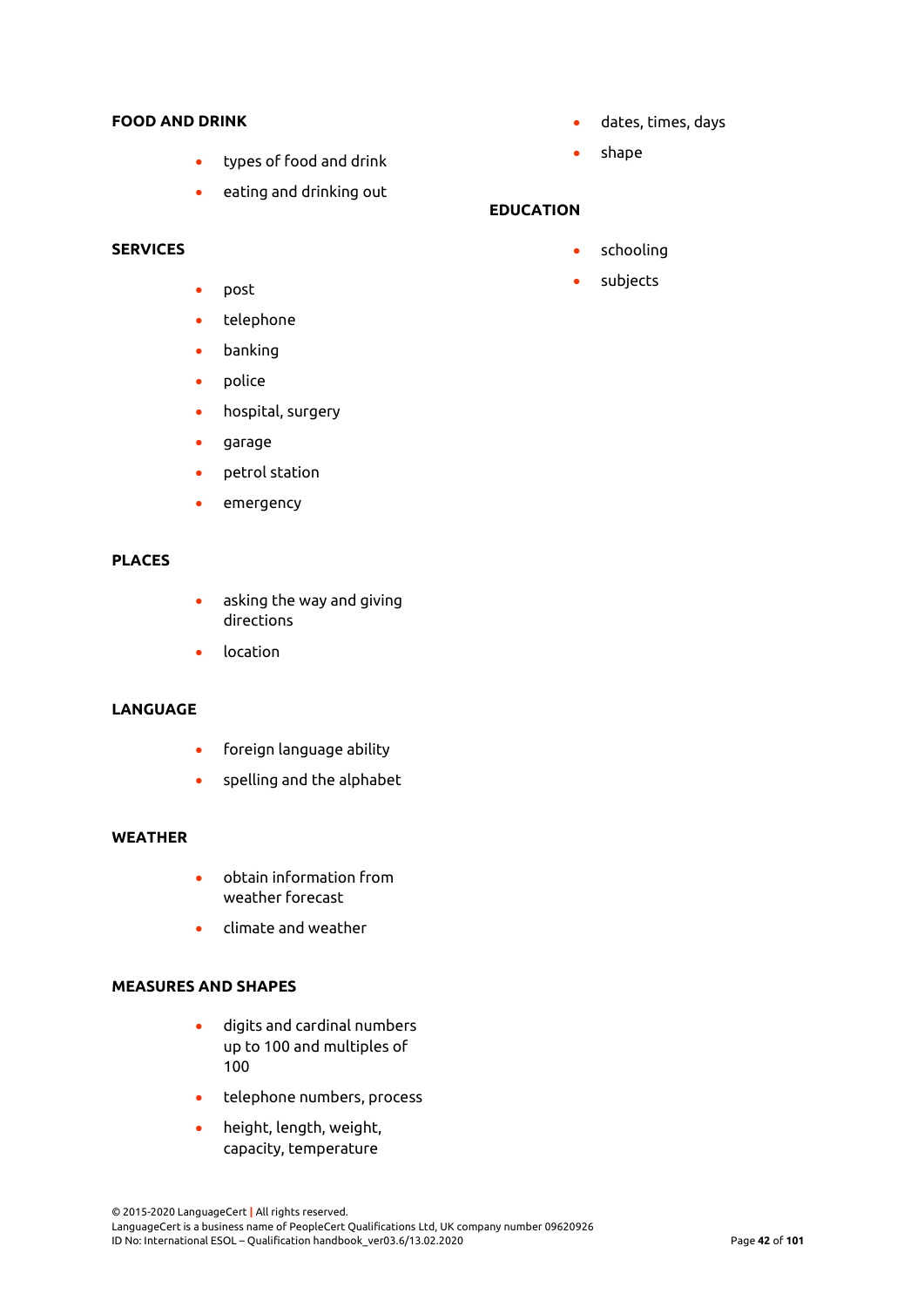# **Functions – Access Level – A2**

(See topics list for contexts)

#### **Personal environment**

- asking for and giving personal information
- describing where one lives (area, accommodation, etc)
- asking and answering questions for confirmation, information, identification
- describing people, places and things
- correcting information
- explaining daily routines
- describing past events
- comparing things, people.

### **Expressing thoughts and feelings**

- expressing agreement or disagreement
- denying something
- expressing views and feelings with reasons
- stating and asking about knowledge or ignorance of something or someone
- stating and asking about ability or inability to do something
- stating and asking about certainty or uncertainty of something
- seeking, granting or denying permission
- expressing and asking about wishes and hopes
- expressing and asking about wants, desires, needs
- stating and asking about intention
- stating a preference
- expressing and asking about likes and dislikes, with reasons
- expressing and asking about (dis)pleasure, (un)happiness
- expressing gratitude
- offering and accepting an apology
- expressing approval or appreciation
- expressing regret.

### **Making things happen**

- responding to a request
- requesting something or requesting someone to do something
- inviting someone to do something
- accepting or declining an offer or invitation
- giving instructions
- giving advice
- warning others to be careful or to stop doing something
- offering and requesting assistance
- suggesting a course of action.

#### **Social contact**

- getting someone's attention
- greeting people and responding to greetings
- expressing thanks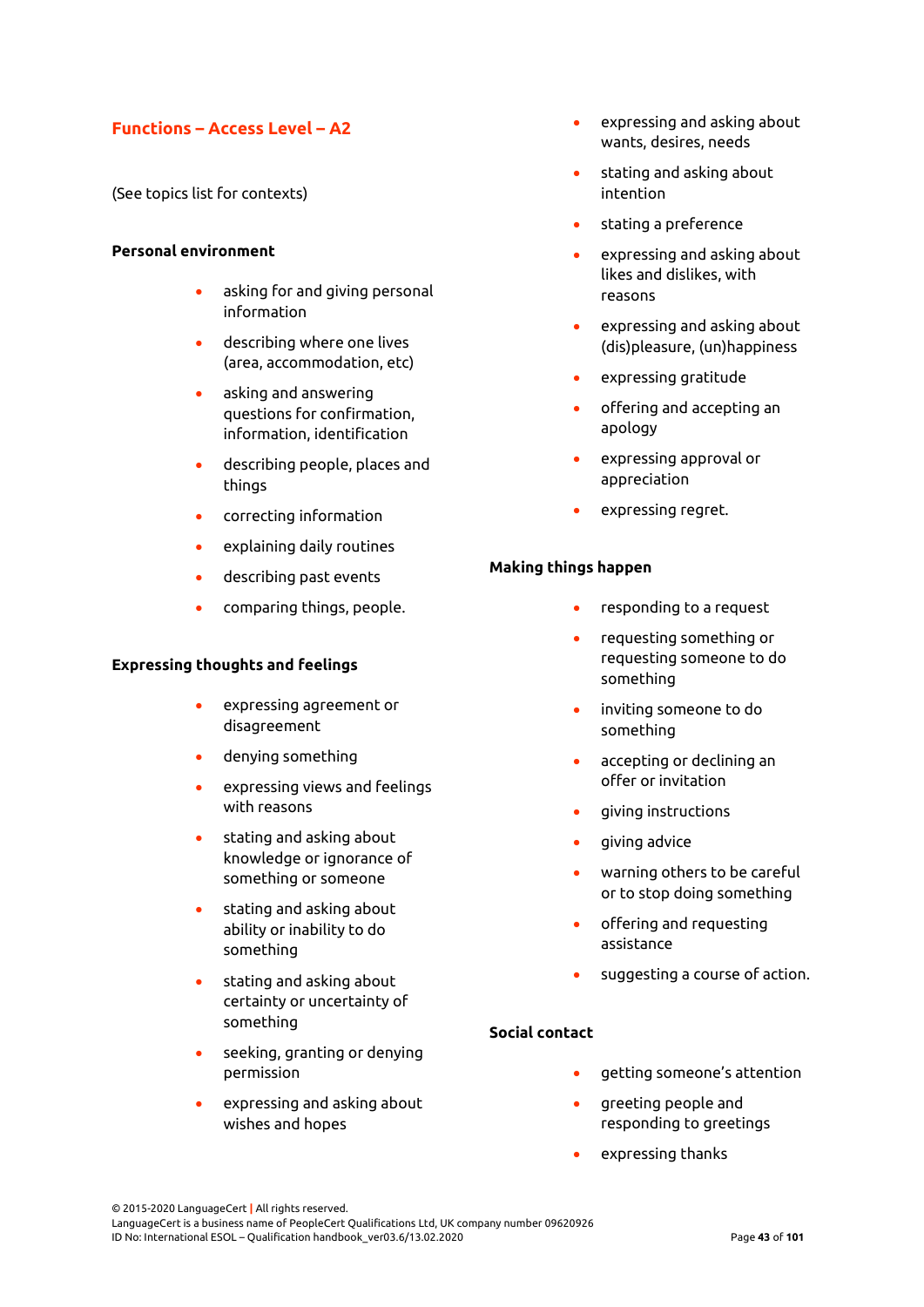- addressing somebody
- introducing oneself, family and close friends
- opening, closing a conversation
- congratulating someone
- indicating lack of understanding
- asking someone to clarify or explain something
- asking someone to repeat all or part of something
- asking someone to speak more slowly
- asking for help in finding words or phrases
- asking for and giving the spelling and meaning of words
- counting and using numbers
- asking for and telling people the time, day, date
- interrupting politely
- summing up
- taking leave
- observing telephone conventions.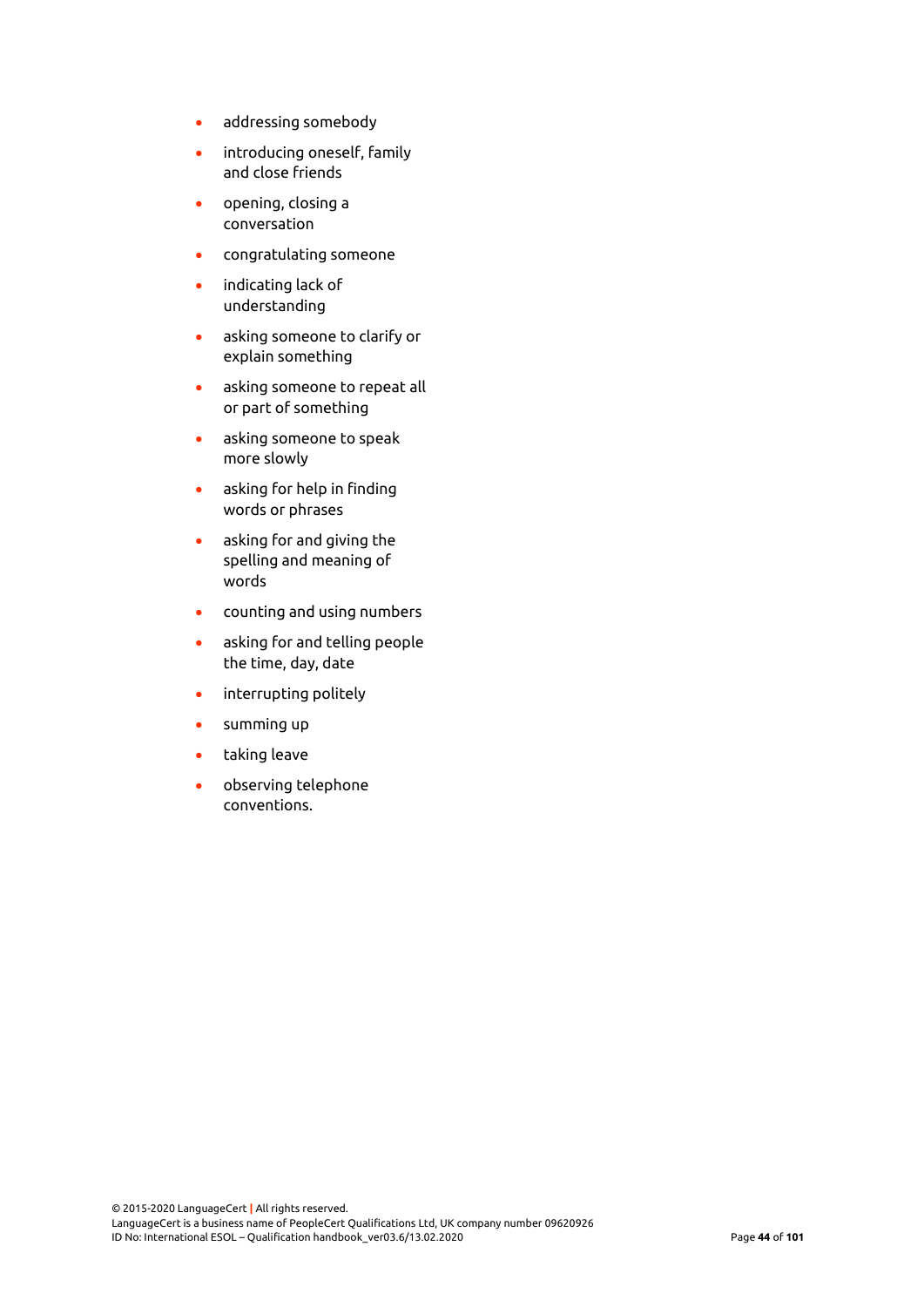# **2.4. Achiever level – B1**

### **Listening**

The candidate will be able to:

- understand clearly articulated standard speech delivered relatively slowly
- follow short conversations both formal and informal in a range of familiar situations understanding gist, context, feelings, opinions and relationships
- understand straightforward narratives, sequences, instructions, directions and explanations
- identify the function of short utterances (see Grammar and Functions sections)
- follow the main points, speakers, purposes and attitudes in an extended discussion
- extract and reproduce key information from announcements and media broadcasts on a range of familiar topics.

### **Phonological features**

- recognise stress and intonation in order to follow discourse
- recognise feelings, moods, attitudes, important points and opinions expressed through stress and intonation.

#### **Range**

- understand key grammatical forms used in familiar and less familiar contexts and situations
- understand high frequency vocabulary and expressions relating to familiar and less familiar topics.

# **Understanding gist**

• understand the main ideas in straightforward announcements, conversations and discussions on familiar and less familiar topics.

### **Understanding detail**

• extract key information from announcements, conversations and discussions on familiar and less familiar topics.

### **Reading**

The candidate will be able to:

- locate and understand details in narratives, explanations, descriptions, instructions, biographies, articles and discursive texts on familiar topics
- understand the main ideas in straightforward texts of more than one paragraph
- locate and understand specific information in formal and informal real-life texts which may include graphics
- understand the purpose of different texts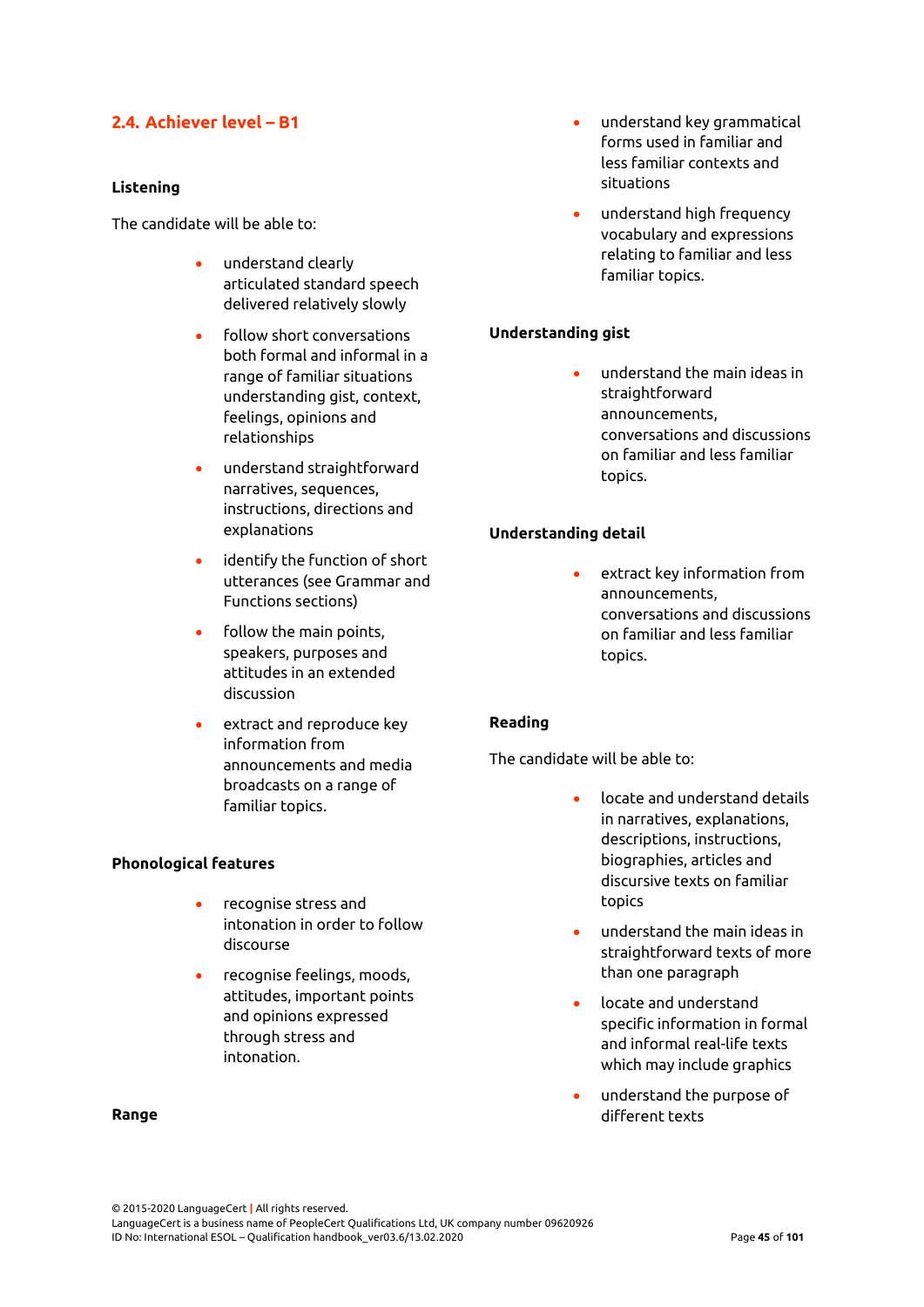- understand information or purpose which may not be expressed overtly
- understand a line of argument and conclusions clearly signalled in discursive text
- understand feelings and opinions expressed in informal texts.

### **Range**

- understand words relating to work, leisure and study
- understand longer texts which may contain some complex structures.

### **Register**

- understand the features which signal different levels of formality
- understand features which indicate the purpose of a text.

### **Text structure**

- recognise the purpose of texts through layout conventions, common signs and symbols
- use organisational features of texts to locate information
- understand the organisational, lexical and grammatical features of a text
- recognise the common structure of paragraphing to build up meaning in a text
- understand how meaning is built up over discourse using

markers to indicate addition, sequence and contrast.

### **Writing**

The candidate will be able to:

- write straightforward connected texts on a range of familiar topics
- write short simple formal letters to ask for and convey simple information
- write short simple texts for practical purposes, eg instructions
- write short informal letters on topics of personal interest and knowledge
- write brief narratives and descriptions on straightforward topics
- express opinions simply, giving supporting reasons
- use correct punctuation in formal and informal texts
- spell correctly the majority of common words and key words relating to work, study and leisure interests
- use basic grammatical structures correctly, including conjunctions, connectives and discourse markers (errors do not impede a sympathetic reader's understanding)
- use vocabulary adequately to meet straightforward needs
- communicate information and ideas with some adaptation to the intended reader
- link a short linear sequence of ideas using discourse markers and conjunctions

LanguageCert is a business name of PeopleCert Qualifications Ltd, UK company number 09620926 ID No: International ESOL – Qualification handbook\_ver03.6/13.02.2020 Page **46** of **101**

<sup>© 2015-2020</sup> LanguageCert **|** All rights reserved.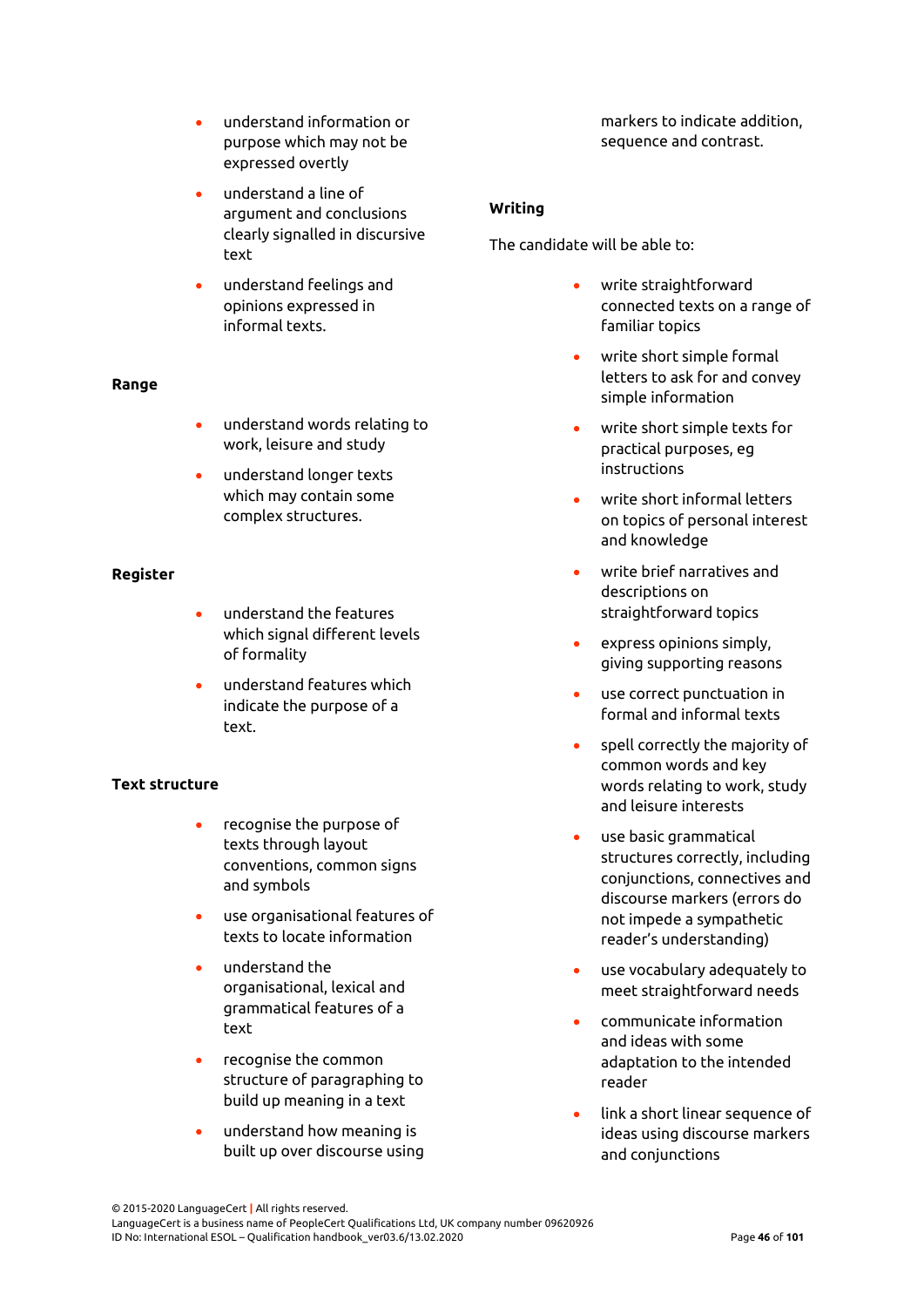• demonstrate some awareness of conventions of an informal and formal letter.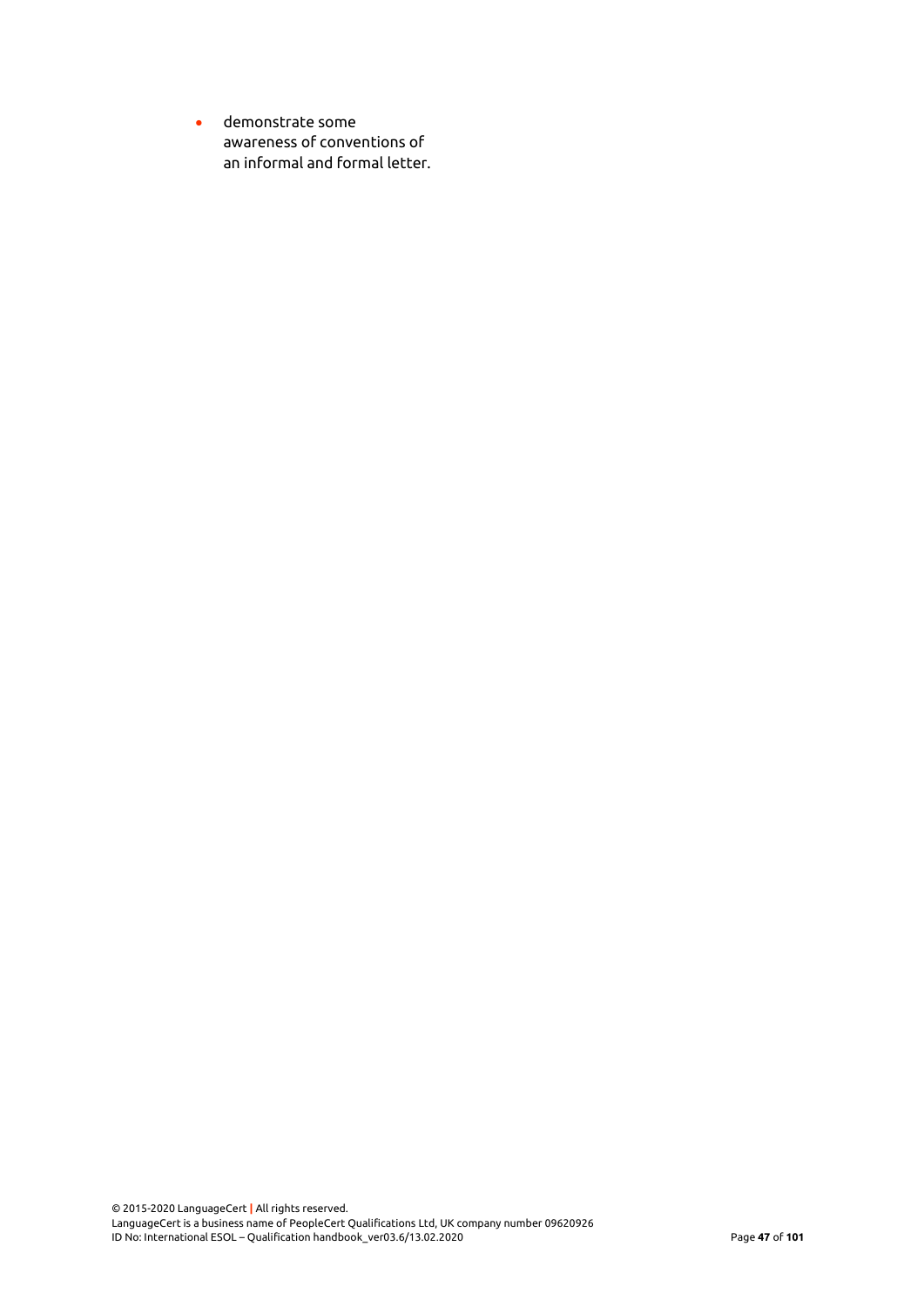# **Topics - Achiever Level – B1**

#### **PERSONAL IDENTIFICATION**

- name
- address
- date and place of birth
- age
- sex
- marital status
- nationality
- origin
- occupation
- family
- likes and dislikes
- physical appearance
- title
- first language
- character, disposition

#### **HOUSE AND HOME, ENVIRONMENT**

- accommodation, rooms
- furniture, bedclothes
- services
- amenities
- region
- flora and fauna
- types of accommodation
- cost

#### **DAILY LIFE**

- at home
- at work
- income
- prospects

#### **FREE TIME, ENTERTAINMENT**

- leisure
- hobbies and interests
- TV, radio, computer etc
- cinema, theatre
- intellectual pursuits
- sports
- press
- internet
- music
- holidays
- exhibitions, museums
- artistic pursuits

### **PLACES**

- asking the way and giving directions
- location

### **MEASURES AND SHAPES**

- all digits and cardinal numbers
- telephone numbers
- height, length, weight, capacity, temperature, shape
- dates, times, days

#### **TRAVEL**

- public transport
- private transport
- traffic
- holiday accommodation
- luggage
- travel documents
- signs and notices

© 2015-2020 LanguageCert **|** All rights reserved.

LanguageCert is a business name of PeopleCert Qualifications Ltd, UK company number 09620926 ID No: International ESOL – Qualification handbook\_ver03.6/13.02.2020 Page **48** of **101**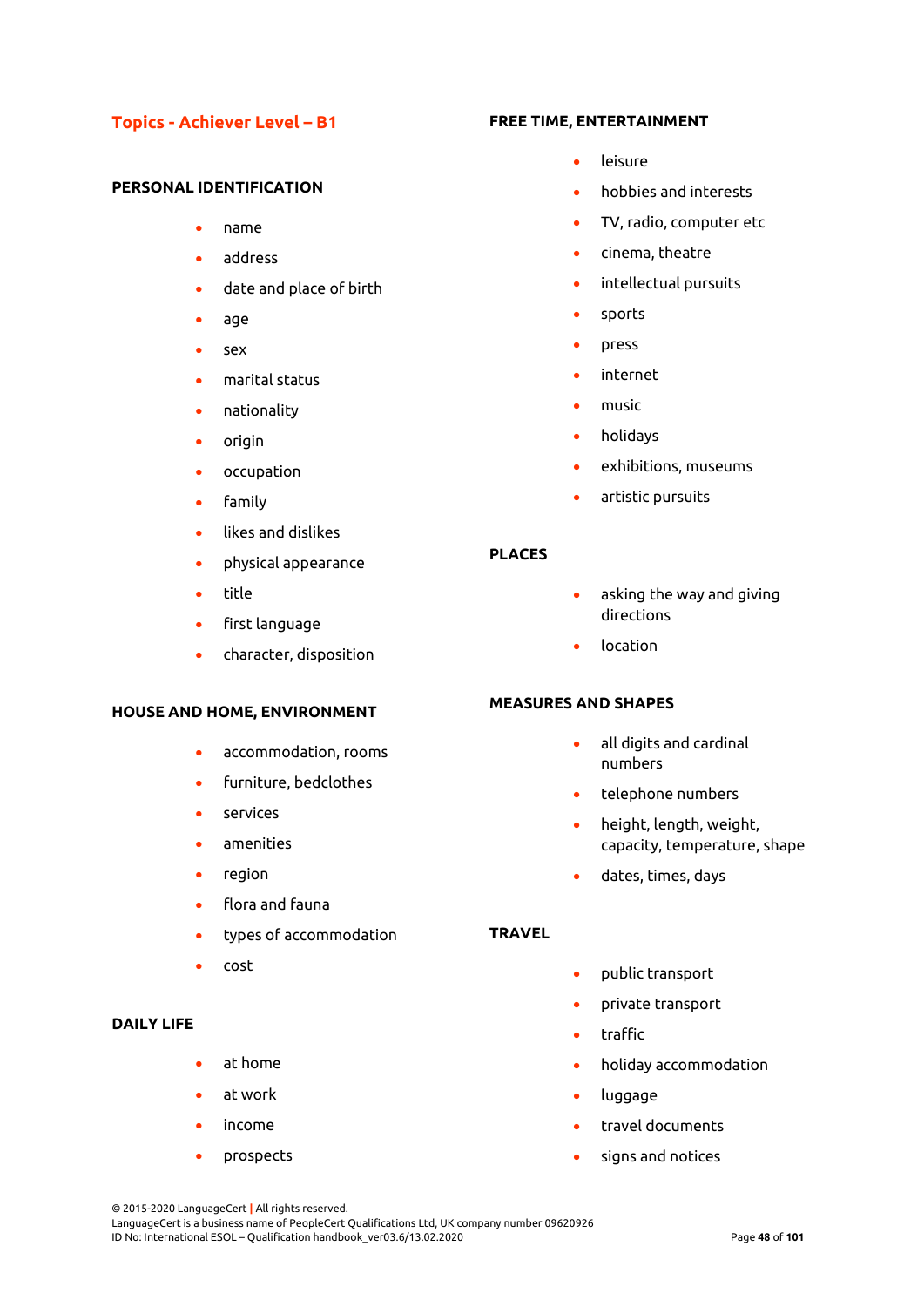• entering and leaving a country

#### **RELATIONS WITH OTHER PEOPLE**

- relationships
- correspondence
- behaviour
- invitations
- club membership
- government and politics
- crime and justice
- social affairs
- **friends**

### **HEALTH AND BODYCARE**

- parts of the body
- personal comfort
- hygiene
- ailments, accidents
- medical services

### **SHOPPING**

- shopping facilities
- foodstuffs
- clothes, fashion
- household articles
- prices

#### **FOOD AND DRINK**

- types of food and drink
- eating and drinking out

### **SERVICES**

post

© 2015-2020 LanguageCert **|** All rights reserved. LanguageCert is a business name of PeopleCert Qualifications Ltd, UK company number 09620926 ID No: International ESOL – Qualification handbook\_ver03.6/13.02.2020 Page **49** of **101**

- telephone
- banking
- police
- hospital, surgery
- garage
- petrol station
- emergency

### **LANGUAGE**

- foreign language ability
- spelling and the alphabet

### **WEATHER**

- obtain information from weather forecast
- climate and weather

### **EDUCATION**

- schooling
- subjects
- qualifications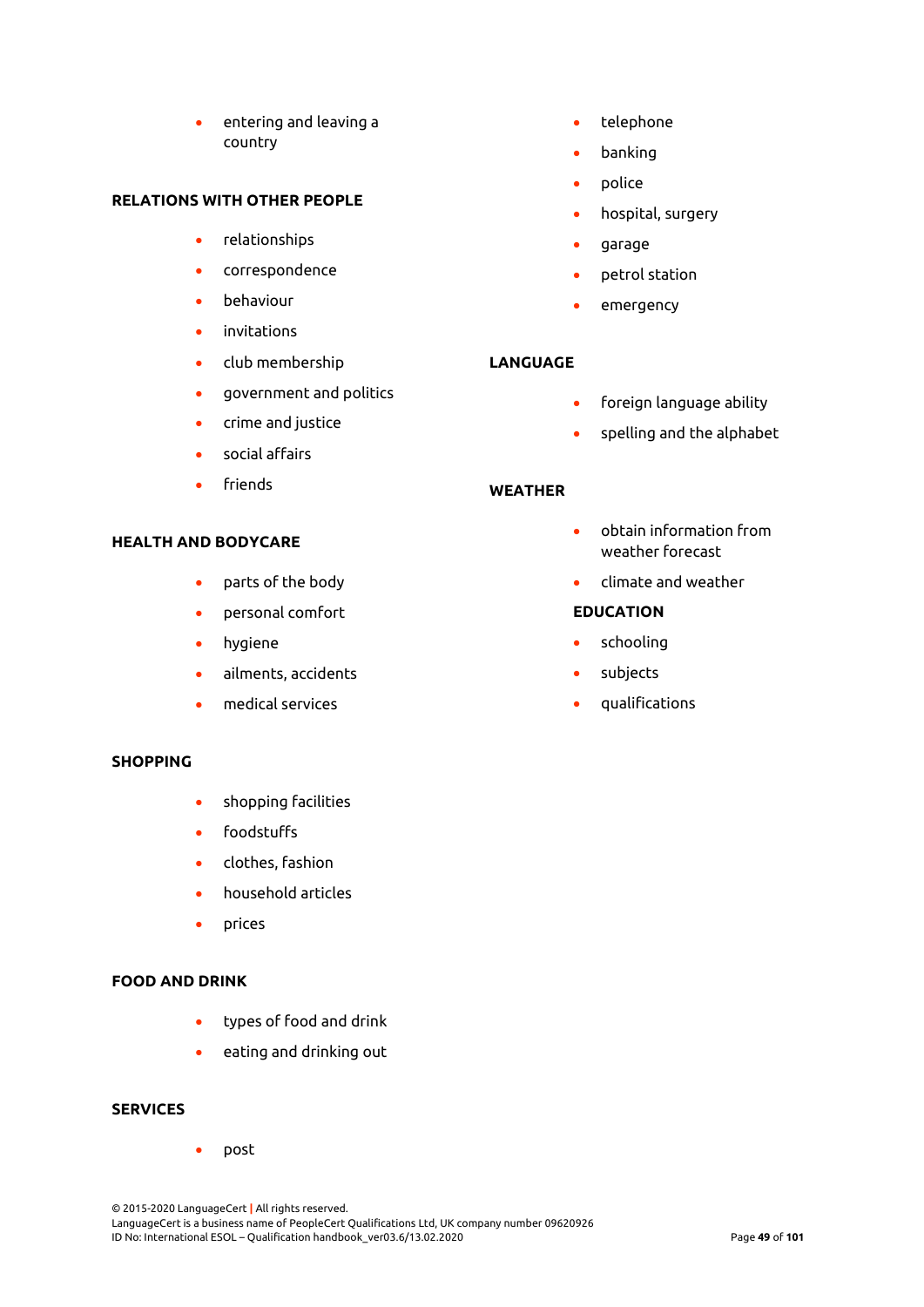# **Functions - Achiever Level – B1**

(see topics list for contexts)

### **Personal environment**

- asking for and giving personal information
- describing where one lives (accommodation, area etc)
- asking and answering questions for confirmation, information, identification
- describing people, places, things
- correcting information
- explaining daily routines
- narrating and describing past, present and future events
- comparing things, people
- reporting facts, actions.

#### **Expressing thoughts, feelings and attitudes**

- expressing and asking about agreement or disagreement
- denying something
- expressing views and feelings with reasons
- stating and asking about knowledge or ignorance of something or someone
- stating whether a person, thing or action is remembered or forgotten
- enquiring of someone else whether a person, thing or action is remembered or forgotten
- stating and asking about degrees of probability
- expressing, denying or asking about necessity (including logical deduction)
- stating and asking about one's certainty or uncertainty of something
- stating and asking about one's ability or inability to do something
- stating and enquiring about one's obligation (or lack of) to do something
- seeking, granting or denying permission
- stating and asking about the permissibility of doing something
- expressing and asking about wishes and hopes
- expressing and asking about wants, desires, needs
- stating and asking about intention
- stating, responding to and asking about preference
- expressing and asking about likes and dislikes, with reasons
- expressing and asking about (dis)pleasure, (un)happiness
- expressing and asking about satisfaction or dissatisfaction
- expressing disappointment
- expressing gratitude
- expressing and asking about interest or lack of it
- expressing surprise or lack of it
- expressing and asking about fear or worry
- giving reassurance
- expressing regret, sympathy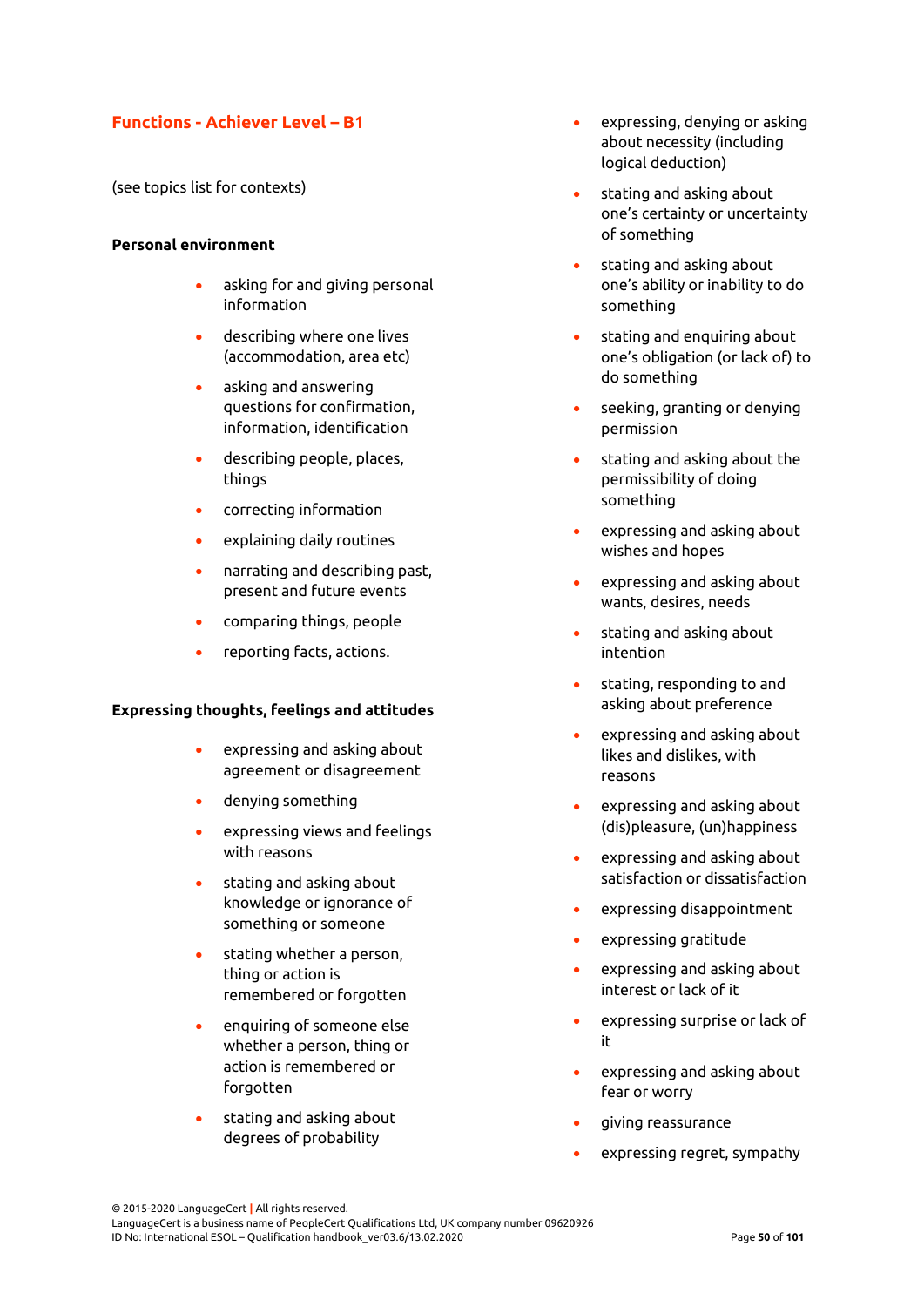- offering and accepting an apology
- granting forgiveness
- expressing approval or appreciation
- expressing regret
- expressing indifference
- expressing and asking about approval or disapproval
- expressing moral obligation.

### **Making things happen**

- responding to a request
- requesting something or requesting someone to do something
- inviting someone to do something
- accepting or declining an offer or invitation
- giving instructions
- giving and asking for advice
- responding to or rejecting advice, with reasons
- warning others to be careful or to stop doing something
- offering and requesting assistance
- insisting politely
- persuading someone to do something
- suggesting a course of action
- asking for, responding to or rejecting suggestions with reason/alternative
- encouraging someone to do something
- making and agreeing on plans and arrangements
- reaching a compromise
- prohibiting someone from doing something
- making a complaint.

# **Social contact**

- getting someone's attention
- greeting people and responding to greetings
- expressing thanks
- addressing somebody
- making and responding to introductions
- opening, closing a conversation
- congratulating someone
- praising someone
- paying a compliment
- asking someone's opinion
- indicating lack of understanding
- giving and asking for clarification or explanation of something
- confirming one's own or another's understanding
- asking someone to repeat a word, phrase or sentence
- asking someone to speak more slowly
- asking for help in finding words or phrases
- asking for and giving the spelling and meaning of words
- counting and using numbers
- asking for and telling people the time, day, date
- interrupting politely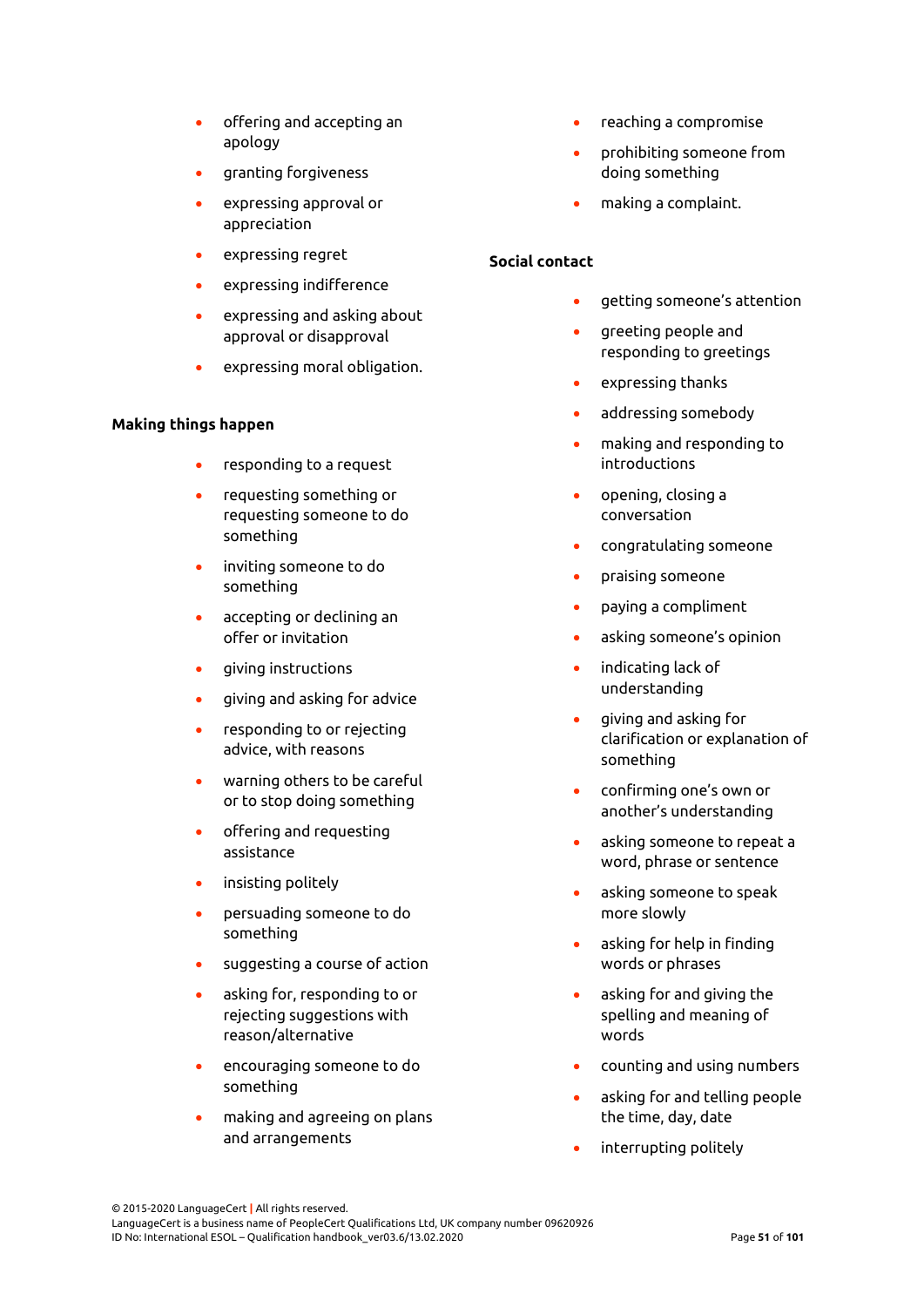- exemplifying or emphasising a point
- encouraging another speaker to continue
- indicating a wish to continue or finish speaking
- summing up
- taking leave
- observing telephone conventions
- observing letter-writing conventions.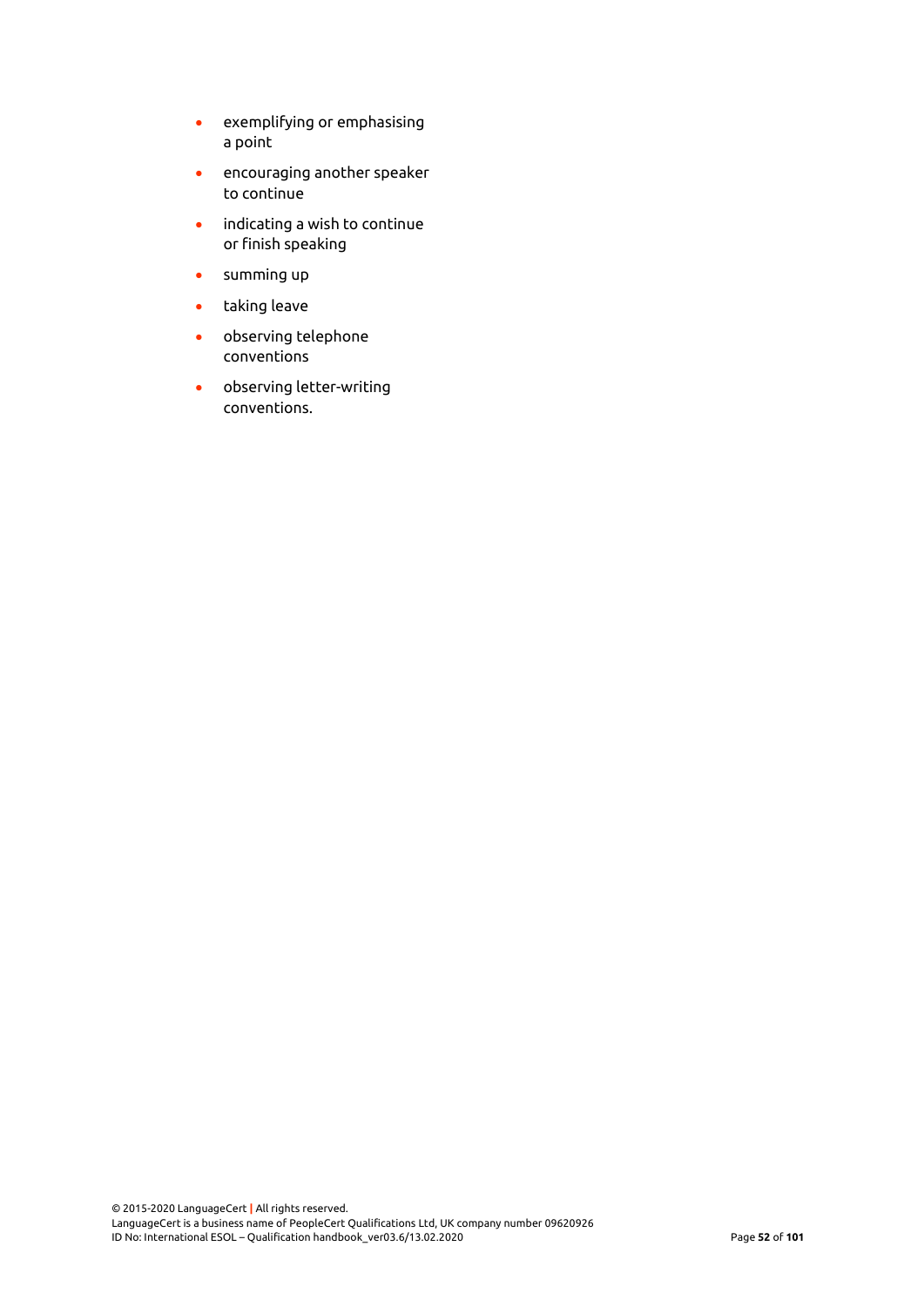# **2.5. Communicator level – B2**

### **Listening**

The candidate will be able to:

- understand standard spoken English delivered at normal speed
- follow short conversations both formal and informal in a range of familiar situations understanding gist, context, purpose, function, attitude, feelings, opinions and relationships
- follow a conversation and predict the likely outcome
- understand narratives, sequences, instructions, descriptions and explanations
- identify the function of short utterances which may contain idiomatic expressions (see Grammar and Functions sections)
- follow a discussion to identify gist, detail, purposes and key ideas and distinguish between fact and opinion
- extract and reproduce key information from announcements, media broadcasts, presentations and lectures including abstract and concrete topics encountered in personal, social, academic and vocational life
- follow clearly structured extended speech and more complex argument when familiar with the topic.

### The candidate will be able to:

- recognise how intonation, pitch and/or stress can affect meaning
- recognise feelings, moods, attitudes, important points and opinions expressed through stress, pitch and intonation.

### **Range**

The candidate will be able to:

- understand ideas, arguments and descriptions expressed through complex sentence forms
- understand some lower frequency vocabulary and expressions relating to everyday life and current events.

#### **Register**

The candidate will be able to:

• recognise degrees of formality used by speakers in different types of utterances in everyday and less familiar situations.

#### **Understanding gist**

The candidate will be able to:

• understand the main ideas in longer but clearly structured announcements, conversations and discussions on familiar and unfamiliar concrete and abstract topics.

### **Understanding detail**

# **Phonological features**

© 2015-2020 LanguageCert **|** All rights reserved. LanguageCert is a business name of PeopleCert Qualifications Ltd, UK company number 09620926 ID No: International ESOL – Qualification handbook\_ver03.6/13.02.2020 Page **53** of **101**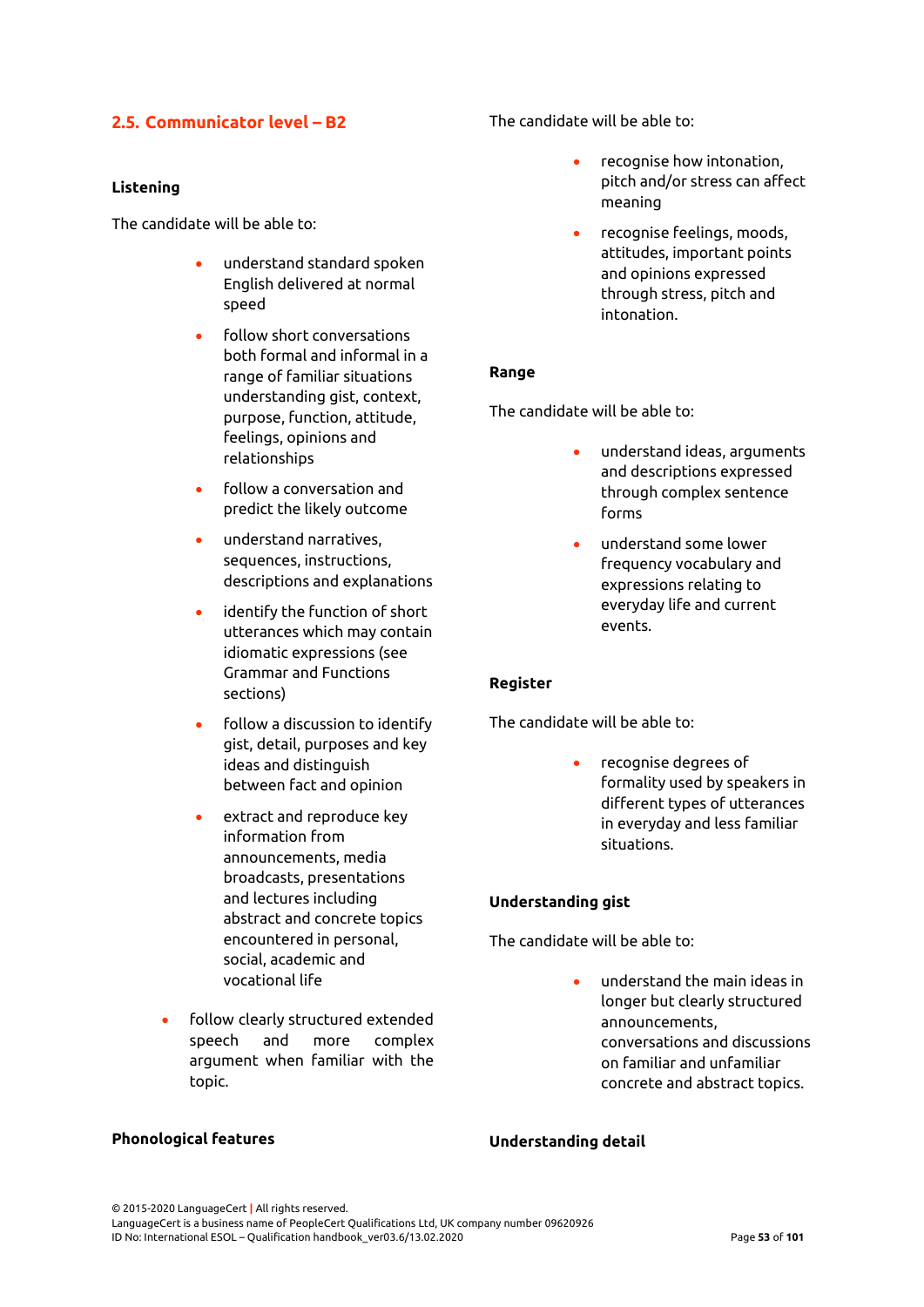The candidate will be able to:

• extract the more salient points of detail from longer but clearly structured texts on familiar and unfamiliar topics and on both concrete and abstract topics.

# **Reading**

The candidate will be able to:

- understand texts in different styles and purposes with a large degree of independence
- understand the main ideas in complex texts on both familiar and abstract topics
- understand the way meaning is built up in a range of texts
- locate specific information from different parts of a text or different texts
- understand feelings, opinions, warnings and conditions in both formal and informal texts
- understand lengthy texts containing complex instructions or explanations
- understand articles and reports concerned with contemporary issues in which the writers adopt particular viewpoints
- locate and understand information, ideas and opinions from longer more specialised sources in familiar contexts.

#### **Range**

The candidate will be able to:

- understand a broad range of vocabulary but may experience some difficulty with low frequency idioms
- understand texts which contain a broad range of grammatical structures.

### **Register**

The candidate will be able to:

• understand the features of register in texts including those conveying emotion or dispute.

### **Text structure**

The candidate will be able to:

- recognise how purpose is achieved in a range of texts including those containing images, graphical and tabular data
- understand a broad range of discourse markers including those expressing addition, cause and effect, contrast, sequence and time.

### **Writing**

The candidate will be able to:

- write coherently on topics of general interest linking ideas appropriately and effectively
- write clear connected text describing real or imaginary people or events
- present an argument giving points for and against, supporting and evaluating different views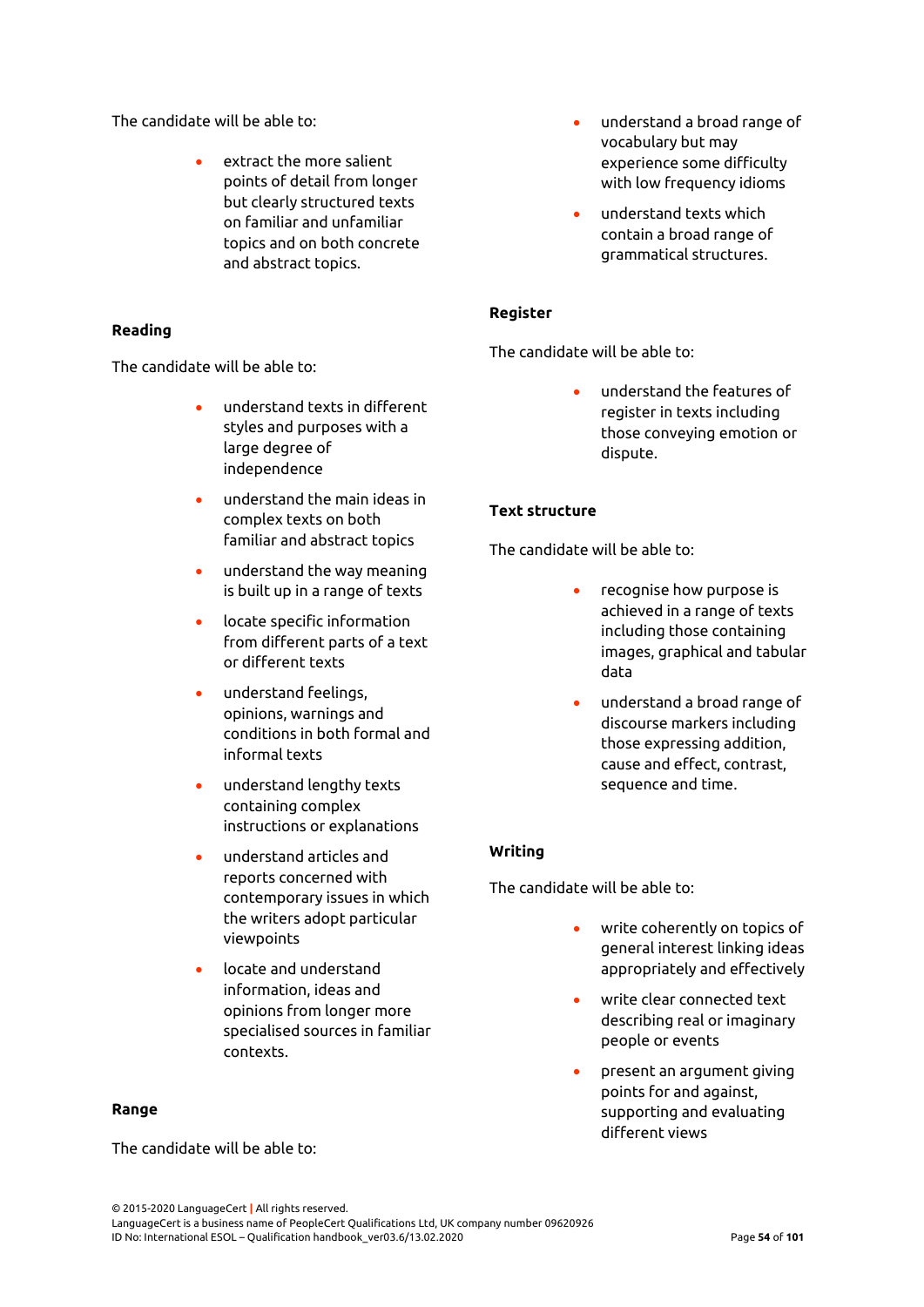- write formal letters, reports or articles to fulfil a range of functions for practical purposes
- write letters describing significant personal events, people or experiences
- use correct punctuation in formal and informal writing to enhance meaning
- correctly spell words used in work, study and daily life
- control grammar to communicate effectively although errors may occur when complex structures are attempted
- use words and expressions appropriate to topic and purpose of the writing
- adjust register in familiar contexts to suit purpose and readership
- use a range of linking words effectively to show clearly the relationship between ideas
- paragraph appropriately
- reproduce conventional features of common types of text.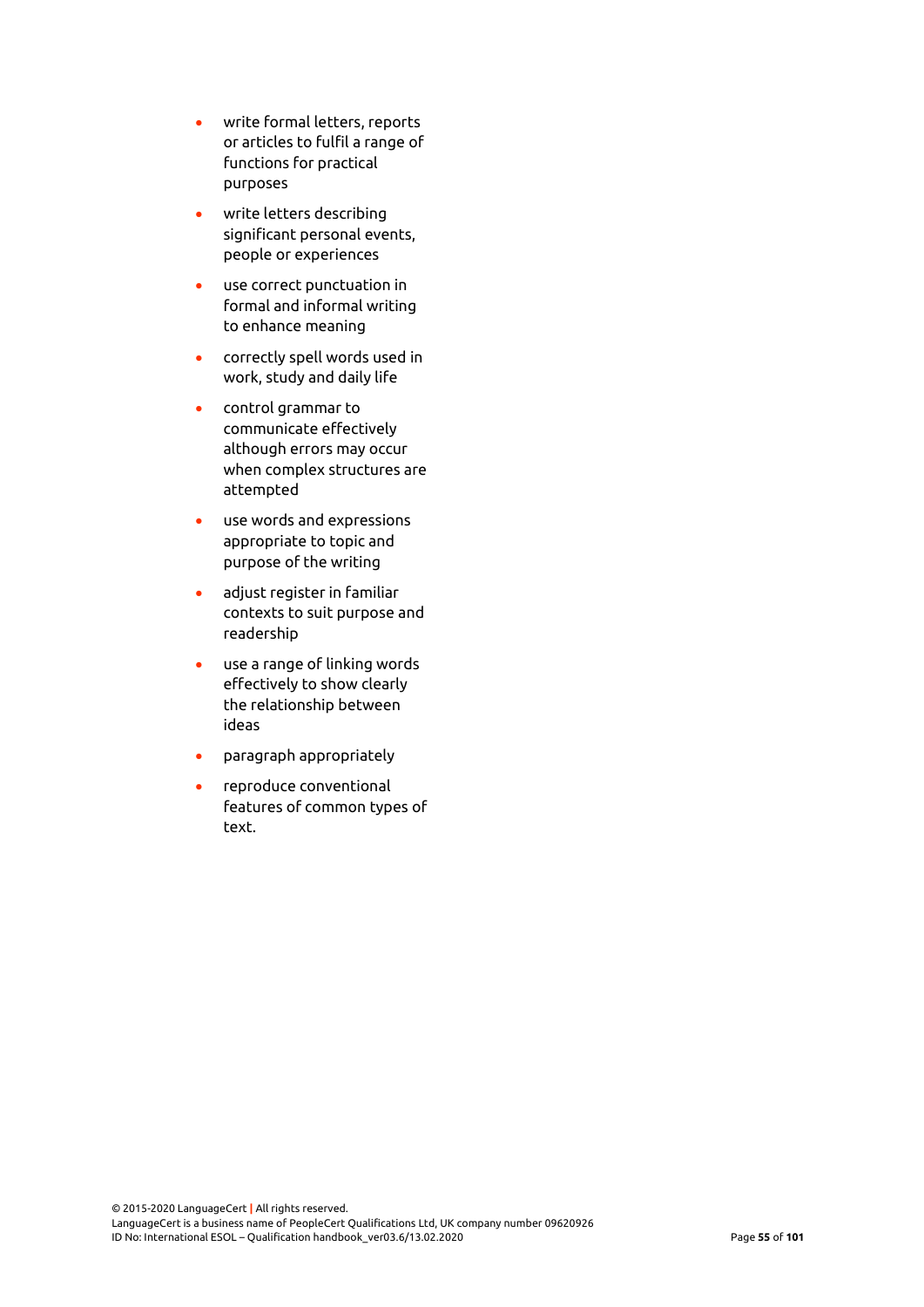# **Topics - Communicator Level - B2**

#### **PERSONAL IDENTIFICATION**

- personal details
- occupation
- family
- likes and dislikes
- physical appearance
- first language
- character

### **HOUSE AND HOME & LOCAL ENVIRONMENT**

- types of accommodation
- interior design
- local & regional services/amenities
- regional geographical features
- local flora and fauna

#### **DAILY LIFE**

- at home
- at work
- income
- prospects

#### **FREE TIME, ENTERTAINMENT**

- leisure, hobbies & interests
- TV, radio, cinema, theatre
- computer, internet
- intellectual/artistic pursuits
- sports
- press
- music
- photography
- the written word (reading, letter-writing, diaries etc)
- exhibitions, museums

### **TRAVEL**

- public & private transport
- traffic & traffic control
- 'green' travel
- holidays
- accommodation
- entering and leaving a country

### **RELATIONS WITH OTHER PEOPLE**

- family relationships
- friendship
- manners
- social conventions

#### **HEALTH AND BODYCARE**

- parts of the body
- personal comfort
- hygiene
- ailments, accidents
- medical services

#### **SHOPPING**

- shopping facilities
- foodstuffs
- clothes, fashion
- household articles
- prices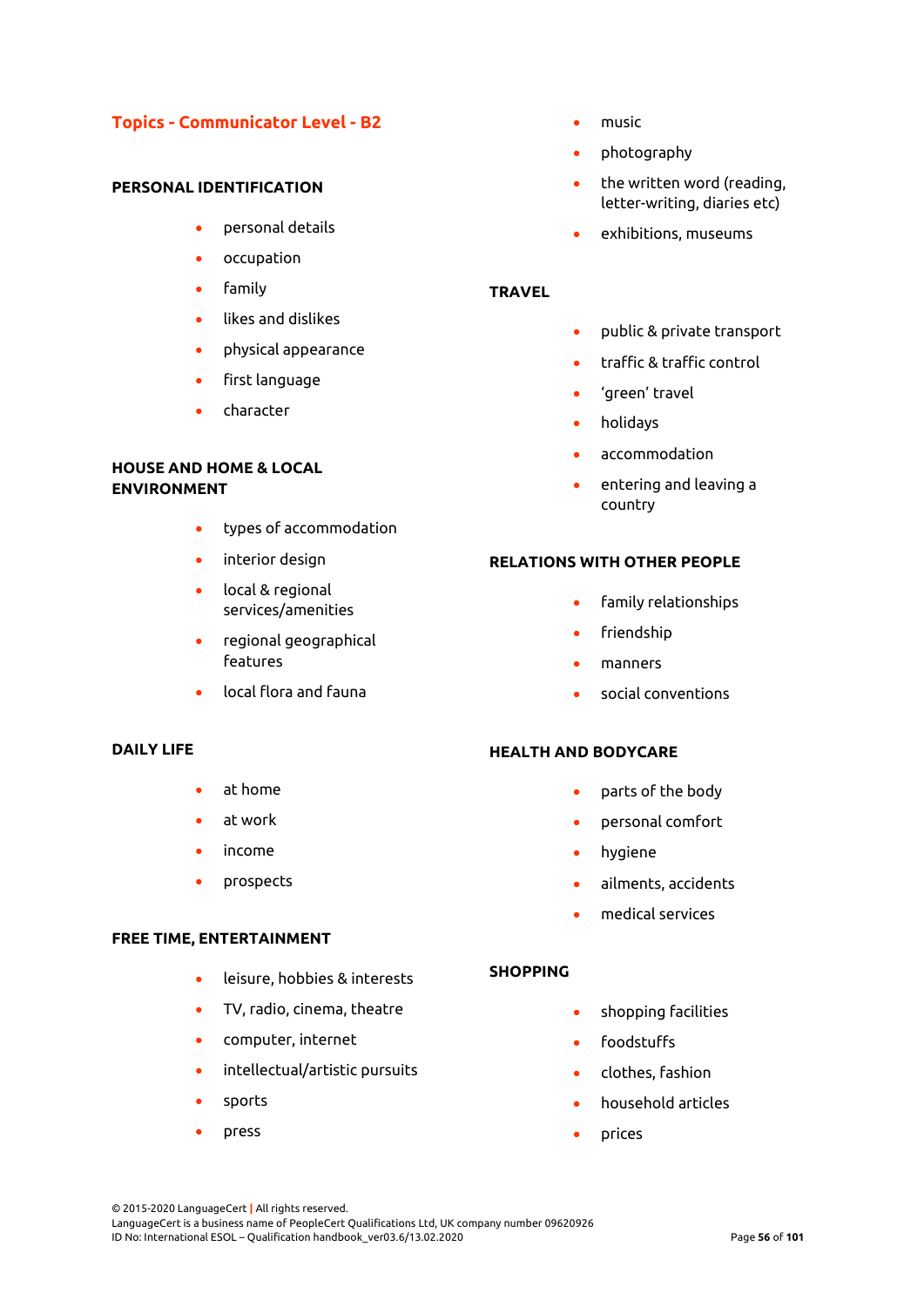#### **FOOD AND DRINK**

- eating habits
- sourcing food locally
- fast food
- organic food
- year-round availability
- diets

### **SERVICES**

- communications
- financial services
- emergency services
- leisure facilities
- care for the elderly
- IT in the community

# **PLACES & LOCATION**

- satellite navigation systems
- World Heritage sites
- locations for motorways & airports
- protecting open spaces

## **LANGUAGE**

- foreign language ability
- accents & dialects
- preserving minority languages
- bilingualism

### **WEATHER**

- climate and weather
- weather forecasting
- climate change

• extreme weather

#### **MEASURES AND SHAPES**

- statistics
- processes

### **EDUCATION**

- schooling
- subjects
- qualifications and examinations

### **THE ENVIRONMENT**

- recycling
- pollution
- global warming

#### **BELIEFS**

- the paranormal & supernatural
- superstitions
- unexplained phenomena e.g. UFOs, coincidences etc.

#### **ARTS**

- modern art, theatre
- classical art, theatre

# **SCIENCE & TECHNOLOGY**

- scientific development
- space exploration
- power of the computer
- 
- 
-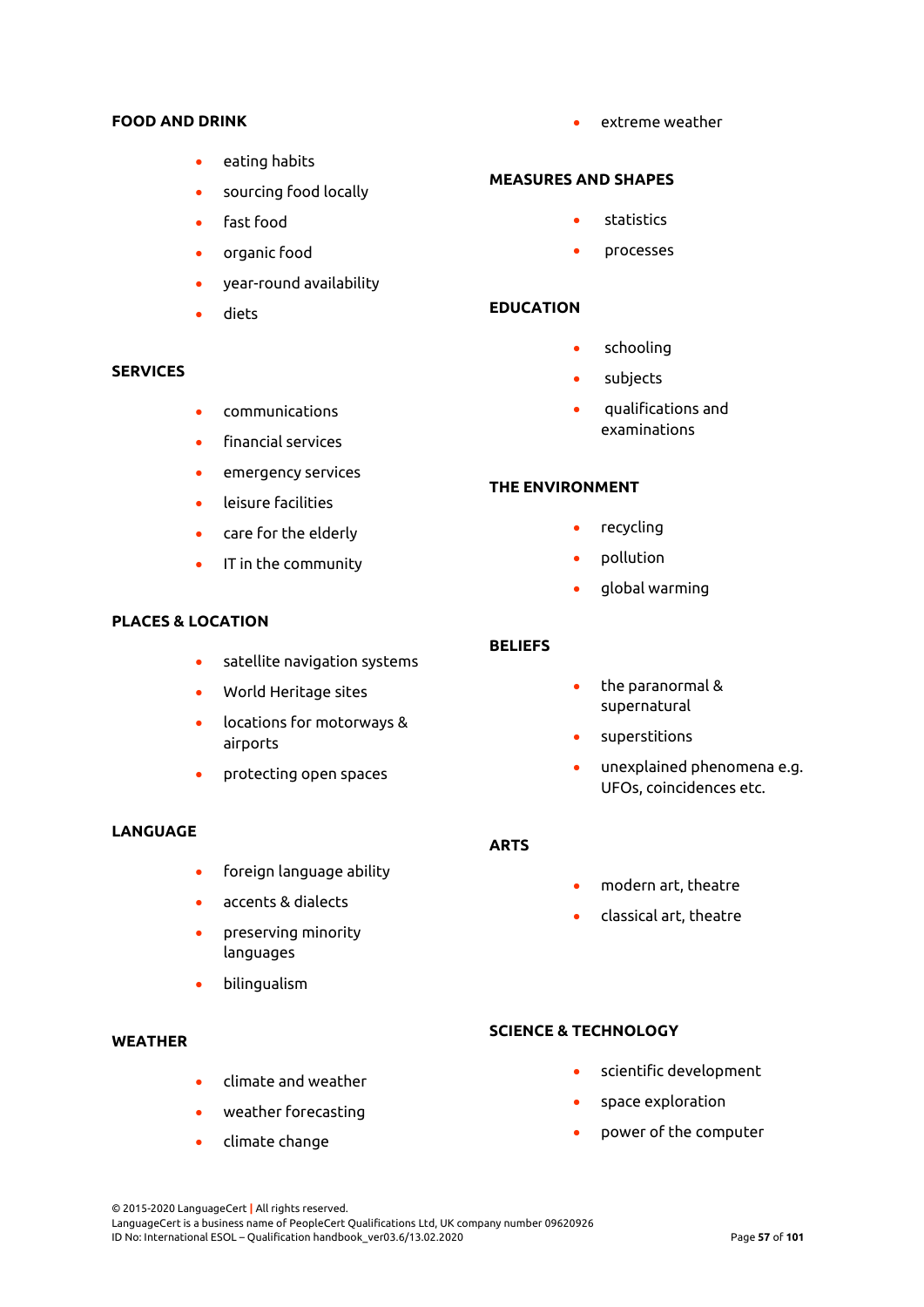• important inventions

# **SOCIETY**

- individual rights
- family life
- parental responsibilities
- social responsibilities
- equal opportunities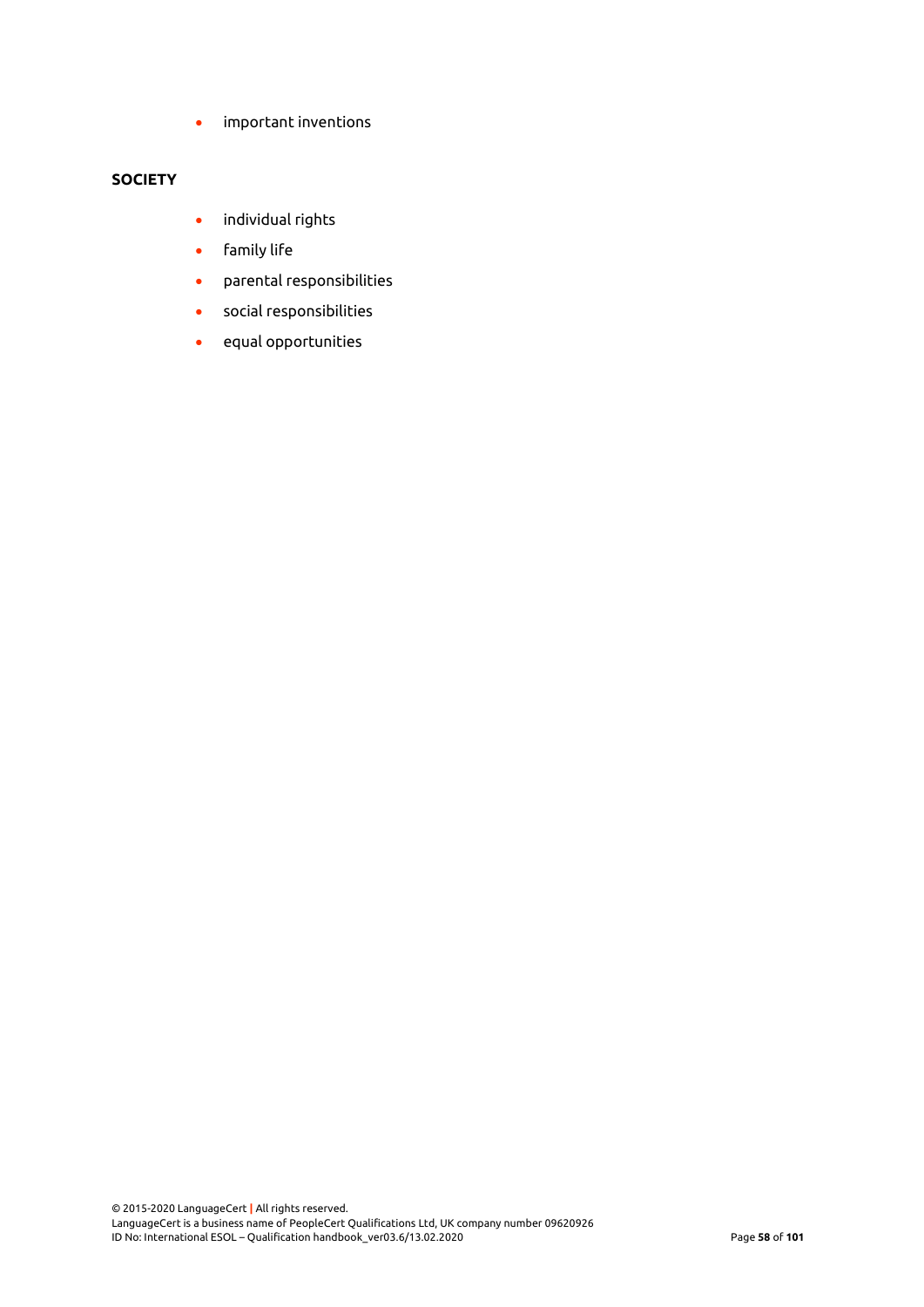# **Functions - Communicator Level – B2**

(See Topics list for contexts)

#### **Personal environment**

- asking for and giving personal information
- describing where one lives (accommodation, area etc)
- asking and answering questions for confirmation, information, identification
- describing people, places, things
- correcting information
- explaining routines
- narrating and describing past, present and future events
- comparing things, people
- reporting facts, actions
- stating facts, actions
- giving descriptions and specifications

#### **Expressing thoughts, feelings and attitudes**

- expressing and asking about agreement or disagreement
- denying something
- expressing agreement reluctantly or with reservations
- conceding a point or argument, demurring
- expressing views and feelings with reasons
- asserting and asking about knowledge or ignorance of something or someone
- stating whether a person, thing or action is remembered or forgotten
- enquiring of someone else whether a person, thing or action is remembered or forgotten
- stating and asking about degrees of probability/possibility
- expressing, denying or asking about necessity (including logical deduction)
- stating and asking about one's certainty or uncertainty of something
- reminding someone to do something
- expressing doubt, incredulity, bewilderment
- hypothesising
- stating and asking about one's ability or inability to do something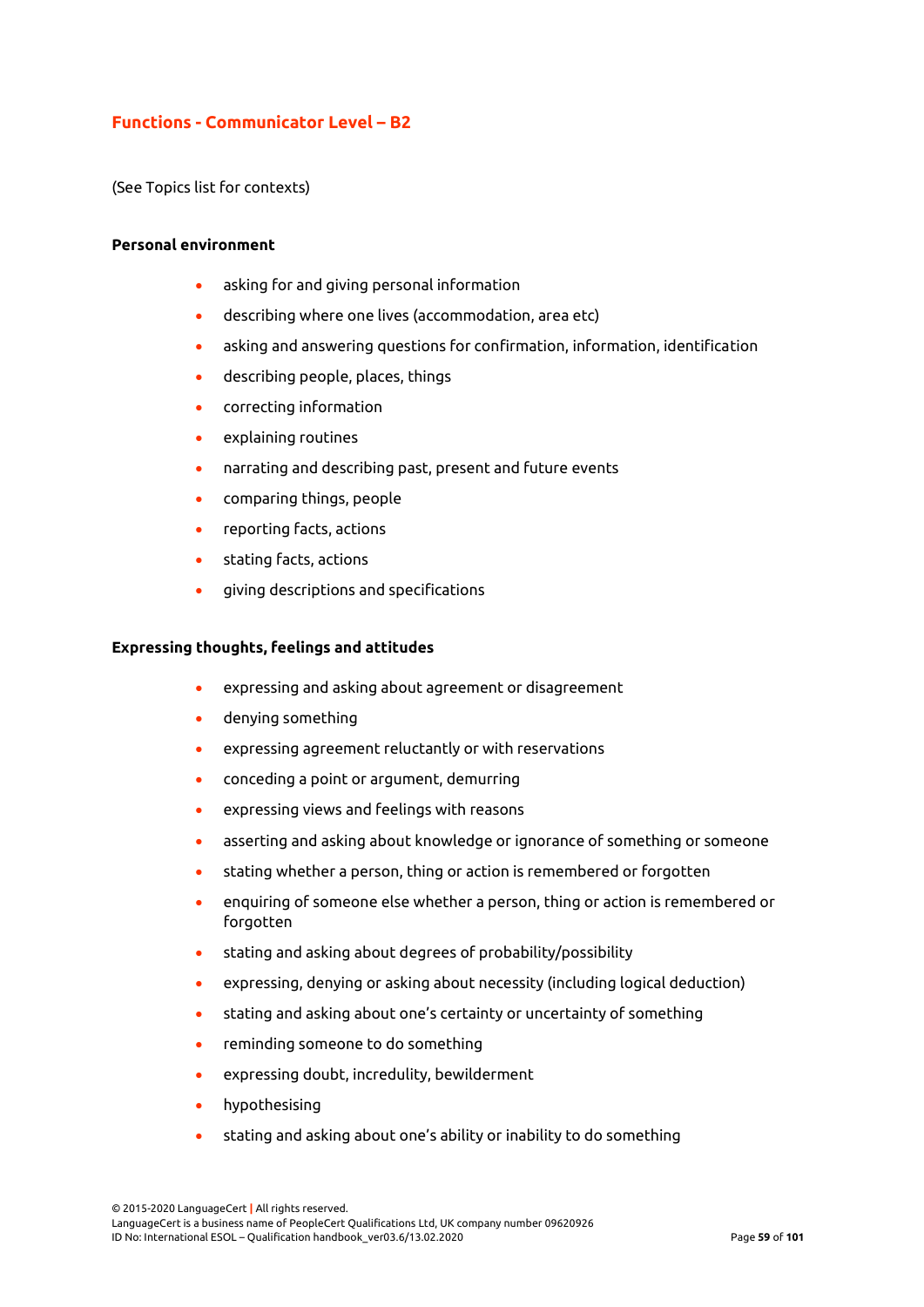- stating and enquiring about one's obligation (or lack of) to do something
- seeking, granting or denying permission
- stating and asking about the permissibility of doing something
- expressing and asking about wishes, hopes, expectations
- expressing and asking about wants, desires, needs
- stating and asking about intention
- stating, responding to and asking about preference
- expressing and asking about likes and dislikes, with reasons
- expressing and asking about (dis)pleasure, (un)happiness
- expressing and asking about satisfaction or dissatisfaction
- expressing disappointment
- expressing gratitude
- expressing and asking about interest or lack of it
- expressing surprise or lack of it
- expressing and asking about fear, worry, anxiety
- giving reassurance
- expressing regret, sympathy, condolence
- expressing fellow-feeling, empathy
- expressing and asking about pain, anguish, suffering
- expressing relief
- expressing indifference
- expressing fatigue, resignation
- offering and accepting an apology
- granting forgiveness
- expressing and asking about approval, appreciation or disapproval
- expressing moral obligation
- expressing regret
- accepting, attaching or denying blame for something

### **Making things happen**

- responding to a request
- requesting something, or requesting someone to do something
- inviting someone to do something
- accepting or declining an offer or invitation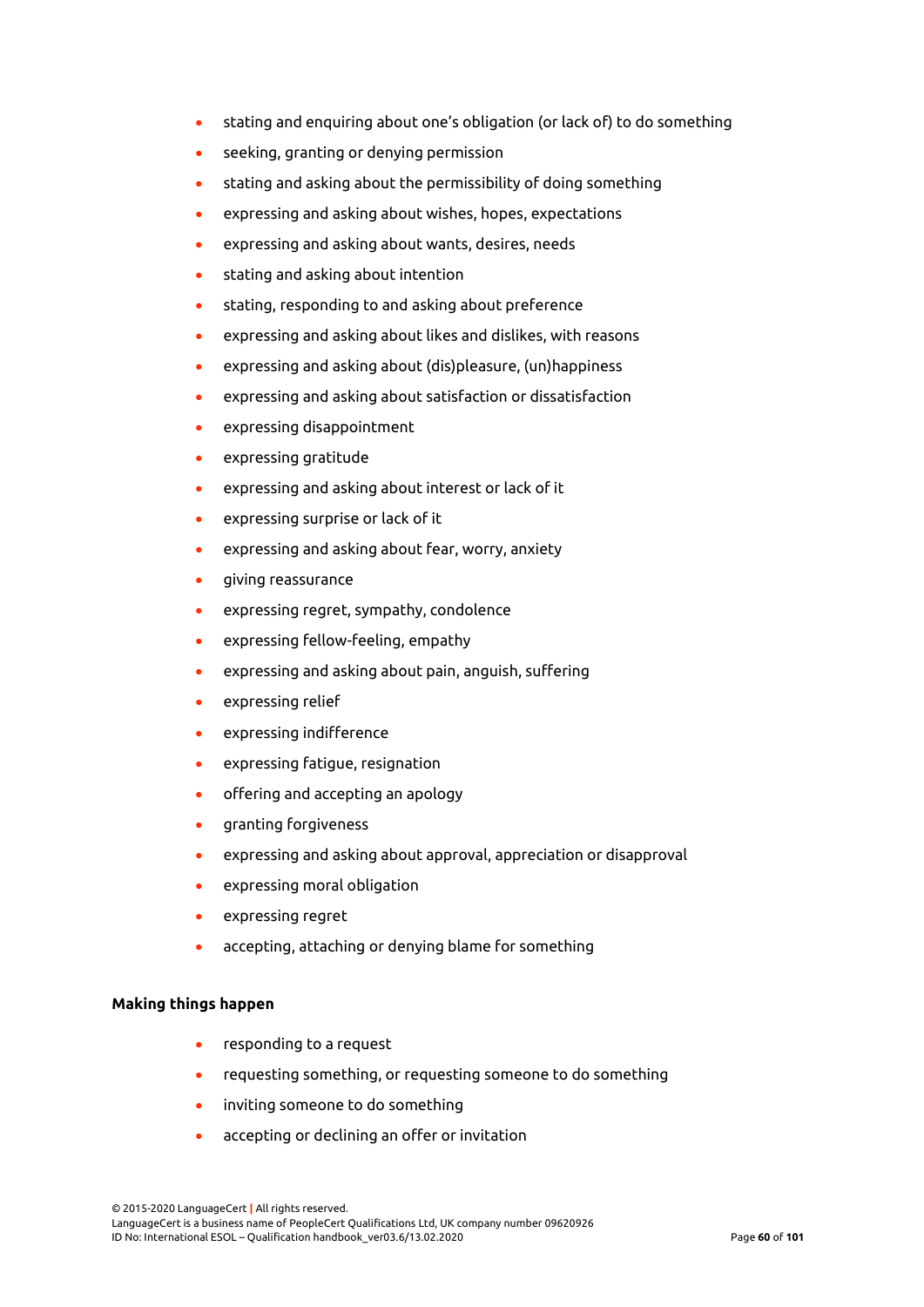- giving instructions or orders
- giving and asking for advice
- responding to or rejecting advice, with reasons
- warning others to be careful or to stop doing something
- offering and requesting assistance
- insisting politely
- persuading someone to do something
- suggesting a course of action
- asking for, responding to, agreeing to or rejecting suggestions with reason/alternative
- making and agreeing plans and arrangements
- encouraging someone to do something
- reaching a compromise
- prohibiting someone from doing something
- making a complaint
- refusing to do something, expressing defiance
- pleading with someone to do something

#### **Social contact**

- getting someone's attention
- greeting people and responding to greetings
- expressing thanks
- addressing somebody
- making and responding to formal and informal introductions
- opening, closing a formal or informal conversation
- congratulating someone
- praising someone
- paying someone a compliment
- asking someone's opinion
- making someone feel welcome
- indicating lack of understanding
- giving and asking for clarification, explanation or definition of something
- confirming one's own or another's understanding
- asking someone to repeat all or part of something
- asking someone to speak more slowly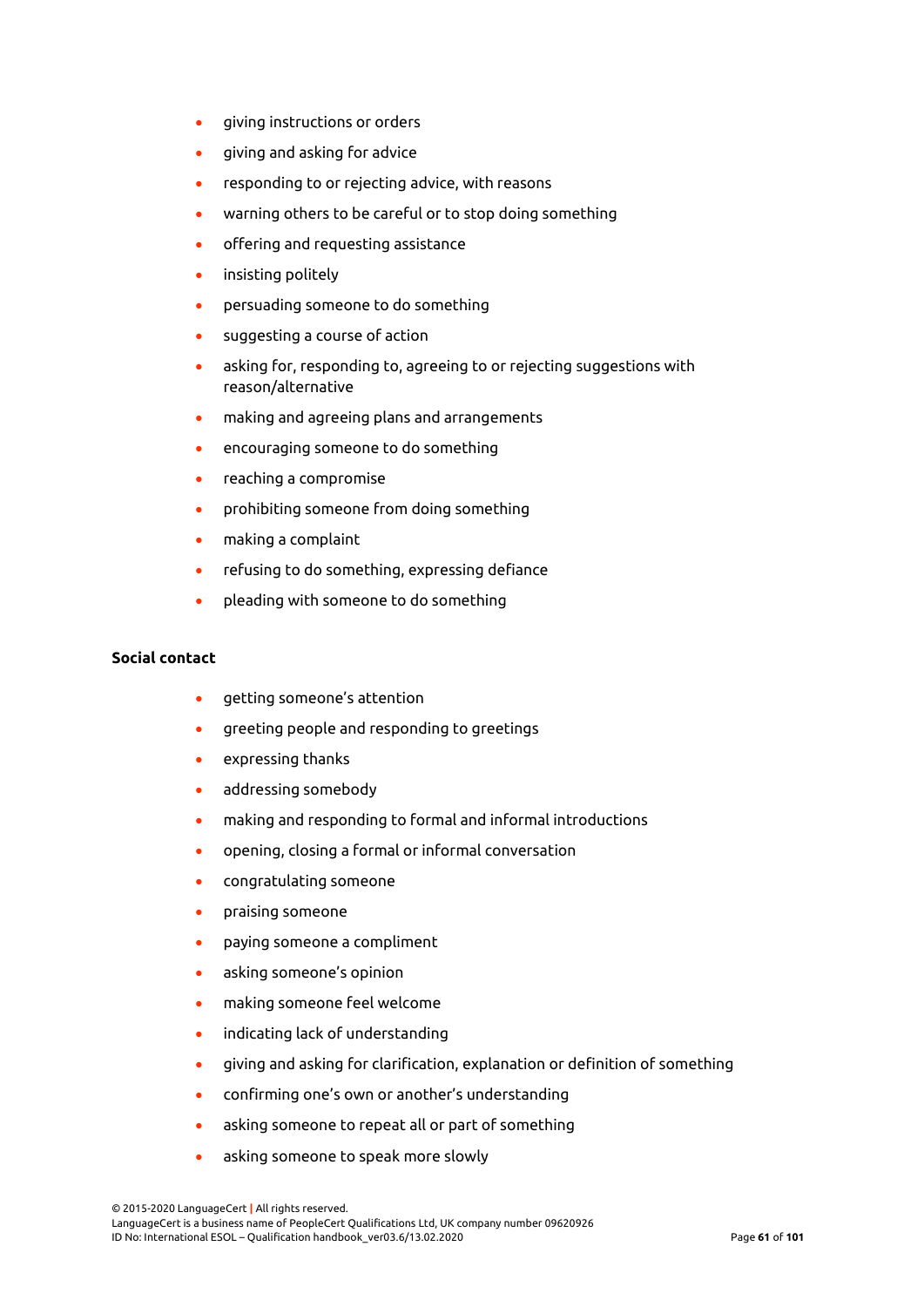- asking for help in finding words or phrases
- asking for and giving the spelling and meaning of words
- counting and using numbers
- asking for and telling people the time, day, date
- interrupting politely
- objecting, protesting
- exemplifying or emphasising a point
- classifying, generalising, defining something
- encouraging another speaker to continue
- indicating a wish to continue or finish speaking
- summing up
- taking leave
- observing telephone conventions
- observing letter-writing conventions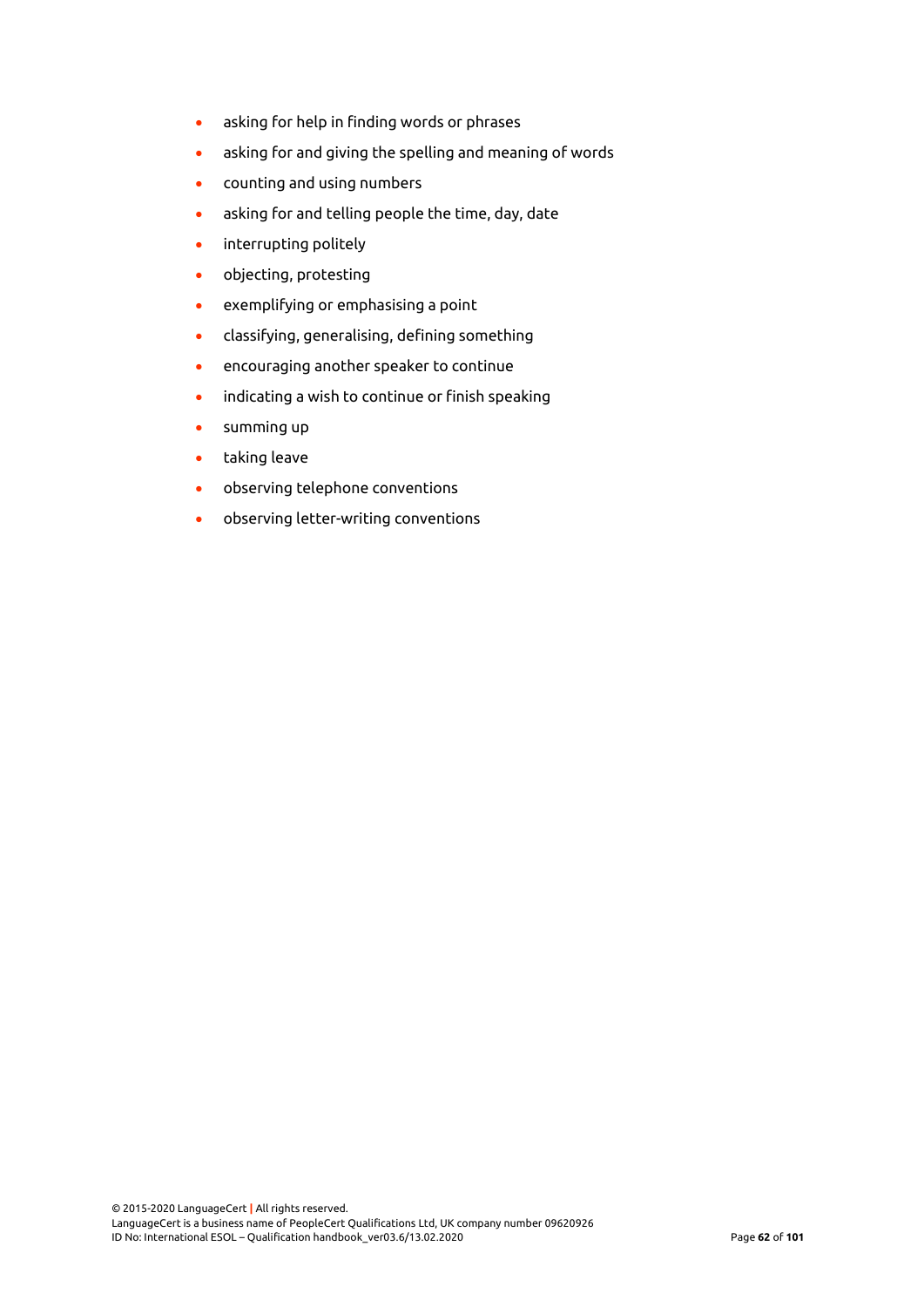# **2.6. Expert level – C1**

### **Listening**

The candidate will be able to:

- follow extended speech delivered at natural speed even when it is not clearly structured and when the meaning may be implicit rather than explicit
- follow short conversations both formal and informal in a range of situations, understanding gist, context, purpose, function, attitude, feelings, opinions and relationships
- understand complex narratives, sequences and explanations
- recognise the function of short utterances which may contain idiomatic English (see Grammar and Functions sections)
- follow a discussion to identify gist, detail, purposes and key ideas and distinguish between fact and opinion
- extract and reproduce key information from announcements, media broadcasts, presentations and lectures on abstract and concrete topics of general interest
- follow a complex argument.

#### **Phonological features**

The candidate will be able to:

- consistently recognise how intonation, pitch and/or stress affect meaning
- consistently recognise feelings, moods, attitudes, important points and opinions expressed through stress, pitch and intonation.

#### **Range**

The candidate will be able to:

- understand ideas, arguments and descriptions expressed through a wide range of complex grammatical structures
- understand a broad range of vocabulary including idiomatic and colloquial expressions.

#### **Register**

The candidate will be able to:

• consistently recognise degrees of formality in different types of utterances used by speakers in a wide range of situations.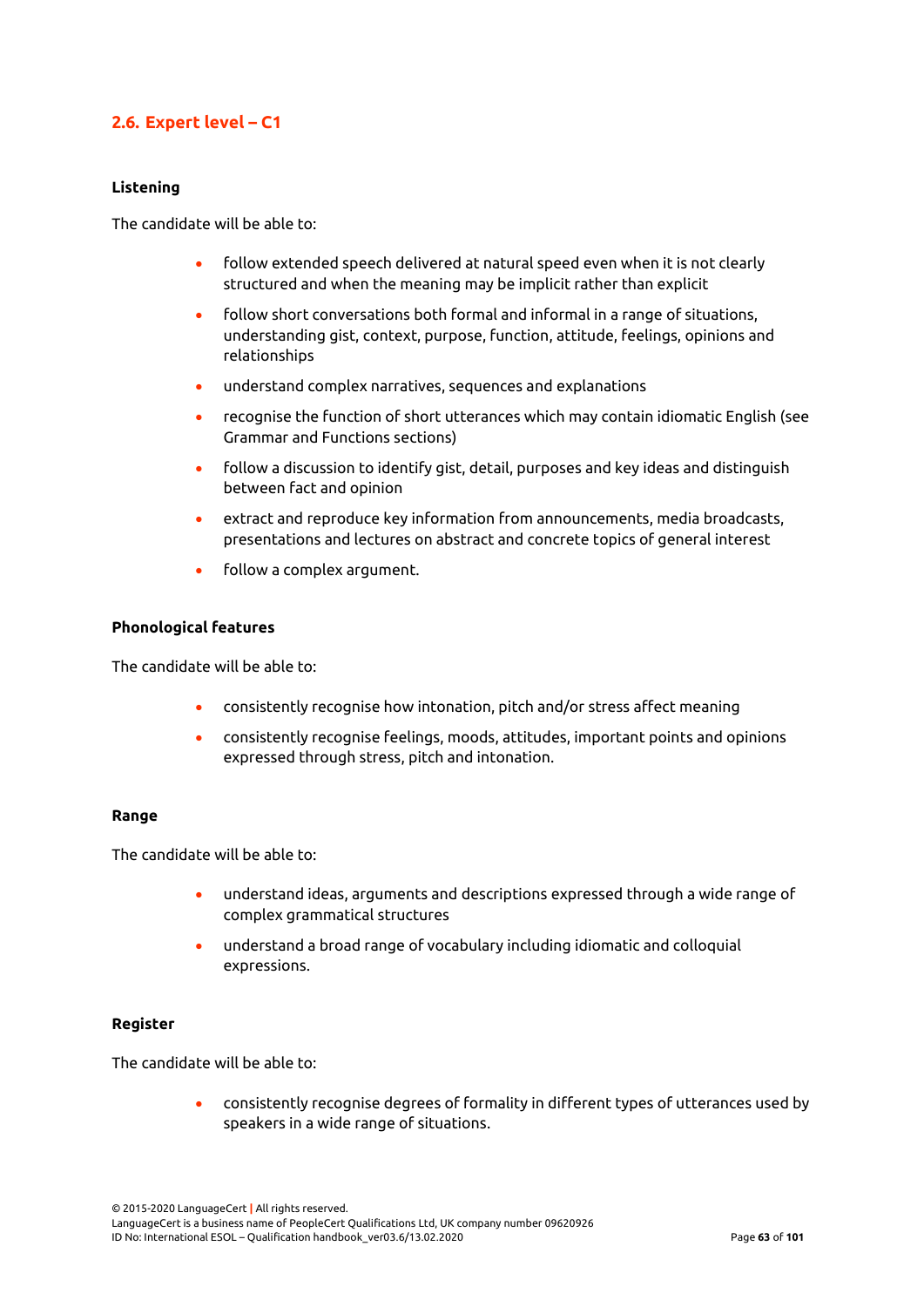### **Understanding gist**

The candidate will be able to:

• understand the main ideas of extended discourse even when the content is not clearly structured.

#### **Understanding detail**

The candidate will be able to:

• extract most points of detail even from extended discourse on both concrete and abstract topics even when the content is not clearly structured.

#### **Reading**

The candidate will be able to:

- understand long complex texts, appreciating distinctions in style and purpose
- understand texts from authentic sources, identifying context, content and style
- understand the main ideas of complex text on a wide range of texts on a wide range of professional, academic and social topics
- gather specific information from different parts of a text or from different texts
- understand descriptions and narratives in which language is used to create different sophisticated effects
- understand lengthy texts containing complex instructions or explanations including technical or specialist texts such as instruction manuals and articles
- understand texts concerned with contemporary issues in which the writers adopt particular viewpoints, identifying finer points of attitude and implied, as well as stated, opinions.

#### **Range**

The candidate will be able to:

- understand a broad range of vocabulary including idiomatic expressions
- understand a very broad range of grammatical structures including those used to convey subtle distinctions in meaning.

#### **Register**

The candidate will be able to:

• understand the role of register even in emotional or allusive contexts.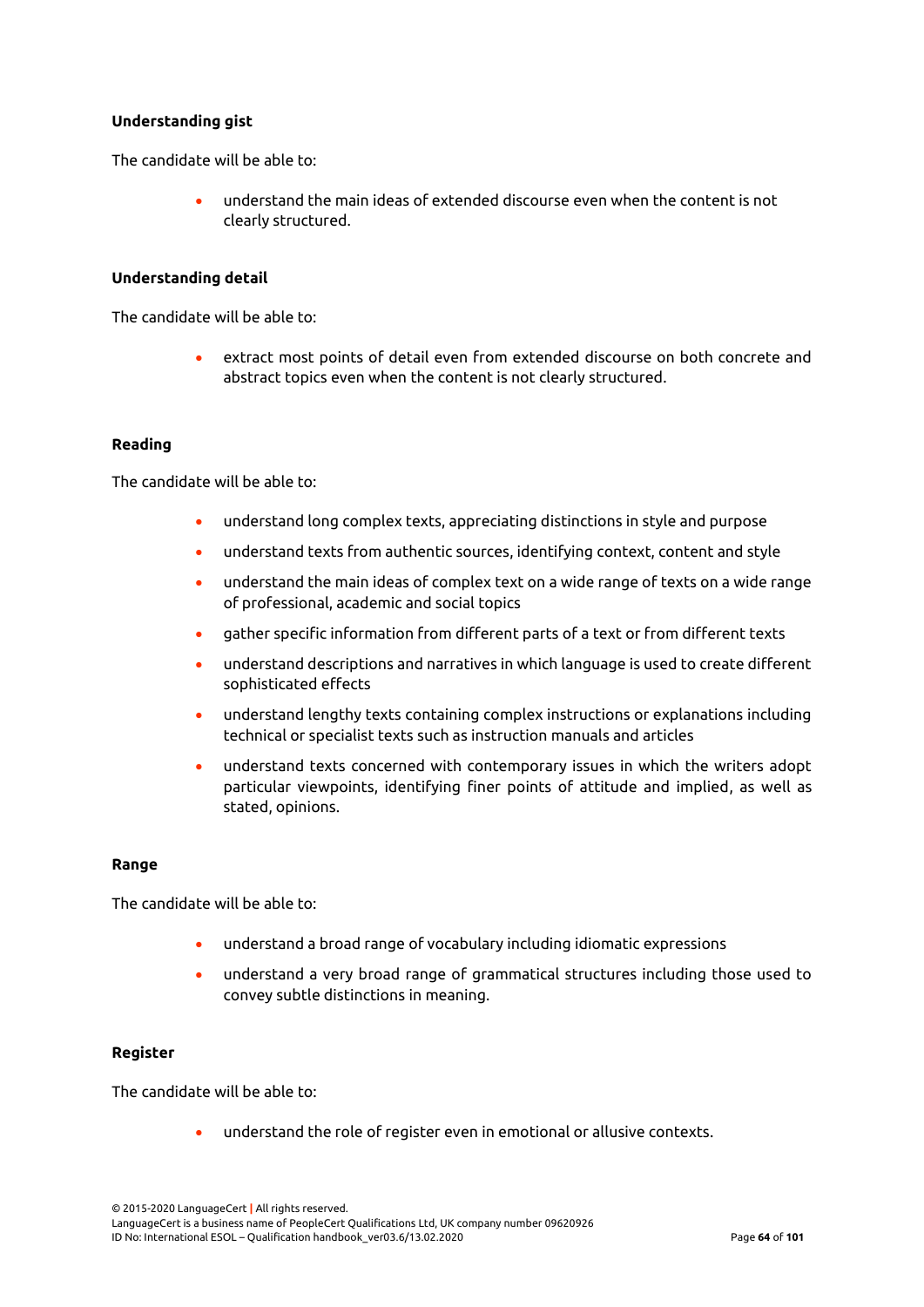### **Text structure**

The candidate will be able to:

- recognise how textual features are used to achieve purposes in a wide range of texts including those containing images, graphical and tabular data
- understand the different ways in which meaning is built up in a range of texts of varying complexity
- understand a range of logical markers and sequence markers.

#### **Writing**

The candidate will be able to:

- write well-structured, detailed texts on complex subjects clearly communicating ideas, impressions, feelings and opinions
- write complex narratives and descriptions varying style appropriately
- write a well-structured, detailed argument emphasising important points, expanding and supporting relevant ideas
- write formal letters, reports or articles to fulfil a wide range of functions including those requiring a tactful approach
- use all punctuation marks accurately and effectively
- spell correctly words used in work, study and daily life including commonly used technical words
- consistently control grammar to communicate effectively with few errors even when complex structures are employed
- use a wide range of vocabulary suitable for purpose
- generally use idiomatic expressions appropriately and naturally
- use a wide range of complex structures
- adapt register effectively and appropriately according to purpose in most contexts
- link and organise ideas using a range of linking words and cohesive devices
- organise text effectively to reflect the structure of the ideas expressed.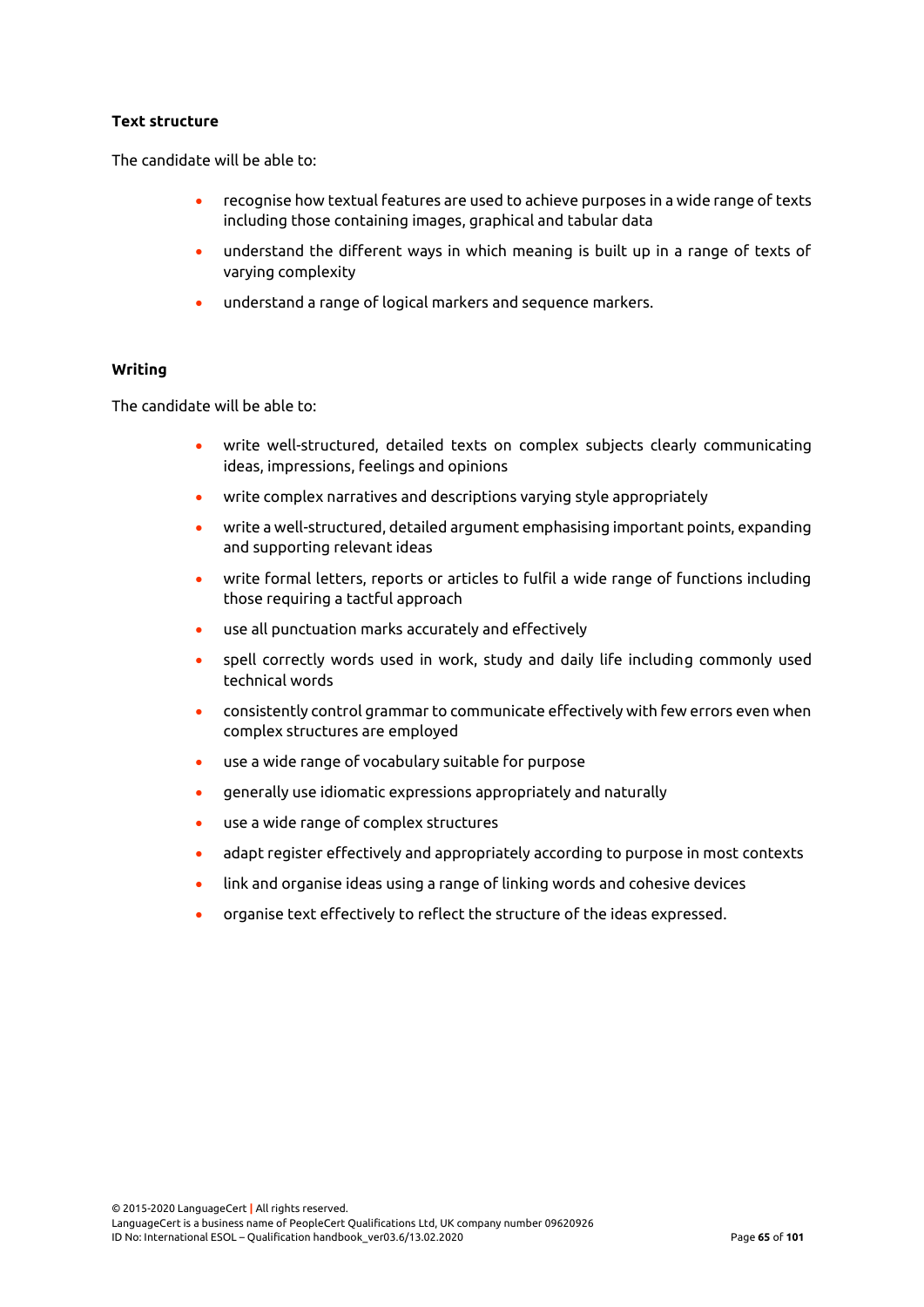# **Topics – Expert Level – C1**

### **PERSONAL IDENTIFICATION**

- personal details
- occupation
- family
- likes and dislikes
- physical appearance
- first language
- character
- image

# **HOUSE AND HOME & LOCAL ENVIRONMENT**

- types of accommodation
- interior design
- local & regional services/amenities
- regional geographical features
- national flora and fauna
- region-specific phenomena

### **DAILY LIFE**

- at home
- at work
- income
- prospects
- stress
- money management

#### **FREE TIME, ENTERTAINMENT**

- leisure, hobbies and interests
- TV, radio, cinema, theatre
- computer, internet
- intellectual/artistic pursuits
- sports
- press
- music
- photography
- the written word (reading, letter-writing, diaries etc)
- exhibitions, museums
- leisure/work ratio

### **TRAVEL**

- public & private transport
- traffic & traffic control
- 'green' travel
- holidays
- accommodation
- entering and leaving a country
- common currency eg. the euro
- migration

# **RELATIONS WITH OTHER PEOPLE**

- family relationships
- friendship
- manners
- social conventions
- anti-social behaviour

### **SHOPPING**

• shopping facilities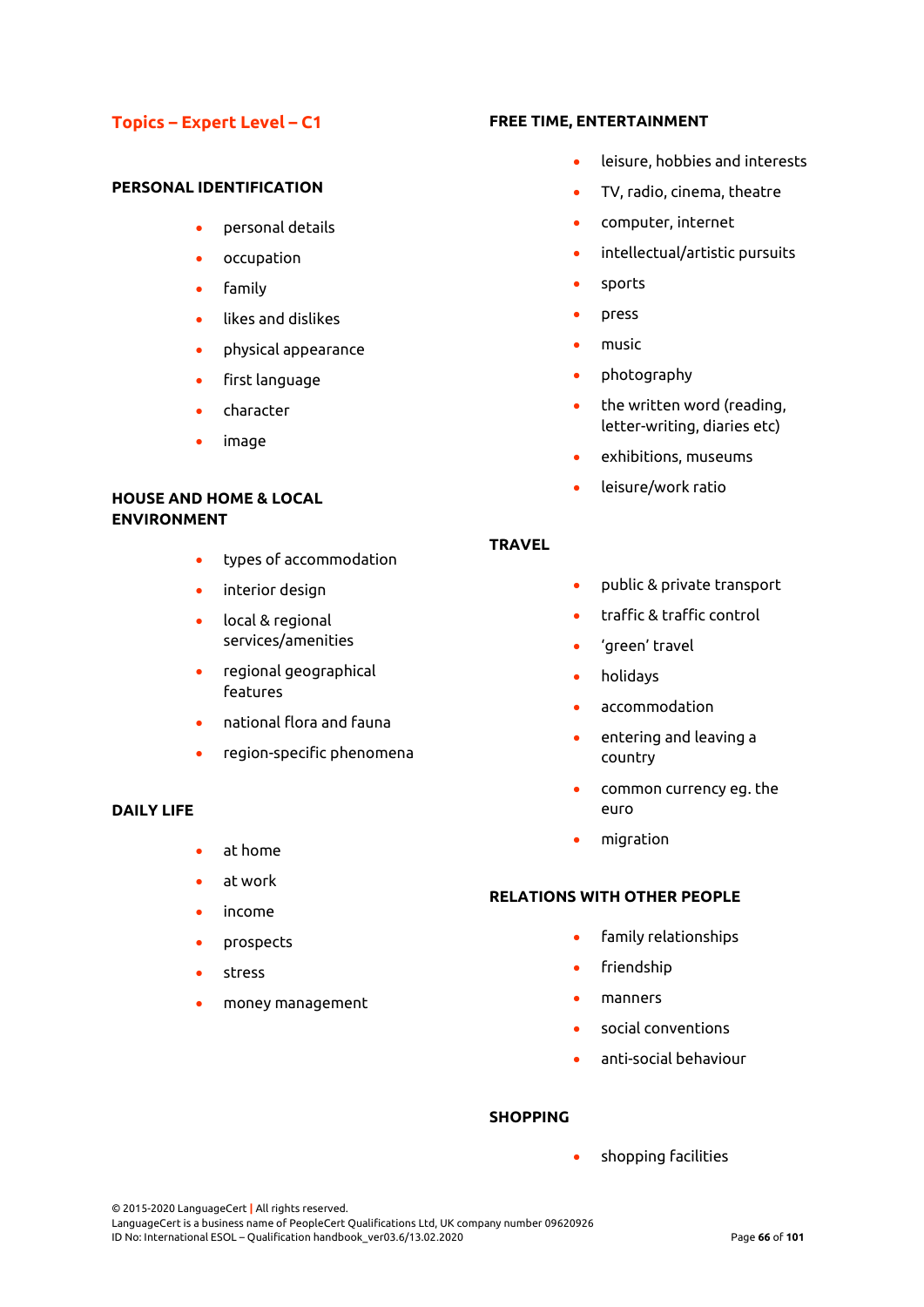- foodstuffs
- clothes, fashion
- household articles
- prices
- ethical shopping
- retail therapy

#### **FOOD AND DRINK**

- eating habits
- sourcing food locally
- fast food
- organic food
- year round availability
- diets
- food fashions

### **SERVICES**

- communications
- financial services
- emergency services
- leisure facilities
- care for the elderly
- IT in the community
- diplomatic services
- employment agencies

### **PLACES & LOCATION**

- satellite navigation systems
- World Heritage sites
- locating motorways and airports
- protecting open spaces
- how geography affects people

• alternative places to live eg. underwater, on Mars

### **LANGUAGE**

- foreign language ability
- accents and dialects
- preserving minority languages
- bilingualism
- universal languages eg. Esperanto
- body language

### **WEATHER**

- climate and weather
- weather forecasting
- climate change
- extreme weather
- weather and mood

### **MEASURES AND SHAPES**

- statistics
- importance of maths in everyday life

### **EDUCATION**

- schooling
- subjects
- qualifications and examinations
- education systems
- teaching and learning

### **THE ENVIRONMENT**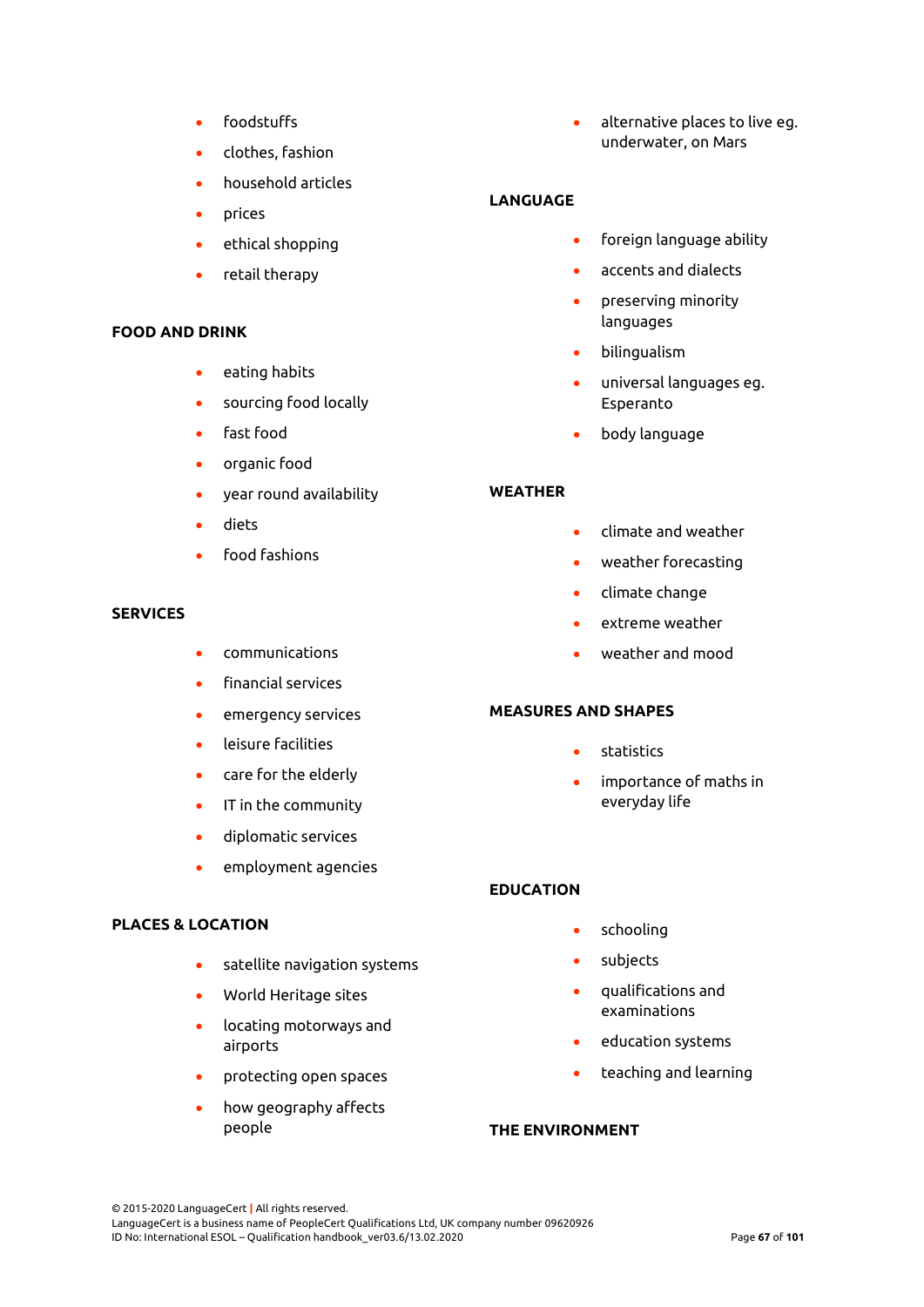- recycling
- pollution
- global warming
- endangered species
- future of the planet

#### **BELIEFS**

- the paranormal & supernatural
- superstitions
- unexplained phenomena eg. UFOs, coincidences etc.

### **ARTS**

- modern art, theatre, architecture
- classical art, theatre, architecture
- literature
- popular culture

#### **SCIENCE & TECHNOLOGY**

- scientific development
- space exploration
- power of the computer
- important inventions
- genetic modification
- ethics
- animal testing

# **SOCIETY**

- individual rights
- family life
- parental responsibilities
- social responsibilities
- equal opportunities
- human rights
- citizenship
- the global village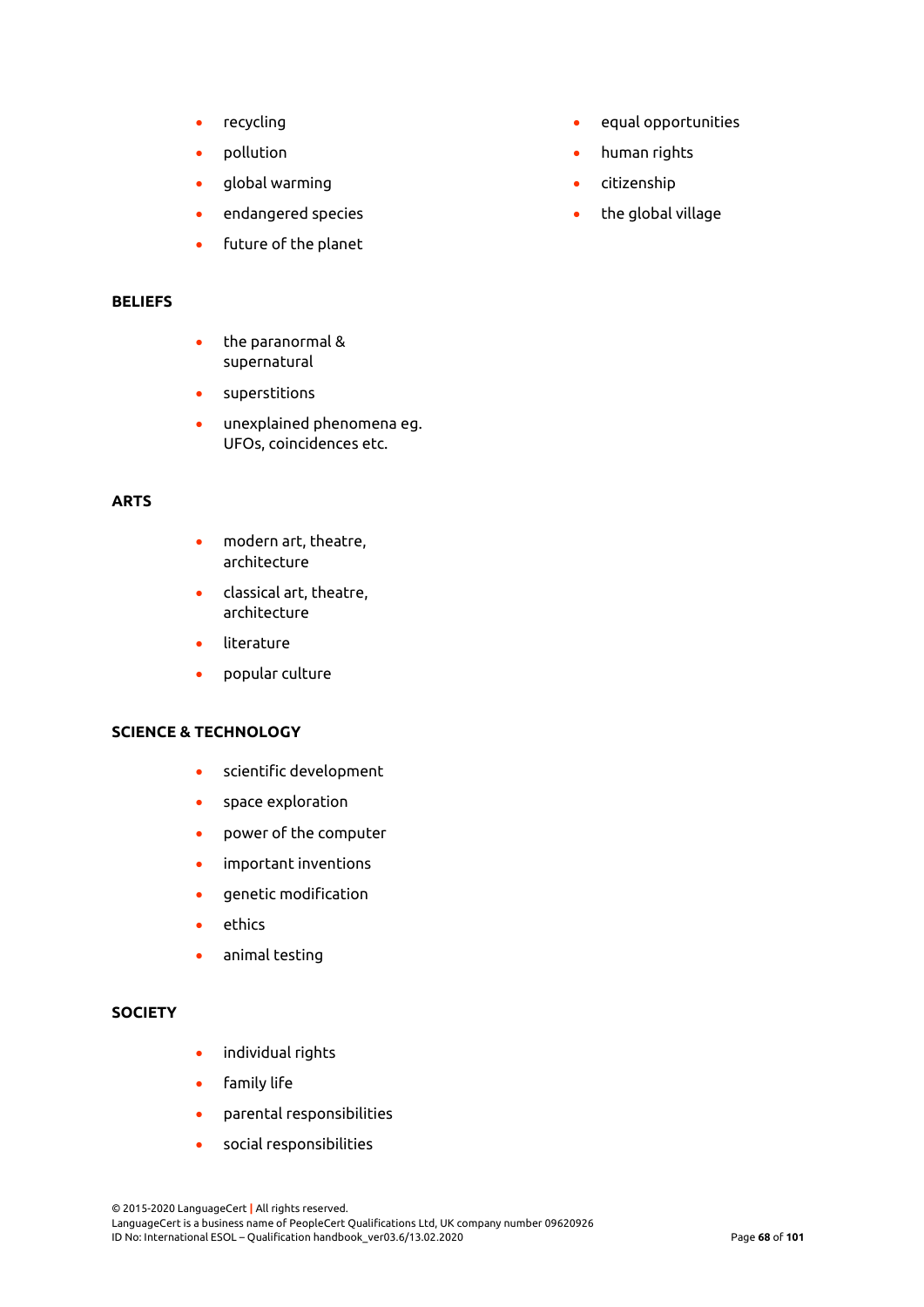# **Functions - Expert Level – C1**

(See Topics list for contexts)

#### **Personal environment**

- asking for and giving personal information
- describing where one lives (accommodation, area etc)
- asking and answering questions for confirmation, information, identification
- describing people, places, things
- correcting information
- explaining routines
- narrating and describing past, present and future events
- comparing things, people
- reporting facts, actions
- stating facts, actions
- giving descriptions and specifications

#### **Expressing thoughts, feelings and attitudes**

- expressing and asking about agreement or disagreement
- denying something
- expressing agreement reluctantly or with reservations
- conceding, demurring
- expressing views and feelings with reasons
- asserting and asking about knowledge or ignorance of something or someone
- stating whether a person, thing or action is remembered or forgotten
- enquiring of someone else whether a person, thing or action is remembered or forgotten
- stating and asking about degrees of probability
- expressing, denying or asking about necessity (including logical deduction)
- stating and asking about one's certainty or uncertainty of something
- reminding someone to do something
- expressing doubt, incredulity, bewilderment
- hypothesising
- speculating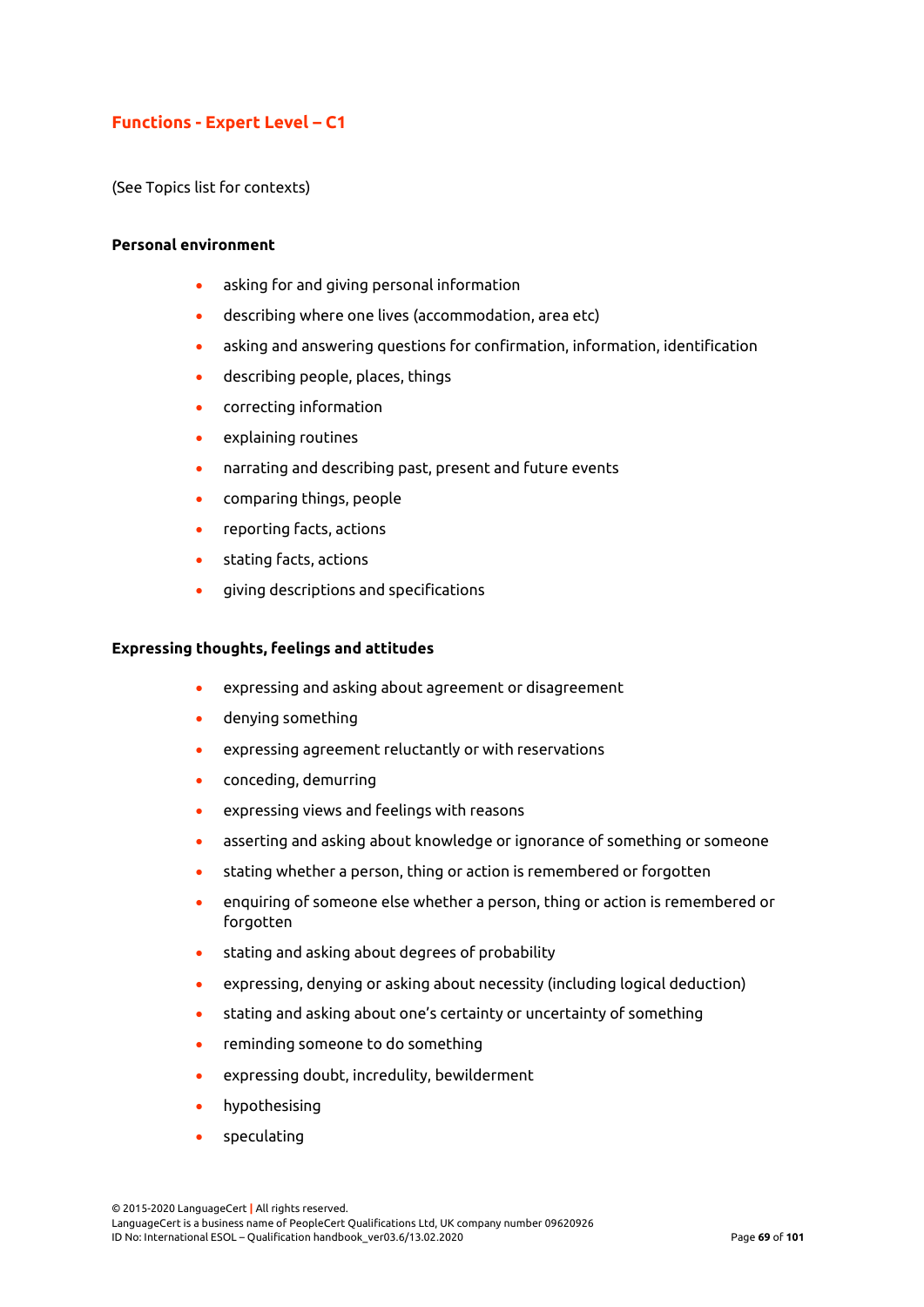- stating and asking about one's ability or inability to do something
- stating and enquiring about one's obligation (or lack of) to do something
- seeking, granting or denying permission
- stating and asking about the permissibility of doing something
- expressing and asking about wishes, hopes, expectations
- expressing and asking about wants, desires, needs
- stating and asking about intention
- stating, responding to and asking about preference
- expressing and asking about likes and dislikes, with reasons
- expressing and asking about (dis)pleasure, (un)happiness
- expressing and asking about satisfaction or dissatisfaction
- expressing disappointment
- expressing gratitude
- expressing and asking about interest or lack of it
- expressing surprise or lack of it
- expressing and asking about fear, anxiety
- giving reassurance
- expressing regret, sympathy, condolence
- expressing fellow-feeling, empathy
- expressing and asking about pain, anguish, suffering
- expressing relief
- expressing indifference
- expressing fatigue, resignation
- offering and accepting an apology
- granting forgiveness
- expressing and asking about approval, appreciation or disapproval
- expressing moral obligation
- expressing regret
- accepting, attaching or denying blame for something

### **Making things happen**

- responding to a request
- requesting something, or requesting someone to do something
- inviting someone to do something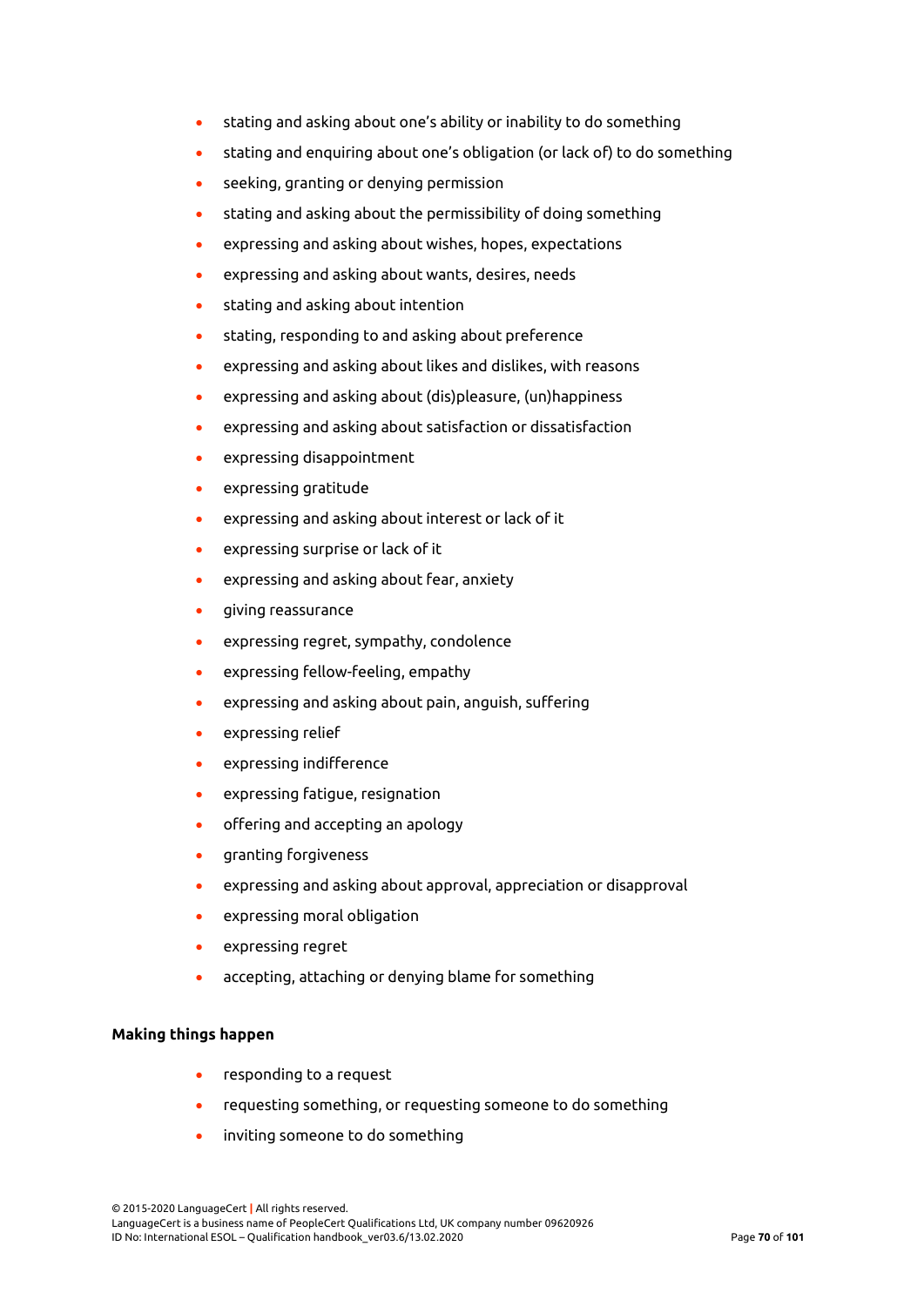- accepting or declining an offer or invitation
- giving instructions or orders
- giving and asking for advice
- responding to or rejecting advice, with reasons
- warning others to be careful or to stop doing something
- offering and requesting assistance
- insisting politely
- persuading someone to do something
- suggesting a course of action
- asking for, responding to, agreeing to or rejecting suggestions with reason/alternative
- making and agreeing plans and arrangements
- encouraging someone to do something
- reaching a compromise
- prohibiting someone from doing something
- making a complaint
- refusing to do something, expressing defiance
- pleading with someone to do something

### **Social contact**

- getting someone's attention
- greeting people and responding to greetings
- expressing thanks
- addressing somebody
- making and responding to formal and informal introductions
- opening, closing a formal or informal conversation
- congratulating someone
- praising someone
- paying someone a compliment
- asking someone's opinion
- making someone feel welcome
- giving and responding to constructive criticism
- indicating lack of understanding
- giving and asking for clarification, explanation or definition of something
- confirming one's own or another's understanding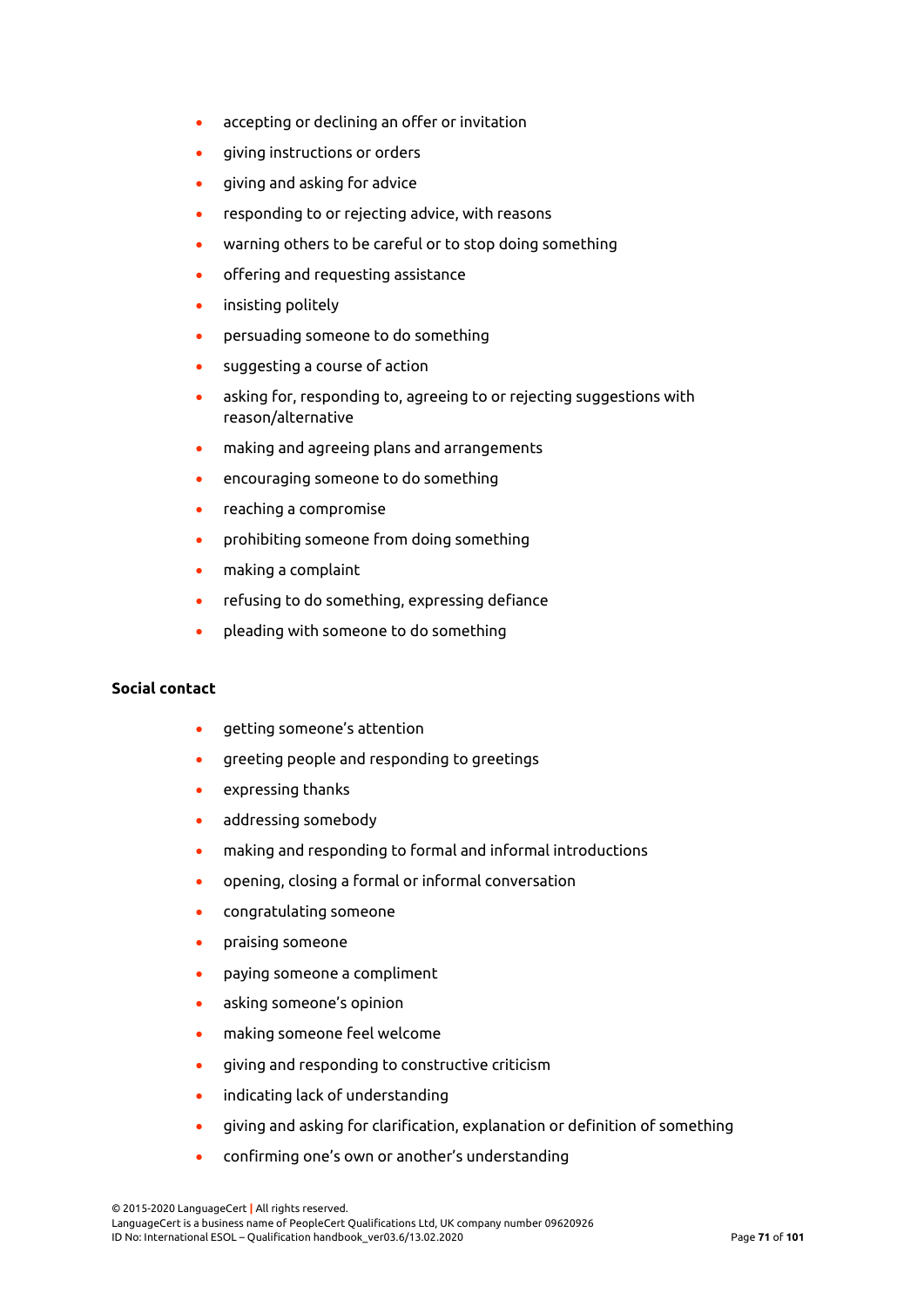- asking someone to repeat all or part of something
- asking someone to speak more slowly
- asking for help in finding words or phrases
- asking for and giving the spelling and meaning of words
- counting and using numbers
- asking for and telling people the time, day, date
- interrupting politely
- objecting, protesting
- exemplifying or emphasising a point
- classifying, generalising, defining something
- encouraging another speaker to continue
- indicating a wish to continue or finish speaking
- summing up
- taking leave
- observing telephone conventions
- observing letter-writing conventions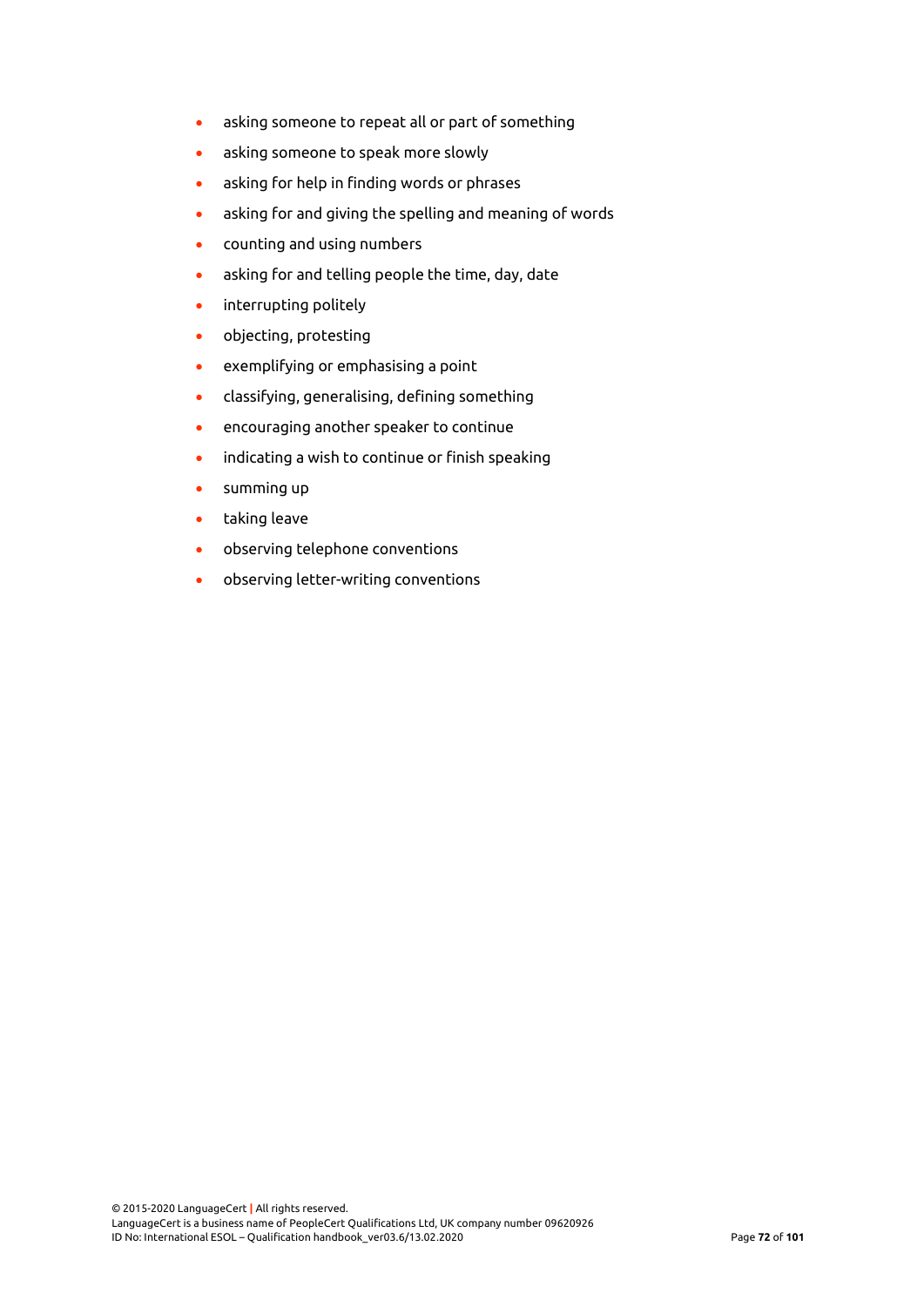# **2.7. Mastery level – C2**

### **Listening**

The candidate will be able to:

- understand virtually everything spoken even when delivery is fast
- follow short conversations both formal and informal in a comprehensive range of situations, understanding gist, context, purpose, function and recognising subtly expressed attitudes, feelings and opinions
- understand sophisticated narratives, sequences, explanations and subtle arguments
- recognise the function of short utterances which may contain idiomatic/colloquial English (see Grammar and Functions sections)
- follow a discussion which may be academic or professional to identify gist, detail, purposes and key ideas and distinguish between fact and opinion
- extract and reproduce key information from announcements, media broadcasts, presentations and lectures on abstract and concrete topics of general, academic and professional interest
- follow a complex argument even when it is not clearly structured.

#### **Phonological features**

The candidate will be able to:

- consistently recognise how subtle changes of intonation, pitch and/or stress affect meaning
- consistently recognise subtle expressions of feelings, moods, attitudes, important points and opinions expressed through stress, pitch and intonation.

#### **Range**

The candidate will be able to:

- understand ideas, arguments and descriptions regardless of their structure and considerable complexity
- understand a very wide range of vocabulary including terms used in academic and professional discourse.

## **Register**

The candidate will be able to: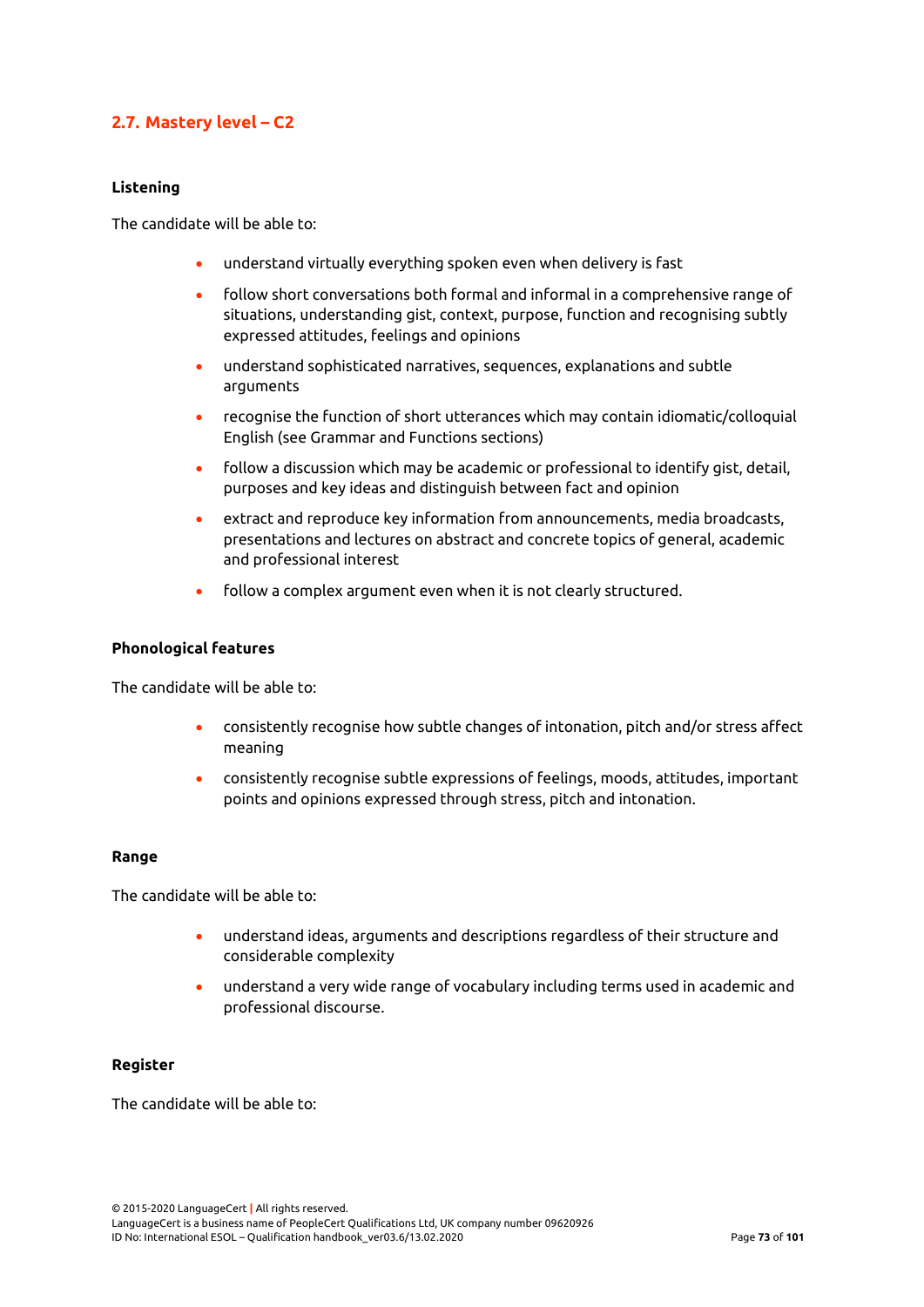• consistently recognise degrees of subtle distinction used by speakers in different types of utterances.

### **Understanding gist**

The candidate will be able to:

• consistently understand the main ideas of complex extended discourse even when the topic is unfamiliar.

### **Understanding detail**

The candidate will be able to:

• consistently extract most points of detail from extended discourse even when the topic is unfamiliar.

#### **Reading**

The candidate will be able to:

- understand with ease virtually all types of authentic written texts of different purposes/style and those dense in complex structures
- understand the main ideas of all forms of written language, including lengthy abstract, structurally or linguistically complex texts or highly idiomatic, literary and non-literary writing on a wide range of professional, academic and social topics
- gather specific information from different parts of a text or from different texts
- understand descriptions and narratives in which language is used to create different sophisticated and subtle effects
- understand lengthy texts containing complex instructions or explanations on specialist subjects
- understand texts concerned with contemporary issues in which the writers adopt particular viewpoints, identifying finer points of attitude and implied opinions, and follow complex lines of reasoning.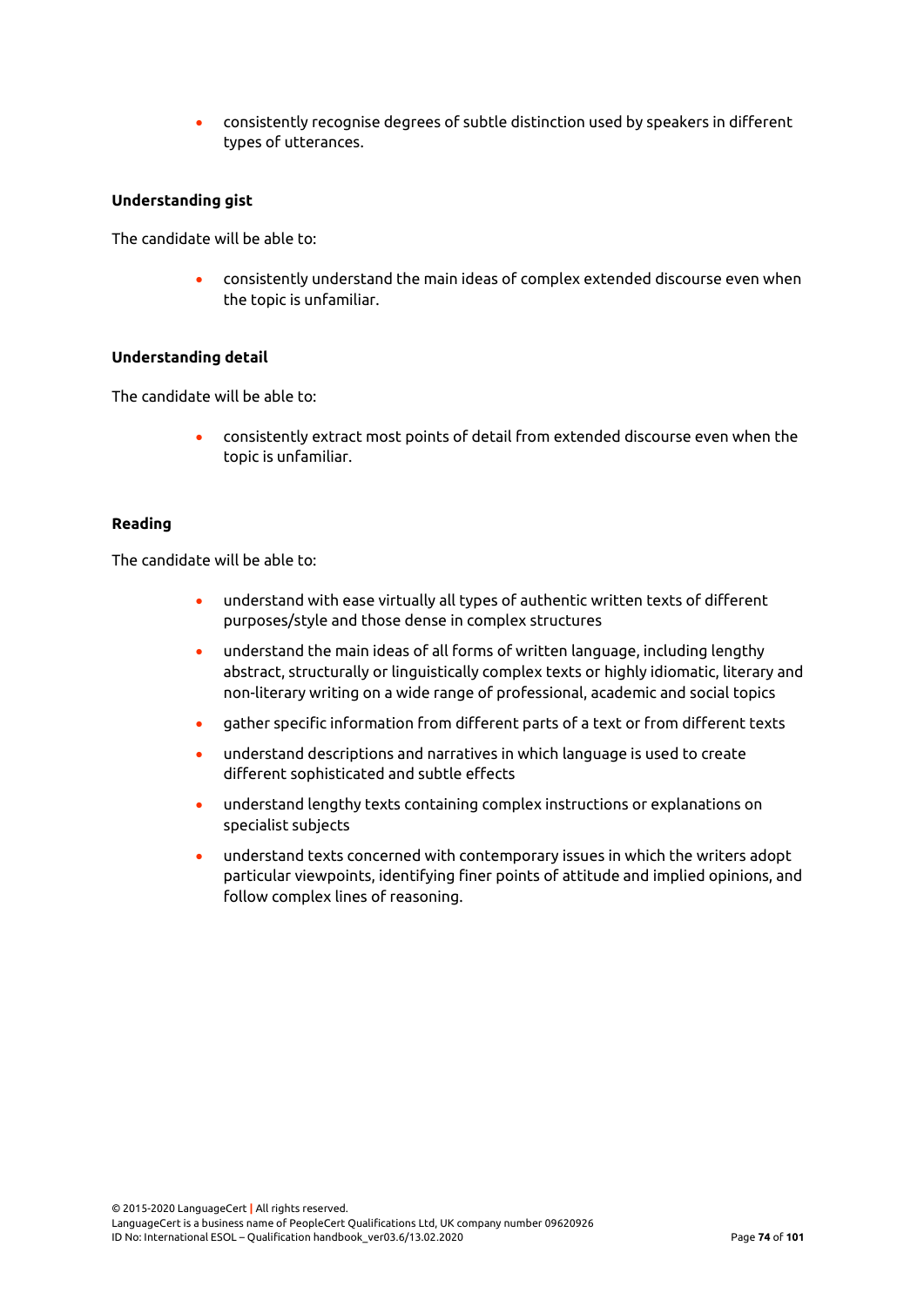### **Range**

The candidate will be able to:

- understand a wide range of texts, hardly ever being impeded by any lexical features
- understands almost all grammatical structures and features.

### **Register**

The candidate will be able to:

• understand subtleties in the use of register across a wide range of situations even those involving tact and diplomacy.

### **Text structure**

The candidate will be able to:

- recognise how textual features are used to achieve purposes in texts including those containing images, graphical and tabular data
- understand the different ways in which meaning is built up in abstract, structurally or linguistically complex texts
- understand a full range of discourse markers adapted to context and register.

#### **Writing**

The candidate will be able to:

- write well-structured texts on complex or abstract subjects
- write clear, smoothly flowing, complex formal letters, reports or articles in styles fully appropriate to purpose and target readership
- describe or narrate in an assured natural manner consistently maintaining the style appropriate to purpose
- develop cogent and smoothly flowing arguments
- use all punctuation marks accurately and effectively
- spell correctly words used in more specialised contexts such as business, academic and international affairs
- maintain consistent control of complex grammatical structures
- use a very wide range of vocabulary demonstrating ability to distinguish between finer shades of meaning
- use idioms appropriately and naturally
- use a full range of structures to achieve different styles and purposes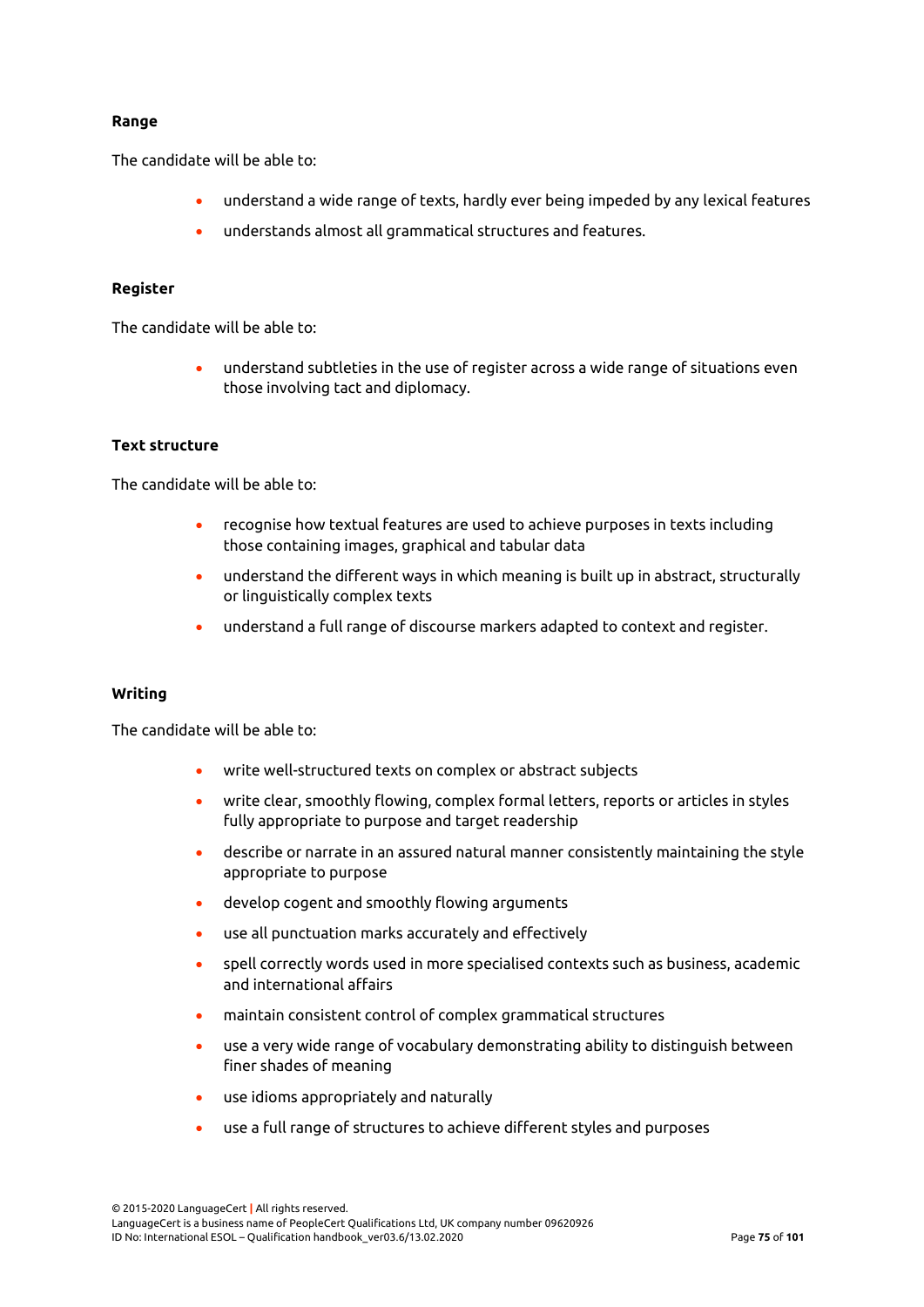- consistently use appropriate register in a wide range of contexts including those requiring sensitive and tactful responses
- use a range of linguistic devices to create coherent and cohesive writing
- structure texts logically using linguistic markers to enable the reader to understand significant points.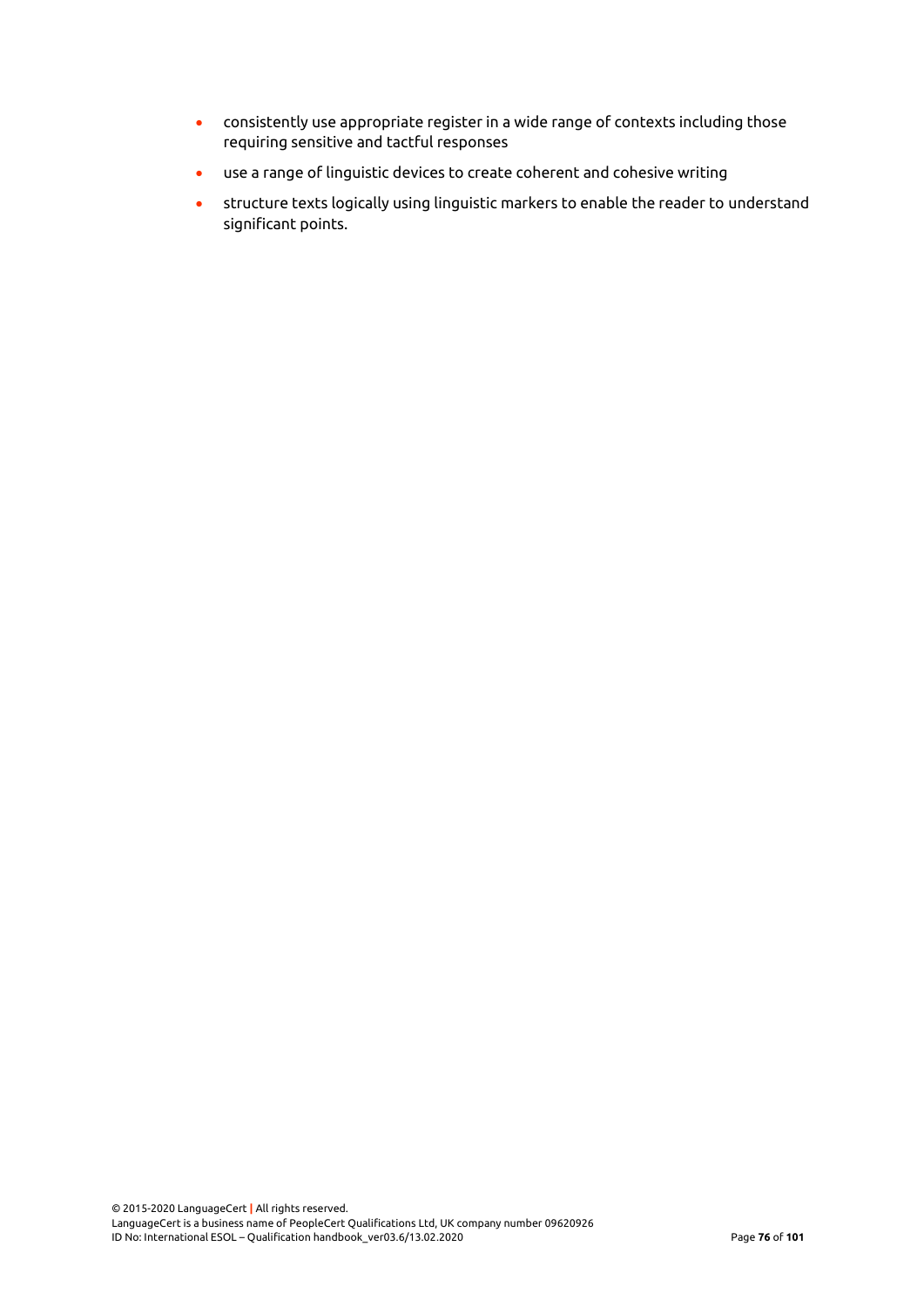# **Topics – Mastery Level – C2**

### **PERSONAL IDENTIFICATION**

- personal details
- occupation
- family
- likes and dislikes
- physical appearance
- first language
- character
- image
- personal learning style

# **HOUSE AND HOME & LOCAL ENVIRONMENT**

- types of accommodation
- interior design
- local & regional services/amenities
- regional geographical features
- national flora and fauna
- region-specific phenomena
- demographics

## **DAILY LIFE**

- at home
- at work
- income
- prospects
- stress
- money management
- life plans

#### **FREE TIME, ENTERTAINMENT**

- leisure, hobbies and interests
- TV, radio, cinema, theatre
- computer, internet
- intellectual/artistic pursuits
- sports
- press
- music
- photography
- the written word (reading, letter-writing, diaries etc)
- exhibitions, museums
- leisure/work ratio
- the social importance of leisure

### **TRAVEL**

- public & private transport
- traffic & traffic control
- 'green' travel
- holidays
- accommodation
- entering and leaving a country
- common currency eg. the euro
- migration
- travel restrictions & border controls

### **RELATIONS WITH OTHER PEOPLE**

- family relationships
- friendship
- manners
- social conventions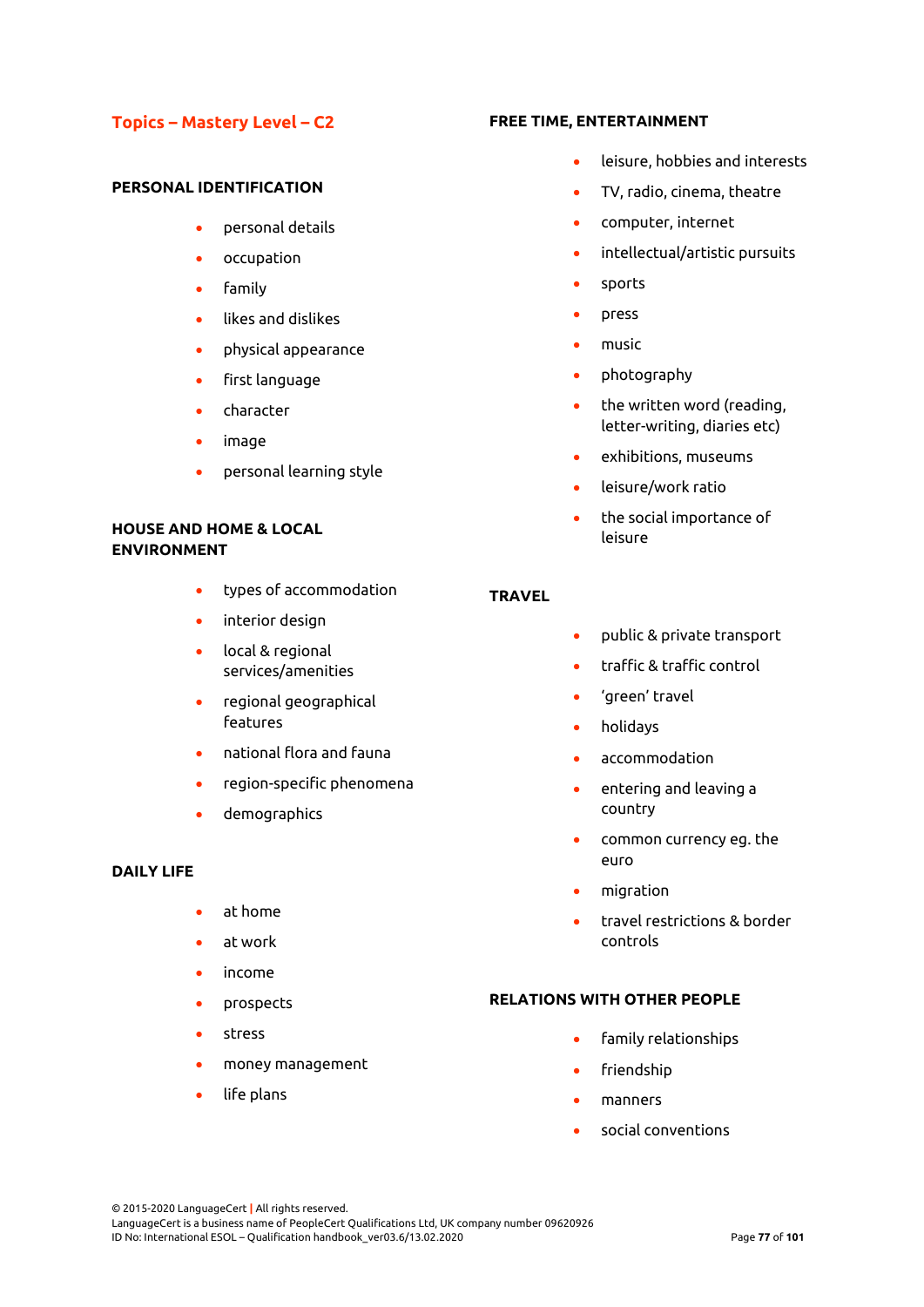- anti-social behaviour
- tolerance & respect

### **SHOPPING**

- shopping facilities
- foodstuffs
- clothes, fashion
- household articles
- prices
- ethical shopping
- retail therapy
- consumerism

# **FOOD AND DRINK**

- eating habits
- sourcing food locally
- fast food
- organic food
- year round availability
- diets
- food fashions
- genetically modified food
- cookery

## **SERVICES**

- communications
- financial services
- emergency services
- leisure facilities
- care for the elderly
- IT in the community
- diplomatic services
- employment agencies
- government

# **PLACES & LOCATION**

- satellite navigation systems
- World Heritage sites
- locating motorways and airports
- protecting open spaces
- how geography affects people
- alternative places to live eg. underwater, on Mars
- living in hostile environments

# **LANGUAGE**

- foreign language ability
- accents and dialects
- preserving minority languages
- bilingualism
- universal languages eg. Esperanto
- body language
- language and culture

## **WEATHER**

- climate and weather
- weather forecast
- climate change
- extreme weather
- weather and mood
- effect of weather on lifestyle

### **MEASURES AND SHAPES**

- statistics
- importance of maths in everyday life
- design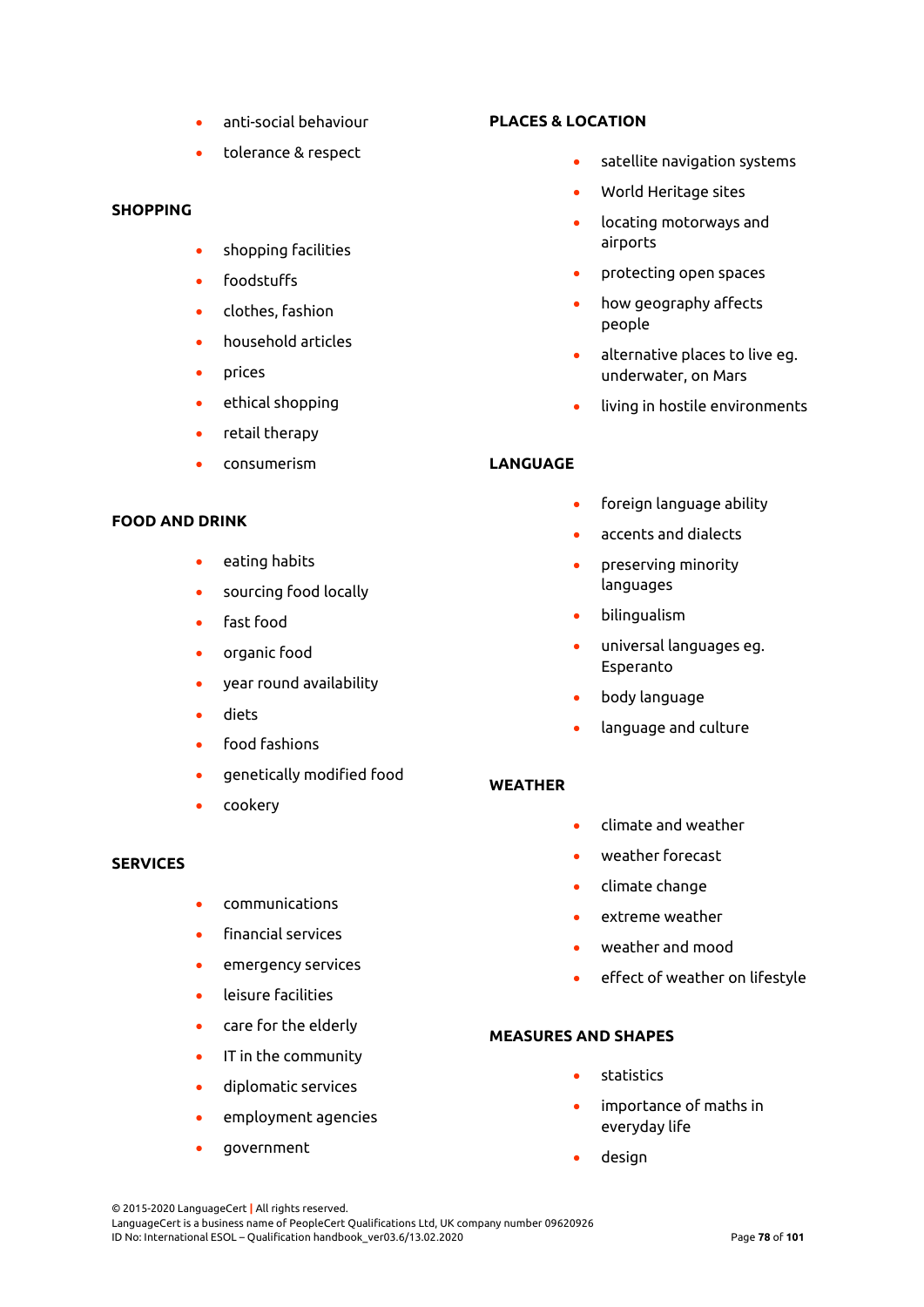#### **EDUCATION**

- schooling
- subjects
- qualifications and examinations
- education systems
- teaching and learning
- knowledge versus skills
- a basic human right

#### **THE ENVIRONMENT**

- recycling
- pollution
- global warming
- endangered species
- future of the planet
- individual's/society's responsibilities

#### **BELIEFS**

- the paranormal & supernatural
- superstitions
- unexplained phenomena eg. UFOs, coincidences etc.

### **ARTS**

- modern art, theatre, architecture
- classical art, theatre, architecture
- literature
- popular culture
- youth culture

# **SCIENCE & TECHNOLOGY**

© 2015-2020 LanguageCert **|** All rights reserved. LanguageCert is a business name of PeopleCert Qualifications Ltd, UK company number 09620926 ID No: International ESOL – Qualification handbook\_ver03.6/13.02.2020 Page **79** of **101**

- scientific development
- space exploration
- power of the computer
- important inventions
- genetic modification
- ethics
- animal testing
- the limits of human endeavour

#### **SOCIETY**

- individual rights
- family life
- parental responsibilities
- social responsibilities
- equal opportunities
- human rights
- citizenship
- the global village
- world events
- world economy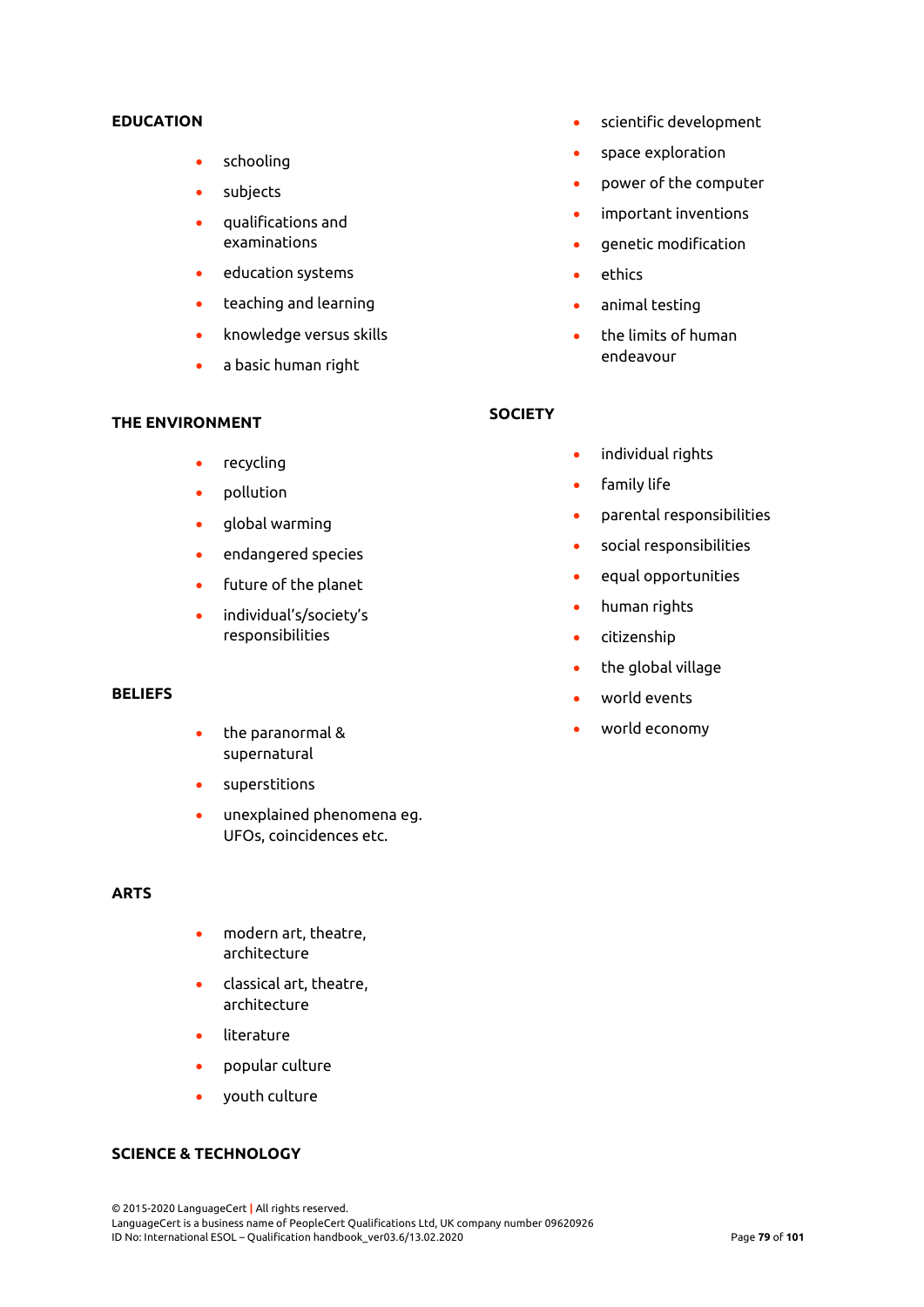# **Functions - Mastery Level – C2**

(See Topics list for contexts)

#### **Personal environment**

- asking for and giving personal information
- describing where one lives (accommodation, area etc)
- asking and answering questions for confirmation, information, identification
- describing people, places, things
- correcting information
- explaining routines
- narrating and describing past, present and future events
- comparing things, people
- reporting facts, actions
- stating facts, actions
- giving descriptions and specifications.

#### **Expressing thoughts, feelings and attitudes**

- expressing and asking about agreement or disagreement
- denying something
- expressing agreement reluctantly or with reservations
- conceding, demurring
- expressing views and feelings with reasons
- asserting and asking about knowledge or ignorance of something or someone
- stating whether a person, thing or action is remembered or forgotten
- enquiring of someone else whether a person, thing or action is remembered or forgotten
- stating and asking about degrees of probability
- expressing, denying or asking about necessity (including logical deduction)
- stating and asking about one's certainty or uncertainty of something
- reminding someone to do something
- expressing doubt, incredulity, bewilderment
- hypothesising
- speculating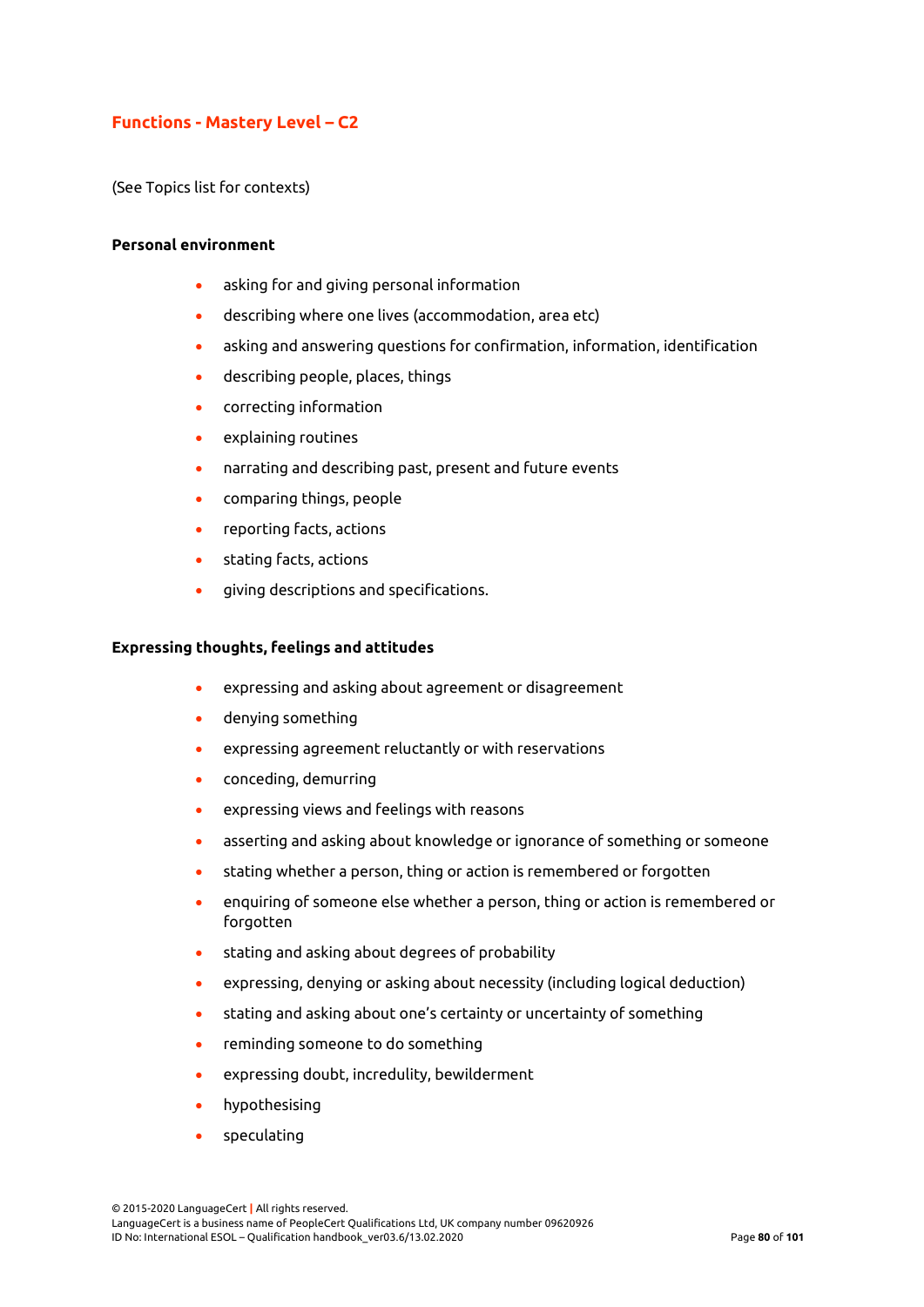- stating and asking about one's ability or inability to do something
- stating and enquiring about one's obligation (or lack of) to do something
- seeking, granting or denying permission
- stating and asking about the permissibility of doing something
- expressing and asking about wishes, hopes, expectations
- expressing and asking about wants, desires, needs
- stating and asking about intention
- stating, responding to and asking about preference
- expressing and asking about likes and dislikes, with reasons
- expressing and asking about (dis)pleasure, (un)happiness
- expressing and asking about satisfaction or dissatisfaction
- expressing disappointment
- expressing gratitude
- expressing and asking about interest or lack of it
- expressing surprise or lack of it
- expressing and asking about fear, anxiety
- giving reassurance
- expressing regret, sympathy, condolence
- expressing fellow-feeling, empathy
- expressing and asking about pain, anguish, suffering
- expressing relief
- expressing indifference
- expressing fatigue, resignation
- offering and accepting an apology
- granting forgiveness
- expressing and asking about approval, appreciation or disapproval
- expressing moral obligation
- expressing regret
- accepting, attaching or denying blame for something.

### **Making things happen**

- responding to a request
- requesting something, or requesting someone to do something
- inviting someone to do something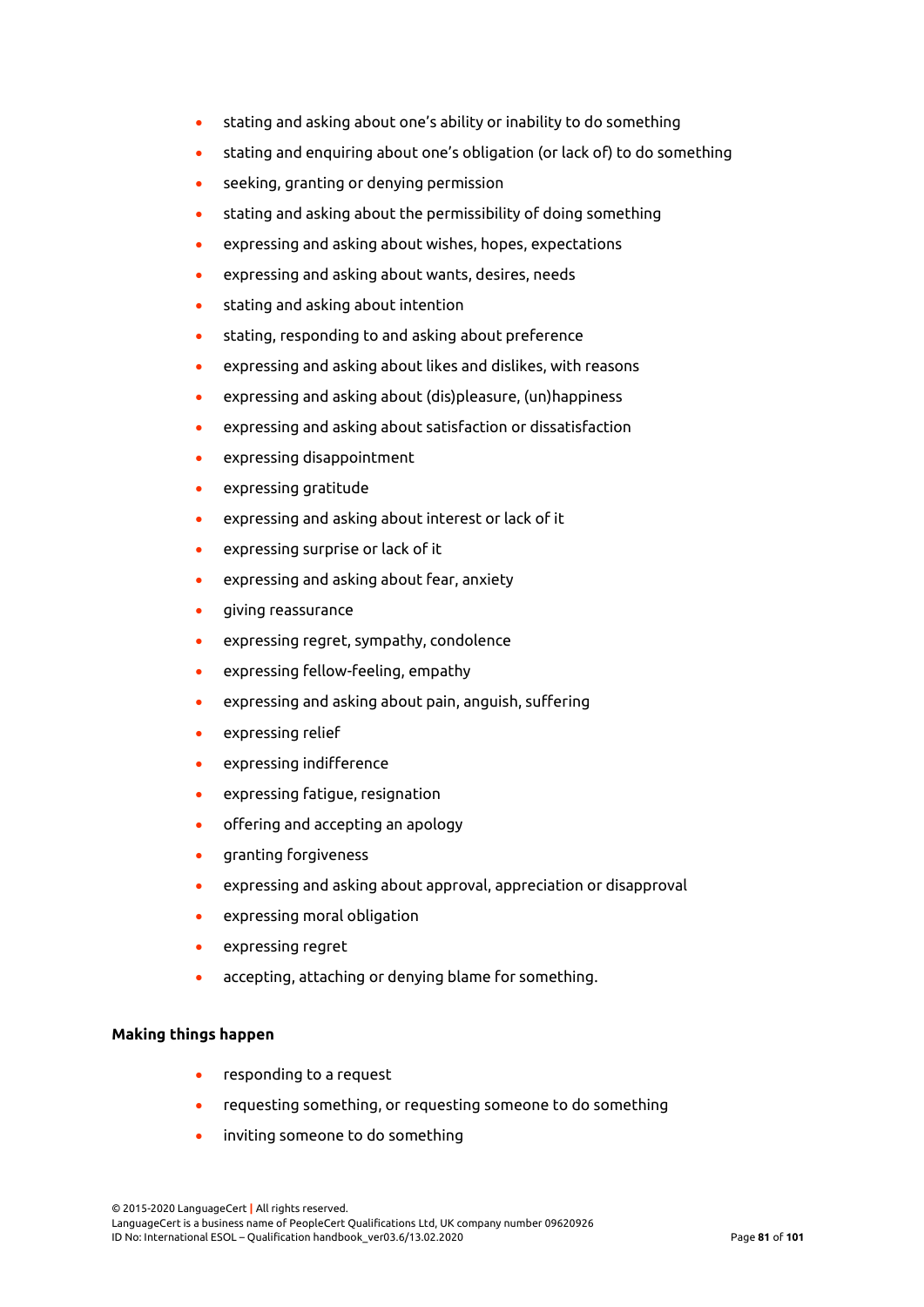- accepting or declining an offer or invitation
- giving instructions or orders
- giving and asking for advice
- responding to or rejecting advice, with reasons
- warning others to be careful or to stop doing something
- offering and requesting assistance
- insisting politely
- persuading someone to do something
- suggesting a course of action
- asking for, responding to, agreeing to or rejecting suggestions with reason/alternative
- making and agreeing plans and arrangements
- encouraging someone to do something
- reaching a compromise
- negotiating a result
- prohibiting someone from doing something
- making a complaint
- refusing to do something, expressing defiance
- pleading with someone to do something.

#### **Social contact**

- getting someone's attention
- greeting people and responding to greetings
- expressing thanks
- addressing somebody
- making and responding to formal and informal introductions
- opening, closing a formal or informal conversation
- congratulating someone
- praising someone
- paying someone a compliment
- asking someone's opinion
- making someone feel welcome
- giving and responding to constructive criticism
- indicating lack of understanding
- giving and asking for clarification, explanation or definition of something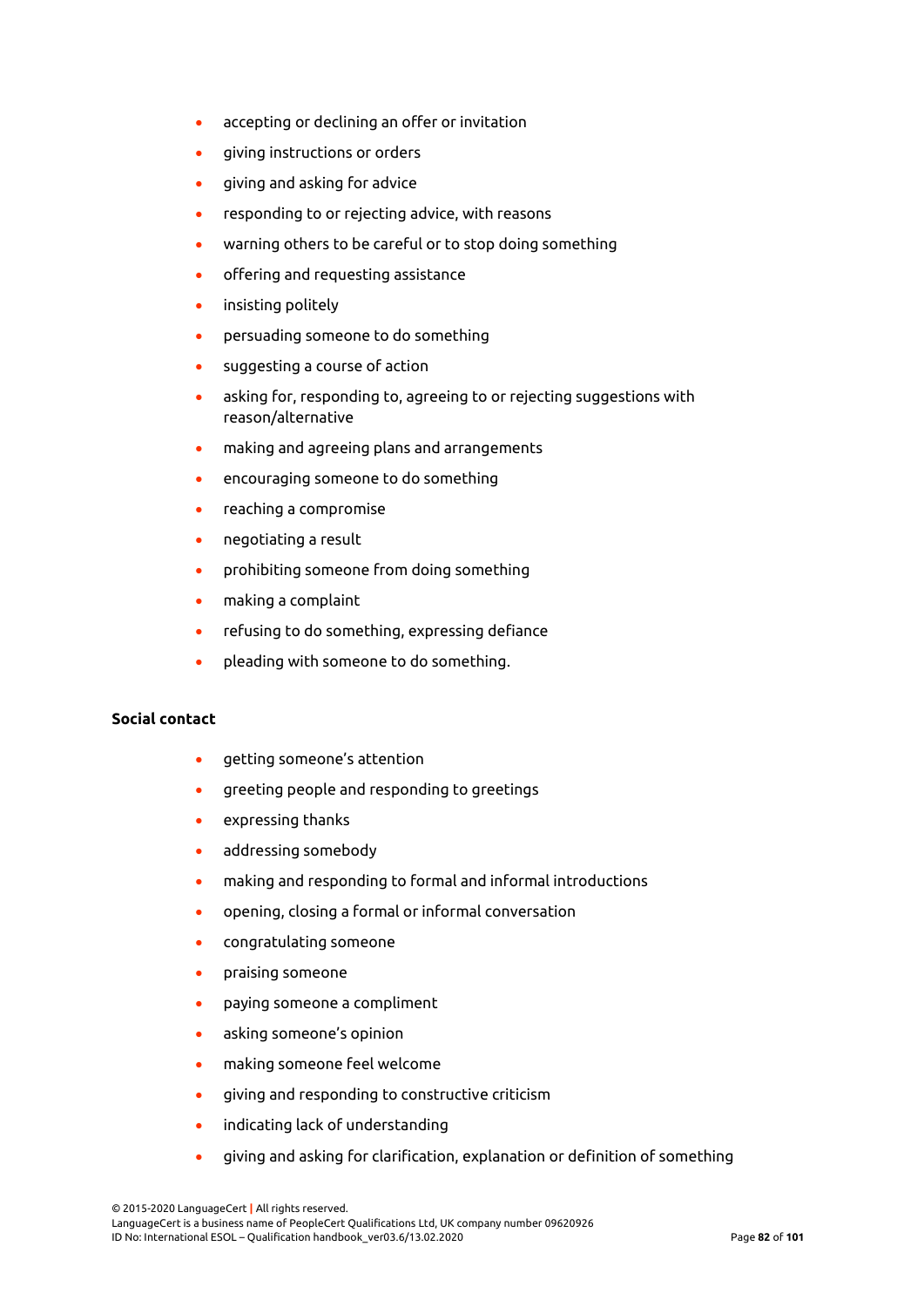- confirming one's own or another's understanding
- asking someone to repeat all or part of something
- asking someone to speak more slowly
- asking for help in finding words or phrases
- asking for and giving the spelling and meaning of words
- counting and using numbers
- asking for and telling people the time, day, date
- interrupting politely
- objecting, protesting
- exemplifying or emphasising a point
- classifying, generalising, defining something
- encouraging another speaker to continue
- indicating a wish to continue or finish speaking
- summing up
- taking leave
- observing telephone conventions
- observing letter-writing conventions.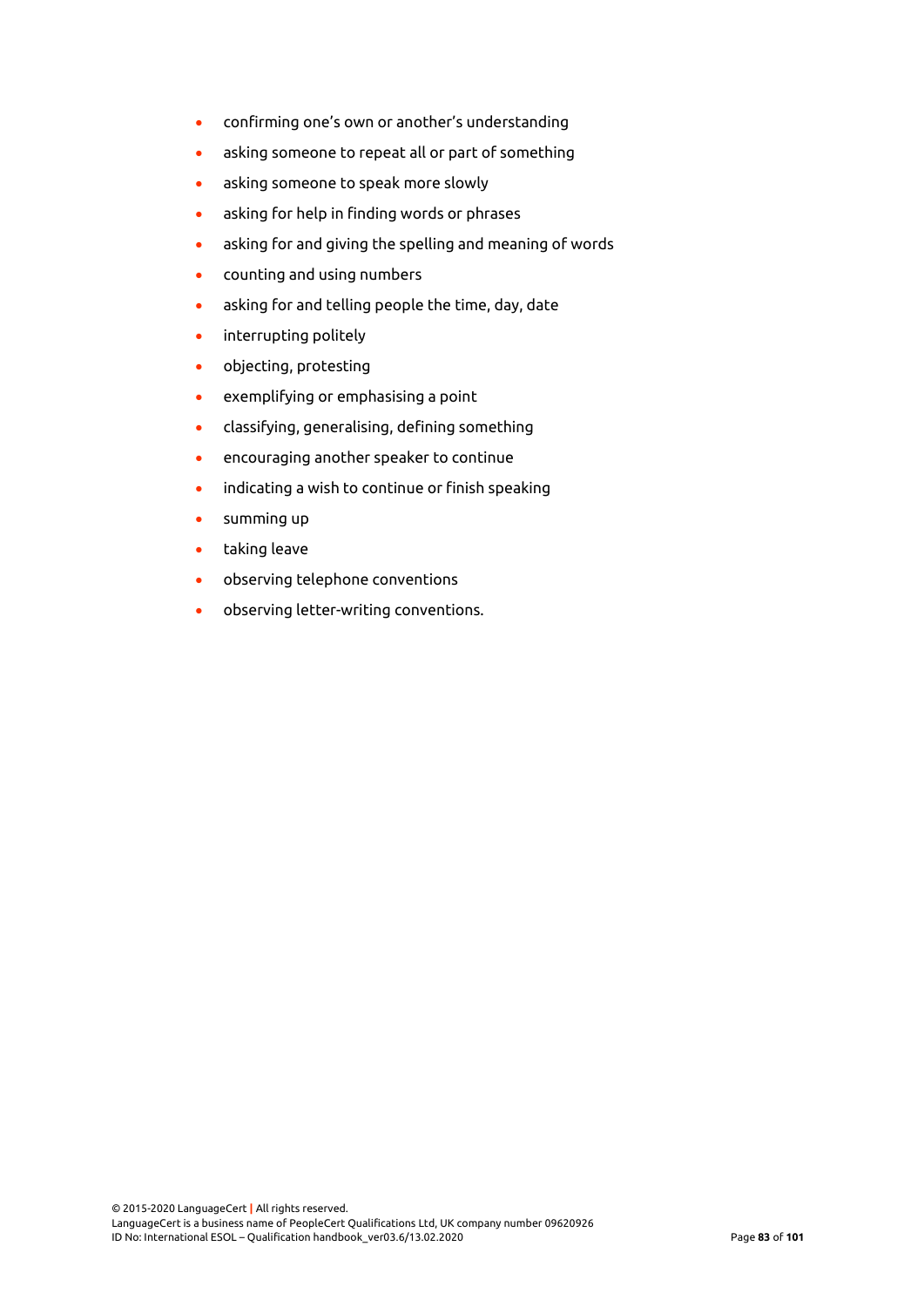# **2.8. Grammar**

# **Grammar – Preliminary (A1), Access (A2) and Achiever (B1) levels**

*Candidates may be exposed to the grammar required for the level above, but will not be tested on it.*

|                       | <b>Preliminary</b>                                                                                                                                                                                      | <b>Access</b>                                    | <b>Achiever</b>                                               |
|-----------------------|---------------------------------------------------------------------------------------------------------------------------------------------------------------------------------------------------------|--------------------------------------------------|---------------------------------------------------------------|
|                       |                                                                                                                                                                                                         | as Preliminary and in addition                   | as Access and in addition                                     |
| Simple<br>sentences   | · word order in simple statements:<br>subject-verb-<br>object/adverb/adjective/prepositional<br>phrase<br>• word order in instructions<br>• word order in questions<br>There is/are + noun<br>$\bullet$ | • There was/were                                 | • There has/have been<br>• There will be/there is going to be |
| Compound<br>sentences |                                                                                                                                                                                                         | • use of conjunctions and/but/or<br>• word order |                                                               |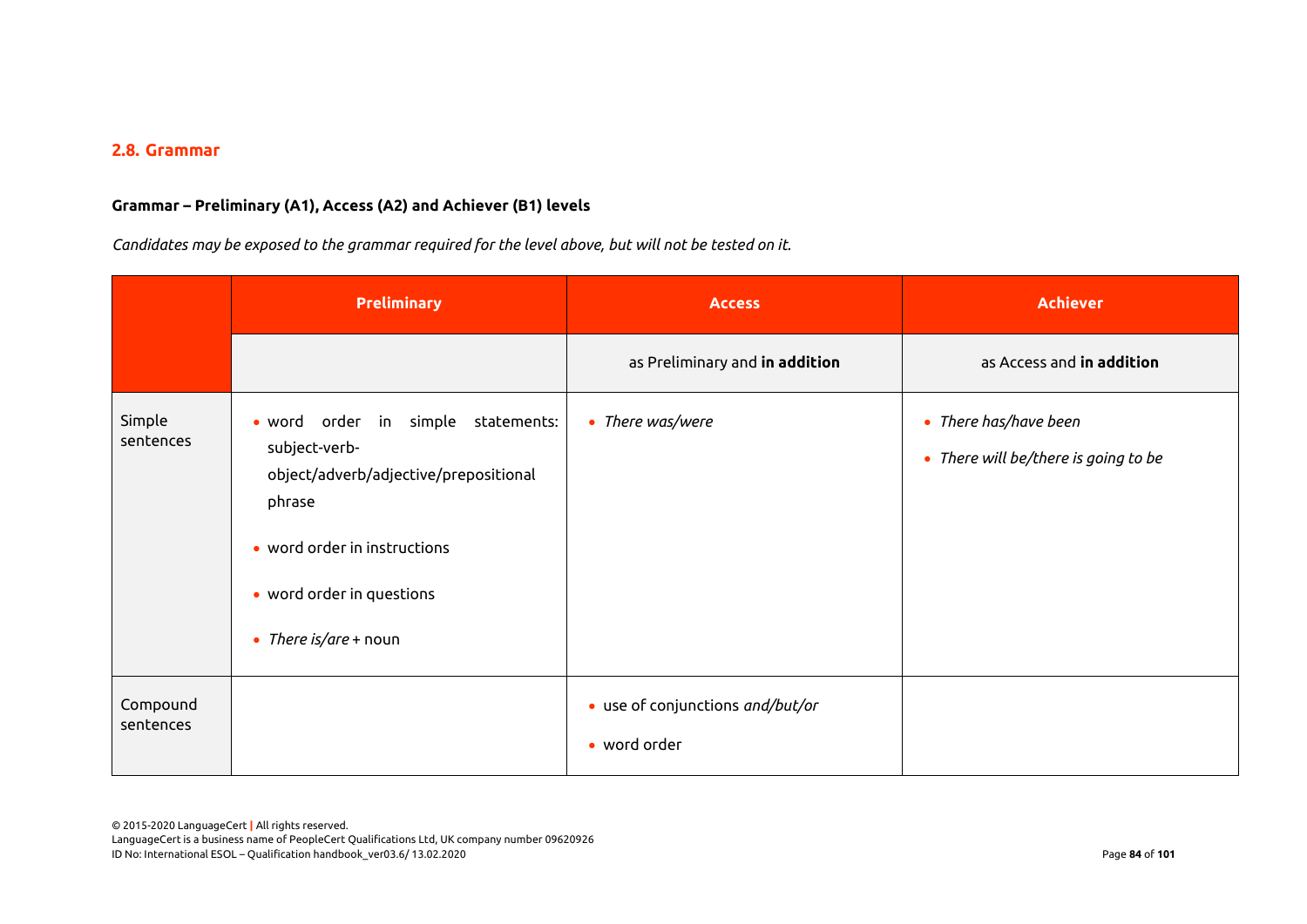|                      | subject-verb-(object)<br>(+and/but/or) + subject-verb-(object)                                              |                                                                                                                                                                               |
|----------------------|-------------------------------------------------------------------------------------------------------------|-------------------------------------------------------------------------------------------------------------------------------------------------------------------------------|
| Complex<br>sentences | clauses of:<br>time with when, before, after<br>reason because, result so<br>• noun clause with <i>that</i> | • word order in complex sentences<br>. complex sentences with one subordinate<br>clause<br>· defining relative clauses with who, which,<br>that<br>• clause as subject/object |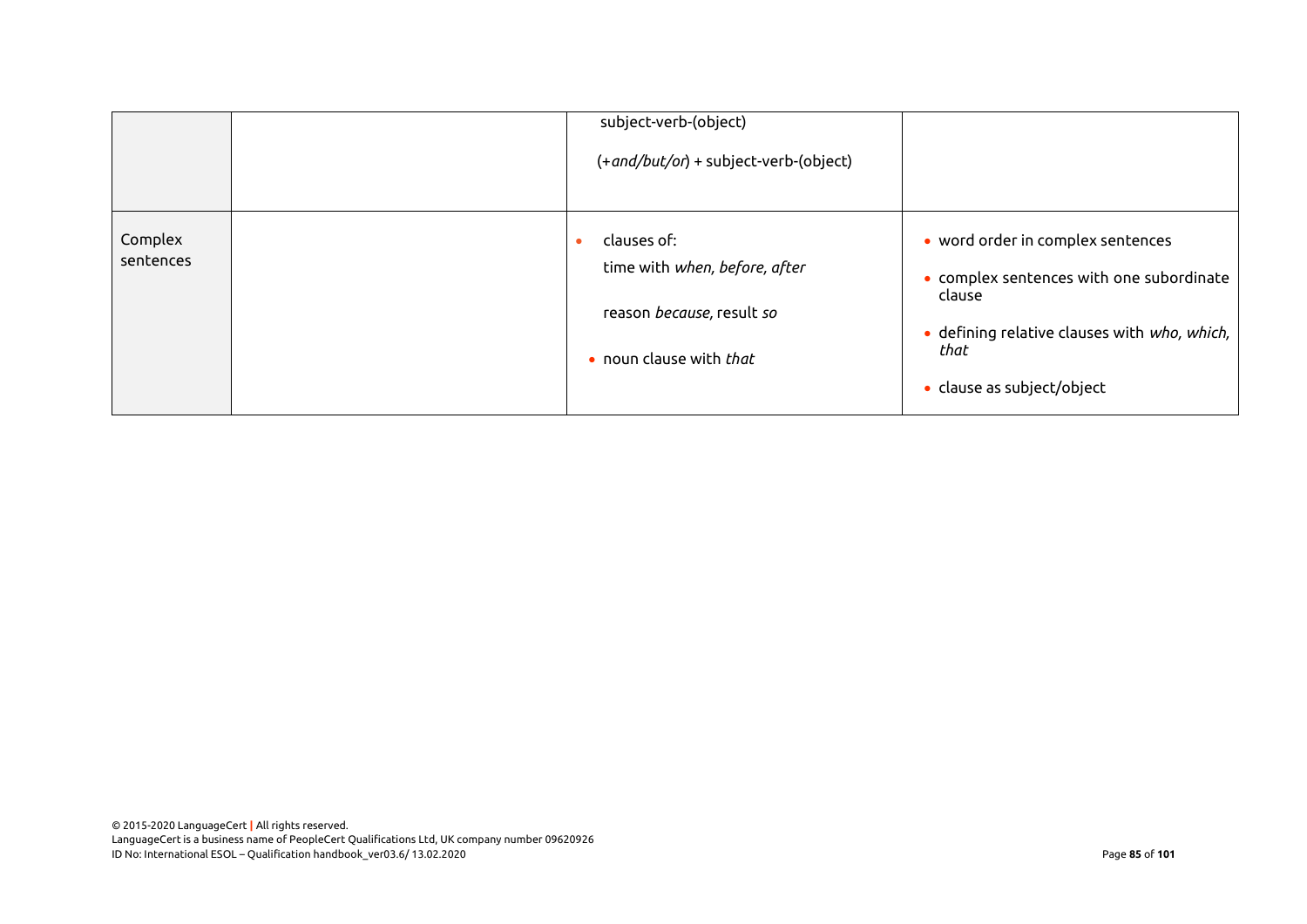# **Verb forms**

|               | <b>Preliminary</b>                                                                                                                                       | <b>Access</b>                                                                                           | <b>Achiever</b>                                                                              |
|---------------|----------------------------------------------------------------------------------------------------------------------------------------------------------|---------------------------------------------------------------------------------------------------------|----------------------------------------------------------------------------------------------|
|               |                                                                                                                                                          | as Preliminary and in addition                                                                          | as Access and in addition                                                                    |
| Verb<br>forms | Present reference:<br>· simple present tense of be/have/do and<br>common regular verbs<br>• present continuous of common verbs                           | Present reference:<br>• simple present with no time focus<br>• present continuous to express continuity | Present/Past reference:<br>• Present perfect with since/for/ever/never,<br>yet/already, just |
|               | $\bullet$ Have got<br>Other:<br>• Yes/no questions                                                                                                       | Past reference:<br>· past tense of regular and common<br>irregular verbs with time markers              | Past reference:<br>• used to for regular actions in the past<br>• past continuous            |
|               | • Question<br>words:<br>who/what/where/when/how<br>much/how<br>many/how old<br>• Auxiliary 'do' for questions and negatives<br>(positive questions only) | Future reference:<br>• NP + be going to, present continuous and<br>time markers                         | Future reference:<br>• Future simple verb forms, $NP + will$                                 |
|               | • Short answers such as yes he does, no I<br>haven't                                                                                                     | Other:                                                                                                  | Other:<br>$\bullet$ Zero and 1 <sup>st</sup> conditional                                     |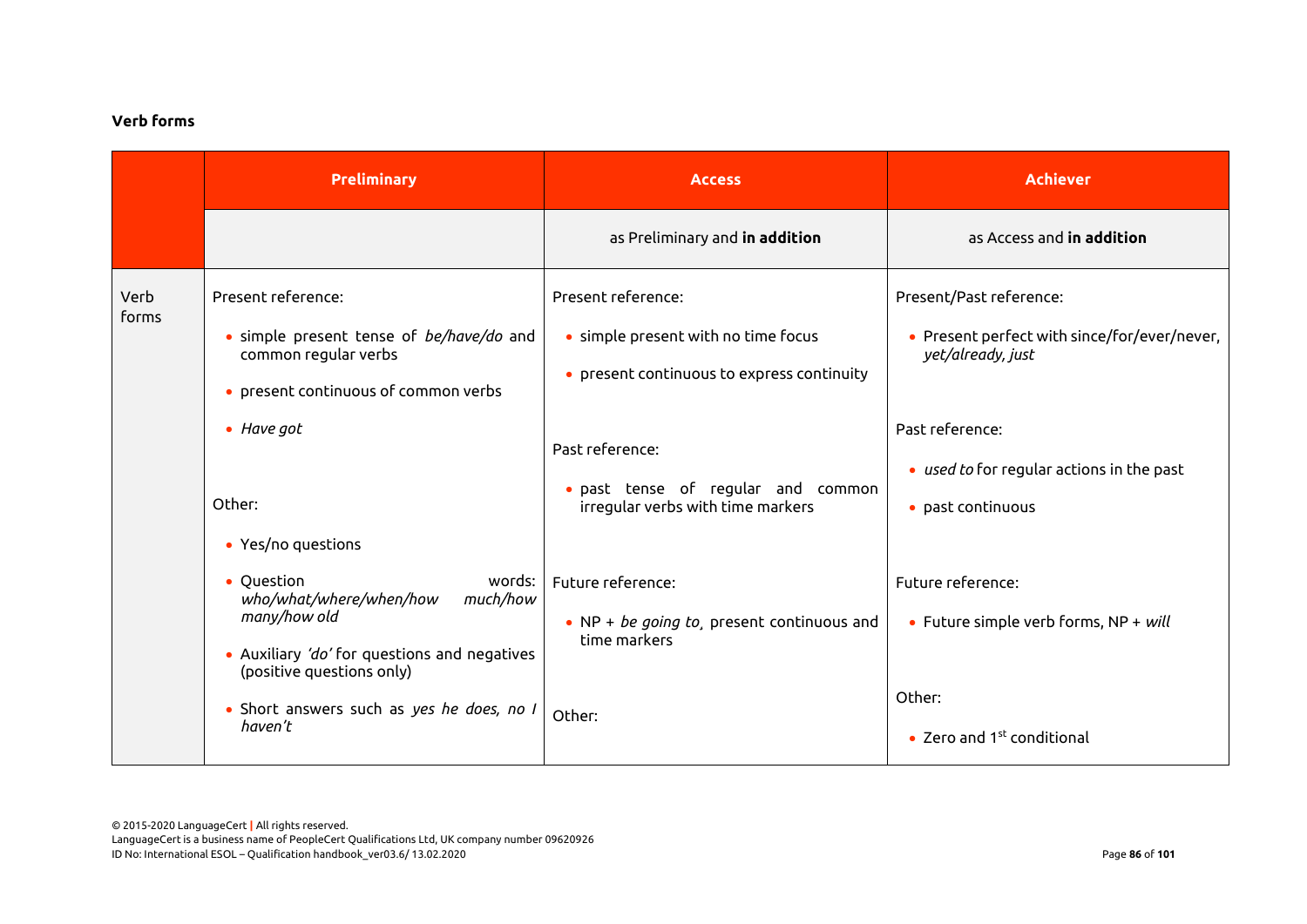| • imperatives and negative imperatives<br>• contracted forms appropriate to this level<br>$let's + infinite for suggestion$<br>$\bullet$ | • limited range of common verbs -ing form,<br>such as like, go<br>• verb + to + infinitive such as want, hope<br>• very common phrasal verbs such as get up,<br>get off<br>• questions such as what time, how often,<br>why, which<br>simple question tags using all the verb<br>forms at this level<br>• contracted forms appropriate to this level | • Range of verbs $+$ -ing forms<br>$\bullet$ to + infinitive to express purpose<br>• common phrasal verbs and position of<br>object pronouns, such as I looked it up<br>• simple reported/embedded statements<br>and questions<br>· question tags using all verbs appropriate<br>at this level<br>• contracted forms appropriate to this level |
|------------------------------------------------------------------------------------------------------------------------------------------|------------------------------------------------------------------------------------------------------------------------------------------------------------------------------------------------------------------------------------------------------------------------------------------------------------------------------------------------------|------------------------------------------------------------------------------------------------------------------------------------------------------------------------------------------------------------------------------------------------------------------------------------------------------------------------------------------------|
|                                                                                                                                          |                                                                                                                                                                                                                                                                                                                                                      |                                                                                                                                                                                                                                                                                                                                                |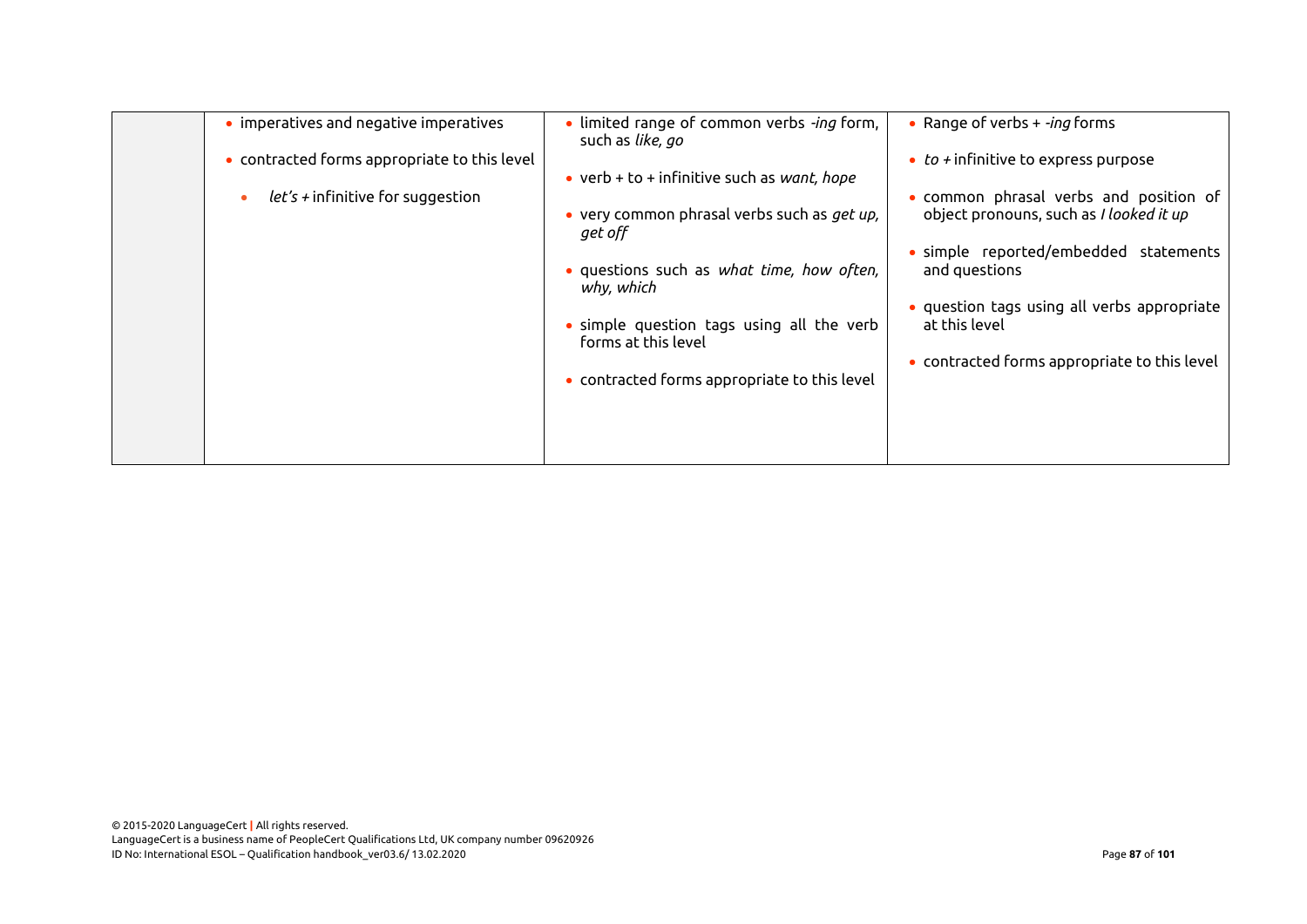# **Modals, nouns, pronouns, possessives, prepositions**

|              | <b>Preliminary</b>                                                                                                         | <b>Access</b>                                                                                                                                                                                                                                                            | <b>Achiever</b>                                                                                                                                                                                                                                                                                                                                                                    |
|--------------|----------------------------------------------------------------------------------------------------------------------------|--------------------------------------------------------------------------------------------------------------------------------------------------------------------------------------------------------------------------------------------------------------------------|------------------------------------------------------------------------------------------------------------------------------------------------------------------------------------------------------------------------------------------------------------------------------------------------------------------------------------------------------------------------------------|
|              |                                                                                                                            | as Preliminary and in addition                                                                                                                                                                                                                                           | as Access and in addition                                                                                                                                                                                                                                                                                                                                                          |
| Modals       | Present reference:<br>• can, can't (ability/inability, permission)<br>and would like (request)<br>• not negative questions | Modals and forms with similar meaning:<br>• must (obligation)<br>• <i>mustn't</i> (prohibition)<br>• have to, had got to (need)<br>• can, could (requests)<br>• couldn't (impossibility)<br>• may (permission)<br>· single modal adverbs: possibly, probably,<br>perhaps | Modals and forms with similar meaning:<br>• should (obligation, advice)<br>• might, may, will, probably (possibility and<br>probability in the future)<br>• would/should (advice)<br>• <i>need to</i> (obligation)<br>• <i>needn't</i> (lack of obligation)<br>• will definitely (certainty in the future)<br>• may I (asking for permission)<br>· I'd rather (stating preference) |
| <b>Nouns</b> | · regular and common irregular plural<br>forms<br>• very common uncountable nouns                                          | • countable and uncountable nouns<br>• simple noun phrases                                                                                                                                                                                                               | • noun phrases with pre- and<br>post-<br>modification such as fair-haired people<br>with sensitive skin<br>• all cardinal numbers                                                                                                                                                                                                                                                  |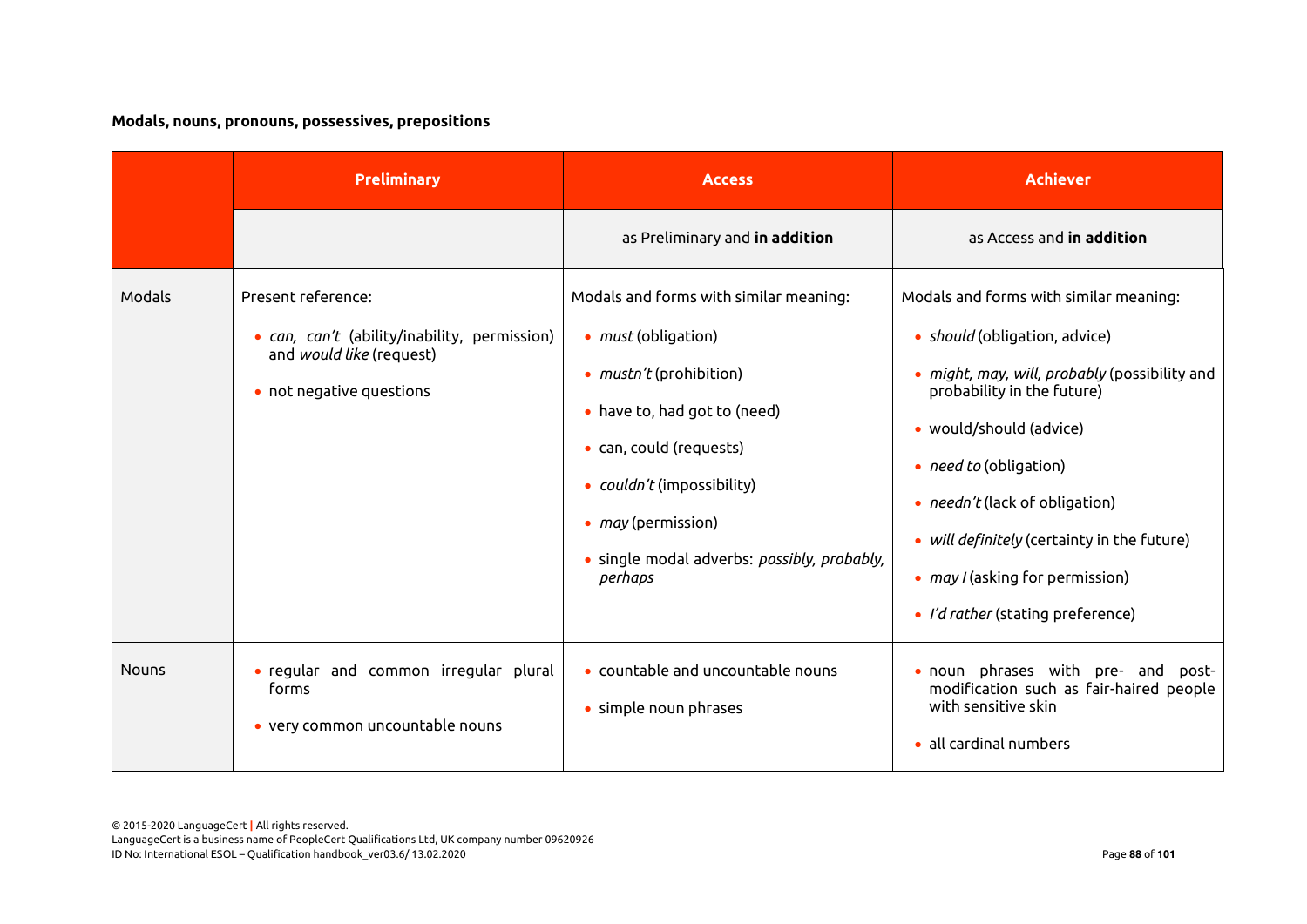|                                                 | • cardinal numbers 1-31                                                                                                                                                                                            | • cardinal numbers up to 100 and multiples<br>of 100                                                                                                                                                                                    |                                                                                                                                                                                  |
|-------------------------------------------------|--------------------------------------------------------------------------------------------------------------------------------------------------------------------------------------------------------------------|-----------------------------------------------------------------------------------------------------------------------------------------------------------------------------------------------------------------------------------------|----------------------------------------------------------------------------------------------------------------------------------------------------------------------------------|
| Pronouns                                        | • personal - subject                                                                                                                                                                                               | • object, reflexive                                                                                                                                                                                                                     |                                                                                                                                                                                  |
| <b>Possessives</b>                              | · possessive adjectives such as my, your,<br>his, her, its, our, their<br>$\bullet$ use of 's, s'                                                                                                                  | • possessive pronouns such as <i>mine</i> , yours,<br>whose                                                                                                                                                                             | • As Access                                                                                                                                                                      |
| Prepositions<br>and<br>prepositional<br>phrases | . common prepositions such as at, in, on,<br>under, next to, between, near, to, from<br>$\bullet$ prepositional phrases of place, time and<br>movement, such as at home, on the left,<br>on Monday, at six o'clock | place, time and<br>• prepositions of<br>movement, such as <i>before, after,</i><br>towards, up, down, along, across, in front<br>of, behind, opposite<br>• prepositional phrases of place and time,<br>such as after dinner, before tea | • wide range of prepositions, such as<br>beyond, above, beneath, below<br>• prepositional phrases such as in her<br>twenties, of average height, in the top<br>right hand corner |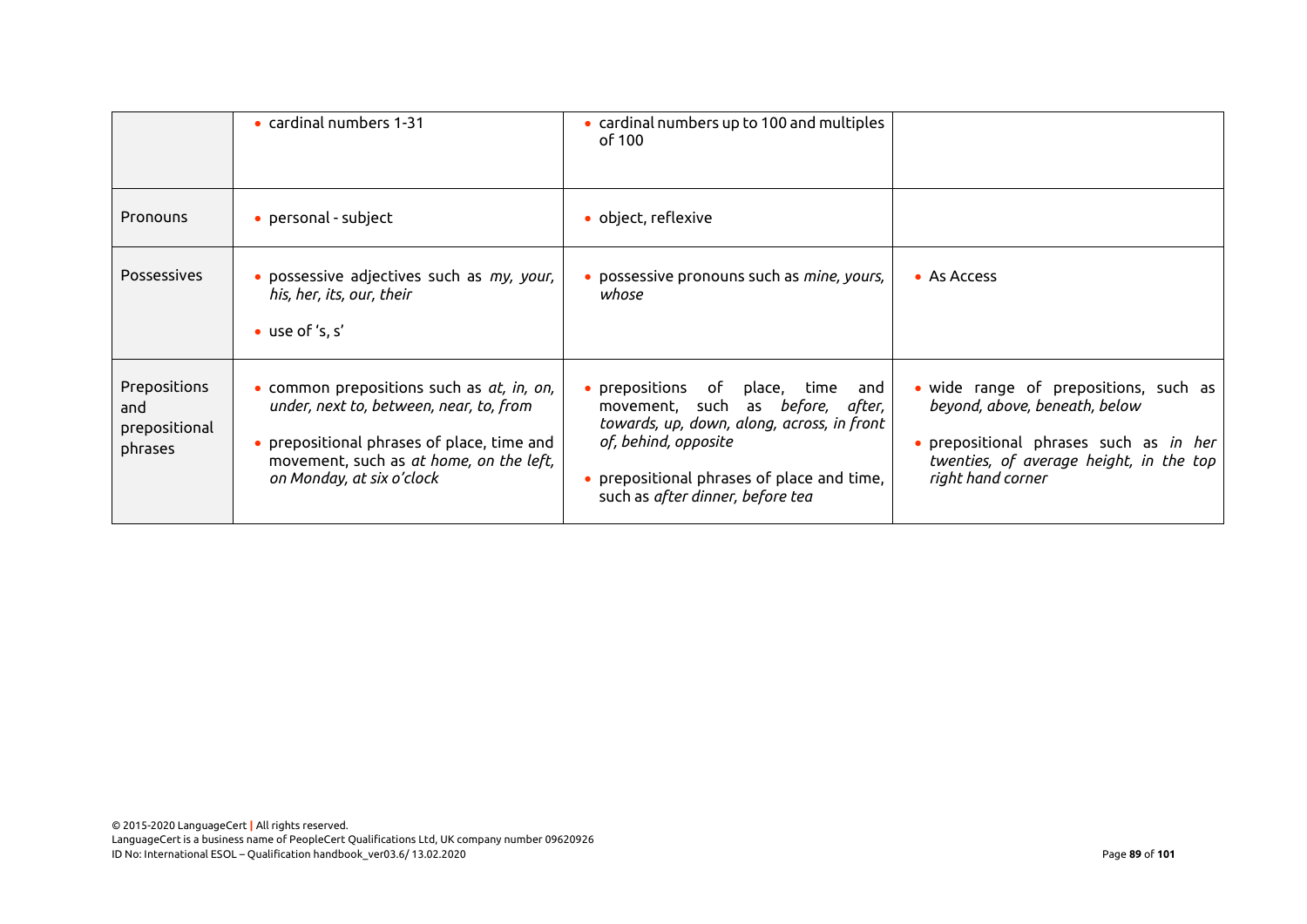# **Articles, determiners, adjectives, adverbs, intensifiers**

|                    | <b>Preliminary</b>                                                                                                         | <b>Access</b>                                                                                                                                                                       | <b>Achiever</b>                                                                                                                                                                                                               |
|--------------------|----------------------------------------------------------------------------------------------------------------------------|-------------------------------------------------------------------------------------------------------------------------------------------------------------------------------------|-------------------------------------------------------------------------------------------------------------------------------------------------------------------------------------------------------------------------------|
|                    |                                                                                                                            | as Preliminary and in addition                                                                                                                                                      | as Access and <b>in addition</b>                                                                                                                                                                                              |
| <b>Articles</b>    | • Definite, indefinite                                                                                                     | • definite article<br>• zero article with uncountable nouns<br>• definite article with superlatives                                                                                 | · definite article with post-modification,<br>such as the present you gave me<br>• use of indefinite article in definitions,<br>such as an architect is a person who<br>designs buildings                                     |
| <b>Determiners</b> | • any, some, a lot of                                                                                                      | · all, none, not (any), enough, (a) few, (a) little,<br>many, more, most, much, no                                                                                                  | • a range of determiners, eg all the, most,<br>both                                                                                                                                                                           |
| Adjectives         | • common adjectives in front of a noun<br>· demonstrative adjectives this, that,<br>these, those<br>• ordinal numbers 1-31 | • order of adjectives<br>$\bullet$ comparative,<br>superlative,<br>regular<br>and<br>common irregular forms<br>• use of than<br>• ordinal numbers up to 100 and multiples of<br>100 | • adjectives ending $-ed + - ing$ such as tired<br>and tiring<br>• comparative and superlative adjectives<br>· comparative structures, e.g. asas, is<br>the same as, not soas, looks like/is<br>like<br>• all ordinal numbers |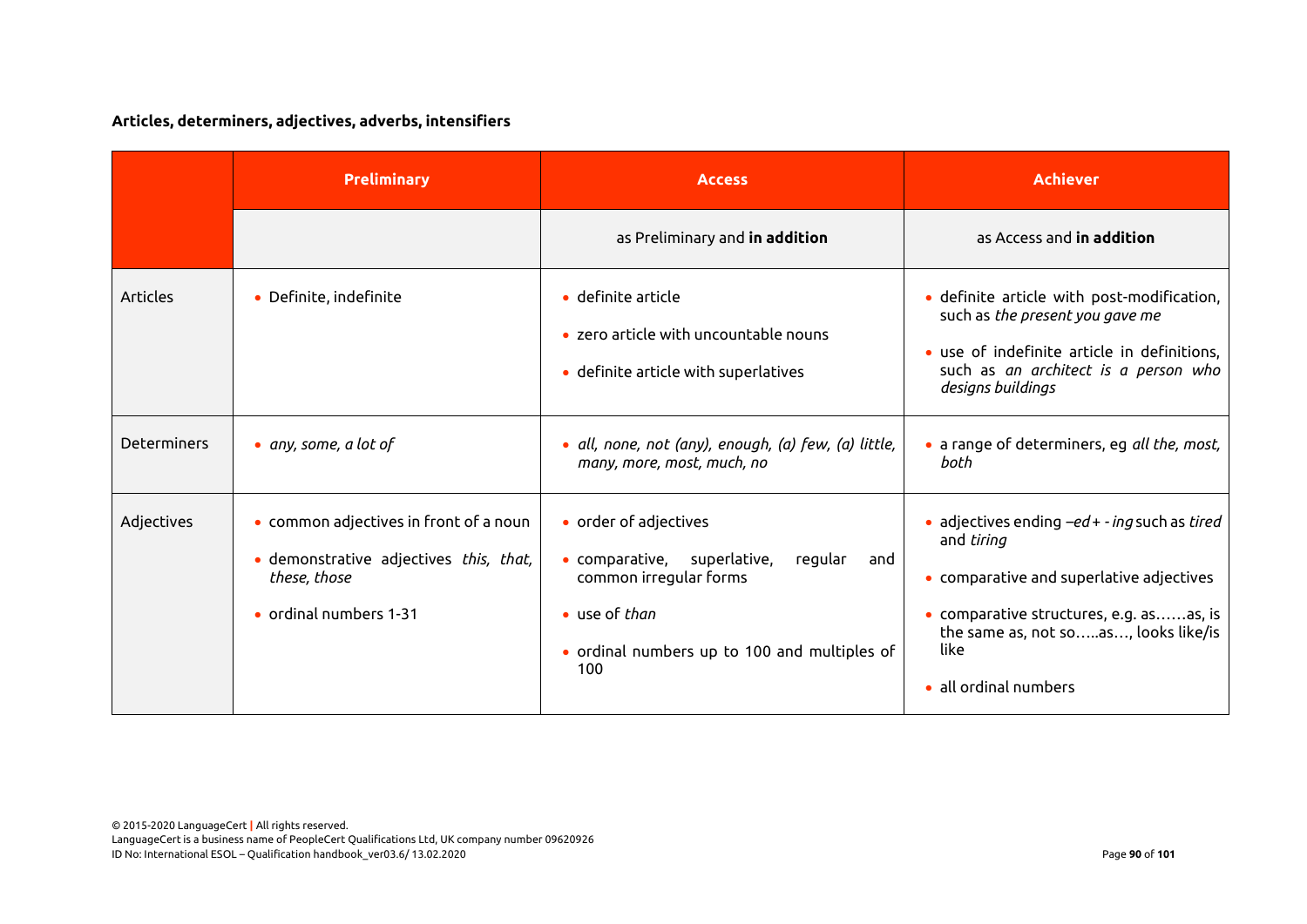| Adverbs      | • simple adverbs of place, manner and<br>time, such as here, slowly, now | simple adverbs and adverbial phrases:<br>sequencing, time and place, frequency,<br>manner<br>· position of adverbs and word order of<br>adverbial phrases | · more complex adverbial phrases of<br>time, place, frequency, manner, e.g. as<br>soon as possible |
|--------------|--------------------------------------------------------------------------|-----------------------------------------------------------------------------------------------------------------------------------------------------------|----------------------------------------------------------------------------------------------------|
| Intensifiers | $\bullet$ very                                                           | • really, quite, so, a bit                                                                                                                                | • a range of intensifiers such as too,<br>enough                                                   |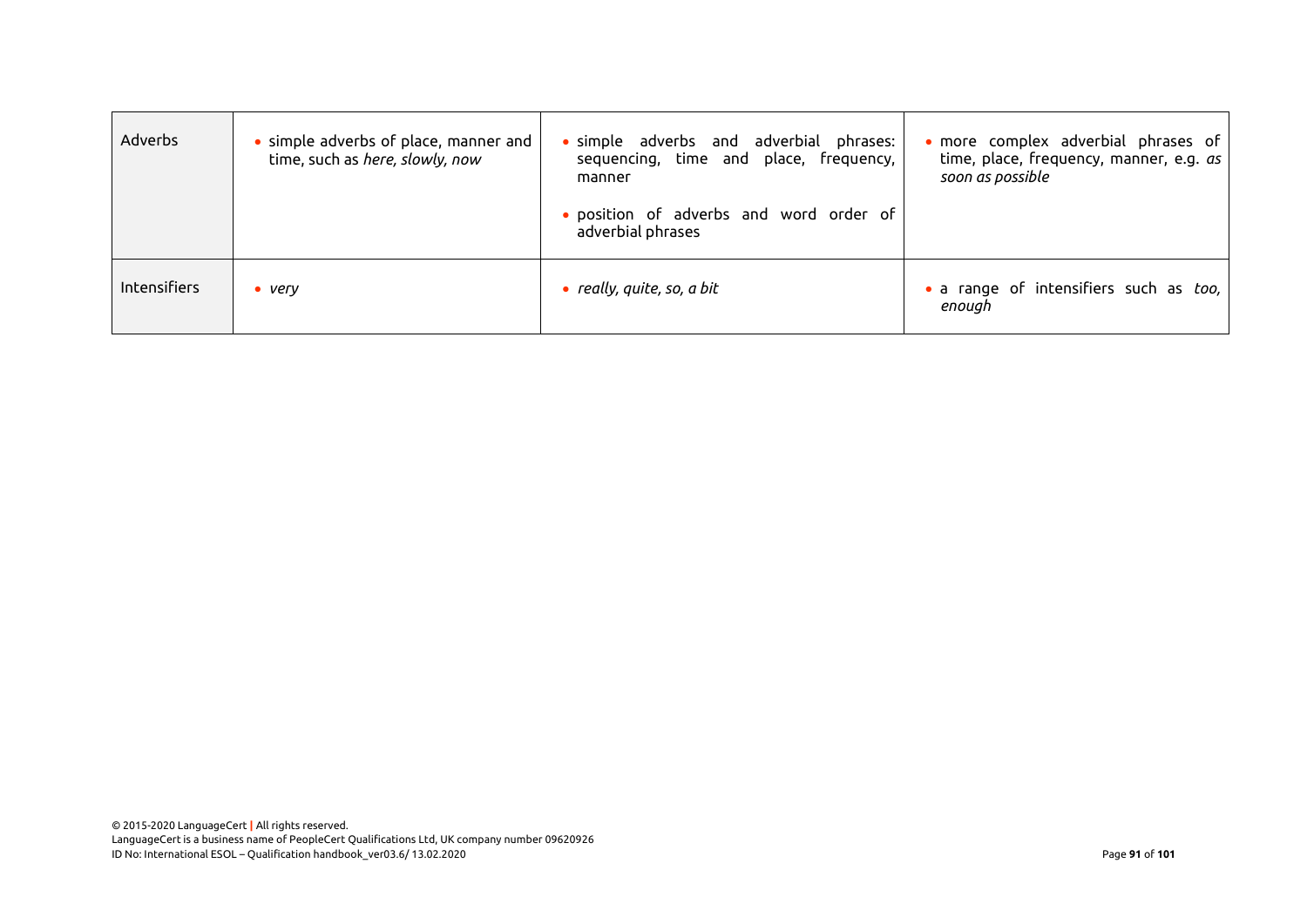# **Punctuation and spelling**

|                  | <b>Preliminary</b>                                                | <b>Access</b>                                                                                                                                                       | <b>Achiever</b>                                                                                                                                                                                                                                                                        |
|------------------|-------------------------------------------------------------------|---------------------------------------------------------------------------------------------------------------------------------------------------------------------|----------------------------------------------------------------------------------------------------------------------------------------------------------------------------------------------------------------------------------------------------------------------------------------|
|                  |                                                                   | as Preliminary and in addition                                                                                                                                      | as Access and <b>in addition</b>                                                                                                                                                                                                                                                       |
| Punctuation      | • use of capital letters and full stops                           | • use of question marks, exclamation<br>marks, use of comma in lists                                                                                                | · use of punctuation in formal and<br>informal texts, such as dashes, brackets,<br>bullet points, speech marks                                                                                                                                                                         |
| Spelling         | • the correct spelling of personal keywords<br>and familiar words | • the correct spelling of most personal<br>details and familiar common words                                                                                        | • the correct spelling of common words<br>and key words relating to own work,<br>leisure and study interests                                                                                                                                                                           |
| <b>Discourse</b> | • sentence connectives: then, next                                | · adverbs to indicate sequence (first,<br>finally)<br>• use of substitution (I think so, I hope so)<br>· markers to structure spoken discourse<br>(Right, well, OK) | · markers to indicate addition (also),<br>sequence (in the first place), contrast (on<br>the other hand)<br>• markers to structure spoken discourse,<br>(anyway, by the way)<br>• use of ellipsis in informal situations (got<br>to go)<br>• use of vague language (I think, you know) |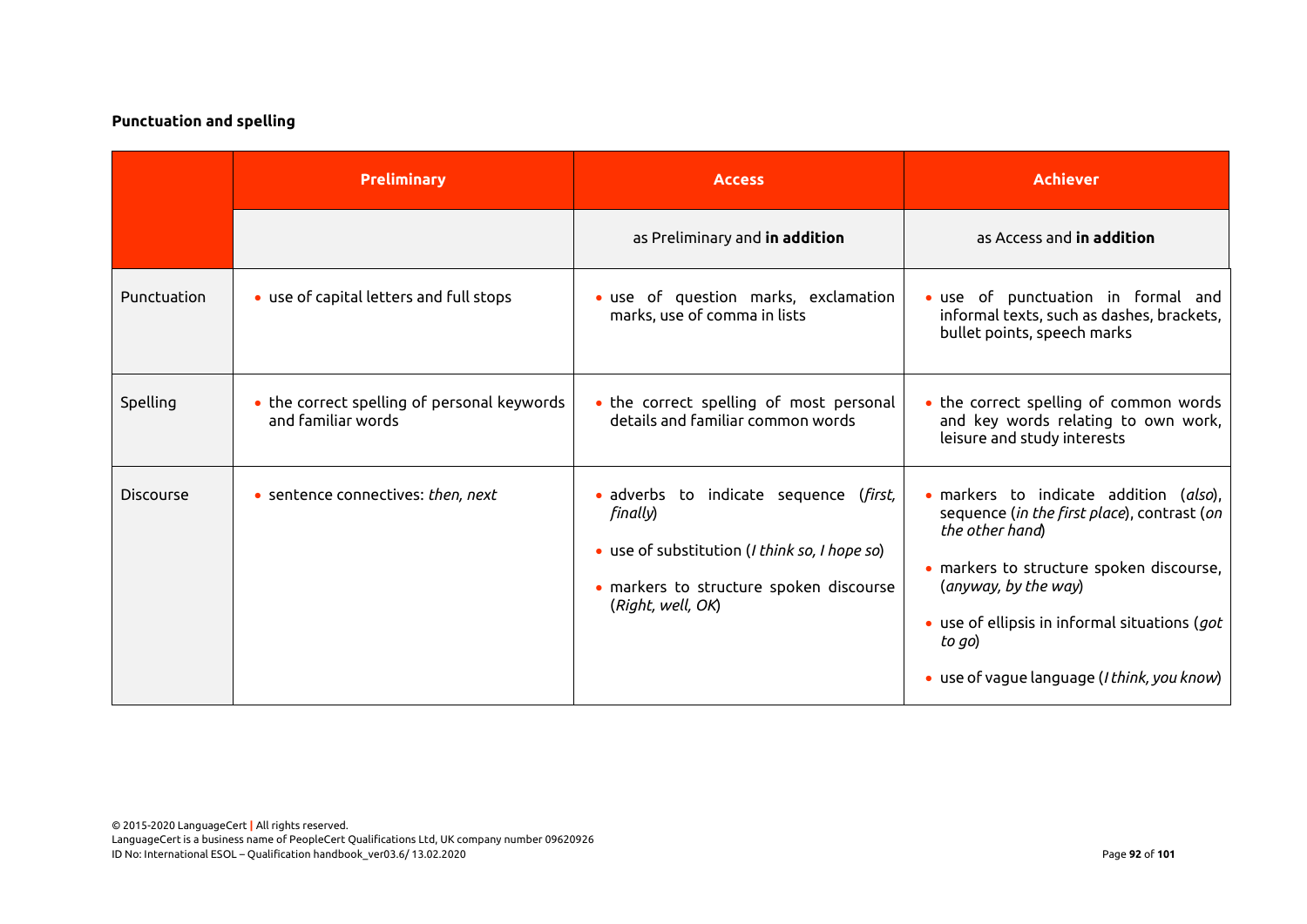# **Grammar – Communicator (B2), Expert (C1), Mastery (C2) levels**

Candidates may be exposed to the grammar required for the level above, but will not be tested on it.

|                                                                                   | <b>Communicator</b>                                                                                                                                                                                                                                                                                                                                                                                                        | <b>Expert</b>                                                                                                                                                                                                                                                                                                                         | <b>Mastery</b>               |
|-----------------------------------------------------------------------------------|----------------------------------------------------------------------------------------------------------------------------------------------------------------------------------------------------------------------------------------------------------------------------------------------------------------------------------------------------------------------------------------------------------------------------|---------------------------------------------------------------------------------------------------------------------------------------------------------------------------------------------------------------------------------------------------------------------------------------------------------------------------------------|------------------------------|
|                                                                                   | as Achiever and <b>in addition</b>                                                                                                                                                                                                                                                                                                                                                                                         | as Communicator and <b>in addition</b>                                                                                                                                                                                                                                                                                                | as Expert and in addition    |
| Simple,<br>compound and<br>complex<br>sentences<br>with<br>subordinate<br>clauses | • word order in sentences with more than one<br>subordinate clause<br>$\bullet$ there had been<br>• use of common conjunctions expressing<br>contrast, purpose, consequence, condition,<br>concession<br>• non-defining relative clauses<br>· defining relative clauses with where, whose,<br>when<br>· defining relative clauses without relative<br>pronouns<br>$\bullet$ participle clauses describing action with -ing | • word order in complex sentences, including<br>order selected for emphasis<br>• there could be/would be/should be<br>• could have/would have/should have<br>· wider range of conjunctions including on<br>condition that, provided that<br>• comparative clauses<br>· more complex participial clauses describing<br>action with -ed | • full range of conjunctions |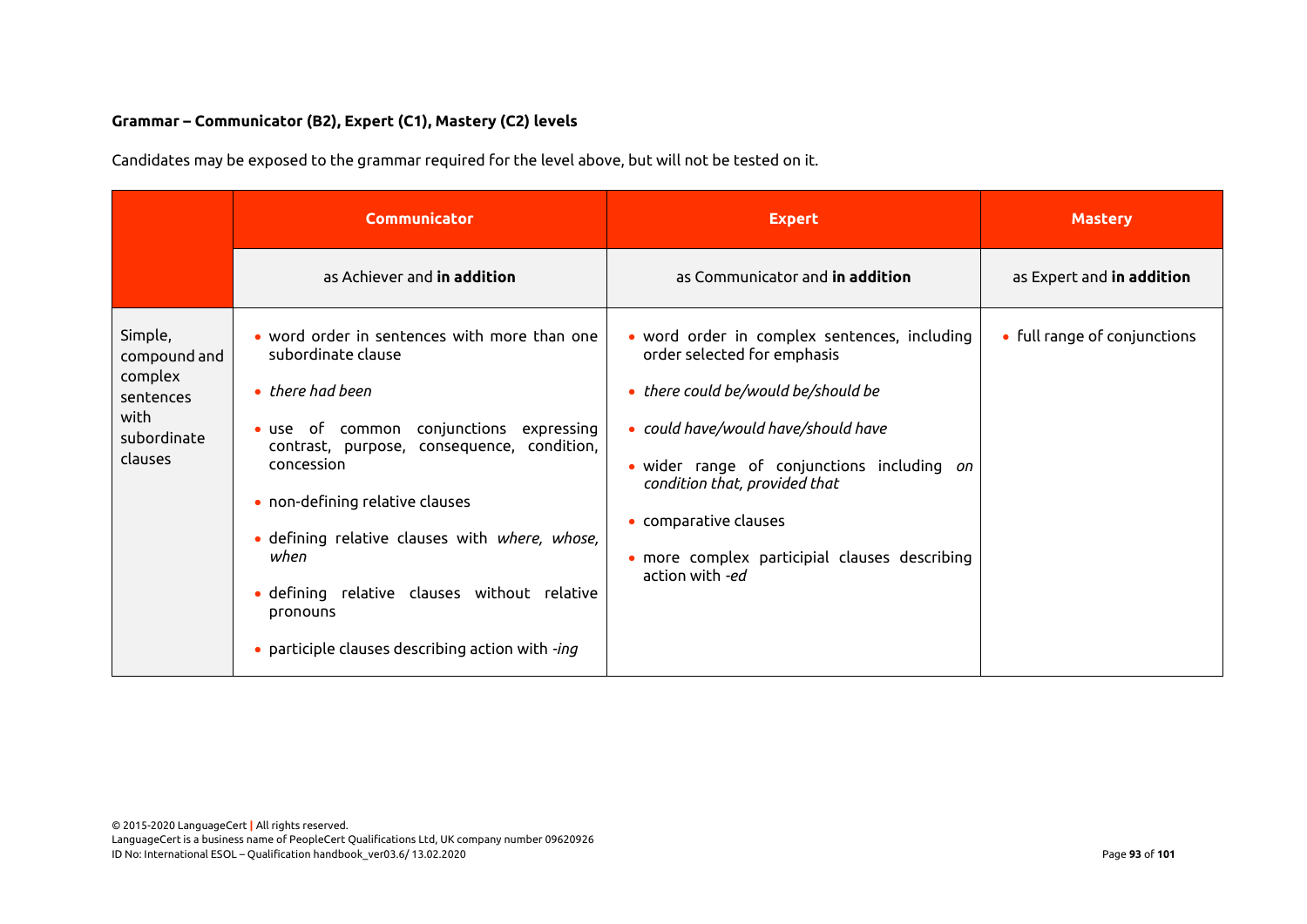# **Verb forms**

|            | Communicator                                                                                                                                                                          | <b>Expert</b>                                                                                                                                                                                                       | <b>Mastery</b> |
|------------|---------------------------------------------------------------------------------------------------------------------------------------------------------------------------------------|---------------------------------------------------------------------------------------------------------------------------------------------------------------------------------------------------------------------|----------------|
|            | as Achiever and in addition                                                                                                                                                           | as Communicator and in addition                                                                                                                                                                                     | as Expert      |
| Verb forms | Present/Past reference:<br>• present perfect continuous                                                                                                                               | • all verb forms active and passive                                                                                                                                                                                 |                |
|            |                                                                                                                                                                                       | Other:                                                                                                                                                                                                              |                |
|            | Past reference:                                                                                                                                                                       | • would expressing habit in the past                                                                                                                                                                                |                |
|            | • past perfect                                                                                                                                                                        | · mixed conditionals                                                                                                                                                                                                |                |
|            | Other:<br>• simple passive<br>• use of $2^{nd}$ and $3^{rd}$ conditional<br>• verbs + (object) $\angle$ gerund or infinitive such as<br>would like someone to do something, + suggest | • reported speech with full range of tenses and<br>introductory verbs<br>· extended phrasal verbs such as get round to,<br>carry on with<br>• question tags using all tenses<br>$\bullet$ imperative + question tag |                |
|            | doing something<br>• causative use of have and get<br>• reported speech with a range of tenses                                                                                        | • contracted forms appropriate to this level                                                                                                                                                                        |                |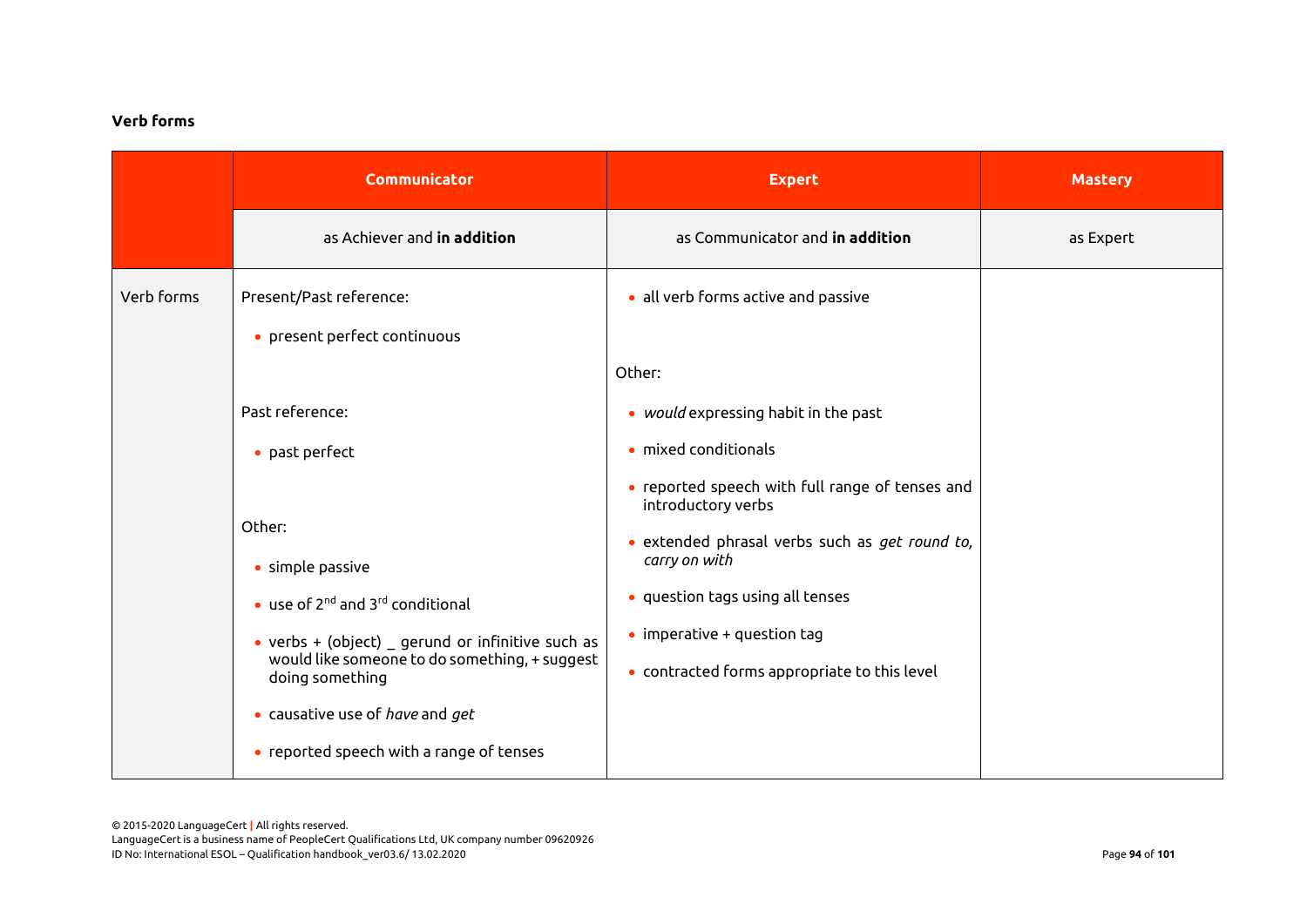| • wider range of phrasal verbs such as give up, put<br>up with |  |
|----------------------------------------------------------------|--|
| • reported requests and instructions                           |  |
| · question tags using tenses appropriate to this<br>level      |  |
|                                                                |  |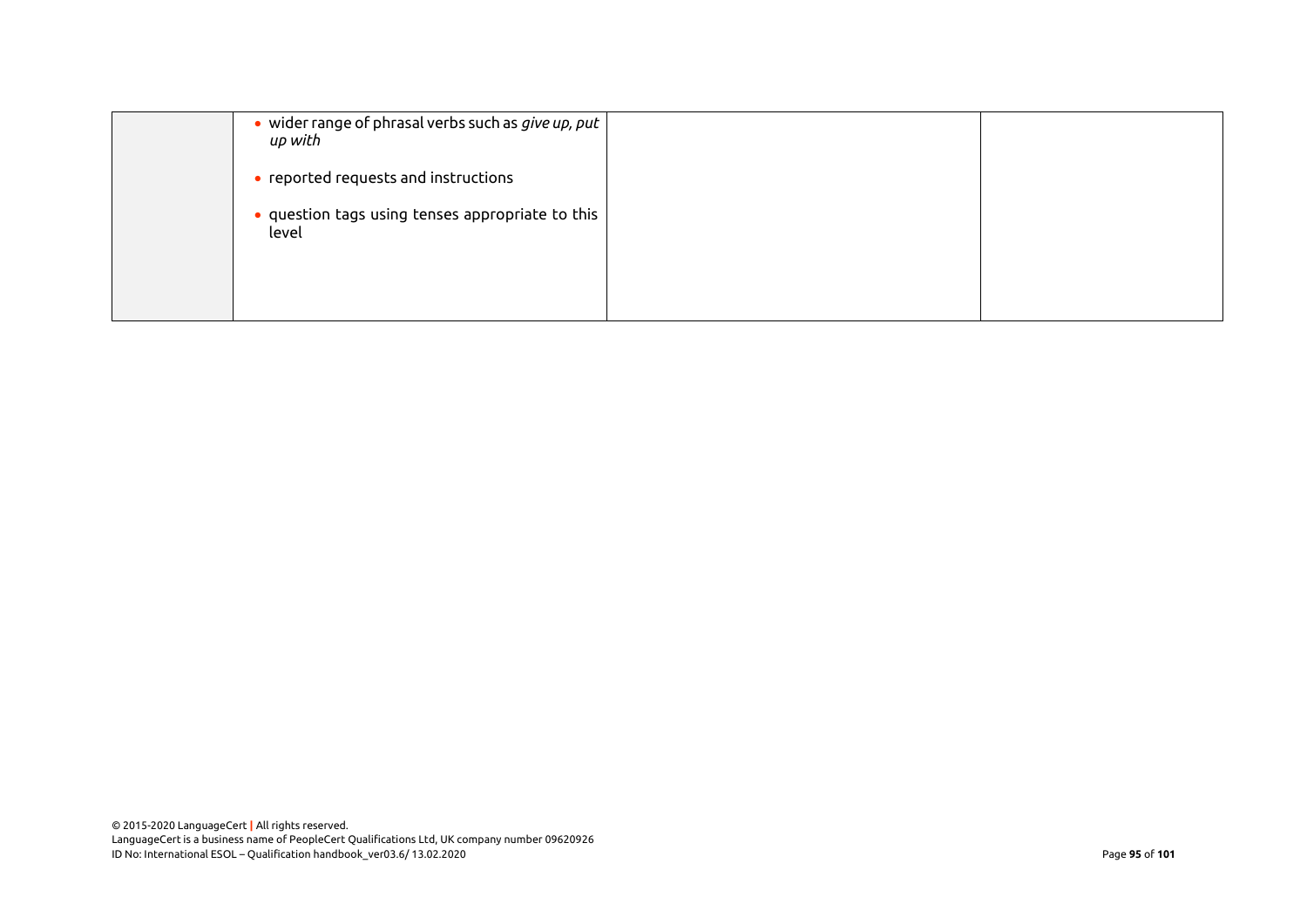# **Modals, nouns, prepositions**

|                                                 | <b>Communicator</b>                                                                                                                                                                                                   | <b>Expert</b>                                                                                                                  | <b>Mastery</b> |
|-------------------------------------------------|-----------------------------------------------------------------------------------------------------------------------------------------------------------------------------------------------------------------------|--------------------------------------------------------------------------------------------------------------------------------|----------------|
|                                                 | as Achiever and <b>in addition</b>                                                                                                                                                                                    | as Communicator and <b>in addition</b>                                                                                         | as Expert      |
| Modals                                          | • <i>ought to</i> (obligation)<br>• negative of need and have to to express absence<br>of obligation<br>• <i>must/can't</i> (deduction)                                                                               | have/might have/may have/could<br>$\bullet$ should<br>have/must have and negative forms of these<br>• can't have, needn't have | • as Expert    |
| <b>Nouns</b>                                    | • wider range of noun phrases with pre- and post-<br>modification<br>• word order of determiners, eg all my books                                                                                                     | • extended range of complex noun phrases                                                                                       | • as Expert    |
| Prepositions<br>and<br>prepositional<br>phrases | · wider range of prepositions including <i>despite</i> , in<br>spite of<br>• collocations of verbs/nouns + prepositions such<br>as point at, have an interest in<br>• preposition $+$ -ing form such as after leaving | • preposition + having + past participle such as<br>having eaten                                                               | • as Expert    |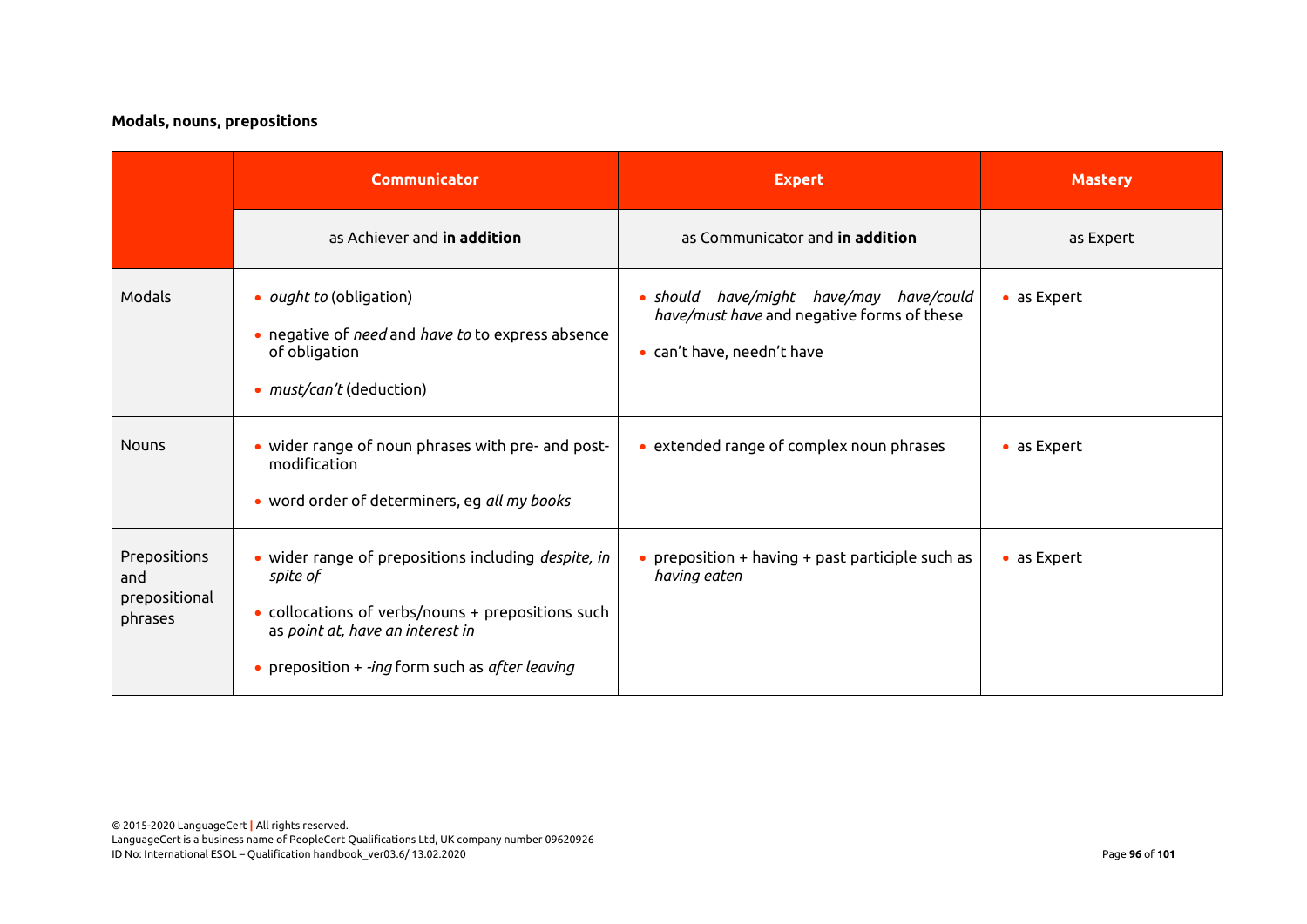# **Articles, determiners, adjectives, adverbs, intensifiers**

|                     | <b>Communicator</b>                                                                                                    | <b>Expert</b>                                                                                                      | <b>Mastery</b> |  |
|---------------------|------------------------------------------------------------------------------------------------------------------------|--------------------------------------------------------------------------------------------------------------------|----------------|--|
|                     | as Achiever and in addition                                                                                            | as Communicator and <b>in addition</b>                                                                             | as Expert      |  |
| Articles            | · definite, indefinite and zero article with both<br>countable and uncountable nouns in a range of<br>uses             | $\bullet$ as Communicator                                                                                          | • as Expert    |  |
| Adjectives          | • comparisons with <i>fewer</i> and <i>less</i><br>• collocation of adjective + preposition such as<br>responsible for | • as Communicator                                                                                                  | • as Expert    |  |
| Adverbs             | · adverbial phrases of degree, extent, probability<br>• comparative and superlative of adverbs                         | • as Communicator                                                                                                  | • as Expert    |  |
| <b>Intensifiers</b> | • wide range such as extremely, much, too                                                                              | • collocation of intensifiers with absolute and<br>relative adjectives such as absolutely<br>gorgeous, very pretty | • as Expert    |  |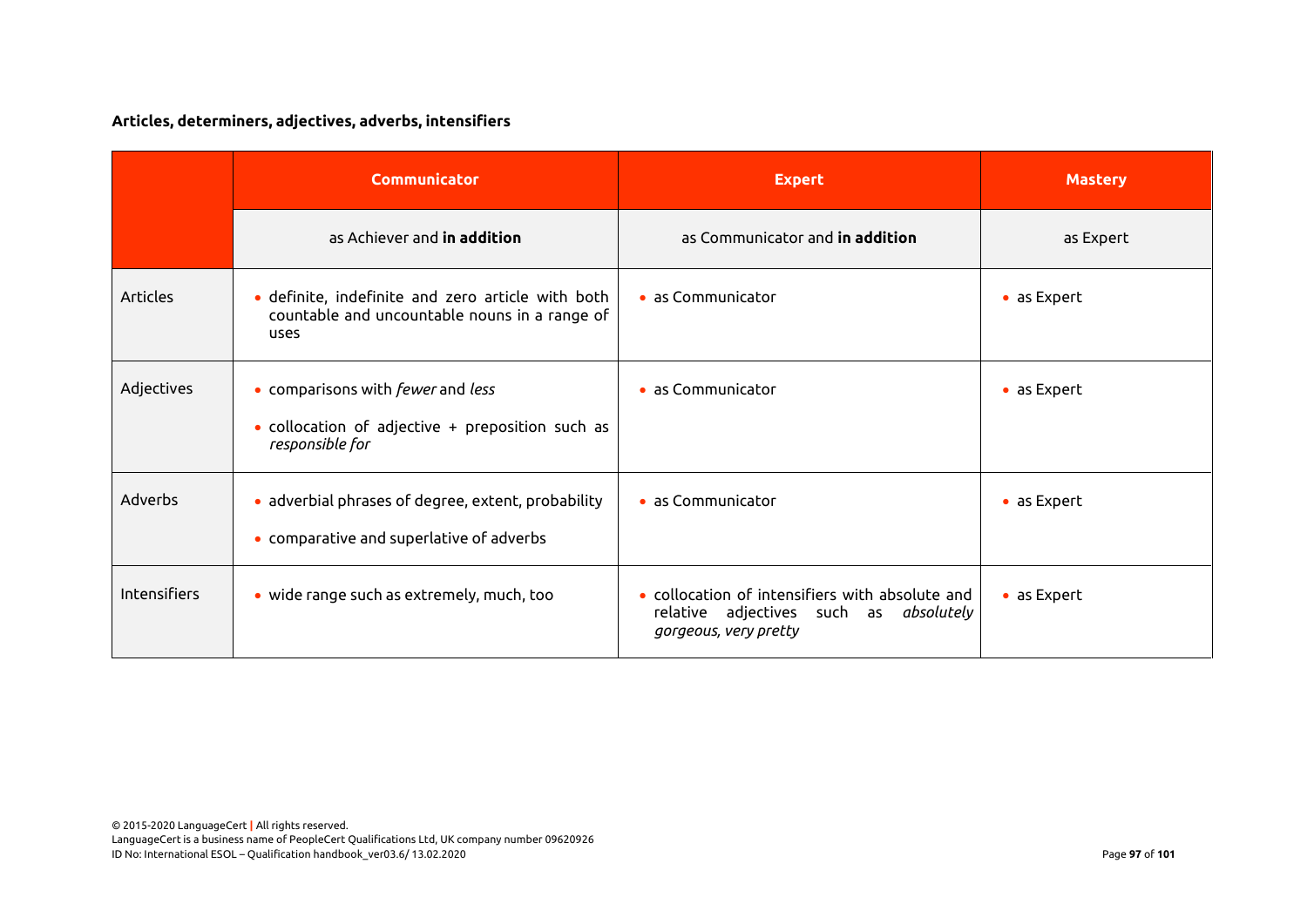# **Punctuation and spelling**

|             | <b>Communicator</b>                                                                                                                                                                                                                                                      | <b>Expert</b>                                                                                                                                                                                                  | <b>Mastery</b>                                                                                                                                 |  |
|-------------|--------------------------------------------------------------------------------------------------------------------------------------------------------------------------------------------------------------------------------------------------------------------------|----------------------------------------------------------------------------------------------------------------------------------------------------------------------------------------------------------------|------------------------------------------------------------------------------------------------------------------------------------------------|--|
|             | as Achiever and <b>in addition</b>                                                                                                                                                                                                                                       | as Communicator and <b>in addition</b>                                                                                                                                                                         | as Expert and <b>in addition</b>                                                                                                               |  |
| Punctuation | • multiple uses of commas<br>· use of apostrophes for possession and<br>omission<br>• use of other punctuation to enhance meaning                                                                                                                                        | • accurate use of all punctuation                                                                                                                                                                              | • as Expert                                                                                                                                    |  |
| Spelling    | • the correct spelling of words used in work,<br>studies and daily life                                                                                                                                                                                                  | • the correct spelling of words used in work,<br>studies and daily life including familiar<br>technical words                                                                                                  | • the correct spelling of<br>words<br>used<br>more<br>in.<br>specialized contexts (such<br>business, academia,<br>as<br>international affairs) |  |
| Discourse   | • a range of discourse markers expressing<br>addition, cause and effect, contrast (however),<br>sequence and time (at a later date)<br>· markers to structure spoken discourse (as I was<br>saying)<br>• use of ellipsis in informal speech and writing<br>(sounds good) | • a range of logical markers (in this respect,<br>accordingly)<br>• sequence markers (subsequently)<br>• a wider range of discourse markers to<br>structure formal and informal speech (can<br>we now turn to) | • a full range of discourse<br>markers adapted to context<br>and register                                                                      |  |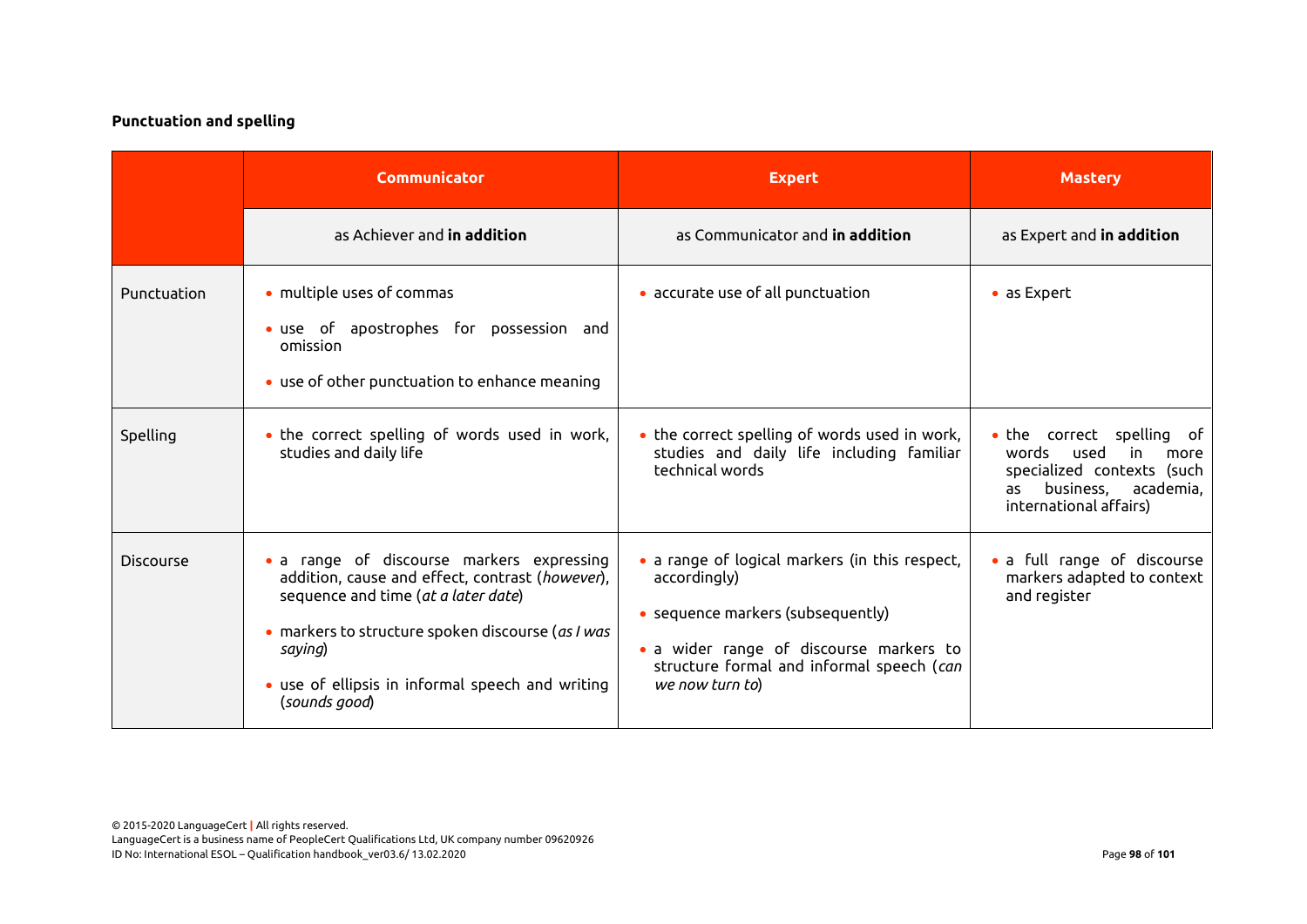# **3. Overview of Assessment for International ESOL**

# **Assessment of the International ESOL examination paper**

All Examiners are approved by LanguageCert and undergo rigorous and frequent training and moderation, to ensure that grades are awarded strictly in accordance with CEFR levels and LanguageCert examination requirements.

The LanguageCert International ESOL suite of examinations is directly calibrated to the levels of the Common European Framework of Reference produced by the [Council of Europe](http://www.coe.int/lang)**.**

# **Overall Grades**

International ESOL examinations are stringently assessed against the criteria as detailed in the syllabi. The grades awarded will be either **High Pass, Pass** or **Fail** as per the thresholds below.

Please note that for VISA applicants SELT scoring arrangements apply, as per the right column in the table below.

# **Grade thresholds (scaled)**

| B1-C1 (Listening, Reading, Writing)      |                                         |                       |                                          |  |
|------------------------------------------|-----------------------------------------|-----------------------|------------------------------------------|--|
|                                          | <b>ESOL Pass</b>                        | <b>ESOL High Pass</b> | <b>Required score for</b><br><b>SELT</b> |  |
| Listening                                |                                         |                       | 33/50                                    |  |
| <b>Reading</b>                           | 75/150                                  | 101/150               | 33/50                                    |  |
| <b>Writing</b>                           |                                         |                       | 33/50                                    |  |
|                                          | C2 (Listening, Reading, Writing) (SELT) |                       |                                          |  |
|                                          | <b>ESOL Pass</b>                        | <b>ESOL High Pass</b> | <b>Required score for</b><br><b>SELT</b> |  |
| Listening                                |                                         |                       | 25/50                                    |  |
| <b>Reading</b>                           | 75/150                                  | 101/150               | 33/50                                    |  |
| <b>Writing</b>                           |                                         |                       | 33/50                                    |  |
| A1, A2, C2 (Listening, Reading, Writing) |                                         |                       |                                          |  |
|                                          | <b>ESOL Pass</b>                        | <b>ESOL High Pass</b> | n.a.                                     |  |
| <b>Listening</b>                         |                                         |                       |                                          |  |
| <b>Reading</b>                           | 75/150                                  | 101/150               |                                          |  |
| <b>Writing</b>                           |                                         |                       |                                          |  |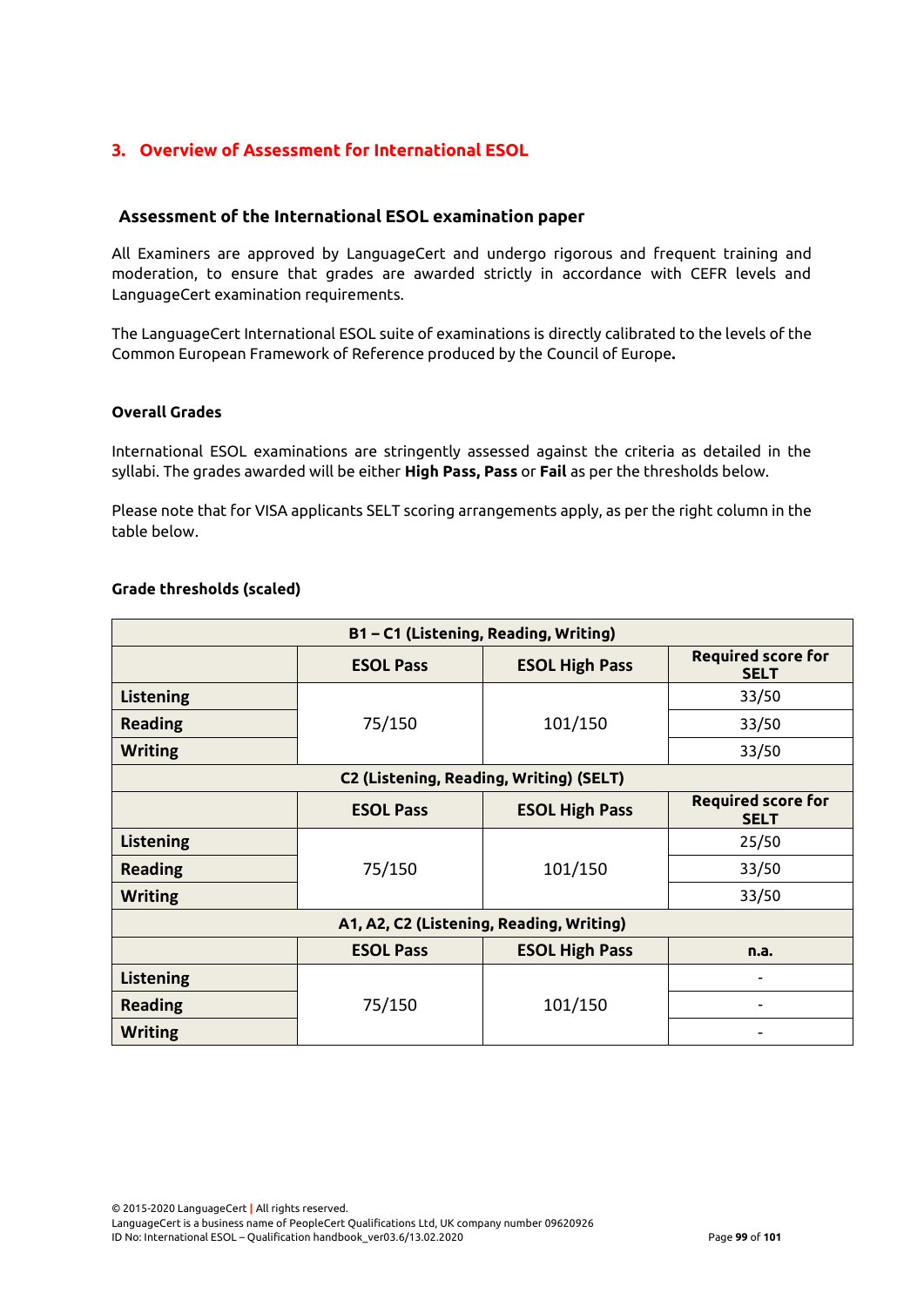# **Listening and Reading**

- Raw Marks are awarded for the Listening and Reading Sections; the breakdown of these is shown per level, together with the minimum requirements for High Pass and Pass.
- The Listening and Reading questions are externally marked by LanguageCert markers against paper-specific marking schemes.

# **Writing**

- Marks are awarded for the Writing tasks; the breakdown of these is shown per level, together with the minimum requirements for High Pass and Pass.
- The Writing tasks are marked against criteria aligned to the descriptors of the CEFR. These criteria are Task Fulfilment, Accuracy and range of Grammar, Accuracy and range of Vocabulary and Structure.

| <b>Criteria</b>                     | <b>Description</b>                                                                                                             |
|-------------------------------------|--------------------------------------------------------------------------------------------------------------------------------|
| <b>Task fulfilment</b>              | A measure of how far the candidate has achieved/addressed the task and<br>whether or not the candidate has done what was asked |
| Accuracy and range of<br>grammar    | A measure of the range, appropriacy and accuracy of grammar                                                                    |
| Accuracy and range of<br>vocabulary | A measure of the range, accuracy and appropriacy of vocabulary as well as<br>spelling accuracy.                                |
| Organisation                        | A measure of how coherently ideas are linked together in the text and how<br>accurate the punctuation is                       |

A description of the tasks is provided at each level in the Syllabi section of the Handbook.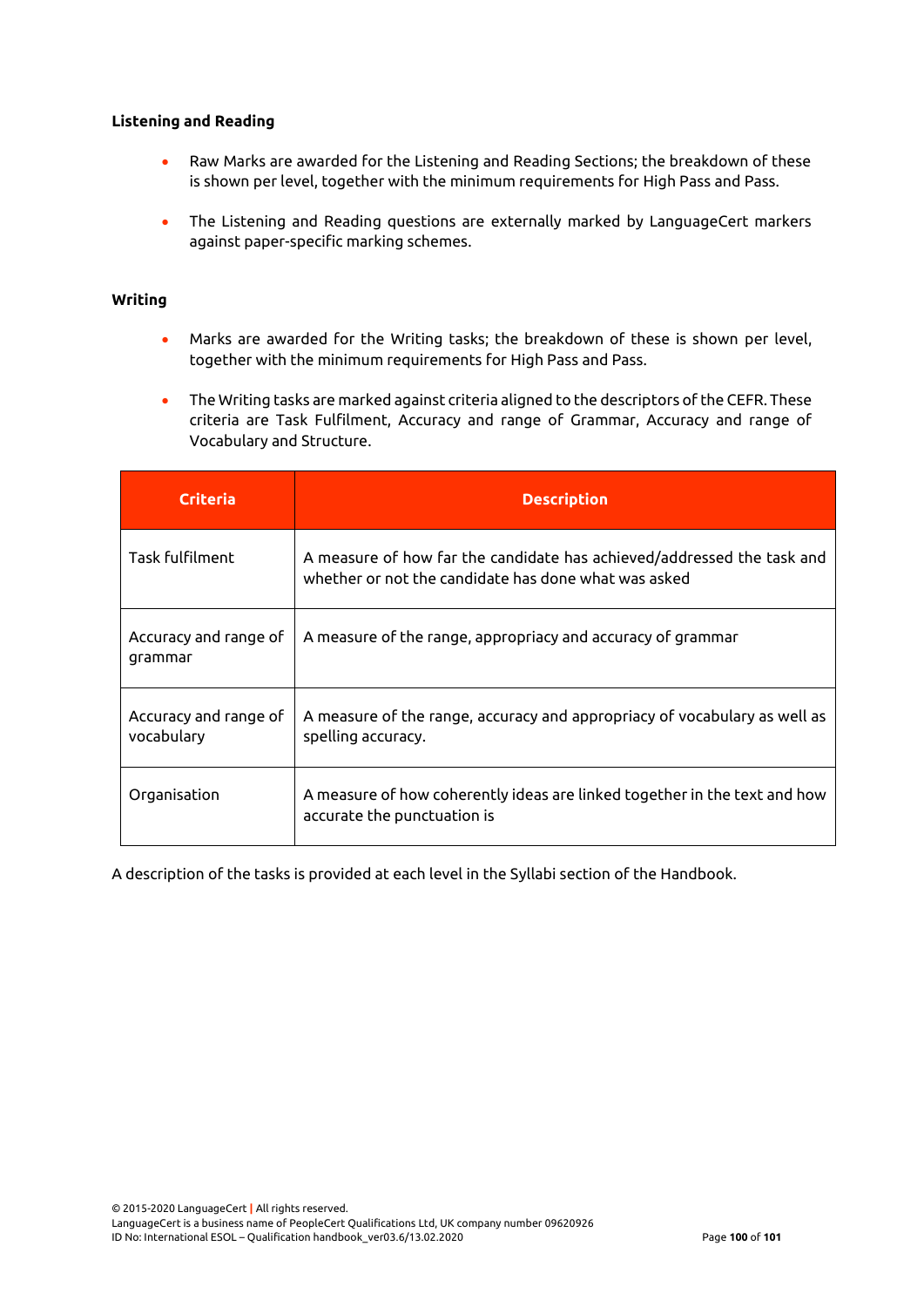# **4 Access Arrangements**

Access arrangements are reasonable adjustments and a reasonable adjustment must be applied for using the LanguageCert Reasonable Adjustment and Special Considerations Policy.

Access arrangements allow candidates with learning difficulties, disabilities or temporary injuries to show what they know and can do without changing the demands of the assessment. Examples include: a reader to read the questions and a scribe to write the answers.

Access arrangements are agreed before an assessment. For some arrangements, including readers and scribes, centres must apply to LanguageCert for permission before the examination. Please refer to the LanguageCert Reasonable Adjustment and Special Considerations Policy for the specific timeframes to apply for permission.

For information on arrangements not listed here, please contact LanguageCert. Specific contact details can be located in the LanguageCert "Contact us Guide".

The International English for Speakers of Other Languages (International ESOL) examination assesses the candidate's ability to listen, read, and write in English. As a result, some access arrangements cannot be permitted. Examples are given in the table below.

| <b>Access</b><br><b>Arrangement</b>       | <b>Definition</b>                                                 | <b>Listening</b>                                       | <b>Reading</b> | <b>Writing</b> |
|-------------------------------------------|-------------------------------------------------------------------|--------------------------------------------------------|----------------|----------------|
| Extra Time                                |                                                                   | Yes                                                    | Yes            | <b>Yes</b>     |
| Reader                                    | Someone who reads the questions to the<br>candidate               | Yes                                                    | No             | Yes            |
| Scribe                                    | Someone who writes down the<br>candidate's dictated answers       | Yes                                                    | Yes            | <b>No</b>      |
| Braille or<br>Modified<br>question papers | A range of formats are available,<br>including large print        | Yes                                                    | Yes            | Yes            |
| Practical<br>Assistant                    | Someone who helps with practical tasks<br>not related to the test | Yes                                                    | Yes            | Yes            |
| Supervised rest<br>breaks                 | The candidate must remain under exam<br>conditions                | Yes                                                    | Yes            | Yes            |
| Sign Language<br>Interpreter              | To sign the questions                                             | Signing for<br>the<br>recording is<br>not<br>permitted | No             | Yes            |
| Transcript                                | Where the candidate's handwriting is<br>illegible                 | Yes                                                    | Yes            | Yes            |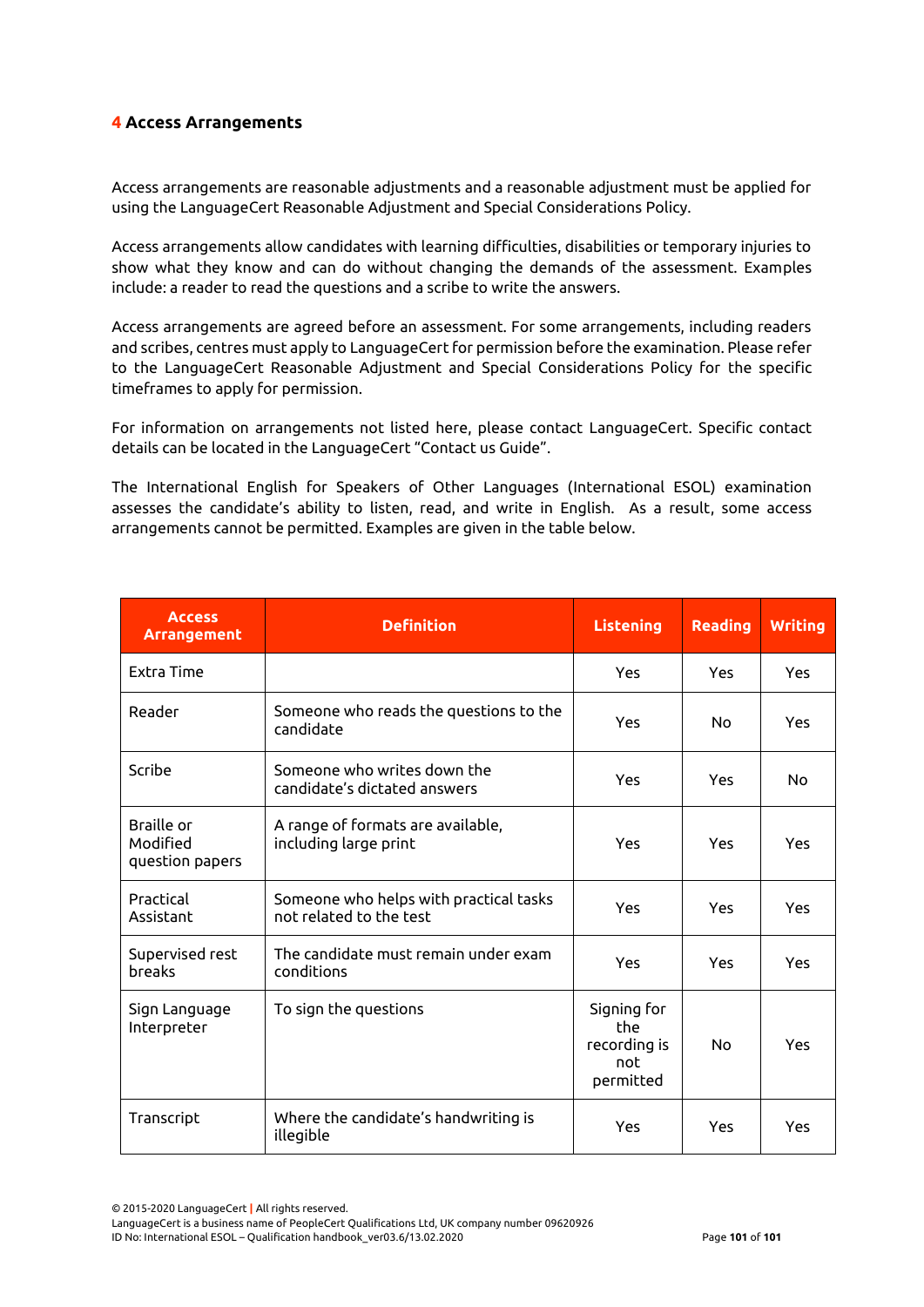| Live speaker   | A transcript of the recording can be<br>requested | Yes | N/A | N/A |
|----------------|---------------------------------------------------|-----|-----|-----|
| Word processor | Computer or similar device to record<br>answers   | Yes | Yes | Yes |

# **Exemptions**

Exemptions can only be considered as a last resort. For more information, please contact LanguageCert.